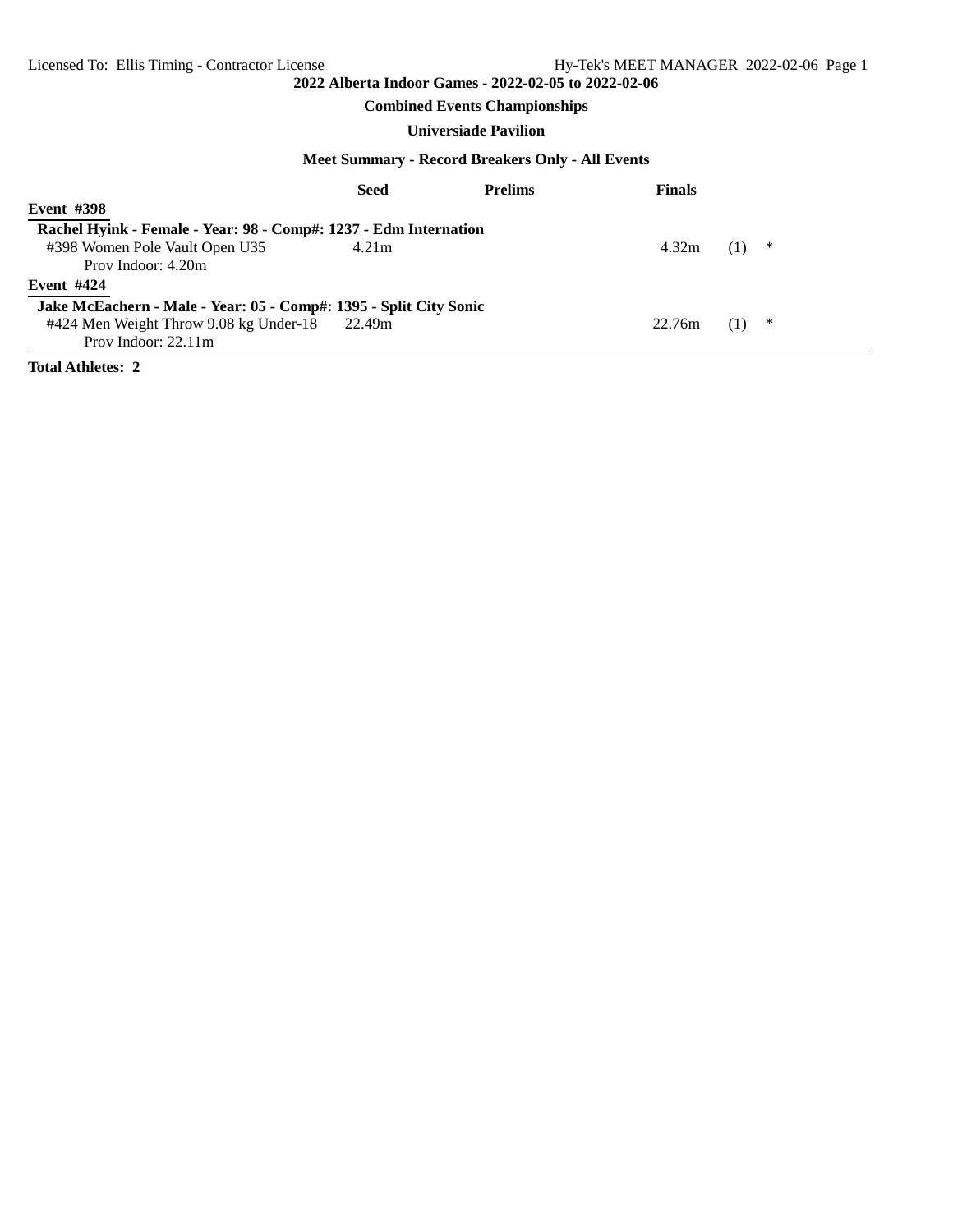## **2022 Alberta Indoor Games - 2022-02-05 to 2022-02-06**

**Combined Events Championships**

**Universiade Pavilion**

| Women Indoor Pentathlon Under-16                             | Points | 60 | HJ |                                          | SP<br>LJ | 800               |
|--------------------------------------------------------------|--------|----|----|------------------------------------------|----------|-------------------|
| ___________________________________<br>1 Rachael Carter-Cody |        |    |    | $8.50$ $1.23m$ $7.08m$ $4.26m$ $2:44.75$ |          |                   |
| Calgary Warriors Track Cl<br>07                              |        |    |    | 2270 (701) (340) (340) (369) (520)       |          |                   |
| 2 Jamie Sturgeon<br>U Of C Athletics Club, Cal               |        |    |    | $9.10$ $1.32m$ $7.63m$                   |          | $4.33m$ $2:47.19$ |
| 07                                                           |        |    |    | 2224 (541) (429) (375) (386) (493)       |          |                   |
| 3 Mary MacLean<br>Leduc Track And Field Clu                  |        |    |    | 9.30 1.35m 7.60m 4.20m 2:43.67           |          |                   |
| 08                                                           |        |    |    | 2212 (492) (460) (374) (355) (531)       |          |                   |
| 4 Sadie Snyder<br>Caltaf Athletic Associat                   |        |    |    | 8.58 1.20m 6.73m 4.23m 2:47.01           |          |                   |
| 08                                                           |        |    |    | 2165 (678) (312) (318) (362) (495)       |          |                   |
| 5 Andrea Jacob<br>Leduc Track And Field Clu                  |        |    |    | $9.18$ $1.32m$ $8.88m$ $4.10m$ $3:08.21$ |          |                   |
| 08                                                           |        |    |    | 2030 (521) (429) (456) (331) (293)       |          |                   |
| 6 Amelia Mayr<br>Calgary Warriors Track Cl                   |        |    |    | $9.30$ 1.26m 6.77m 3.44m 2:45.20         |          |                   |
| 07                                                           |        |    |    | 1884 (492) (369) (320) (188) (515)       |          |                   |
| 7 Jessie Zou<br>Calgary Warriors Track Cl                    |        |    |    | $9.02$ 1.17m 5.78m 4.09m 3:07.22         |          |                   |
| 07                                                           |        |    |    | 1732 (561) (284) (257) (329) (301)       |          |                   |
| 8 Uwa Ehirhieme<br>Caltaf Athletic Associat                  |        |    |    | 9.28 1.17m 4.90m 3.68m 2:58.97           |          |                   |
| 08                                                           |        |    |    | 1594 (496) (284) (202) (237) (375)       |          |                   |
| 9 Jadyn Watson<br>Caltaf Athletic Associat                   |        |    |    | 10.20  1.17m  4.59m  3.48m  3:00.93      |          |                   |
| 08                                                           |        |    |    | 1317 (297) (284) (183) (196) (357)       |          |                   |
|                                                              |        |    |    |                                          |          |                   |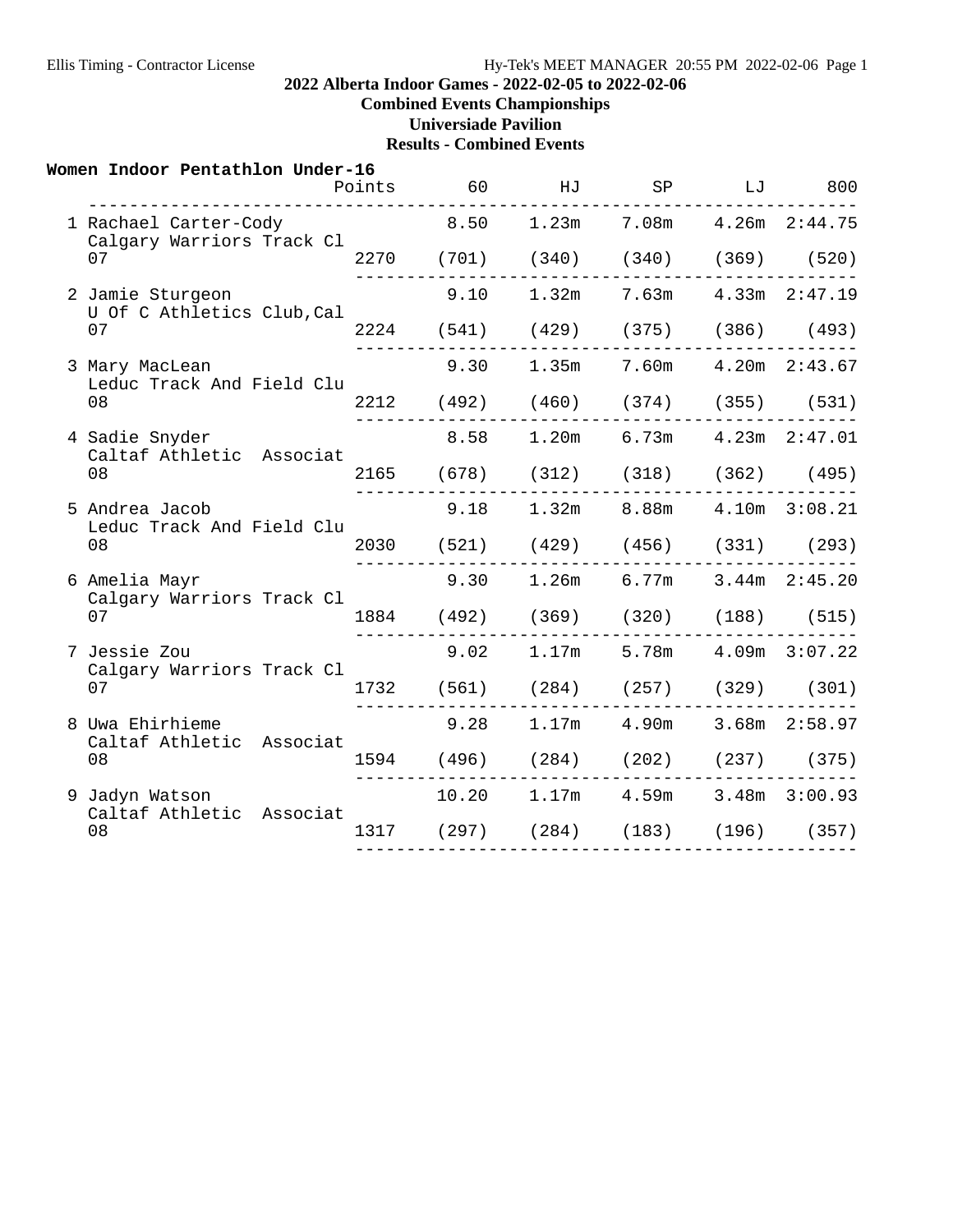-------------------------------------------------

#### **2022 Alberta Indoor Games - 2022-02-05 to 2022-02-06**

**Combined Events Championships**

**Universiade Pavilion**

| Men Indoor Pentathlon Under-16               |        |       |    |                                   |    |       |
|----------------------------------------------|--------|-------|----|-----------------------------------|----|-------|
|                                              | Points | 60    | LJ | SP                                | НJ | 1000  |
| 1 Ephrem Fischer<br>Caltaf Athletic Associat |        | 8.10  |    | 4.85m 7.67m 1.46m 3:07.88         |    |       |
| 08                                           | 2181   | (531) |    | $(354)$ $(347)$ $(360)$           |    | (589) |
| 2 Micah Brown                                |        | 8.37  |    | $4.61m$ $9.66m$ $1.52m$ $3:16.00$ |    |       |

|     | Leduc Track And Field Clu                    |      |       |       |       |       |                   |
|-----|----------------------------------------------|------|-------|-------|-------|-------|-------------------|
|     | 08                                           | 2152 | (457) | (310) | (465) | (404) | (516)             |
|     | 3 Addison Berry<br>Calgary Warriors Track Cl |      | 8.18  | 4.76m | 9.69m | 1.43m | 3:26.30           |
|     | 07                                           | 2081 | (509) | (337) | (467) | (338) | (430)             |
|     | 4 Gerrit Kuipers<br>Caltaf Athletic Associat |      | 8.92  | 4.21m | 7.28m |       | $1.43m$ $3:19.53$ |
|     | 07                                           | 1710 | (322) | (240) | (324) | (338) | (486)             |
| DNF | Grayson Shaw<br>Caltaf Athletic Associat     |      | 9.49  | 4.02m | 4.22m | 1.43m | <b>DNS</b>        |
|     | 08                                           |      | 205)  | (209) | (146) | (338) | (0)               |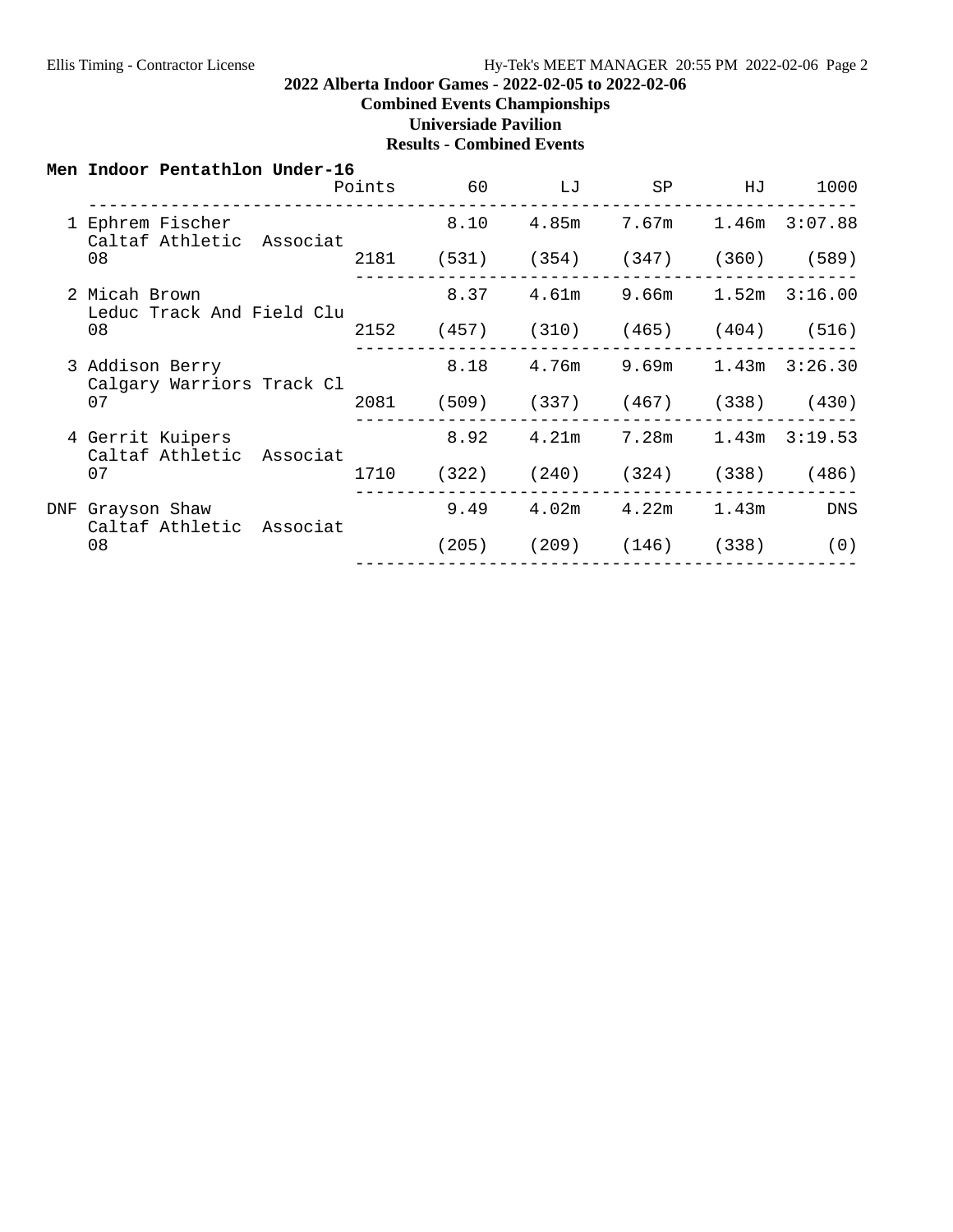## **2022 Alberta Indoor Games - 2022-02-05 to 2022-02-06**

**Combined Events Championships**

**Universiade Pavilion**

| Women Indoor Pentathlon Under-18                  | Points | 60H   | HJ    | SP     | LJ    | 800               |
|---------------------------------------------------|--------|-------|-------|--------|-------|-------------------|
| 1 Kaycee McKenzie<br>Red Deer Titans, Rocky Mou   |        | 10.65 | 1.46m | 10.09m | 4.79m | 2:50.04           |
| 05                                                | 2673   | (595) | (577) | (535)  | (503) | (463)             |
| 2 Lauren Dellezay<br>Leduc Track And Field Clu    |        | 10.74 | 1.49m | 8.81m  |       | $3.87m$ $2:52.26$ |
| 05                                                | 2361   | (580) | (610) | (452)  | (279) | (440)             |
| 3 Habibah Eldakrouri<br>Edmonton Columbians Track |        | 11.15 | 1.43m | 9.70m  | 3.87m | 3:10.80           |
| 05                                                | 2116   | (512) | (544) | (510)  | (279) | 271)              |
|                                                   |        |       |       |        |       |                   |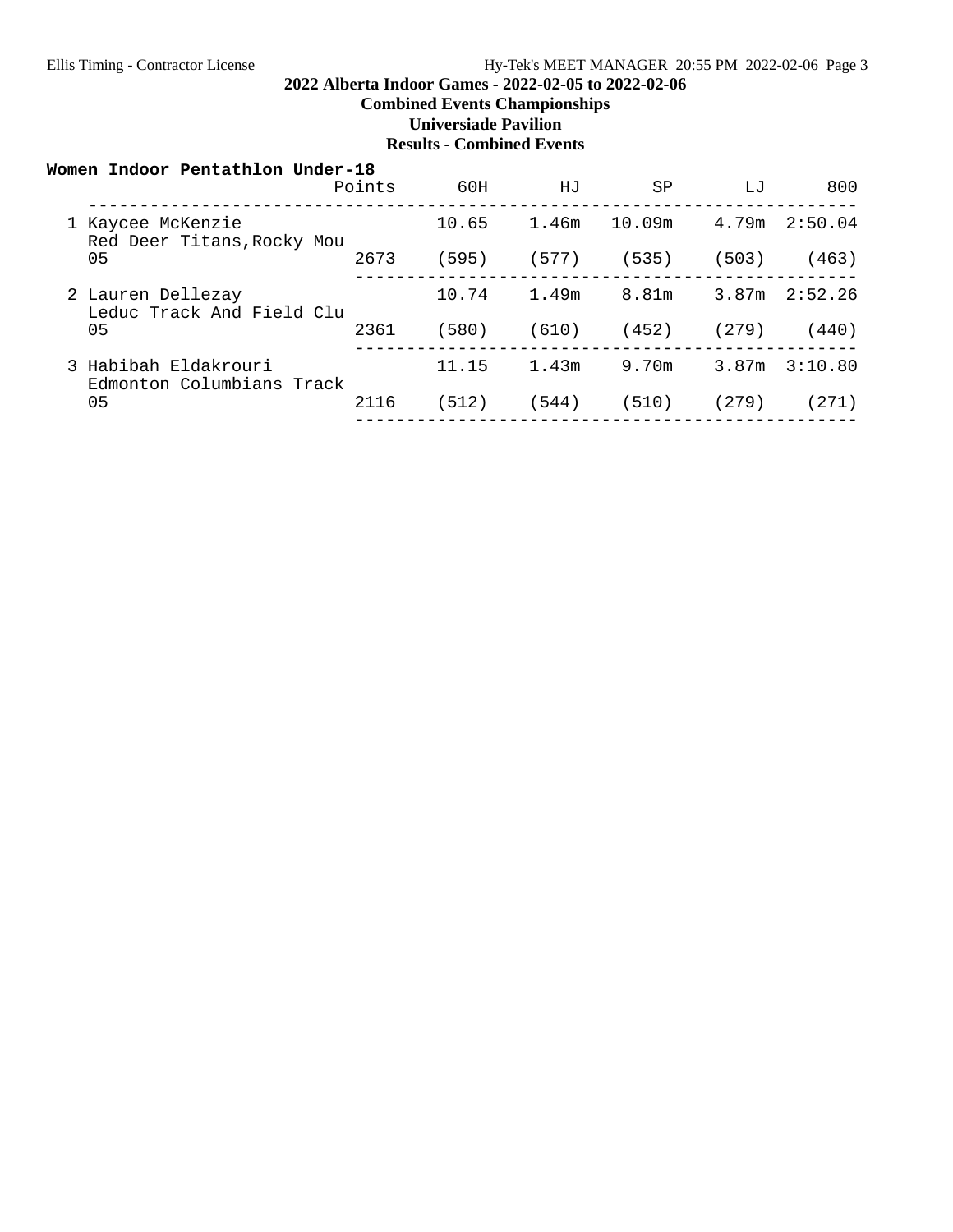## **2022 Alberta Indoor Games - 2022-02-05 to 2022-02-06**

**Combined Events Championships**

**Universiade Pavilion**

| Men Indoor Pentathlon Under-18                    |        |       |       |        |       |         |
|---------------------------------------------------|--------|-------|-------|--------|-------|---------|
|                                                   | Points | 60H   | LJ    | SP     | HJ    | 1000    |
| 1 Roenen Chase<br>Calgary Spartans, Calgary,      |        | 10.19 | 5.97m | 9.69m  | 1.70m | 3:07.67 |
| 06                                                | 2688   | (506) | (580) | (467)  | (544) | (591)   |
| 2 Ridley Verbeek<br>Edmonton Thunder, Edmonton    |        | 11.09 | 5.22m | 7.80m  | 1.52m | 3:24.77 |
| 05                                                | 1979   | (354) | (425) | (354)  | (404) | (442)   |
| 3 Nikolai Tchesnokov<br>Edmonton International Tr |        | 11.49 | 5.01m | 12.68m | 1.31m | 3:32.03 |
| 05                                                | 1969   | (295) | (384) | (648)  | (257) | (385)   |
|                                                   |        |       |       |        |       |         |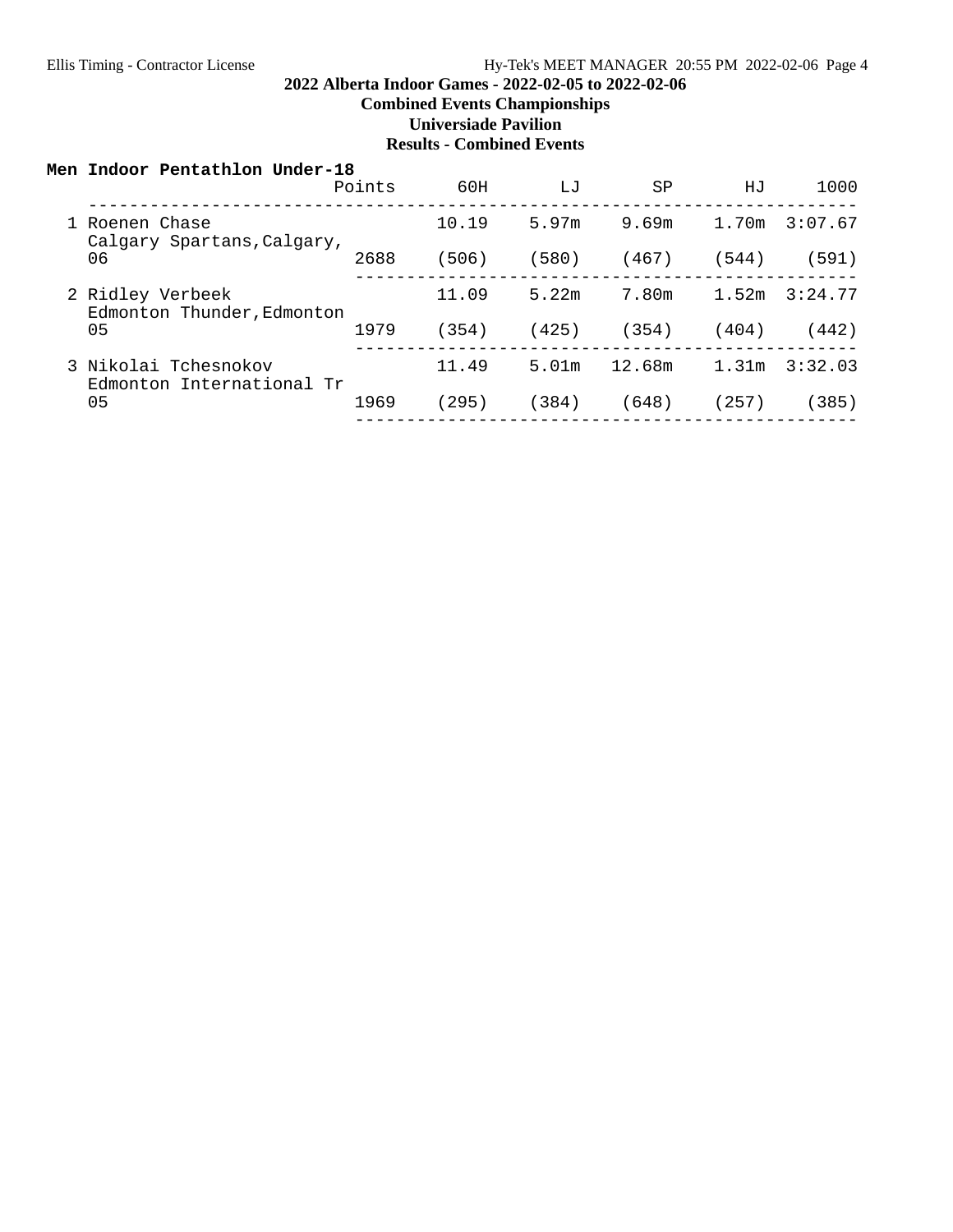## **2022 Alberta Indoor Games - 2022-02-05 to 2022-02-06**

**Combined Events Championships**

**Universiade Pavilion**

|            | Women Indoor Pentathlon Under-20                   | Points | 60H        | HJ    | SP         | T.T   | 800        |
|------------|----------------------------------------------------|--------|------------|-------|------------|-------|------------|
|            | 1 Shelaine Pritchard<br>PA Athletics, Prince Alber |        | 9.37       | 1.55m | 9.23m      | 5.25m | 3:08.41    |
|            | 04                                                 | 2910   | (834)      | (678) | (479)      | (628) | (291)      |
|            | 2 Natasha Senkow                                   |        | 10.09      | 1.40m | 8.10m      | 4.93m | 3:01.70    |
|            | Capital City Track Club, E<br>04                   |        | (695)      | (512) | (406)      | (540) | (350)      |
| <b>DNF</b> | Danae MacKenzie<br>Caltaf Athletic Associat        |        | <b>DNS</b> | DNS   | <b>DNS</b> | DNS.  | <b>DNS</b> |
|            | 03                                                 |        | (0)        | (0)   | (0)        | (0)   | (0)        |
|            |                                                    |        |            |       |            |       |            |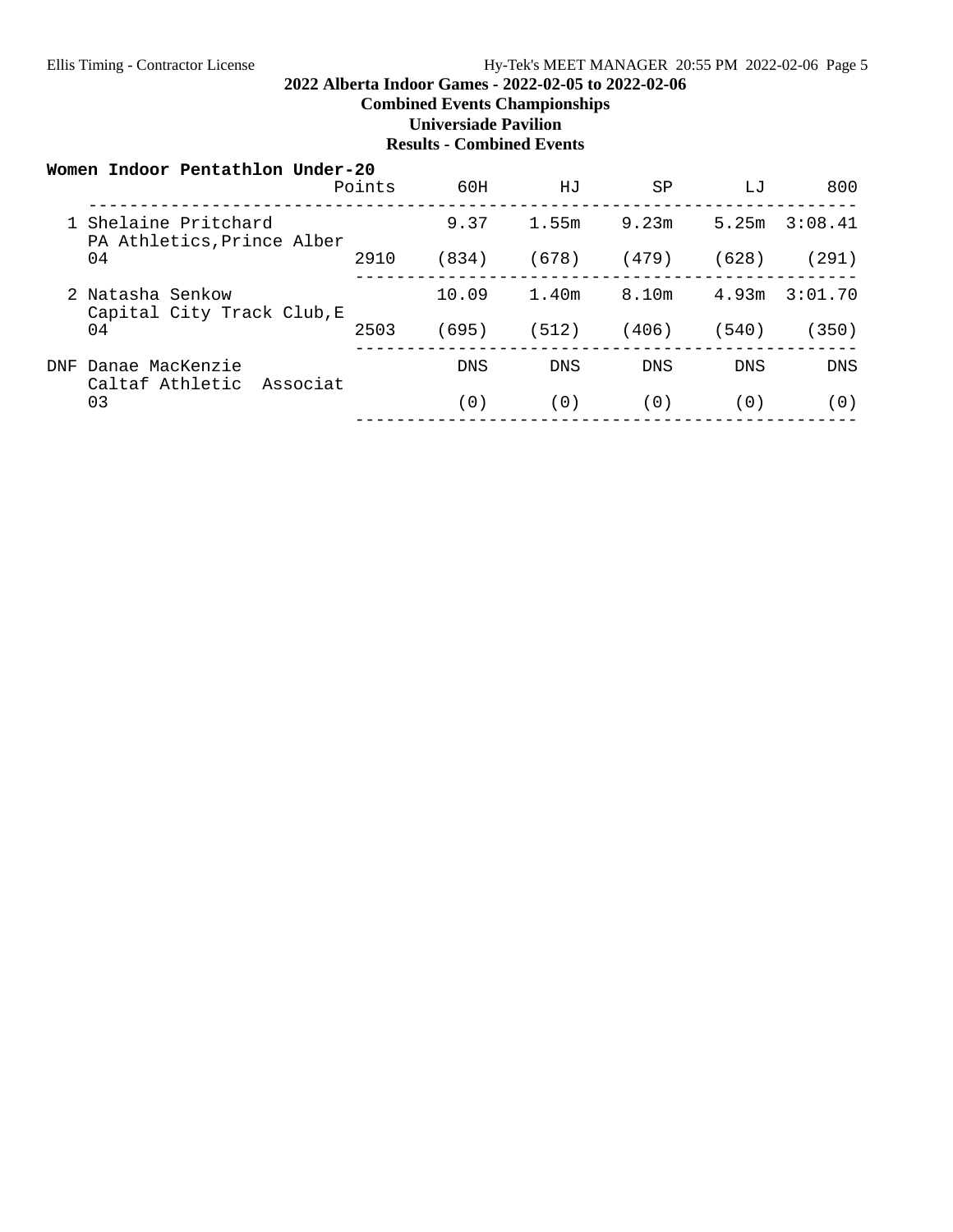## **2022 Alberta Indoor Games - 2022-02-05 to 2022-02-06**

**Combined Events Championships**

**Universiade Pavilion**

| Men Heptathlon Under-20              | Points | 60    | LJ    | SP     | HJ Dayl    | 60H   | PV                | 1000  |
|--------------------------------------|--------|-------|-------|--------|------------|-------|-------------------|-------|
| 1 Tyler Sharpe<br>Caltaf Athletic As |        | 7.89  | 5.54m | 10.99m | 1.75m      | 10.00 | $3.00m$ $2:43.09$ |       |
| 04                                   | 3949   | (592) | (490) | (545)  | (585) 2212 | (541) | (357)             | (839) |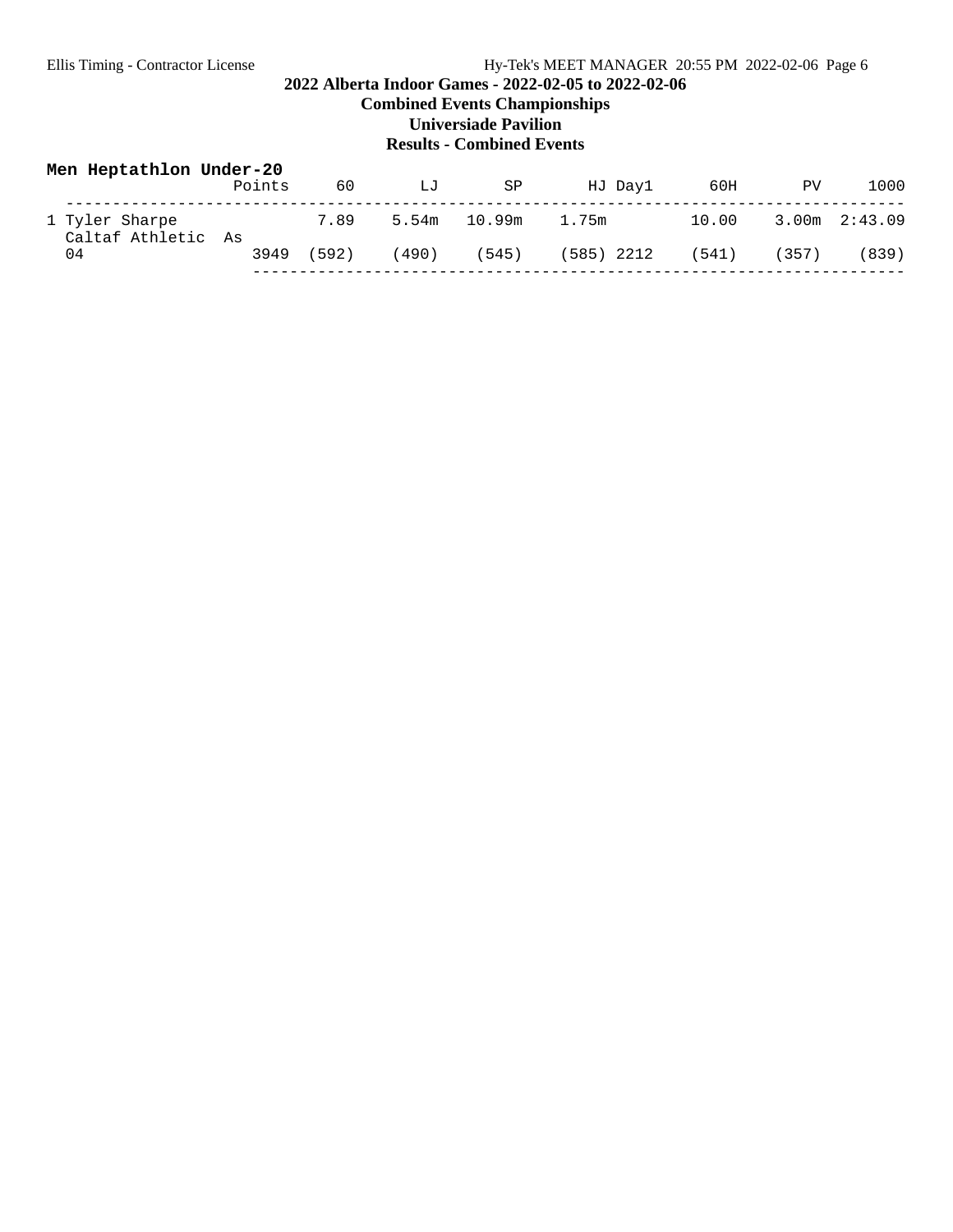## **2022 Alberta Indoor Games - 2022-02-05 to 2022-02-06**

**Combined Events Championships**

**Universiade Pavilion**

| Men Heptathlon Senior                    | Points | 60   | LJ    | SP          | HJ Dayl | 60H        | PV         | 1000       |
|------------------------------------------|--------|------|-------|-------------|---------|------------|------------|------------|
| DNF Regev Stilman<br>Edmonton Internatio |        | 7.58 |       | 5.83m 9.51m | DNS     | <b>DNS</b> | <b>DNS</b> | <b>DNS</b> |
| 99                                       |        | 687) | (550) | (456)       | (0)     | (0)        | (0)        | (0)        |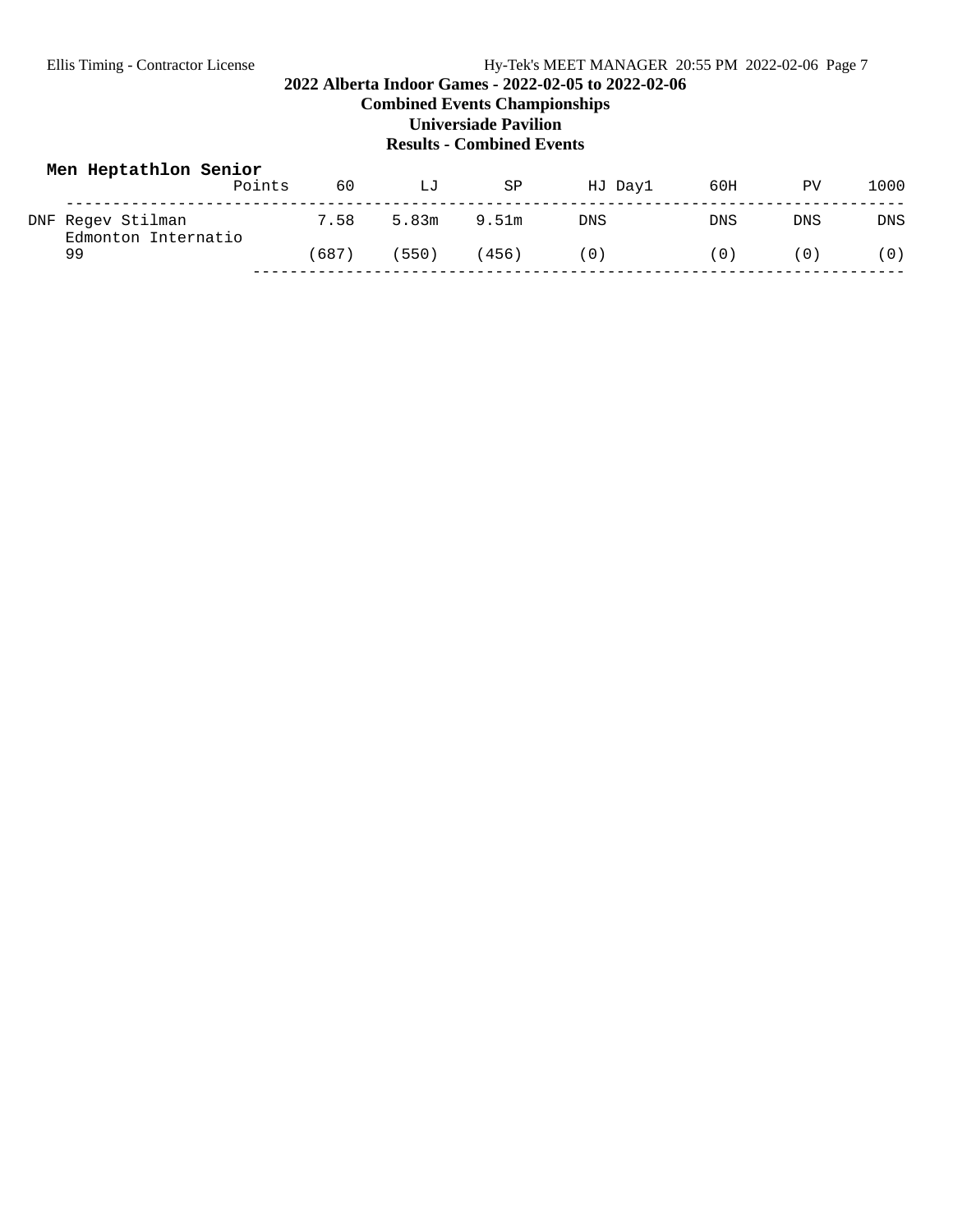## **2022 Alberta Indoor Games - 2022-02-05 to 2022-02-06**

## **Combined Events Championships**

**Universiade Pavilion**

## **Results - Combined Events**

#### **W35+ Indoor Pentathlon Masters**

|     |                                                                                           | Points | 60H             | HJ                                       | SP                                 | LJ                    | 800                                         |
|-----|-------------------------------------------------------------------------------------------|--------|-----------------|------------------------------------------|------------------------------------|-----------------------|---------------------------------------------|
|     | $-- W50-74$ $---$<br>1 Muriel Gieni<br>Riversdale Athletics Trac                          |        | 10.74           | 1.27m                                    | 8.98m                              | 3.83m                 | 3:51.71                                     |
|     | Age-Graded Mark:<br>Age-Graded Percent:<br>W63                                            | 3728   |                 | 8.51 1.74m<br>90.41% 83.55%              | 59.59%<br>$(1015)$ $(903)$ $(759)$ | 13.48m 5.51m          | 3:01.85<br>73.37% 62.29%<br>$(703)$ $(348)$ |
|     | 2 Jovette Jolicoeur<br>U Of C Athletics Club, Cal                                         |        | 13.92           | 1.03m                                    | 8.72m                              | 3.04m                 | 3:45.24                                     |
|     | Age-Graded Mark:<br>Age-Graded Percent:<br>W62                                            | 2580   | 69.76%<br>(532) | $11.03$ $1.41m$<br>67.76%<br>(523) (733) | 57.86%                             | 13.09m 4.37m<br>(396) | 2:56.77<br>58.24% 64.08%<br>(396)           |
| DNF | Loretta Amerongen<br>Edmonton Columbians Track<br>Age-Graded Mark:<br>Age-Graded Percent: |        | DNS.            | DNS.                                     | DNS.                               | DNS.                  | <b>DNS</b>                                  |
|     | W68                                                                                       |        | (0)             | (0)                                      | (0)                                | (0)                   | (0)                                         |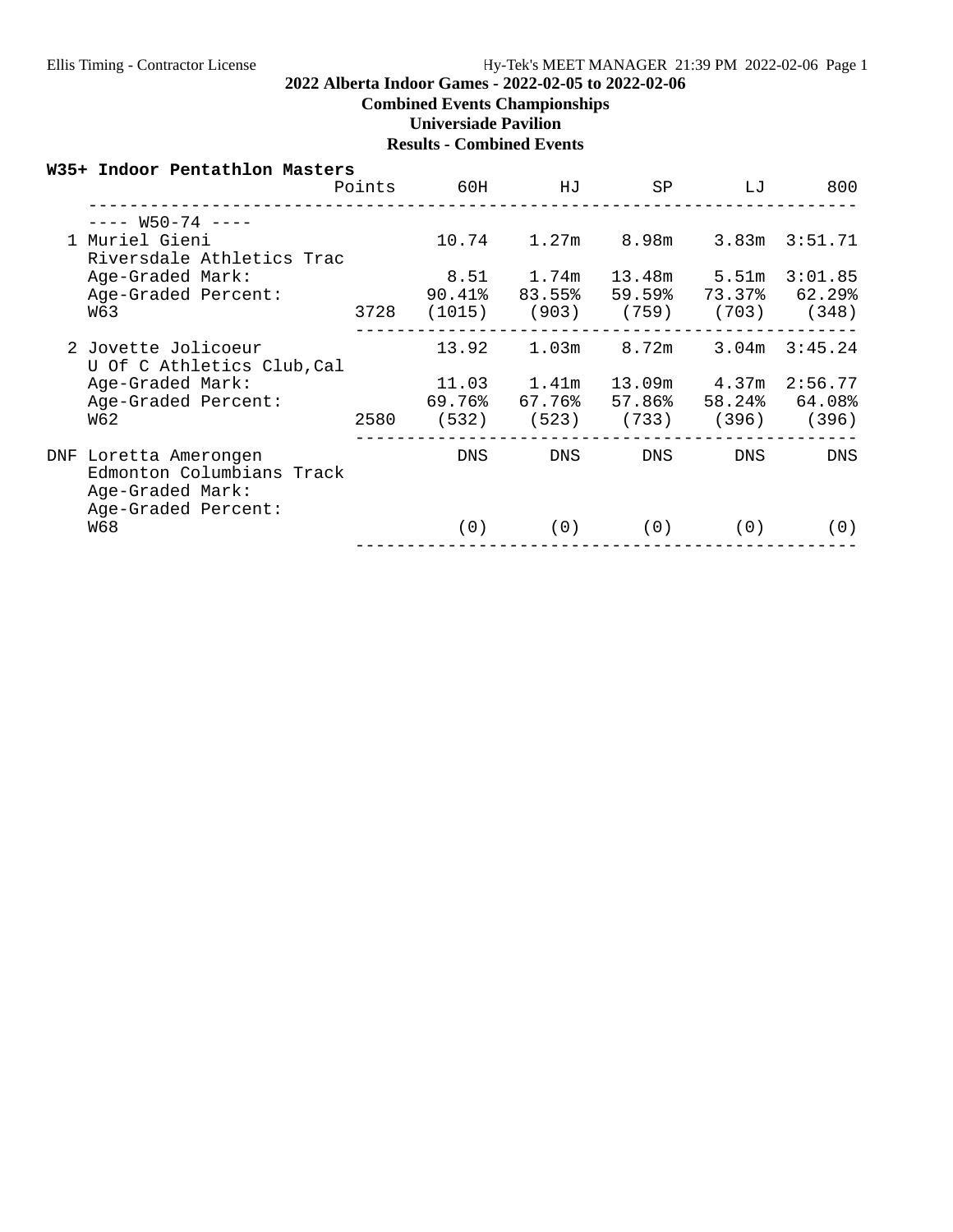## **2022 Alberta Indoor Games - 2022-02-05 to 2022-02-06**

**Combined Events Championships**

**Universiade Pavilion**

### **Results - Combined Events**

#### **M35+ Indoor Pentathlon Masters**

|                           | Points | 60H        | LJ     | SP     | ΗJ  | 1000       |
|---------------------------|--------|------------|--------|--------|-----|------------|
| $--- M35-49$ $---$        |        |            |        |        |     |            |
| 1 Sean Freeman            |        | <b>DNF</b> | 3.08m  | 6.81m  |     | NH 5:15.59 |
| Bulldogs Track & Field Cl |        |            |        |        |     |            |
| Age-Graded Mark:          |        |            | 3.55m  | 8.18m  |     | 4:48.64    |
| Age-Graded Percent:       |        |            | 39.74% | 35.41% |     | 45.21%     |
| M49                       | 530    | (0)        | (137)  | (377)  | (0) | (16)       |
|                           |        |            |        |        |     |            |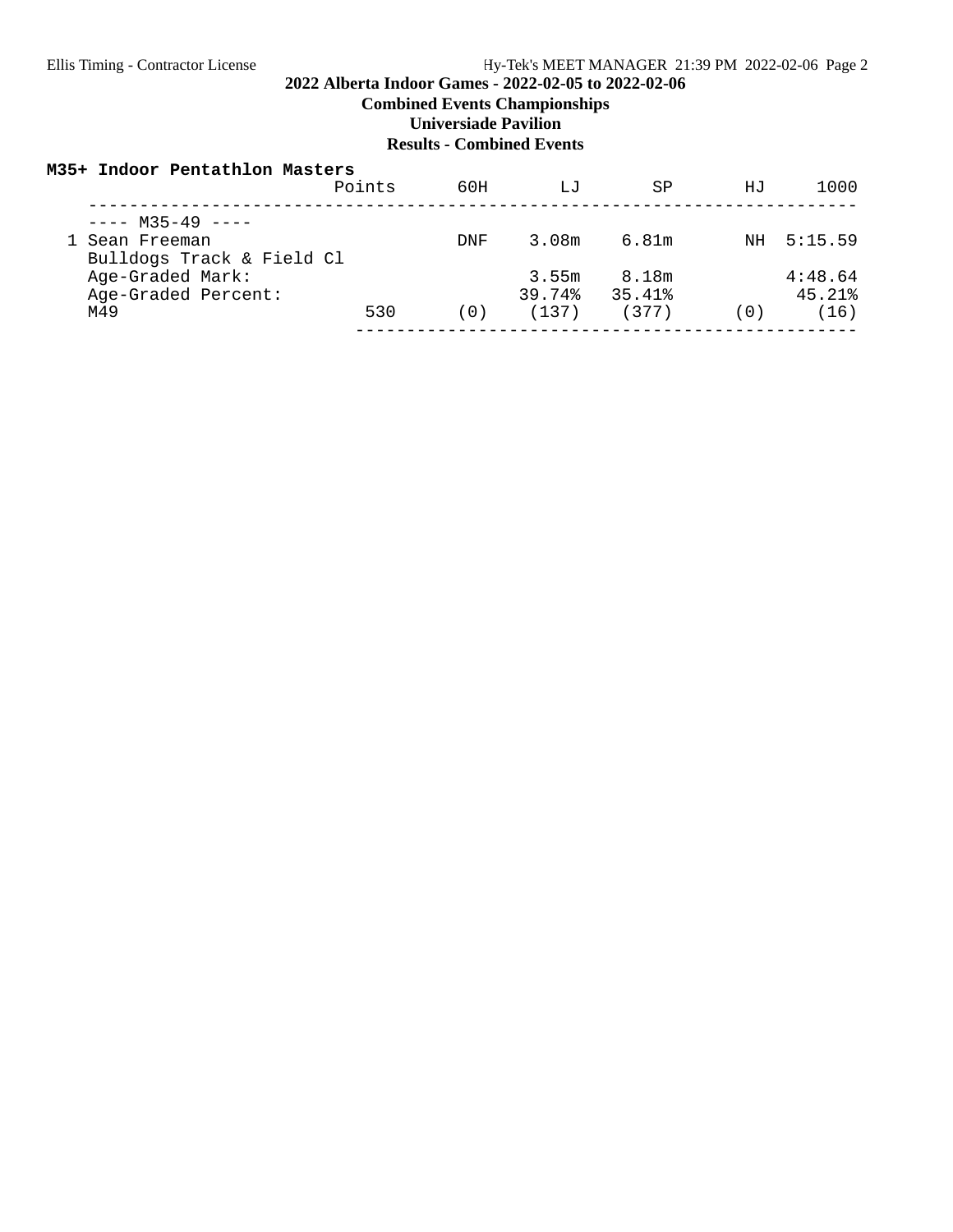## **Combined Events Championships**

## **Universiade Pavilion**

**Individual Rankings - Through Event 741**

## **Female - Individual Scores - 2 Under-10 Division**

|   | <b>Place Name</b>  |    |          |    | Year Team                                   | <b>Points</b> |
|---|--------------------|----|----------|----|---------------------------------------------|---------------|
|   | Evelyn Horne       |    |          |    | <b>Edmonton Columbians Track Club</b><br>13 | 35            |
|   | 60 Dash            | 10 | 400 Dash | 10 | 10<br>Other<br>Long Jump<br>5               |               |
|   | 2 Anna Diener      |    |          |    | St. Albert Mustangs Track & Fi<br>13        | 32            |
|   | 60 Dash            | 9  | Other    | 9  | 400 Dash<br>7<br>Long Jump                  |               |
| 3 | Abigail Jonker     |    |          |    | <b>Edmonton Thunder</b><br>13               | 31            |
|   | 400 Dash           | 9  | 60 Dash  | 8  | Long Jump<br>- 8<br>Other<br>6              |               |
|   | 4 Marlea Drebert   |    |          |    | Leduc Track And Field Club<br>14            | 28            |
|   | 400 Dash           | 8  | Other    | 8  | 60 Dash<br>Long Jump<br>5                   |               |
|   | 5 Lilian Vantura   |    |          |    | <b>Caltaf Athletic Association</b><br>13    | 27            |
|   | Long Jump          | 9  | Other    | 7  | 5<br>400 Dash<br>60 Dash<br>6               |               |
|   | 5 Dominique Mohora |    |          |    | <b>Capital City Track Club</b><br>13        | 27            |
|   | Other              | 10 | 60 Dash  | 6  | 400 Dash<br>5<br>6<br>Long Jump             |               |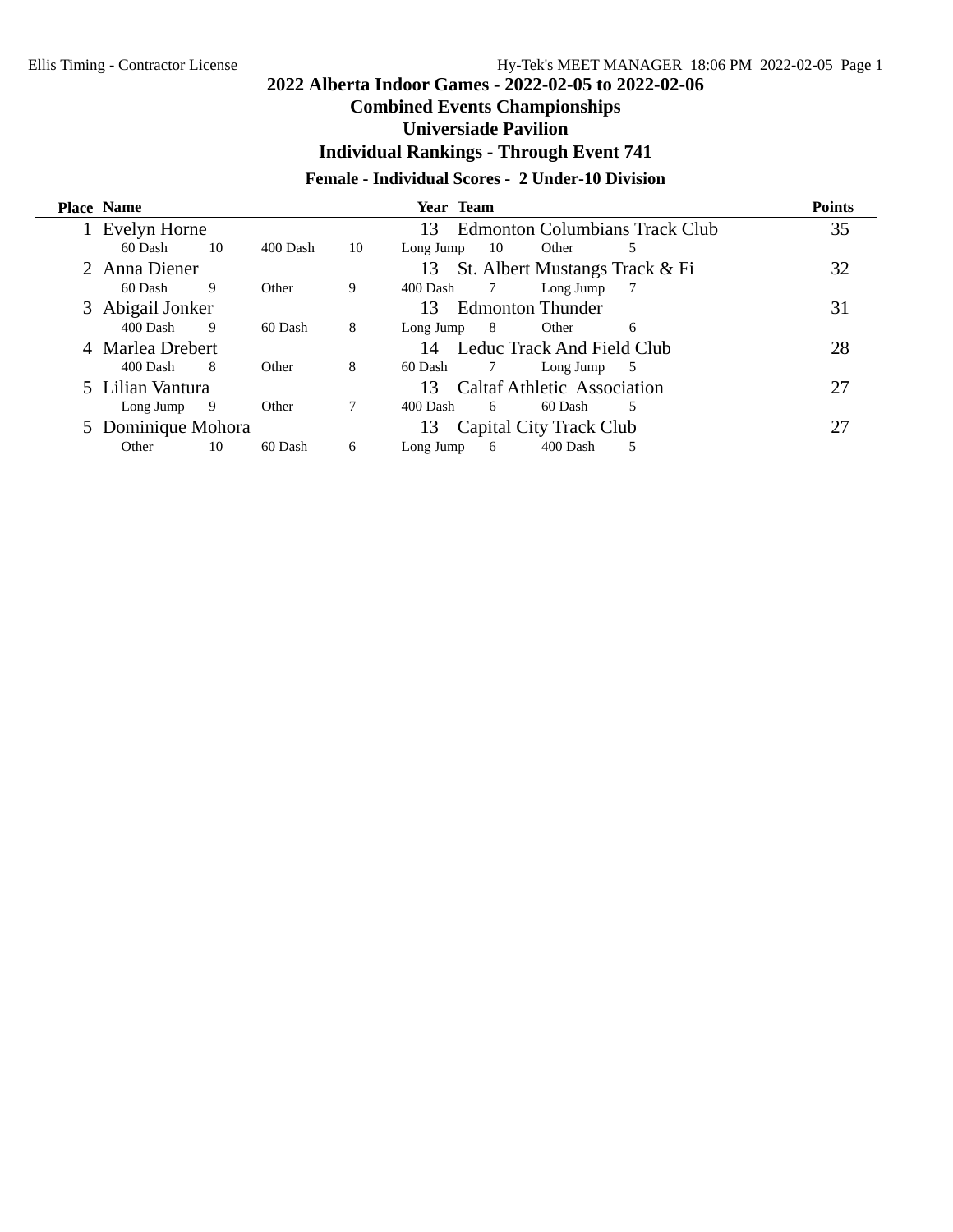## **Combined Events Championships**

## **Universiade Pavilion**

**Individual Rankings - Through Event 741**

## **Male - Individual Scores - 2 Under-10 Division**

| <b>Place Name</b>  |      |           |    | Year Team |    |                         |                                       | <b>Points</b> |
|--------------------|------|-----------|----|-----------|----|-------------------------|---------------------------------------|---------------|
| Wyatt Hearn        |      |           |    | 13        |    |                         | Leduc Track And Field Club            | 37            |
| 60 Dash            | 10   | 400 Dash  | 10 | Other     | 10 | Long Jump               |                                       |               |
| 2 Sawyer Schreiber |      |           |    | 14        |    | Edmonton Olympic Club   |                                       | 34            |
| Long Jump          | - 10 | Other     | 9  | 60 Dash   | 8  | 400 Dash                |                                       |               |
| 3 Nathan Basaraba  |      |           |    | 14        |    |                         | <b>Edmonton Columbians Track Club</b> | 33            |
| 60 Dash            | 9    | 400 Dash  | 8  | Long Jump | 8  | Other                   | 8                                     |               |
| Vlad Mohora        |      |           |    | 13        |    | Capital City Track Club |                                       | 32            |
| 400 Dash           |      | Long Jump | 9  | 60 Dash   |    | Other                   |                                       |               |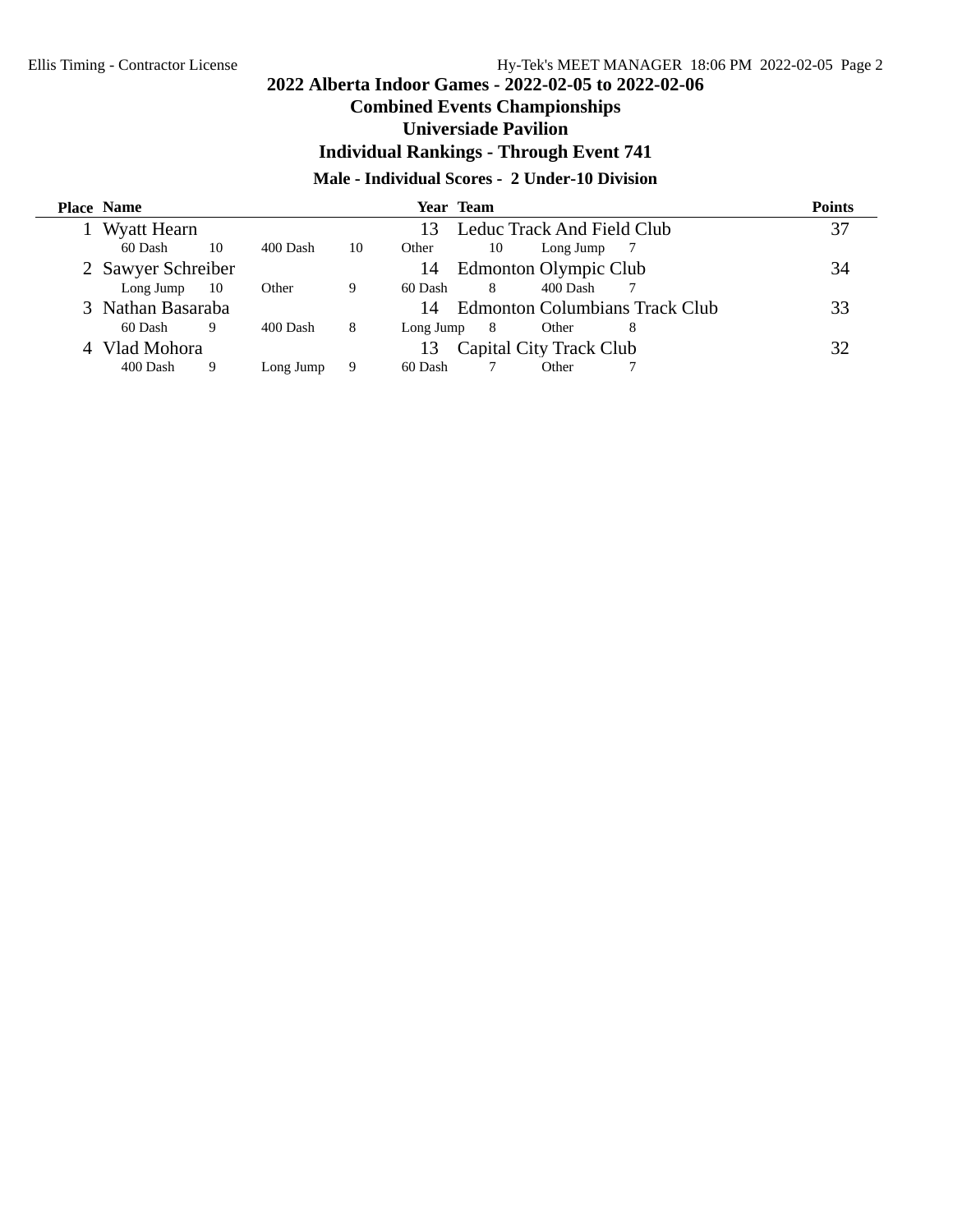## **Combined Events Championships**

## **Universiade Pavilion**

**Individual Rankings - Through Event 741**

## **Female - Individual Scores - 3 Under-12 Division**

|   | <b>Place Name</b>     |           |                | Year Team                                   | <b>Points</b> |
|---|-----------------------|-----------|----------------|---------------------------------------------|---------------|
|   | <b>Maelle Drebert</b> |           |                | Leduc Track And Field Club<br>11            | 37            |
|   | 400 Dash<br>10        | Other     | 10             | 9<br>60 Dash<br>8<br>Long Jump              |               |
|   | 2 Avery Cooper        |           |                | St. Albert Mustangs Track & Fi<br>11        | 36            |
|   | 60 Dash<br>10         | Long Jump | 10             | 400 Dash<br>9<br>Other<br>7                 |               |
|   | 3 Julia Pilipchuk     |           |                | <b>Red Deer Titans</b><br>11                | 33            |
|   | 60 Dash<br>9          | 400 Dash  | 8              | Other<br>Long Jump<br>8<br>8                |               |
|   | 4 Sophia Dickie       |           |                | <b>Edmonton Columbians Track Club</b><br>11 | 18            |
|   | 60 Dash<br>7          | 400 Dash  | 7              | 3<br>Other<br>Long Jump<br>1                |               |
|   | 4 Alyse Ciezki        |           |                | <b>Unattached Alberta</b><br>12             | 18            |
|   | 400 Dash<br>6         | Long Jump | 6              | 60 Dash<br>5<br>Other                       |               |
|   | 6 Avery Burrows       |           |                | <b>Edmonton Columbians Track Club</b><br>11 | 16            |
|   | 60 Dash<br>6          | 400 Dash  | 5              | 4<br>Other<br>Long Jump                     |               |
|   | 7 Azalia Heslinga     |           |                | Capital City Track Club<br>11               | 14            |
|   | 60 Dash<br>4          | 400 Dash  | $\overline{4}$ | 4<br>Long Jump<br>Other<br>2                |               |
|   | <b>Claire Purves</b>  |           |                | St. Albert Mustangs Track & Fi<br>11        | 14            |
|   | Long Jump<br>7        | 60 Dash   | 3              | 400 Dash<br>2<br>Other<br>2                 |               |
| 9 | Kira Diener           |           |                | St. Albert Mustangs Track & Fi<br>11        | 13            |
|   | Other<br>6            | Long Jump | 5              | 400 Dash<br>60 Dash                         |               |
|   | 10 Malainah Odenyo    |           |                | <b>Caltaf Athletic Association</b><br>11    | 12            |
|   | Other<br>9            | 60 Dash   | 1              | 400 Dash<br>Long Jump<br>1                  |               |
|   | 11 Ksena Gakuba       |           |                | Edmonton Olympic Club<br>11                 | 9             |
|   | Other<br>5            | 60 Dash   | 2              | 400 Dash<br>$\mathbf{1}$<br>Long Jump<br>1  |               |
|   | 12 Kennedi Kiskotagan |           |                | <b>Edmonton Thunder</b><br>11               | 6             |
|   | 400 Dash<br>3         | 60 Dash   | 1              | Long Jump<br>Other<br>1<br>-1               |               |
|   | 12 Sarah Himschoot    |           |                | Capital City Track Club<br>12               | 6             |
|   | Long Jump<br>3        | 60 Dash   | 1              | 400 Dash<br>Other<br>1                      |               |
|   | 14 Rylan Collins      |           |                | <b>Edmonton Columbians Track Club</b><br>12 | 4             |
|   | 60 Dash<br>1          | 400 Dash  | 1              | Long Jump<br>1<br>Other<br>1                |               |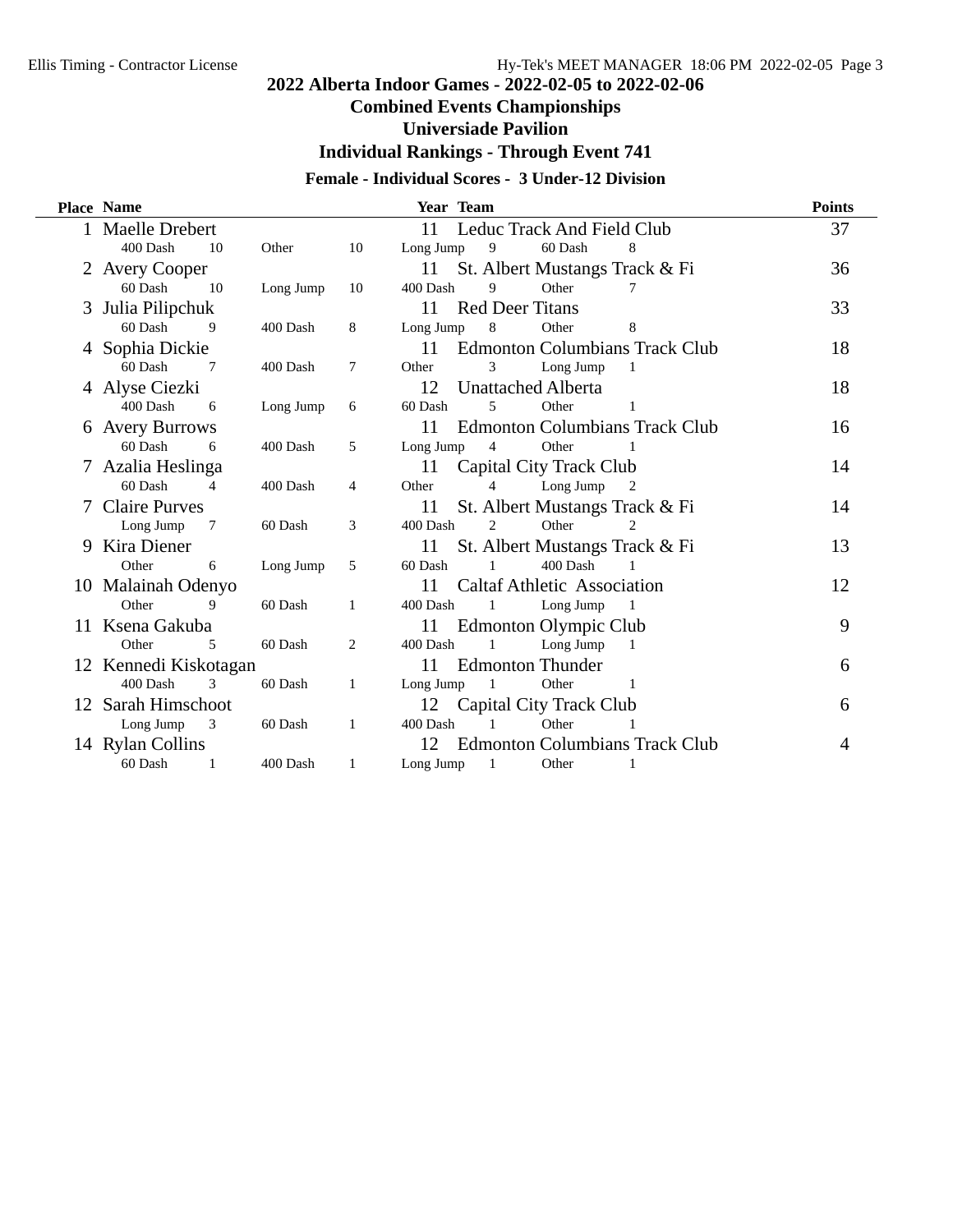## **Combined Events Championships**

## **Universiade Pavilion**

**Individual Rankings - Through Event 741**

## **Male - Individual Scores - 3 Under-12 Division**

| <b>Place Name</b> |             |           |    | Year Team                                     | <b>Points</b> |
|-------------------|-------------|-----------|----|-----------------------------------------------|---------------|
| Arden Mouck       |             |           |    | <b>Caltaf Athletic Association</b><br>11      | 36            |
| Other             | 10          | 60 Dash   | 9  | Long Jump 9<br>400 Dash<br>8                  |               |
| 2 Caleb Chow      |             |           |    | <b>Caltaf Athletic Association</b><br>$11 -$  | 35            |
| 60 Dash           | 10          | 400 Dash  | 10 | 10<br>Other<br>Long Jump<br>5                 |               |
| 3 Fraser Warne    |             |           |    | <b>Caltaf Athletic Association</b><br>11 -    | 32            |
| 400 Dash          | -9          | 60 Dash   | 8  | Long Jump 8<br>Other<br>7                     |               |
| 4 Andrew McMorris |             |           |    | 12 Caltaf Athletic Association                | 24            |
| 400 Dash          | -7          | Long Jump | 7  | 60 Dash<br>6<br>Other<br>4                    |               |
| 5 Fabian Vataman  |             |           |    | 12 Caltaf Athletic Association                | 21            |
| 60 Dash           | -7          | 400 Dash  | 6  | Long Jump $6$<br>Other<br>2                   |               |
| Sean Schreiber    |             |           |    | 12 Edmonton Olympic Club                      | 16            |
| 60 Dash           | $5^{\circ}$ | 400 Dash  | .5 | Long Jump 5<br>Other                          |               |
| 7 Spencer Causton |             |           |    | 11 Caltaf Athletic Association                | 15            |
| Other             | 6           | 400 Dash  | 4  | 60 Dash<br>Long Jump $3$<br>2                 |               |
| Michael Basaraba  |             |           |    | <b>Edmonton Columbians Track Club</b><br>11 - | 14            |
| Other             | 9           | 400 Dash  | 2  | $Long \, Jump$ 2<br>60 Dash                   |               |
| 9 Uyi Ehirhieme   |             |           |    | 12 Caltaf Athletic Association                | 13            |
| Other             | -8          | 60 Dash   | 4  | Long Jump<br>$\overline{\phantom{a}}$         |               |
| Ayotobi Omoyayi   |             |           |    | 11 Leduc Track And Field Club                 | 13            |
| Long Jump         | 4           | 60 Dash   | 3  | 400 Dash<br>3<br>Other<br>3                   |               |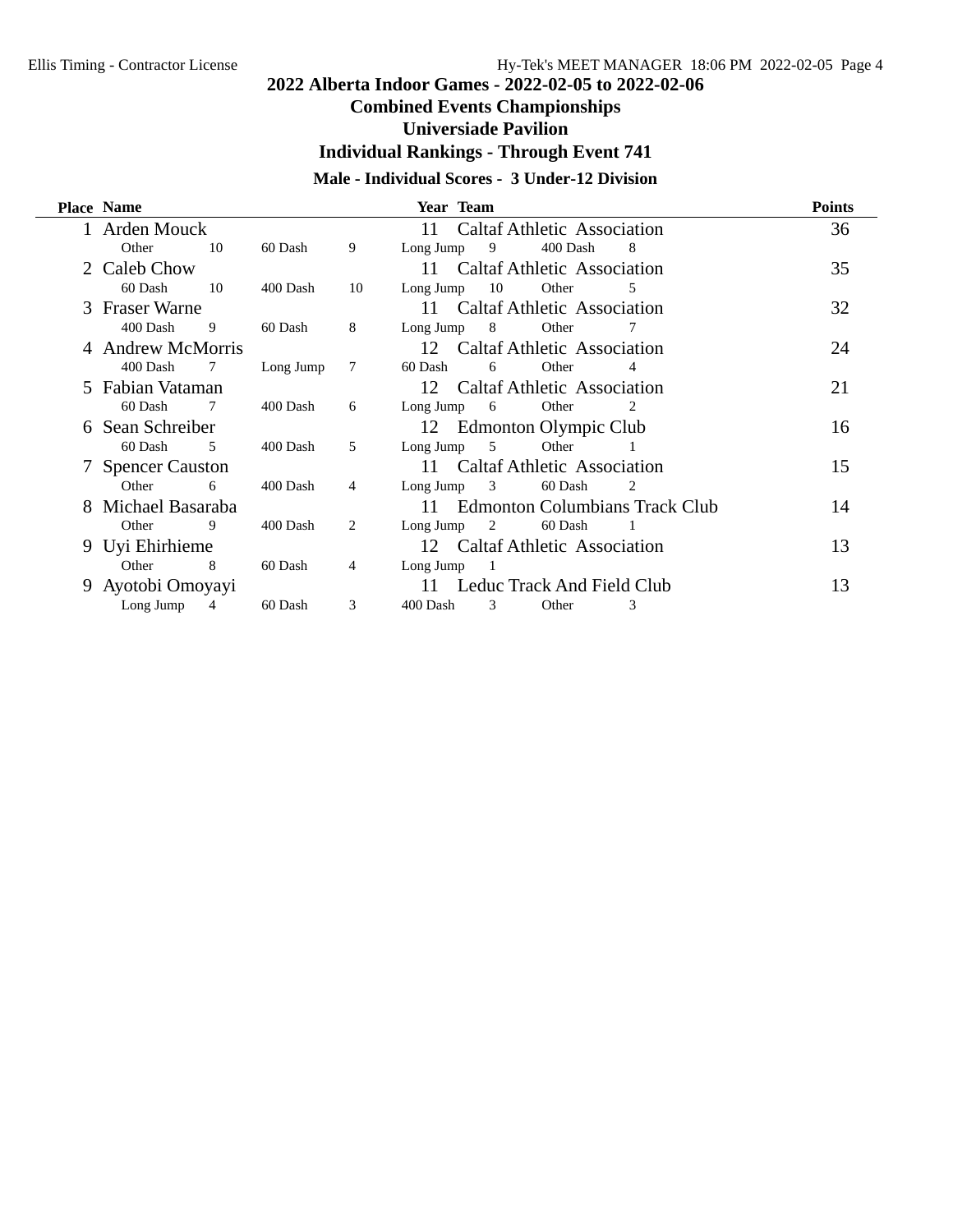## **Combined Events Championships**

## **Universiade Pavilion**

**Individual Rankings - Through Event 741**

## **Female - Individual Scores - 4 Under-14 Division**

|    | <b>Place Name</b>         |           |    | Year Team                                     | <b>Points</b> |
|----|---------------------------|-----------|----|-----------------------------------------------|---------------|
|    | 1 Abiola Omoyayi          |           |    | 09<br>Leduc Track And Field Club              | 38            |
|    | 60 Dash<br>10             | 600 Run   | 10 | Long Jump<br>9<br>9<br>Shot Put               |               |
|    | 2 Sophie Hendricks        |           |    | 09 Edmonton Harriers                          | 28            |
|    | Long Jump<br>10           | 60 Dash   | 9  | 5<br>600 Run<br>Shot Put<br>4                 |               |
|    | 3 Lowyn Glasgow           |           |    | 09<br>Capital City Track Club                 | 25            |
|    | <b>Shot Put</b><br>10     | 60 Dash   | 7  | Long Jump<br>600 Run<br>7                     |               |
|    | 4 Isla Mitchell           |           |    | St. Albert Mustangs Track & Fi<br>10          | 16            |
|    | 600 Run<br>9              | Shot Put  | 5  | Long Jump<br>60 Dash<br>1<br>1                |               |
|    | 4 Teagan Walling          |           |    | 09<br>Edmonton Olympic Club                   | 16            |
|    | Shot Put<br>8             | Long Jump | 6  | 600 Run<br>60 Dash<br>1<br>1                  |               |
|    | 4 Isobel Johnson          |           |    | 09<br>Capital City Track Club                 | 16            |
|    | 60 Dash<br>8              | Shot Put  | 6  | 600 Run<br>Long Jump<br>1<br>-1               |               |
|    | 4 Catherine Delorme       |           |    | 09<br><b>Caltaf Athletic Association</b>      | 16            |
|    | Long Jump<br>8            | 60 Dash   | 6  | 600 Run<br>Shot Put<br>1<br>1                 |               |
|    | 4 Maddison Dennis         |           |    | Mac Track<br>09                               | 16            |
|    | Shot Put<br>7             | 600 Run   | 6  | 60 Dash<br>2<br>Long Jump<br>-1               |               |
|    | 9 Sabryn Serediak         |           |    | 10<br>Capital City Track Club                 | 14            |
|    | 60 Dash<br>5              | 600 Run   | 4  | Long Jump<br>4<br><b>Shot Put</b><br>1        |               |
|    | 9 Olivia Nsaliwa          |           |    | 09<br><b>Edmonton Columbians Track Club</b>   | 14            |
|    | 600 Run<br>8              | 60 Dash   | 3  | Long Jump<br>2<br>Shot Put<br>1               |               |
|    | 11 Clair Keller           |           |    | Leduc Track And Field Club<br>10              | 10            |
|    | 600 Run<br>7              | 60 Dash   | 1  | Long Jump<br>Shot Put<br>1                    |               |
|    | 12 Carley Doering         |           |    | 09<br><b>Caltaf Athletic Association</b>      | 9             |
|    | Long Jump<br>3            | Shot Put  | 3  | 600 Run<br>2<br>60 Dash<br>1                  |               |
|    | 13 Eden Yaremko           |           |    | 10<br>St. Albert Mustangs Track & Fi          | 8             |
|    | Long Jump<br>5            | 60 Dash   | 1  | Shot Put<br>600 Run<br>1<br>1                 |               |
|    | 14 Daiya Descoteau        |           |    | 10<br><b>Caltaf Athletic Association</b>      | 7             |
|    | 60 Dash<br>$\overline{4}$ | 600 Run   | 1  | Long Jump<br>$\overline{1}$<br>Shot Put<br>-1 |               |
| 15 | Matea Jenkins             |           |    | 09<br>Edmonton Olympic Club                   | 6             |
|    | 600 Run<br>3              | 60 Dash   | 1  | Long Jump<br>Shot Put<br>1                    |               |
|    | 16 Paige MacKenzie        |           |    | 09<br>Capital City Track Club                 | 5             |
|    | <b>Shot Put</b><br>2      | 60 Dash   | 1  | 600 Run<br>Long Jump<br>1<br>1                |               |
| 17 | Sophia Ciezki             |           |    | 10<br>Unattached Alberta                      | 4             |
|    | 60 Dash<br>1              | 600 Run   | 1  | Long Jump<br>1<br>Shot Put<br>1               |               |
|    | 17 Leah Penney            |           |    | 10<br><b>Caltaf Athletic Association</b>      | 4             |
|    | 60 Dash<br>$\overline{1}$ | 600 Run   | 1  | Long Jump<br>Shot Put<br>1<br>-1              |               |
|    | 17 Emsley Hutchinson      |           |    | 10<br>Capital City Track Club                 | 4             |
|    | 60 Dash                   | 600 Run   | 1  | Long Jump<br>Shot Put                         |               |
|    | 17 Elizabeth Kruger       |           |    | 10<br><b>Edmonton Thunder</b>                 | 4             |
|    | 60 Dash                   | 600 Run   | 1  | Long Jump<br>Shot Put<br>1<br>1               |               |
|    | 21 Gabrielle Matovinovic  |           |    | <b>Edmonton Columbians Track Club</b><br>10   | 3             |
|    | 60 Dash<br>1              | Long Jump | 1  | Shot Put<br>1                                 |               |
|    | 22 Zainab Agboola         |           |    | Edmonton Olympic Club<br>10                   | 1             |
|    | Long Jump 1               |           |    |                                               |               |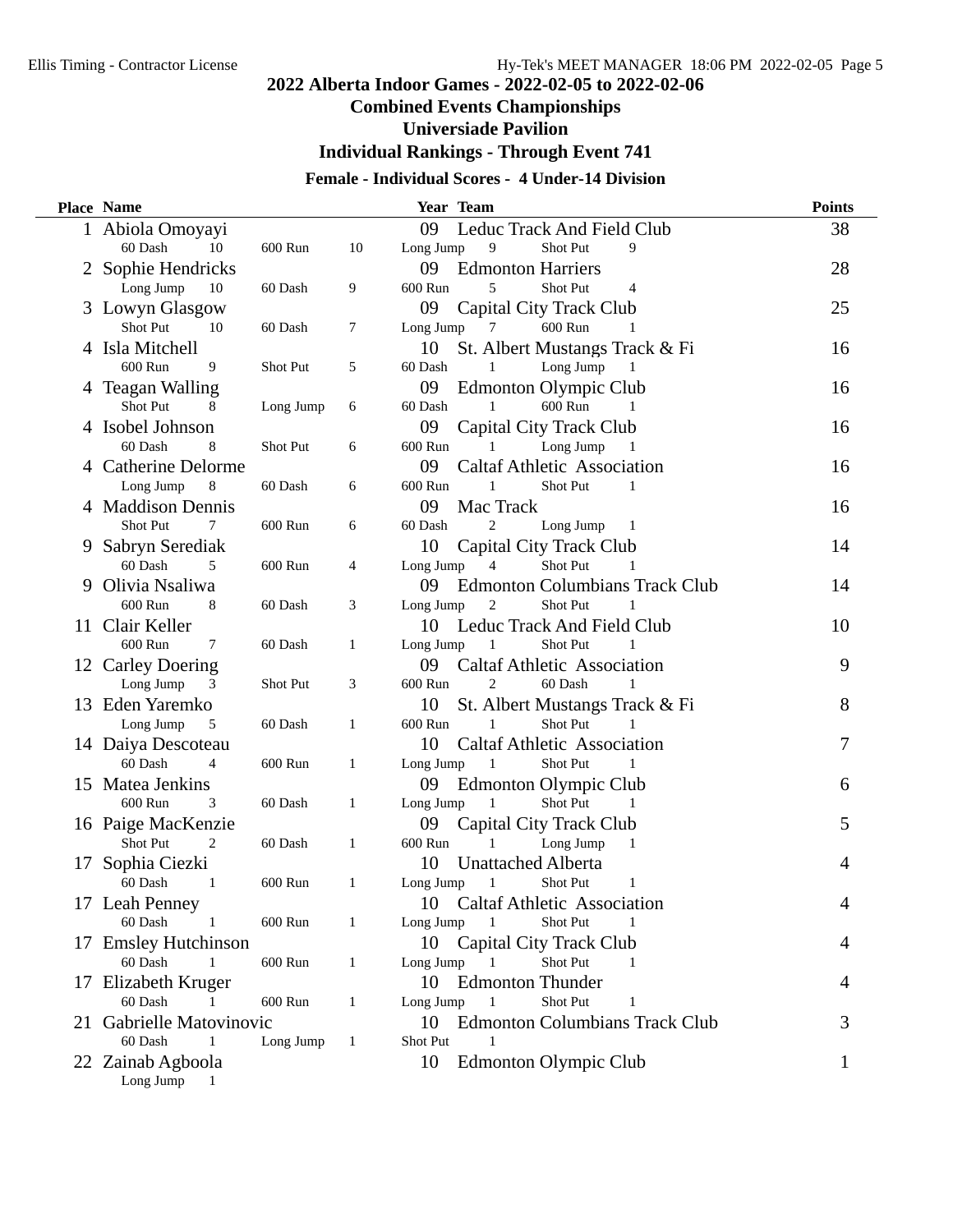## **Combined Events Championships**

## **Universiade Pavilion**

**Individual Rankings - Through Event 741**

## **Male - Individual Scores - 4 Under-14 Division**

|    | Place Name              |                |           |                | Year Team |                             |                                    |                                       | <b>Points</b> |
|----|-------------------------|----------------|-----------|----------------|-----------|-----------------------------|------------------------------------|---------------------------------------|---------------|
|    | <b>Weston Serl</b>      |                |           |                | 09        |                             | <b>Caltaf Athletic Association</b> |                                       | 33            |
|    | Long Jump               | 9              | Shot Put  | 9              | 60 Dash   | 8                           | 600 Run                            | 7                                     |               |
|    | 2 Xander Odenyo         |                |           |                | 09        |                             | <b>Caltaf Athletic Association</b> |                                       | 31            |
|    | 60 Dash                 | 10             | Shot Put  | 10             | Long Jump | 8                           | 600 Run                            | 3                                     |               |
|    | 3 Daniel Trujillo       |                |           |                | 09        |                             |                                    | <b>Edmonton Columbians Track Club</b> | 27            |
|    | 60 Dash                 | 9              | 600 Run   | 8              | Long Jump | 5                           | Shot Put                           | 5                                     |               |
|    | 4 Ogheneyoma Mike-Ifeta |                |           |                | 10        |                             |                                    | <b>Edmonton Columbians Track Club</b> | 23            |
|    | Long Jump               | 10             | 60 Dash   | $\tau$         | Shot Put  | $\overline{4}$              | 600 Run                            | $\overline{2}$                        |               |
| 5. | Cole Diener             |                |           |                | 10        |                             | St. Albert Mustangs Track & Fi     |                                       | 19            |
|    | 60 Dash                 | 6              | Long Jump | 6              | Shot Put  | 6                           | 600 Run                            | 1                                     |               |
|    | Jeanrich Jonker         |                |           |                | 10        |                             | <b>Edmonton Thunder</b>            |                                       | 18            |
|    | Shot Put                | 7              | 600 Run   | 6              | 60 Dash   | $\overline{4}$              | Long Jump                          | 1                                     |               |
|    | 7 Blake Drebert         |                |           |                | 09        |                             | <b>Leduc Track And Field Club</b>  |                                       | 17            |
|    | 600 Run                 | 10             | 60 Dash   | 3              | Shot Put  | 3                           | Long Jump                          |                                       |               |
|    | 8 David Goldring        |                |           |                | 09        |                             | <b>Caltaf Athletic Association</b> |                                       | 14            |
|    | 600 Run                 | 9              | Long Jump | 3              | 60 Dash   | 1                           | Shot Put                           | $\blacksquare$                        |               |
| 9  | Kaeden Jank             |                |           |                | 10        |                             | Capital City Track Club            |                                       | 12            |
|    | Long Jump               | 7              | 60 Dash   | 2              | Shot Put  | $\mathcal{D}_{\mathcal{L}}$ | 600 Run                            | $\mathbf{1}$                          |               |
|    | 10 Carter Hearn         |                |           |                | 10        |                             | Leduc Track And Field Club         |                                       | 11            |
|    | Shot Put                | 8              | 60 Dash   | 1              | 600 Run   | 1                           | Long Jump                          | -1                                    |               |
|    | 11 Elijah Drebert       |                |           |                | 10        |                             | Leduc Track And Field Club         |                                       | 10            |
|    | 600 Run                 | $\overline{4}$ | Long Jump | $\overline{4}$ | 60 Dash   | 1                           | Shot Put                           |                                       |               |
|    | 12 Michael Kolganov     |                |           |                | 09        |                             | Edmonton Olympic Club              |                                       | 8             |
|    | 60 Dash                 | $\overline{5}$ | 600 Run   | 1              | Long Jump | $\mathbf{1}$                | Shot Put                           |                                       |               |
|    | 12 Benjamin Boiciuc     |                |           |                | 10        |                             |                                    | <b>Edmonton Columbians Track Club</b> | 8             |
|    | 600 Run                 | 5              | 60 Dash   | 1              | Long Jump | $\overline{1}$              | Shot Put                           |                                       |               |
|    | 14 Christian Tang       |                |           |                | 09        |                             | <b>Caltaf Athletic Association</b> |                                       | 5             |
|    | Long Jump               | 2              | 60 Dash   | 1              | 600 Run   | 1                           | Shot Put                           | -1                                    |               |
|    | 15 Luke Godberson       |                |           |                | 10        | <b>Red Deer Titans</b>      |                                    |                                       | 4             |
|    | 60 Dash                 | 1              | 600 Run   | 1              | Long Jump | $\mathbf{1}$                | Shot Put                           | 1                                     |               |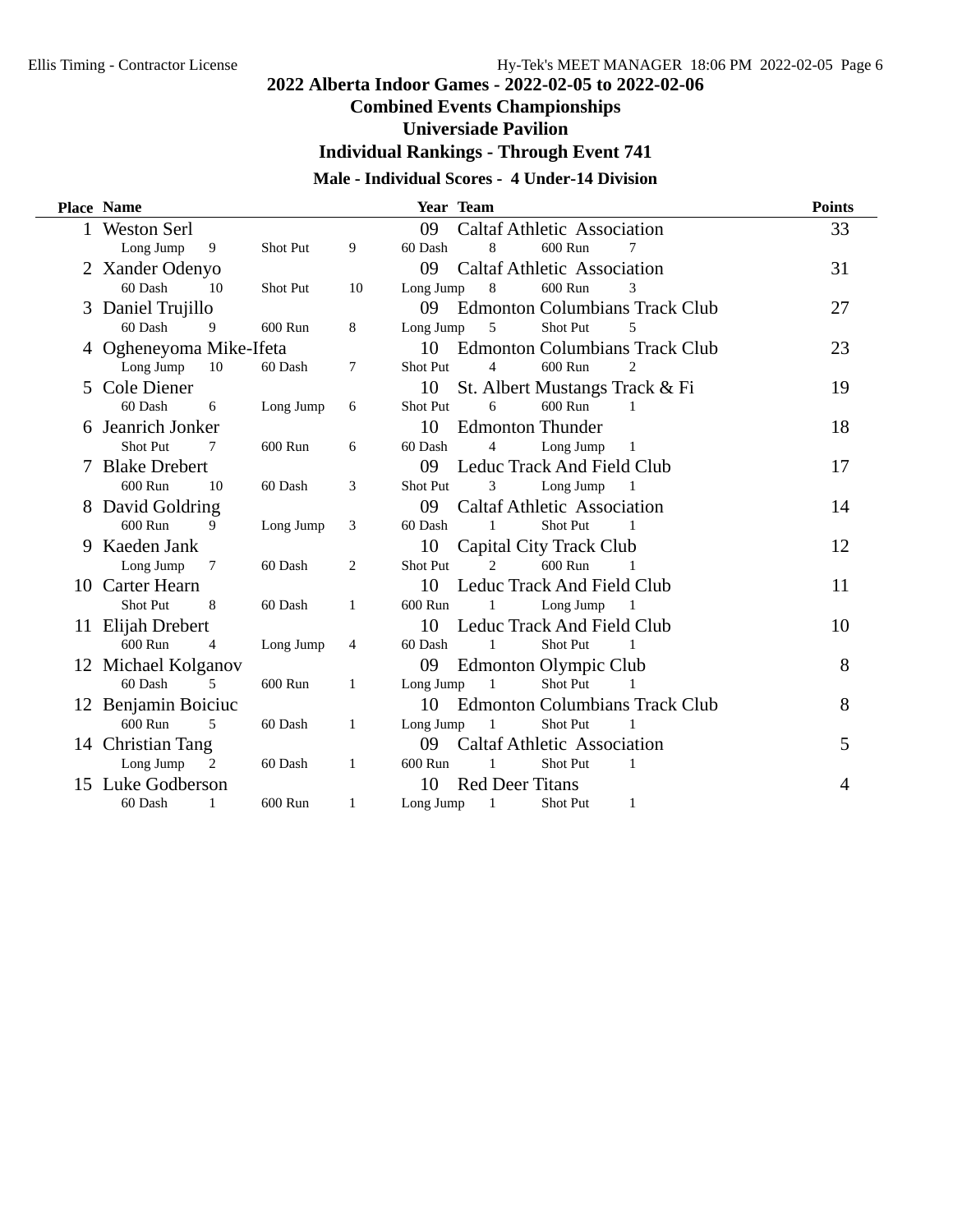**Combined Events Championships**

## **Universiade Pavilion**

#### **Results**

#### Girls 60 Metre Dash Under-10

|        | Name               | Year Team               | Seed | Finals |
|--------|--------------------|-------------------------|------|--------|
| Finals |                    |                         |      |        |
|        | 1 Evelyn Horne     | 13 Edm Columbians, Edmo |      | 10.44  |
|        | 2 Anna Diener      | 13 StAlbert Mustang, St |      | 10.87  |
|        | 3 Abigail Jonker   | 13 Edm Thunder, Edmonto |      | 11.04  |
|        | 4 Marlea Drebert   | 14 Leduc Track, Leduc,  |      | 11.16  |
|        | 5 Dominique Mohora | 13 Capital City, Edmont |      | 11.44  |
|        | 6 Lilian Vantura   | 13 Caltaf Athletic.Cal  |      | 11.88  |
|        |                    |                         |      |        |

#### Girls 400 Metre Dash Under-10

| Name               | Year Team               | Seed | Finals  |
|--------------------|-------------------------|------|---------|
| 1 Evelyn Horne     | 13 Edm Columbians, Edmo |      | 1:23.77 |
| 2 Abigail Jonker   | 13 Edm Thunder, Edmonto |      | 1:26.96 |
| 3 Marlea Drebert   | 14 Leduc Track, Leduc,  |      | 1:27.41 |
| 4 Anna Diener      | 13 StAlbert Mustang, St |      | 1:27.68 |
| 5 Lilian Vantura   | 13 Caltaf Athletic.Cal  |      | 1:30.27 |
| 6 Dominique Mohora | 13 Capital City, Edmont |      | 1:33.06 |

# **Girls Long Jump Standing Under-10** =========================================================================

| Name                                        | Year Team               | Seed | Finals |
|---------------------------------------------|-------------------------|------|--------|
| 1 Evelyn Horne                              | 13 Edm Columbians, Edmo |      | 1.62m  |
| $1.62m$ $1.62m$ $1.56m$<br>2 Lilian Vantura | 13 Caltaf Athletic, Cal |      | 1.52m  |
| $1.46m$ $1.50m$ $1.52m$<br>3 Abigail Jonker | 13 Edm Thunder.Edmonto  |      | 1.48m  |
| 1.48m 1.36m 1.48m<br>4 Anna Diener          | 13 StAlbert Mustang, St |      | J1.48m |
| $1.47m$ 1.45m 1.48m                         |                         |      |        |
| 5 Dominique Mohora<br>$1.42m$ 1.47m 1.32m   | 13 Capital City, Edmont |      | 1.47m  |
| 6 Marlea Drebert<br>$1.35m$ $1.26m$ $1.35m$ | 14 Leduc Track, Leduc,  |      | 1.35m  |

#### Girls Other MedBallThro Under-10

| Name                                                       | Year Team               | Seed | Finals |
|------------------------------------------------------------|-------------------------|------|--------|
| 1 Dominique Mohora<br>$3.18m$ $3.48m$ $3.54m$              | 13 Capital City, Edmont |      | 3.54m  |
| 2 Anna Diener<br>$3.27m$ $2.91m$ $3.48m$                   | 13 StAlbert Mustang, St |      | 3.48m  |
| 3 Marlea Drebert<br>$2.39m$ 2.96m 2.64m                    | 14 Leduc Track, Leduc,  |      | 2.96m  |
| 4 Lilian Vantura<br>$2.60m$ $2.72m$ $2.36m$                | 13 Caltaf Athletic, Cal |      | 2.72m  |
| 5 Abigail Jonker                                           | 13 Edm Thunder, Edmonto |      | 2.70m  |
| $2.54m$ $2.70m$ X<br>6 Evelyn Horne<br>$X = 2.19m = 2.42m$ | 13 Edm Columbians, Edmo |      | 2.42m  |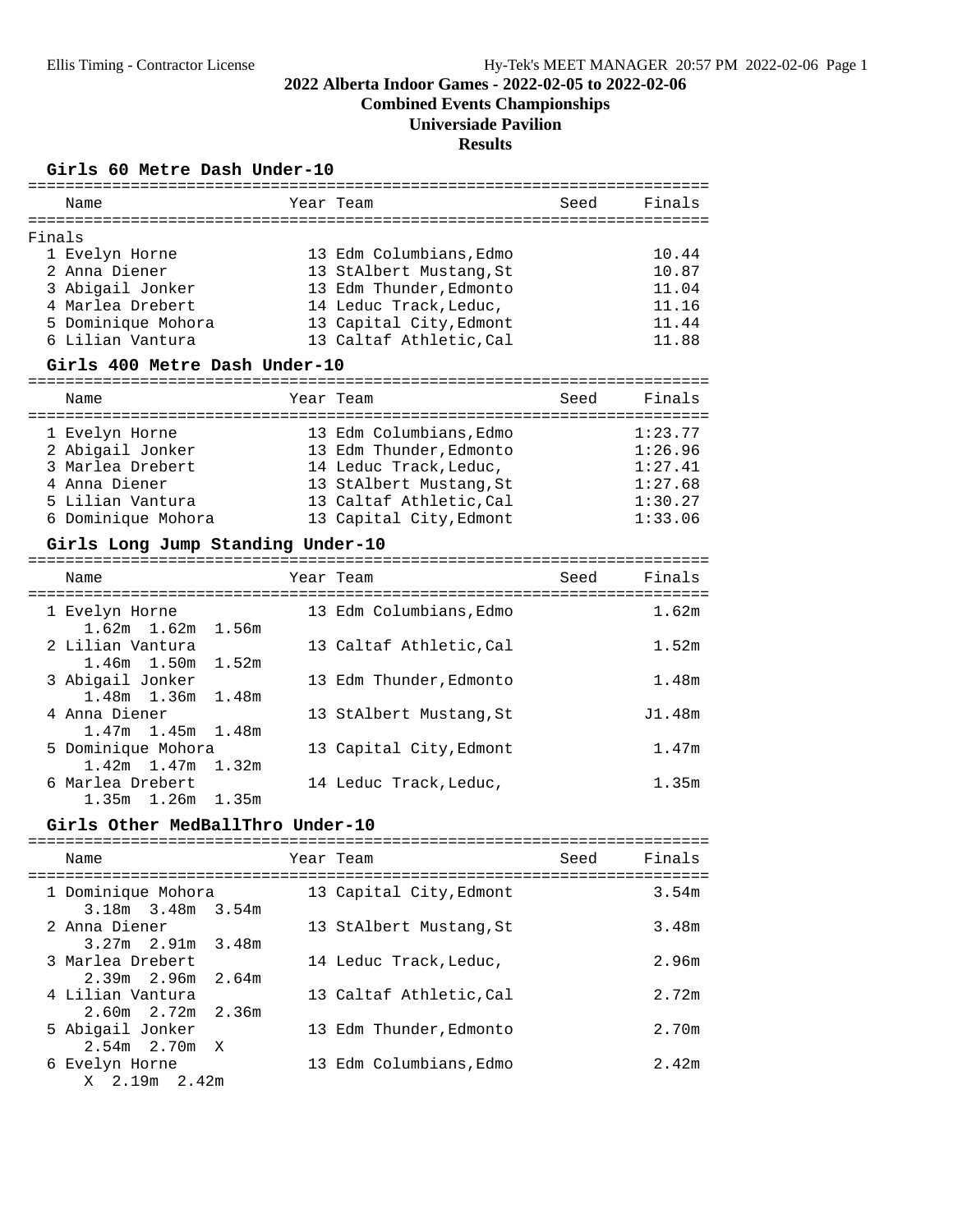**Combined Events Championships**

## **Universiade Pavilion**

**Results**

#### Girls 60 Metre Dash Under-12

| Name                  |    | Year Team               | Seed | Finals     | H#             |
|-----------------------|----|-------------------------|------|------------|----------------|
|                       |    |                         |      |            |                |
| 1 Avery Cooper        |    | 11 StAlbert Mustang, St |      | 9.19       | 2              |
| 2 Julia Pilipchuk     |    | 11 Red Deer Titans, Syl |      | 9.70       |                |
| 3 Maelle Drebert      |    | 11 Leduc Track, Leduc,  |      | 9.90       | 1              |
| 4 Sophia Dickie       |    | 11 Edm Columbians, Edmo |      | 9.93       | $\overline{2}$ |
| 5 Avery Burrows       | 11 | Edm Columbians, Edmo    |      | 10.22      | $\overline{2}$ |
| 6 Alyse Ciezki        |    | 12 Unattached AB, Sherw |      | 10.29      | 1              |
| 7 Azalia Heslinga     |    | 11 Capital City, Edmont |      | 10.30      | 1              |
| 8 Claire Purves       |    | 11 StAlbert Mustang, St |      | 10.33      | 1              |
| 9 Ksena Gakuba        |    | 11 Edm Olympic, Edmonto |      | 10.45      | 1              |
| 10 Kira Diener        |    | 11 StAlbert Mustang, St |      | 10.72      | $\overline{2}$ |
| 11 Kennedi Kiskotagan | 11 | Edm Thunder,Edmonto     |      | 10.90      | $\overline{2}$ |
| 12 Sarah Himschoot    |    | 12 Capital City, Edmont |      | 11.05      | 1              |
| 13 Malainah Odenyo    |    | 11 Caltaf Athletic, Cal |      | 11.93      | 1              |
| 14 Rylan Collins      | 12 | Edm Columbians, Edmo    |      | 12.24      | 2              |
| -- Neriah Onwuegbuzie |    | 12 Edm Columbians, Edmo |      | <b>DNS</b> | 2              |
| -- Emmeline Harris    |    | 11 Caltaf Athletic, Cal |      | <b>SCR</b> |                |

# **Girls 400 Metre Dash Under-12** =========================================================================

| Name                  | Year Team               | Seed | Finals     |
|-----------------------|-------------------------|------|------------|
| 1 Maelle Drebert      | 11 Leduc Track, Leduc,  |      | 1:11.70    |
| 2 Avery Cooper        | 11 StAlbert Mustang, St |      | 1:13.56    |
| 3 Julia Pilipchuk     | 11 Red Deer Titans, Syl |      | 1:17.58    |
| 4 Sophia Dickie       | 11 Edm Columbians, Edmo |      | 1:21.58    |
| 5 Alyse Ciezki        | 12 Unattached AB, Sherw |      | 1:21.98    |
| 6 Avery Burrows       | 11 Edm Columbians, Edmo |      | 1:22.18    |
| 7 Azalia Heslinga     | 11 Capital City, Edmont |      | 1:22.47    |
| 8 Kennedi Kiskotagan  | 11 Edm Thunder, Edmonto |      | 1:23.80    |
| 9 Claire Purves       | 11 StAlbert Mustang, St |      | 1:24.11    |
| 10 Ksena Gakuba       | 11 Edm Olympic, Edmonto |      | 1:27.31    |
| 11 Kira Diener        | 11 StAlbert Mustang, St |      | 1:29.13    |
| 12 Sarah Himschoot    | 12 Capital City, Edmont |      | 1:30.79    |
| 13 Malainah Odenyo    | 11 Caltaf Athletic, Cal |      | 1:49.42    |
| 14 Rylan Collins      | 12 Edm Columbians, Edmo |      | 1:53.92    |
| -- Neriah Onwuegbuzie | 12 Edm Columbians, Edmo |      | <b>DNS</b> |
| -- Emmeline Harris    | 11 Caltaf Athletic, Cal |      | <b>SCR</b> |

# **Girls Long Jump Standing Under-12** =========================================================================

| Name                                        | Year Team               | Seed | Finals |
|---------------------------------------------|-------------------------|------|--------|
| 1 Avery Cooper<br>$2.09m$ 1.88 $m$ 2.03 $m$ | 11 StAlbert Mustang, St |      | 2.09m  |
| 2 Maelle Drebert<br>1.83m 1.77m 1.72m       | 11 Leduc Track, Leduc,  |      | 1.83m  |
| 3 Julia Pilipchuk<br>1.80m 1.81m 1.77m      | 11 Red Deer Titans, Syl |      | 1.81m  |
| 4 Claire Purves<br>$1.54m$ $1.69m$ $1.74m$  | 11 StAlbert Mustang, St |      | 1.74m  |
| 5 Alyse Ciezki<br>1.69m 1.68m 1.59m         | 12 Unattached AB, Sherw |      | 1.69m  |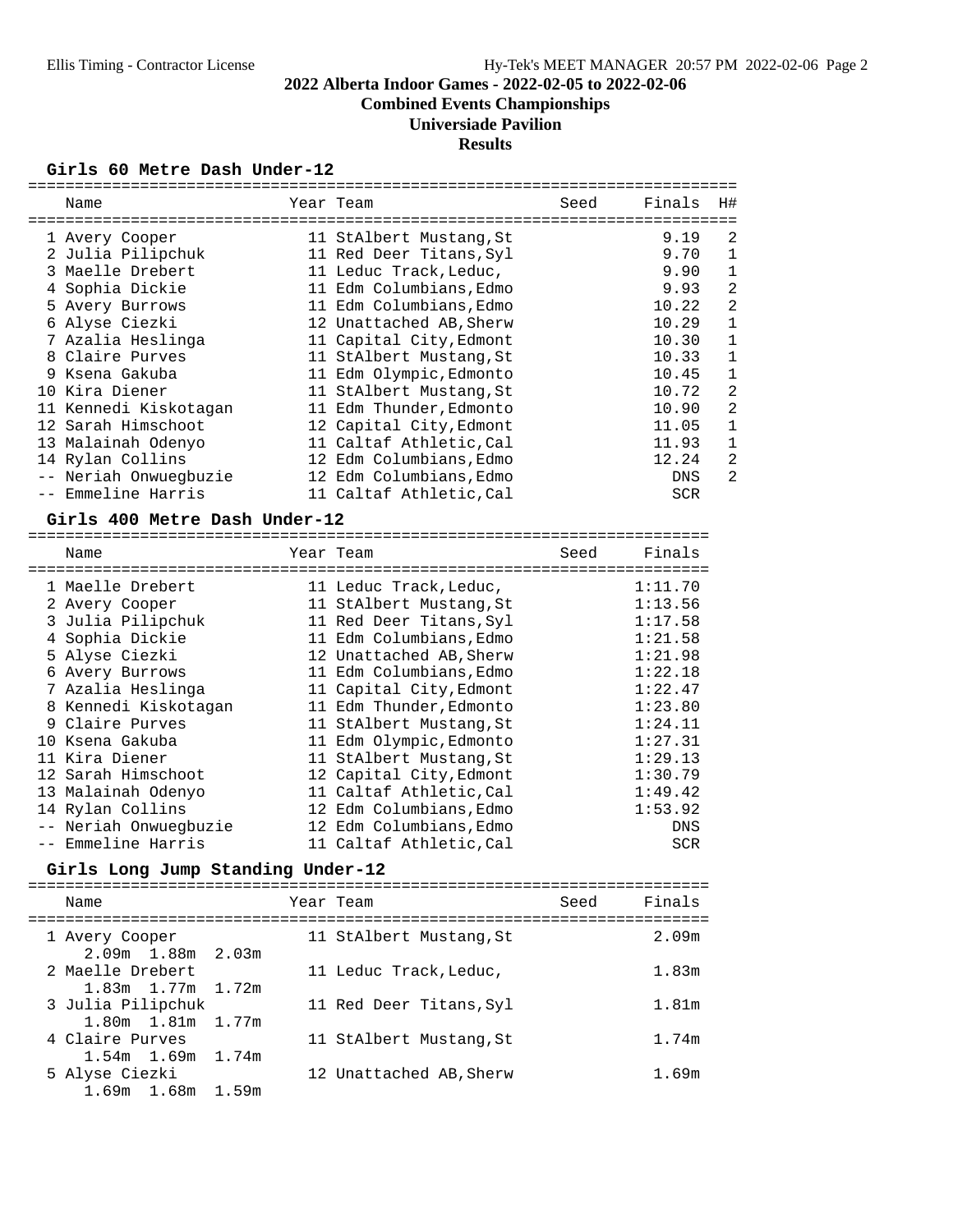**Combined Events Championships**

## **Universiade Pavilion**

#### **Results**

## **....Girls Long Jump Standing Under-12**

| 6 Kira Diener           | 11 StAlbert Mustang, St | 1.66m      |
|-------------------------|-------------------------|------------|
| $1.57m$ $1.66m$ $1.64m$ |                         |            |
| 7 Avery Burrows         | 11 Edm Columbians, Edmo | 1.59m      |
| 1.51m 1.58m 1.59m       |                         |            |
| 8 Sarah Himschoot       | 12 Capital City, Edmont | 1.57m      |
| $1.42m$ $1.41m$ $1.57m$ |                         |            |
| 9 Azalia Heslinga       | 11 Capital City, Edmont | 1.56m      |
| $1.50m$ $1.56m$ $1.56m$ |                         |            |
| 10 Sophia Dickie        | 11 Edm Columbians, Edmo | 1.52m      |
| $1.39m$ $1.45m$ $1.52m$ |                         |            |
| 11 Ksena Gakuba         | 11 Edm Olympic, Edmonto | 1.45m      |
| $1.39m$ $1.35m$ $1.45m$ |                         |            |
| 12 Kennedi Kiskotagan   | 11 Edm Thunder, Edmonto | 1.36m      |
| $1.25m$ $1.19m$ $1.36m$ |                         |            |
| 13 Malainah Odenyo      | 11 Caltaf Athletic, Cal | 1.26m      |
| $1.26m$ $1.26m$ $1.03m$ |                         |            |
| 14 Rylan Collins        | 12 Edm Columbians, Edmo | 1.24m      |
| $1.00m$ $1.07m$ $1.24m$ |                         |            |
| -- Neriah Onwuegbuzie   | 12 Edm Columbians, Edmo | DNS        |
| -- Emmeline Harris      | 11 Caltaf Athletic, Cal | <b>SCR</b> |

**Girls Other MedBallThro Under-12** =========================================================================

| Name<br>----------------------------------     | Year Team                                                      | Seed | Finals            |
|------------------------------------------------|----------------------------------------------------------------|------|-------------------|
| 1 Maelle Drebert<br>$3.99m$ 4.31m 3.95m        | ====================================<br>11 Leduc Track, Leduc, |      | 4.31 <sub>m</sub> |
| 2 Malainah Odenyo<br>$3.99m$ $3.95m$ $4.11m$   | 11 Caltaf Athletic, Cal                                        |      | 4.11m             |
| 3 Julia Pilipchuk<br>$3.75m$ $3.93m$ $4.10m$   | 11 Red Deer Titans, Syl                                        |      | 4.10 <sub>m</sub> |
| 4 Avery Cooper<br>$3.28m$ $3.92m$ $3.57m$      | 11 StAlbert Mustang, St                                        |      | 3.92m             |
| 5 Kira Diener<br>$3.55m \t X \t 3.68m$         | 11 StAlbert Mustang, St                                        |      | 3.68m             |
| 6 Ksena Gakuba                                 | 11 Edm Olympic, Edmonto                                        |      | 3.50 <sub>m</sub> |
| $3.50m$ $3.46m$ $3.38m$<br>7 Azalia Heslinga   | 11 Capital City, Edmont                                        |      | 3.45m             |
| $3.31m$ $3.44m$ $3.45m$<br>8 Sophia Dickie     | 11 Edm Columbians, Edmo                                        |      | 3.40m             |
| 3.40m 3.03m 3.17m<br>9 Claire Purves           | 11 StAlbert Mustang, St                                        |      | 3.35m             |
| $3.35m$ $2.98m$ $3.26m$<br>10 Avery Burrows    | 11 Edm Columbians, Edmo                                        |      | 3.21m             |
| $3.04m$ $3.21m$ $3.18m$<br>11 Alyse Ciezki     | 12 Unattached AB, Sherw                                        |      | 2.96m             |
| 2.37m 2.58m 2.96m<br>12 Rylan Collins          | 12 Edm Columbians, Edmo                                        |      | 2.93m             |
| 2.77m 2.70m 2.93m<br>13 Kennedi Kiskotagan     | 11 Edm Thunder, Edmonto                                        |      | 2.74m             |
| $2.39m$ $2.74m$ $2.70m$<br>14 Sarah Himschoot  | 12 Capital City, Edmont                                        |      | 2.66m             |
| $2.66m \t X \t 2.48m$<br>-- Neriah Onwuegbuzie | 12 Edm Columbians, Edmo                                        |      | <b>DNS</b>        |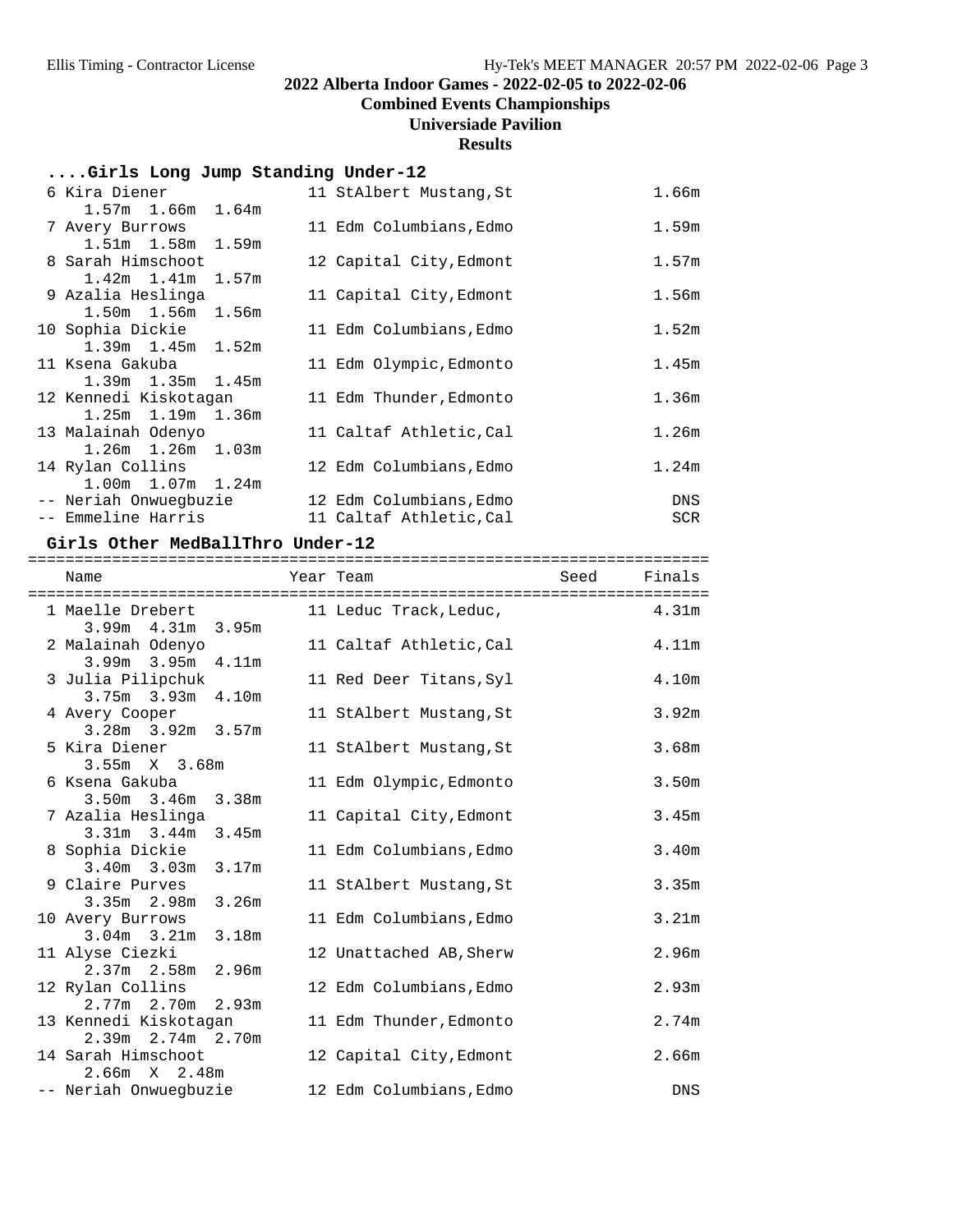**Combined Events Championships**

## **Universiade Pavilion**

#### **Results**

**....Girls Other MedBallThro Under-12**

|      | -- Emmeline Harris           | 11 Caltaf Athletic, Cal |      | <b>SCR</b> |                |
|------|------------------------------|-------------------------|------|------------|----------------|
|      | Girls 60 Metre Dash Under-14 |                         |      |            |                |
|      | Name                         | Year Team               | Seed | Finals     | H#             |
|      | 1 Abiola Omoyayi             | 09 Leduc Track, Leduc,  |      | 8.82       | 1              |
|      | 2 Sophie Hendricks           | 09 Edm Harriers, Edmont |      | 9.09       | 1              |
|      | 3 Isobel Johnson             | 09 Capital City, Edmont |      | 9.13       | $\mathbf 1$    |
|      | 4 Lowyn Glasgow              | 09 Capital City, Edmont |      | 9.14       | $\mathbf 1$    |
|      | 5 Catherine Delorme          | 09 Caltaf Athletic, Cal |      | 9.32       | 3              |
|      | 6 Sabryn Serediak            | 10 Capital City, Edmont |      | 9.45       | $\overline{a}$ |
|      | 7 Daiya Descoteau            | 10 Caltaf Athletic, Cal |      | 9.51       | 3              |
|      | 8 Olivia Nsaliwa             | 09 Edm Columbians, Edmo |      | 9.54       | $\overline{a}$ |
|      | 9 Maddison Dennis            | 09 Mac Track, Edmonton, |      | 9.58       | $\mathbf 1$    |
|      | 10 Isla Mitchell             | 10 StAlbert Mustang, St |      | 9.58       | $1\,$          |
|      | 11 Teagan Walling            | 09 Edm Olympic, Edmonto |      | 9.60       | $\overline{2}$ |
|      | 12 Carley Doering            | 09 Caltaf Athletic, Cal |      | 9.61       | $\overline{a}$ |
|      | 13 Sophia Ciezki             | 10 Unattached AB, Sherw |      | 9.63       | 3              |
|      | 14 Paige MacKenzie           | 09 Capital City, Edmont |      | 9.72       | $\overline{a}$ |
|      | 15 Matea Jenkins             | 09 Edm Olympic, Edmonto |      | 9.73       | 3              |
|      | 16 Eden Yaremko              | 10 StAlbert Mustang, St |      | 9.79       | $\overline{a}$ |
|      | 17 Leah Penney               | 10 Caltaf Athletic, Cal |      | 10.10      | 3              |
|      | 18 Clair Keller              | 10 Leduc Track, Leduc,  |      | 10.13      | 3              |
|      | 19 Gabrielle Matovinovic     | 10 Edm Columbians, Edmo |      | 10.22      | $\mathbf 1$    |
|      | 20 Emsley Hutchinson         | 10 Capital City, Edmont |      | 10.56      | $1\,$          |
|      | 21 Elizabeth Kruger          | 10 Edm Thunder, Edmonto |      | 12.57      | 3              |
| $ -$ | Hannah Gregory               | 10 Unattached AB, Edmon |      | <b>DNS</b> | $\overline{a}$ |
|      | Zainab Agboola               | 10 Edm Olympic, Edmonto |      | <b>DNS</b> | 2              |
|      | -- Ellie Johnson             | 09 Edm Olympic, Edmonto |      | <b>DNS</b> | 3              |

# **Girls 600 Metre Run Under-14** ============================================================================

|   | Name                 | Year Team               | Seed | Finals  | H#             |
|---|----------------------|-------------------------|------|---------|----------------|
|   | 1 Abiola Omoyayi     | 09 Leduc Track, Leduc,  |      | 1:52.97 | 1              |
|   | 2 Isla Mitchell      | 10 StAlbert Mustang, St |      | 1:59.06 | $\overline{a}$ |
|   | 3 Olivia Nsaliwa     | 09 Edm Columbians, Edmo |      | 1:59.26 | $\mathbf 1$    |
|   | 4 Clair Keller       | 10 Leduc Track, Leduc,  |      | 2:03.67 | $\mathbf{1}$   |
|   | 5 Maddison Dennis    | 09 Mac Track, Edmonton, |      | 2:04.41 | 1              |
|   | 6 Sophie Hendricks   | 09 Edm Harriers, Edmont |      | 2:05.24 | $\overline{a}$ |
| 7 | Sabryn Serediak      | 10 Capital City, Edmont |      | 2:07.04 | $\overline{a}$ |
| 8 | Matea Jenkins        | 09 Edm Olympic, Edmonto |      | 2:08.05 | $\mathbf{1}$   |
|   | 9 Carley Doering     | 09 Caltaf Athletic, Cal |      | 2:10.09 | $\overline{a}$ |
|   | 10 Eden Yaremko      | 10 StAlbert Mustang, St |      | 2:12.27 | $\overline{c}$ |
|   | 11 Lowyn Glasgow     | 09 Capital City, Edmont |      | 2:13.43 | $\overline{a}$ |
|   | 12 Daiya Descoteau   | 10 Caltaf Athletic, Cal |      | 2:13.74 | $\mathbf 1$    |
|   | 13 Leah Penney       | 10 Caltaf Athletic, Cal |      | 2:15.90 | $\mathbf 1$    |
|   | 14 Elizabeth Kruger  | 10 Edm Thunder, Edmonto |      | 2:16.08 | 1              |
|   | 15 Sophia Ciezki     | 10 Unattached AB, Sherw |      | 2:16.58 | $\mathbf{1}$   |
|   | 16 Catherine Delorme | 09 Caltaf Athletic, Cal |      | 2:17.37 | 1              |
|   | 17 Paige MacKenzie   | 09 Capital City, Edmont |      | 2:18.00 | 1              |
|   | 18 Isobel Johnson    | 09 Capital City, Edmont |      | 2:18.09 | 1              |
|   | 19 Teagan Walling    | 09 Edm Olympic, Edmonto |      | 2:24.30 | 2              |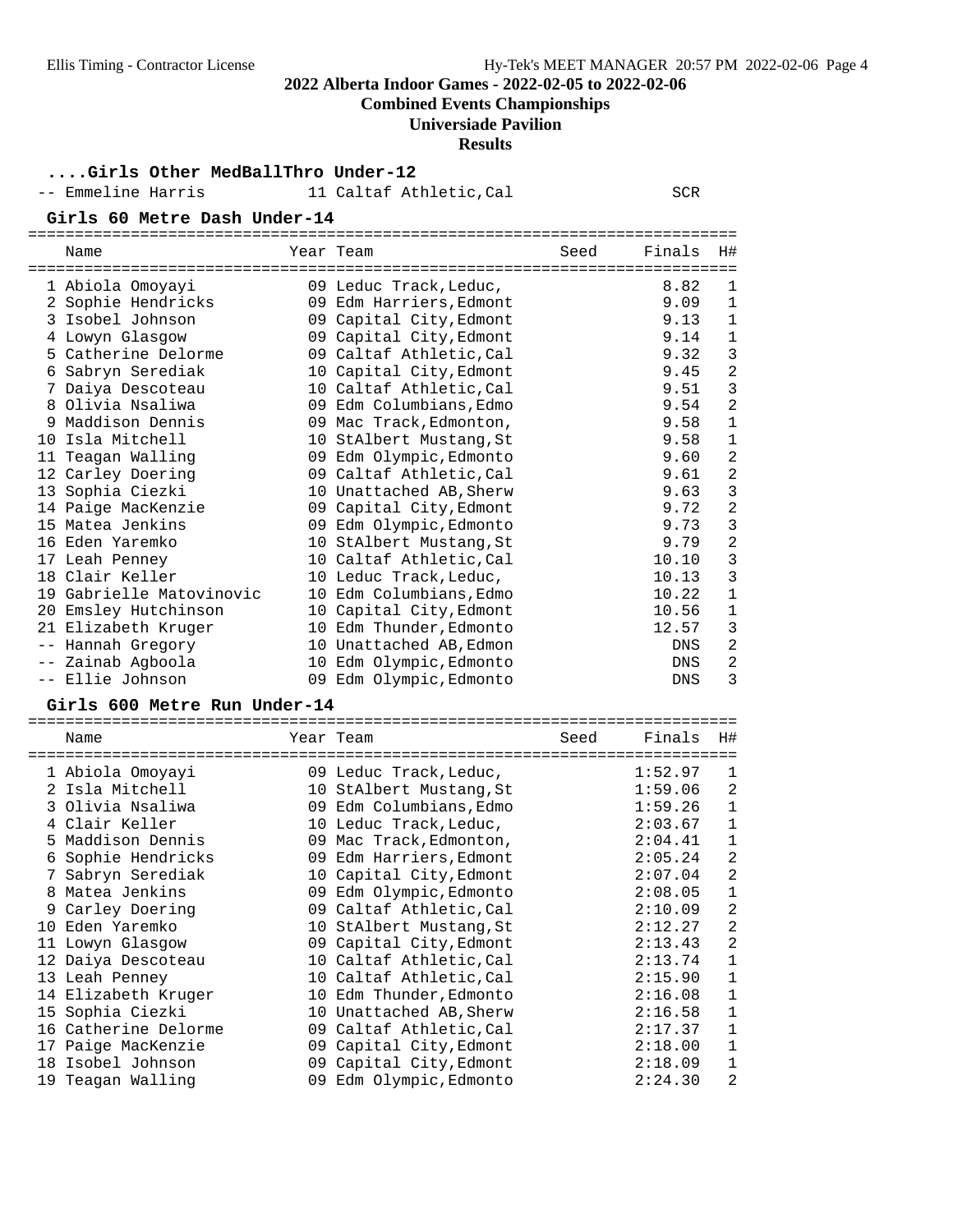**Combined Events Championships**

# **Universiade Pavilion**

## **Results**

## **....Girls 600 Metre Run Under-14**

| 20 Emsley Hutchinson<br>-- Zainab Aqboola<br>-- Gabrielle Matovinovic<br>-- Ellie Johnson<br>-- Hannah Gregory                                                 | 10 Capital City, Edmont<br>10 Edm Olympic, Edmonto<br>10 Edm Columbians, Edmo<br>09 Edm Olympic, Edmonto<br>10 Unattached AB, Edmon | 2:26.42<br>DNS<br><b>DNS</b><br>DNS<br>DNS | 2<br>2<br>2<br>2<br>2 |  |
|----------------------------------------------------------------------------------------------------------------------------------------------------------------|-------------------------------------------------------------------------------------------------------------------------------------|--------------------------------------------|-----------------------|--|
| Girls 4x200 Metre Relay Under-14                                                                                                                               |                                                                                                                                     |                                            |                       |  |
| Championship<br>Team                                                                                                                                           | ==========================<br>Seed                                                                                                  | Finals                                     |                       |  |
| 1 Capital City Track Club<br>1) Lowyn Glasgow 09<br>3) Sabryn Serediak 10<br>-- Caltaf Athletic Association<br>1) Carley Doering 09<br>3) Catherine Delorme 09 | 2) Paige MacKenzie 09<br>4) Emsley Hutchinson 10<br>2) Elizabeth Funnell 10<br>4) Leah Penney 10                                    | 2:14.93<br>DO.                             | Rule TR 24.7          |  |

#### Girls Long Jump Standing Under-14

| Name                                                            | Year Team               | Seed | Finals            | H#           |
|-----------------------------------------------------------------|-------------------------|------|-------------------|--------------|
| 1 Sophie Hendricks 69 Edm Harriers, Edmont<br>1.90m 1.99m 2.03m |                         |      | 2.03 <sub>m</sub> | 2            |
| 2 Abiola Omoyayi<br>$1.94m$ 1.95m $2.00m$                       | 09 Leduc Track, Leduc,  |      | 2.00 <sub>m</sub> | 2            |
| 3 Catherine Delorme<br>1.85m 1.95m 1.97m                        | 09 Caltaf Athletic, Cal |      | 1.97m             | 2            |
| 4 Lowyn Glasgow<br>$1.97m$ $1.93m$<br>1.90m                     | 09 Capital City, Edmont |      | J1.97m            | 2            |
| 5 Teagan Walling<br>1.92m<br>1.77m 1.80m                        | 09 Edm Olympic, Edmonto |      | 1.92 <sub>m</sub> | 2            |
| 6 Eden Yaremko<br>1.77m 1.80m 1.83m                             | 10 StAlbert Mustang, St |      | 1.83 <sub>m</sub> | 1            |
| 7 Sabryn Serediak<br>1.81m 1.76m<br>1.70m                       | 10 Capital City, Edmont |      | 1.81 <sub>m</sub> | $\mathbf 1$  |
| 8 Carley Doering<br>1.79m 1.69m<br>1.78m                        | 09 Caltaf Athletic, Cal |      | 1.79m             | 2            |
| 9 Olivia Nsaliwa<br>$1.60m$ $1.67m$<br>1.79m                    | 09 Edm Columbians, Edmo |      | J1.79m            | 2            |
| 10 Maddison Dennis<br>1.72m<br>$1.74m$ $1.78m$                  | 09 Mac Track, Edmonton, |      | 1.78m             | 2            |
| 11 Sophia Ciezki<br>1.78m<br>1.60m 1.65m                        | 10 Unattached AB, Sherw |      | J1.78m            | $\mathbf{1}$ |
| 12 Isla Mitchell<br>$1.76m$ $1.62m$<br>1.66m                    | 10 StAlbert Mustang, St |      | 1.76m             | $\mathbf{1}$ |
| 13 Clair Keller<br>1.71m 1.68m<br>1.70m                         | 10 Leduc Track, Leduc,  |      | 1.71m             | $\mathbf{1}$ |
| 14 Elizabeth Kruger<br>$1.65m$ $1.67m$<br>1.50m                 | 10 Edm Thunder, Edmonto |      | 1.67 <sub>m</sub> | $\mathbf{1}$ |
| 15 Zainab Agboola<br>1.56m 1.62m 1.67m                          | 10 Edm Olympic, Edmonto |      | J1.67m            | $\mathbf 1$  |
| 16 Isobel Johnson<br>$1.55m$ $1.62m$ $1.67m$                    | 09 Capital City, Edmont |      | J1.67m            | 2            |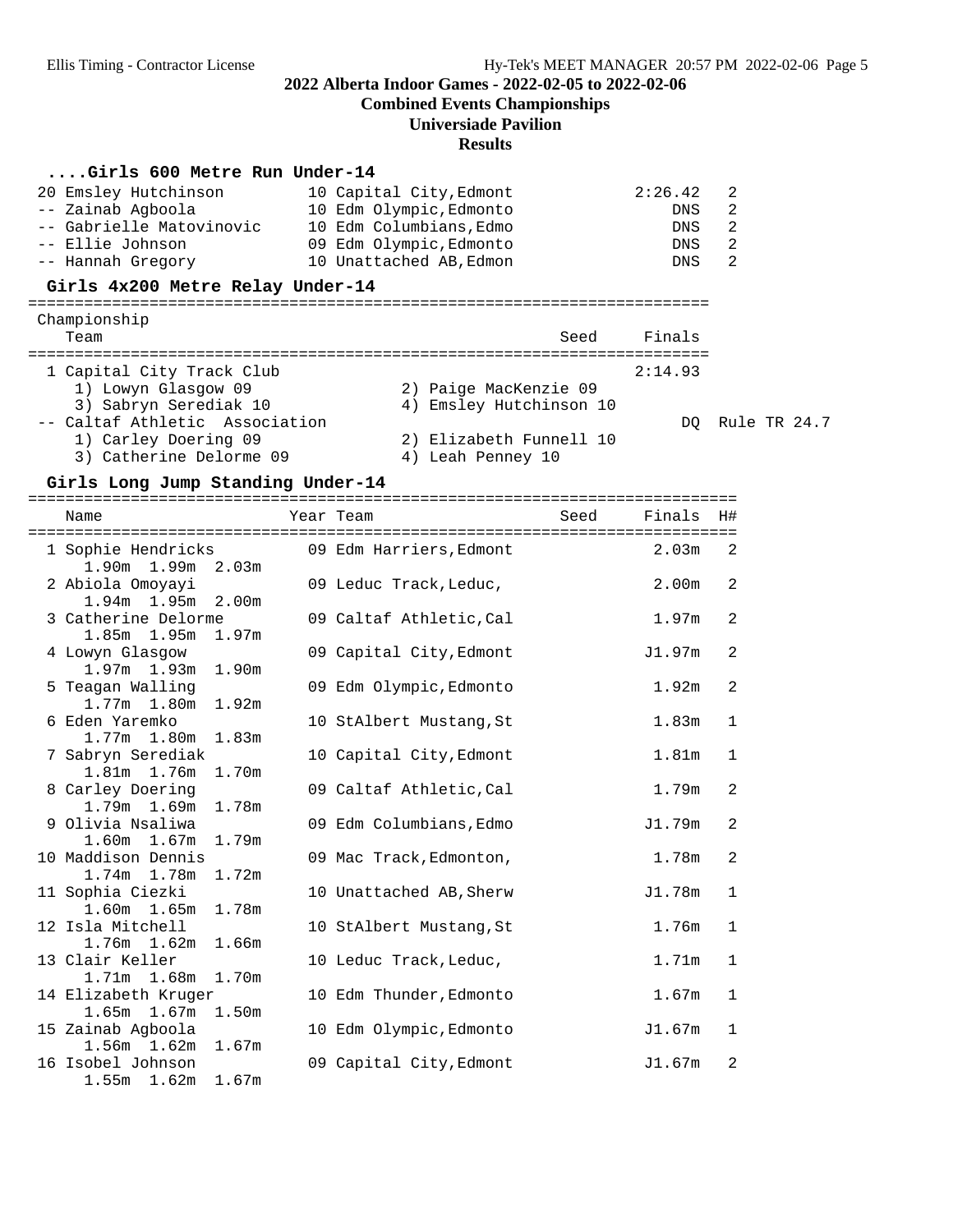**Combined Events Championships**

#### **Universiade Pavilion**

**Results**

#### **....Girls Long Jump Standing Under-14**

| 17 Matea Jenkins         | 09 Edm Olympic, Edmonto | 1.66m      | - 2            |
|--------------------------|-------------------------|------------|----------------|
| $1.66m$ $1.57m$ $1.59m$  |                         |            |                |
| 18 Daiya Descoteau       | 10 Caltaf Athletic, Cal | J1.66m     | $\overline{1}$ |
| 1.55m 1.55m 1.66m        |                         |            |                |
| 19 Emsley Hutchinson     | 10 Capital City, Edmont | 1.64m      | $\mathbf{1}$   |
| $1.64m$ $1.59m$ $1.60m$  |                         |            |                |
| 20 Paige MacKenzie       | 09 Capital City, Edmont | 1.62m      | 2              |
| $1.52m$ $1.62m$ $1.50m$  |                         |            |                |
| 21 Leah Penney           | 10 Caltaf Athletic, Cal | 1.48m      | 1              |
| 1.48m 1.38m 1.45m        |                         |            |                |
| 22 Gabrielle Matovinovic | 10 Edm Columbians, Edmo | 1.47m      | $\mathbf{1}$   |
| $1.47m \times 1.41m$     |                         |            |                |
| -- Ellie Johnson         | 09 Edm Olympic, Edmonto | <b>DNS</b> | -2             |
| -- Hannah Gregory        | 10 Unattached AB, Edmon | <b>DNS</b> | $\mathbf{1}$   |
|                          |                         |            |                |

**Girls Shot Put Under-14** ============================================================================ Name Tear Team Seed Finals H# ============================================================================ 1 Lowyn Glasgow 09 Capital City,Edmont 6.80m 2 5.97m 6.80m 6.52m 09 Leduc Track,Leduc, 6.18m 2 5.38m 5.53m 6.18m<br>3 Teagan Walling 09 Edm Olympic,Edmonto 5.99m 2 5.74m 5.99m 5.70m 4 Maddison Dennis 609 Mac Track, Edmonton, 15.99m 2 5.37m 5.99m 5.74m<br>5 Isobel Johnson 09 Capital City, Edmont 5.60m 2 5.60m 5.44m 5.27m 10 StAlbert Mustang, St 5.35m 1 5.29m 5.31m 5.35m 7 Sophie Hendricks 09 Edm Harriers,Edmont 5.20m 2 4.99m 5.20m 4.85m 09 Caltaf Athletic,Cal 5.13m 2 4.53m 4.58m 5.13m 9 Paige MacKenzie **3.02m** 09 Capital City, Edmont 5.02m 2 5.02m 4.94m 4.68m 10 Sabryn Serediak 10 Capital City,Edmont 4.90m 1 4.72m 4.75m 4.90m 11 Matea Jenkins 09 Edm Olympic,Edmonto 4.77m 2 3.41m 4.04m 4.77m 12 Catherine Delorme 09 Caltaf Athletic,Cal 4.68m 2 3.78m 4.68m 4.57m 13 Daiya Descoteau 10 Caltaf Athletic,Cal 4.40m 1 4.33m 4.40m 3.40m 10 Leduc Track, Leduc, 4.38m 1 4.28m 4.38m 4.33m 15 Sophia Ciezki 10 Unattached AB,Sherw 4.25m 1 4.25m 3.30m 3.29m 16 Olivia Nsaliwa 09 Edm Columbians,Edmo 4.09m 2 3.63m 4.09m 3.62m 17 Leah Penney 10 Caltaf Athletic, Cal 3.88m 1 3.46m 3.88m 3.86m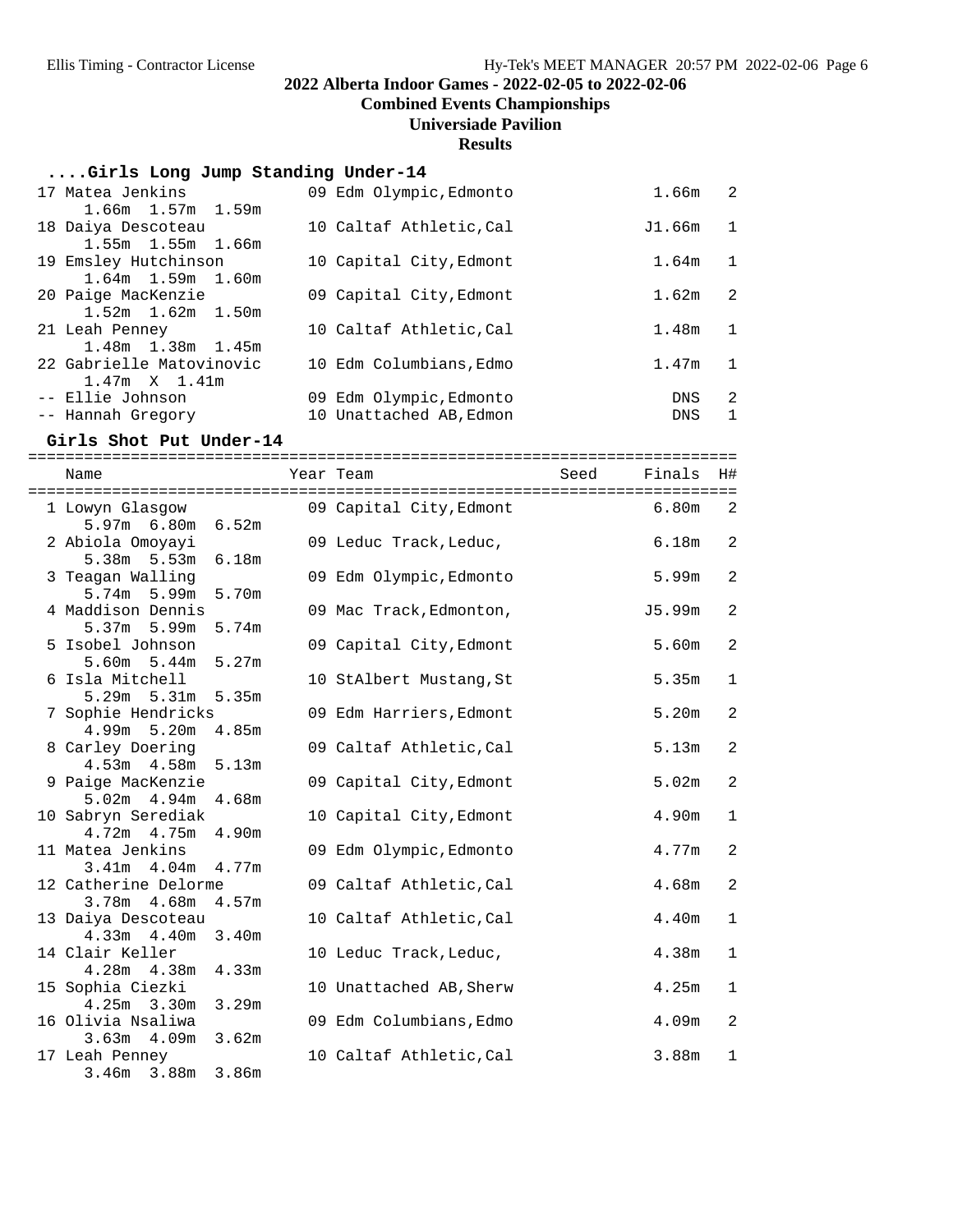**Combined Events Championships**

## **Universiade Pavilion**

**Results**

## **....Girls Shot Put Under-14**

| 18 Gabrielle Matovinovic | 10 Edm Columbians, Edmo | 3.66m      | $\overline{1}$ |
|--------------------------|-------------------------|------------|----------------|
| $3.66m$ $3.44m$ $3.10m$  |                         |            |                |
| 19 Eden Yaremko          | 10 StAlbert Mustang, St | 3.56m      | $\overline{1}$ |
| $2.14m$ 3.56m 3.24m      |                         |            |                |
| 20 Elizabeth Kruger      | 10 Edm Thunder, Edmonto | 3.32m      |                |
| $2.11m$ $3.27m$ $3.32m$  |                         |            |                |
| 21 Emsley Hutchinson     | 10 Capital City, Edmont | 3.24m      |                |
| $2.95m$ $2.78m$ $3.24m$  |                         |            |                |
| -- Zainab Aqboola        | 10 Edm Olympic, Edmonto | <b>DNS</b> |                |
| -- Ellie Johnson         | 09 Edm Olympic, Edmonto | <b>DNS</b> | -2             |
| -- Hannah Gregory        | 10 Unattached AB, Edmon | <b>DNS</b> |                |

#### **Women 60 Metre Dash Under-16**

16 Advance: Top 3 Each Heat plus Next 7 Best Times

|                        |                                                                     |      | ========================== |                          |         |
|------------------------|---------------------------------------------------------------------|------|----------------------------|--------------------------|---------|
|                        | Prov Indoor: # 7.67 2006-12-09 Loudia Laarman (91), LTH; Calgary AB | Seed | Prelims                    |                          |         |
| Name                   | Year Team                                                           |      |                            | H#                       |         |
| Preliminaries          |                                                                     |      |                            |                          |         |
| 1 Gabby Paterson       | 07 House Speed, Edmonto                                             | 8.13 | 8.30Q                      | $\overline{\mathbf{3}}$  |         |
| 2 Kamsi Boghean        | 08 Caltaf Athletic, cal                                             | 8.88 | 8.600                      | $\overline{2}$           |         |
| 3 Elena Fagarasanu     | 07 Edm Olympic, Edmonto                                             |      | 8.740                      |                          | 1 8.738 |
| 4 Noelle Hibbert       | 08 House Speed, Edmonto                                             |      | 8.610                      | $\overline{3}$           |         |
| 5 Jayme Bialik         | 07 Leduc Track, Leduc,                                              | 8.62 | 8.740                      |                          | 2 8.738 |
| 6 Neila Burgess-Murray | 08 House Speed, Edmonto                                             |      | 8.740 1 8.739              |                          |         |
| 7 Olivia Chan          | 07 Edm Columbians, Edmo                                             | 8.71 | 8.740 1 8.740              |                          |         |
| 8 Tayla Pillay         | 07 Wolves Athletics, Gr                                             |      | 8.87Q                      | $\overline{\phantom{a}}$ |         |
| 9 Jamie Sturgeon       | 07 U of C Athletics, Ca                                             | 9.04 | 9.00Q                      | $\overline{\mathbf{3}}$  |         |
| 10 Georgina Kawchuk    | 07 Edm Harriers, Edmont                                             |      | $8.92q$ 2                  |                          |         |
| 11 Eve Maser           | 07 Medicine Hat, Medici                                             | 8.76 | $8.95q$ 1                  |                          |         |
| 12 Brianna Cathcart    | 08 Leduc Track, Leduc,                                              |      | 8.99q                      | $\overline{1}$           |         |
| 13 Abigail Redmond     | 08 Edm Olympic, Edmonto                                             | 9.13 | 9.03q                      | $\overline{\mathbf{3}}$  |         |
| 14 Jaelie Young        | 07 Caltaf Athletic, Cal                                             |      | 9.07q                      | $\overline{\mathbf{3}}$  |         |
| 15 Tessa Conrad        | 07 Caltaf Athletic, Cal                                             |      | 9.08q                      | $\overline{3}$           |         |
| 16 Taylor Law          | 08 Caltaf Athletic, Cal                                             |      | 9.15q                      | $\mathbf{1}$             |         |
| 17 Mya O'Donoghue      | 08 Caltaf Athletic, Cal                                             |      | 9.16                       | 3                        |         |
| 18 Sarra Dobson        | 08 Edm Columbians, Edmo                                             | 9.33 | 9.31                       | $\overline{a}$           |         |
| 19 Riyan Barthel       | 07 Split City Sonic, Ll                                             |      | 9.34                       | $\mathbf{1}$             |         |
| 20 Kaeli Ardelan       | 07 Caltaf Athletic, Cal                                             |      | 9.36                       | 2                        |         |
| 21 Helena Hadra        | 08 StAlbert Mustang, St                                             |      | 9.37                       | $\overline{2}$           |         |
| 22 Katherine McCallion | 07 Edm Harriers, Edmont                                             | 9.43 | 9.48                       | $\mathbf 1$              |         |
| 23 Simran Sangha       | 08 Cal. Warriors, Calga                                             |      | 9.63                       | $\overline{2}$           |         |
| 24 Kayla` Novak        | 07 Caltaf Athletic, Cal                                             | 9.73 | 9.65                       | $\mathbf{1}$             |         |
| 25 Nayeli Sarkar       | 08 Capital City, Edmont                                             |      | 10.16                      | $\overline{3}$           |         |
| 26 Adison Clavelle     | 07 Red Deer Titans, Red                                             |      | 10.53                      | $\mathbf{1}$             |         |
| 27 Ava-Jean Godberson  | 08 Red Deer Titans, Lac                                             |      | 10.79                      | $\overline{a}$           |         |
| -- Jaeda Poffenroth    | 08 Red Deer Titans, Syl                                             |      | <b>DNS</b>                 | 3                        |         |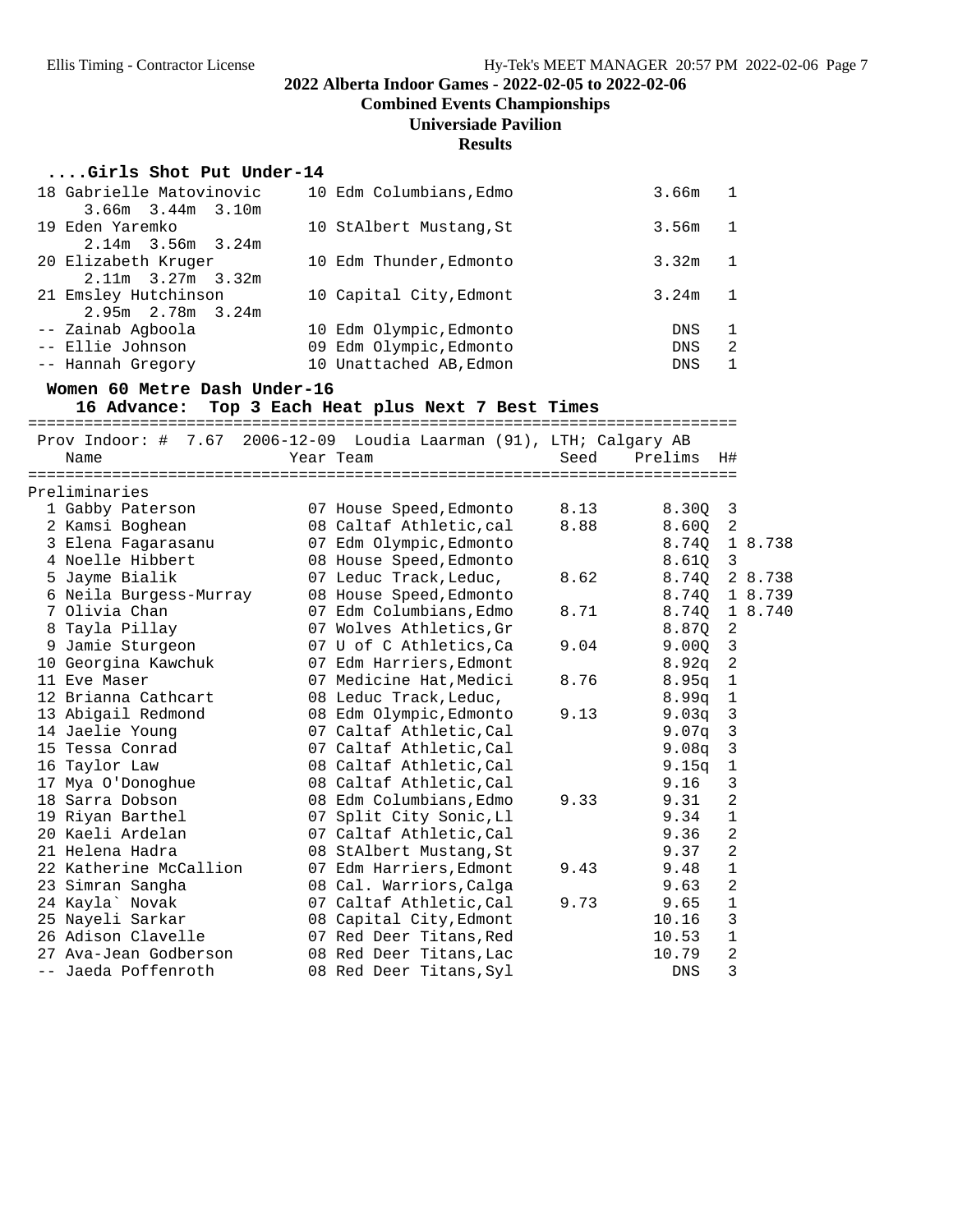**Combined Events Championships**

#### **Universiade Pavilion**

### **Results**

#### Women 60 Metre Dash Under-16

|        | Prov Indoor: $\#$ 7.67        |           | 2006-12-09 Loudia Laarman (91), LTH; Calgary AB |         |        |                |
|--------|-------------------------------|-----------|-------------------------------------------------|---------|--------|----------------|
|        | Name                          | Year Team |                                                 | Prelims | Finals | H#             |
|        |                               |           |                                                 |         |        |                |
| Finals |                               |           |                                                 |         |        |                |
|        | 1 Gabby Paterson              |           | 07 House Speed, Edmonto                         | 8.30    | 8.17   | $\mathbf{1}$   |
|        | 2 Neila Burgess-Murray        |           | 08 House Speed, Edmonto                         | 8.74    | 8.55   | 1              |
|        | 3 Elena Fagarasanu            |           | 07 Edm Olympic, Edmonto                         | 8.74    | 8.63   | 1              |
|        | 4 Noelle Hibbert              |           | 08 House Speed, Edmonto                         | 8.61    | 8.64   | 1              |
|        | 5 Kamsi Boghean               |           | 08 Caltaf Athletic, cal                         | 8.60    | 8.66   | $\mathbf 1$    |
|        | 6 Olivia Chan                 |           | 07 Edm Columbians,Edmo                          | 8.74    | 8.72   | 1              |
|        | 7 Jayme Bialik                |           | 07 Leduc Track, Leduc,                          | 8.74    | 8.75   | $\mathbf{1}$   |
|        | 8 Tayla Pillay                |           | 07 Wolves Athletics, Gr                         | 8.87    | 8.85   | 1              |
|        | 9 Eve Maser                   | 07        | Medicine Hat, Medici                            | 8.95    | 8.86   | $\overline{2}$ |
|        | 10 Georgina Kawchuk           |           | 07 Edm Harriers, Edmont                         | 8.92    | 8.91   | 2              |
|        | 11 Brianna Cathcart           |           | 08 Leduc Track, Leduc,                          | 8.99    | 8.93   | $\overline{2}$ |
|        | 12 Jamie Sturgeon             |           | 07 U of C Athletics, Ca                         | 9.00    | 8.99   | $\overline{2}$ |
|        | 13 Tessa Conrad               |           | 07 Caltaf Athletic, Cal                         | 9.08    | 9.01   | 2              |
|        | 14 Taylor Law                 |           | 08 Caltaf Athletic, Cal                         | 9.15    | 9.07   | $\overline{2}$ |
|        | 15 Abigail Redmond            |           | 08 Edm Olympic, Edmonto                         | 9.03    | 9.08   | $\overline{2}$ |
|        | 16 Jaelie Young               |           | 07 Caltaf Athletic, Cal                         | 9.07    | 9.16   | $\mathfrak{D}$ |
|        | Women 300 Metre Dash Under-16 |           |                                                 |         |        |                |
|        |                               |           |                                                 |         |        |                |

 Prov Indoor: # 40.92 1997-01-18 Janice Zawaski (1982), LED; Edmonton, AB Name Year Team Seed Finals H# ============================================================================ 1 Monica Antoinette Galouo 07 Edm Olympic,Edmonto 45.78 44.26 1 2 Kamsi Boghean 08 Caltaf Athletic,cal 44.88 2 3 Jayme Bialik 07 Leduc Track,Leduc, 45.01 45.00 1 4 Olivia Chan 07 Edm Columbians,Edmo 46.24 45.25 1 5 Noelle Hibbert 08 House Speed,Edmonto 46.84 45.49 1 6 Lydia Stack-Michasiw 08 Saskatoon TF,Saskat 46.20 4 7 Georgina Kawchuk 07 Edm Harriers,Edmont 46.69 3 8 Eve Maser 07 Medicine Hat,Medici 46.70 47.69 1 9 Tessa Conrad 07 Caltaf Athletic,Cal 48.63 2 10 Taylor Law 108 Caltaf Athletic,Cal 50.24 4 11 Helena Hadra 08 StAlbert Mustang,St 50.26 3 12 Simran Sangha 08 Cal. Warriors,Calga 48.38 51.29 2 13 Kate Lepard 08 Edm Harriers,Edmont 51.96 3 14 Daryna Kostyuk 07 Capital City,Edmont 52.75 3 15 Chelsea Coutts 08 Caltaf Athletic,Cal 54.15 3 -- Brianna Cathcart 108 Leduc Track,Leduc, 1988 1992 2 Rule TR 17.3 -- Jaelie Young 07 Caltaf Athletic,Cal DQ 2 Rule TR 17.3 -- Kaeli Ardelan 07 Caltaf Athletic,Cal DQ 4 Rule TR 17.2 -- Mia Thero-Soto 07 StAlbert Mustang,Ed 47.34 SCR

**Women 600 Metre Run Under-16** ============================================================================ Prov Indoor: # 1:35.26 2020-02-15 Mandeep Sangha, Cal. Warriors Name Year Team Seed Finals H# ============================================================================ 1 Lydia Stack-Michasiw 08 Saskatoon TF,Saskat 1:45.05 2 2 Latifat Agboola 07 Edm Olympic,Edmonto 1:45.45 2 3 Alexandra Watson 08 StAlbert Mustang,St 1:47.04 3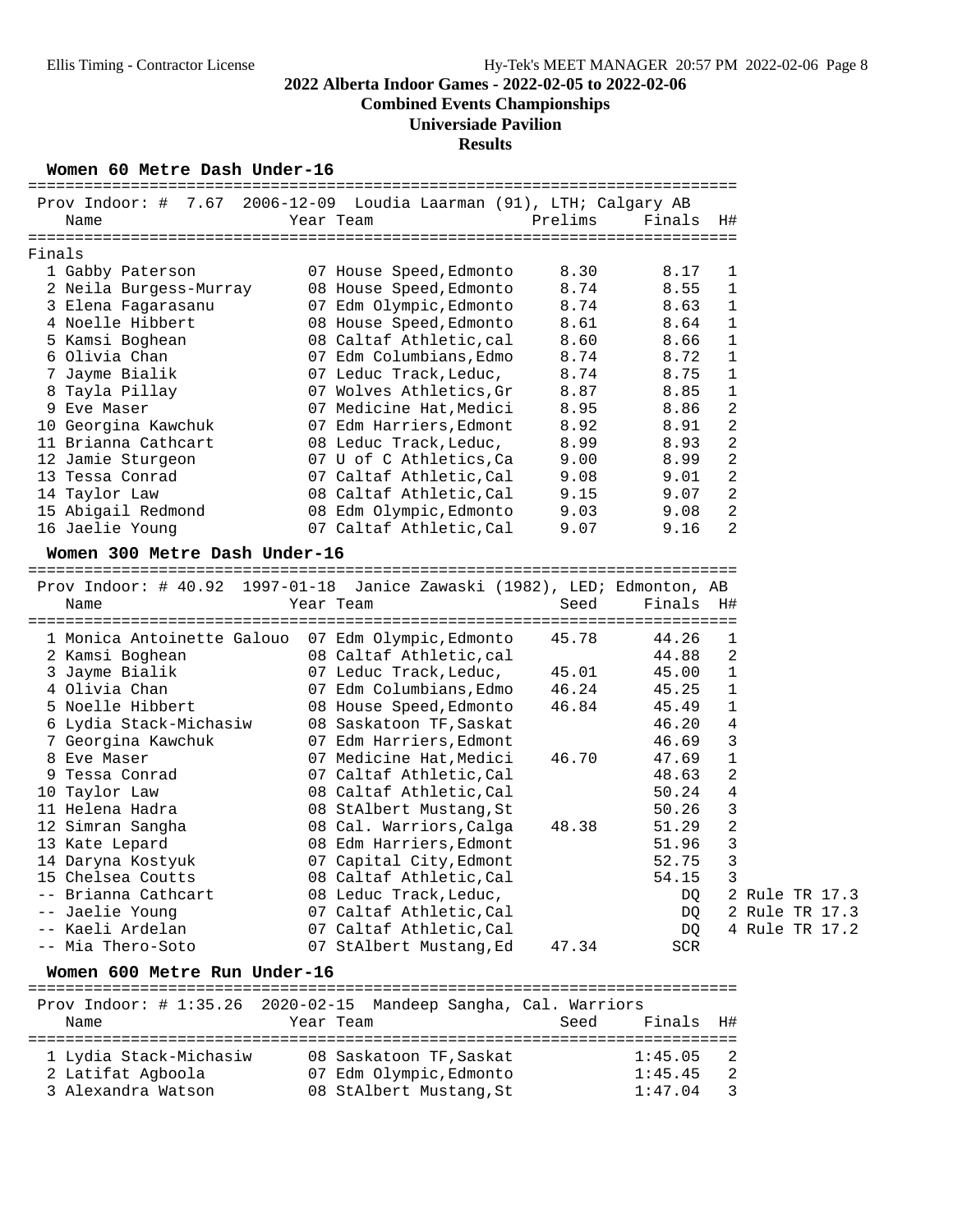**Combined Events Championships**

**Universiade Pavilion**

#### **Results**

#### **....Women 600 Metre Run Under-16**

| 4 Bromley Causton   | 08 Caltaf Athletic, Cal         | 1:47.36 |               |
|---------------------|---------------------------------|---------|---------------|
| 5 Anaka Weber       | 07 Capital City, Edmont 1:53.79 | 1:52.02 | $\mathbf{1}$  |
| 6 Georgina Kawchuk  | 07 Edm Harriers, Edmont         | 1:53.94 | 3             |
| 7 Lillianna Browne  | 08 Cal. Warriors, Calga 1:54.75 | 1:54.43 | -1            |
| 8 Giselle Larson    | 07 Cal. Warriors, Calga 1:58.25 | 1:54.52 | $\mathbf{1}$  |
| 9 Darby Fedoruk     | 08 Capital City, Edmont         | 1:56.03 | -2            |
| 10 Jamie Sturgeon   | 07 U of C Athletics, Ca         | 1:56.08 | -2            |
| 11 Allison McDonald | 07 Lethbridge Track, Le 2:20.00 | 1:58.07 |               |
| 12 Laurel Beauchamp | 08 StAlbert Mustang, St         | 2:05.29 | -2            |
| -- Sabylla Mitchell | 07 Leduc Track, Leduc, 2:12.79  | DO.     | 1 Rule 17.3.1 |
|                     |                                 |         |               |

**Women 1000 Metre Run Under-16** ========================================================================= Prov Indoor: # 2:52.36 2015-01-23 Sophie Sigfstead (2000), EH; Edmonto Name Year Team Seed Finals =========================================================================

| 1 Adison Clavelle | 07 Red Deer Titans, Red | 4:15.87 |
|-------------------|-------------------------|---------|
|-------------------|-------------------------|---------|

#### Women 1200 Metre Run Under-16

|                     | Prov Indoor: # 3:35.70 2020-02-16 Mandeep Sangha, Cal. Warriors |                     |  |
|---------------------|-----------------------------------------------------------------|---------------------|--|
| Name                | Year Team                                                       | Finals<br>Seed      |  |
| 1 Alexandra Watson  | 08 StAlbert Mustang, St                                         | 4:09.691<br>4:09.70 |  |
| 2 Karissa De Sousa  | 08 StAlbert Mustang, St                                         | 4:09.696<br>4:09.70 |  |
| 3 Kyra Sheppard     | 07 Leduc Track, Leduc,                                          | 4:14.32             |  |
| 4 Bromley Causton   | 08 Caltaf Athletic, Cal                                         | 4:16.53             |  |
| 5 Lillianna Browne  | 08 Cal. Warriors, Calga                                         | 4:23.76<br>3:58.38  |  |
| 6 Allison McDonald  | 07 Lethbridge Track, Le                                         | 4:27.37<br>5:00.00  |  |
| 7 Giselle Larson    | 07 Cal. Warriors, Calga                                         | 4:08.38<br>4:27.89  |  |
| 8 Sydney Molstad    | 07 Edm Harriers, Edmont                                         | 4:50.00<br>4:27.90  |  |
| 9 Brooklyn Johnston | 07 Leduc Track, Leduc, $4:05.36$                                | 4:34.84             |  |
| 10 Chelsea Coutts   | 08 Caltaf Athletic, Cal                                         | 4:43.53             |  |
| 11 Sabylla Mitchell | 07 Leduc Track, Leduc,                                          | 5:02.57             |  |
| -- Jaeda Poffenroth | 08 Red Deer Titans, Syl                                         | DNS                 |  |

**Women 2000 Metre Run Under-16** ========================================================================= Prov Indoor: # 6:18.66 2018-02-18 Sadie Sigfstead (2003), EH; Edmonton Name Tear Team Seed Finals ========================================================================= 1 Kyra Sheppard 07 Leduc Track,Leduc, 7:26.28 2 Karissa De Sousa 08 StAlbert Mustang,St 7:29.56 3 Lucy Govender 08 Caltaf Athletic,Cal 7:46.67 4 Allison McDonald 07 Lethbridge Track,Le 8:00.00 7:47.33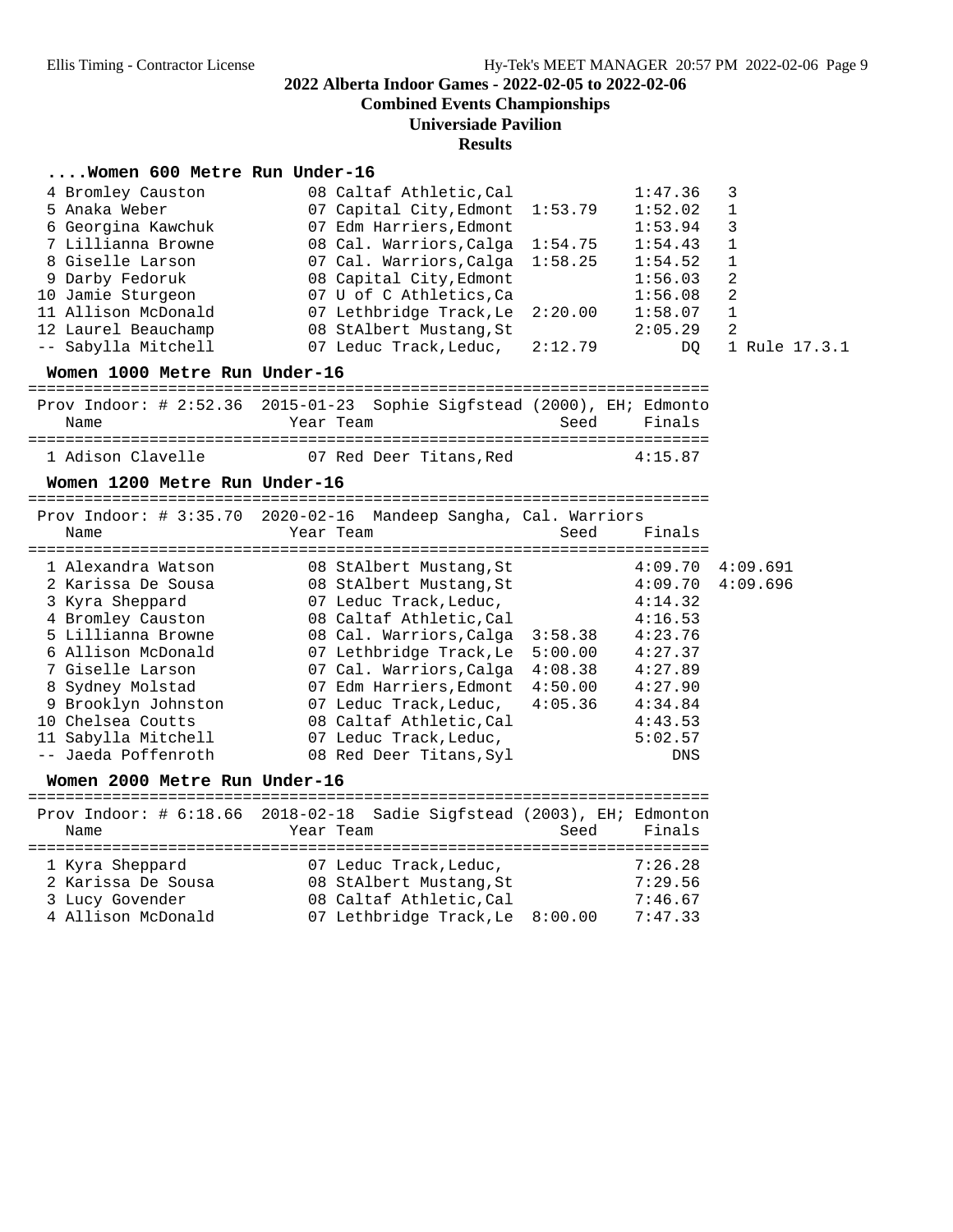#### **Combined Events Championships**

#### **Universiade Pavilion**

#### **Results**

**Women 60 Metre Hurdles 0.76 m Under-16 8 Advance: Top 3 Each Heat plus Next 5 Best Times** ========================================================================= 0.76m. 12m to first, then every 8m (green marks). Prov Indoor: # 8.99 2013-12-14 Katelyn Slessor (1998), CW; Calgary, A Name Seed Prelims Year Team Seed Prelims ========================================================================= Preliminaries 1 Gabby Paterson 07 House Speed,Edmonto 9.32 9.29Q 2 Katherine McCallion 07 Edm Harriers,Edmont 12.76 11.58Q 3 Adison Clavelle 07 Red Deer Titans,Red 14.37Q **Women 60 Metre Hurdles 0.76 m Under-16** ========================================================================= 0.76m. 12m to first, then every 8m (green marks). Prov Indoor: # 8.99 2013-12-14 Katelyn Slessor (1998), CW; Calgary, A Name Tear Team Prelims Finals ========================================================================= Finals 1 Gabby Paterson 07 House Speed,Edmonto 9.29 9.34 2 Katherine McCallion 07 Edm Harriers,Edmont 11.58 11.65 -- Adison Clavelle 07 Red Deer Titans,Red 14.37 DQ Rule TR 22.6.2 **Women 4x200 Metre Relay Under-16** ========================================================================= Championship Prov Indoor: # 1:46.9h 1975-01-18 EOC, Edmonton, AB Team Seed Finals ========================================================================= 1 House Of Speed Track And Field 1:54.00 1) Noelle Hibbert 08 2) Neila Burgess-Murray 08 3) Brooklyn Gresik 08 4) Gabby Paterson 07 2 Edmonton Olympic Club 1:54.40 1) Monica Antoinette Galouon Eta 2) Abigail Redmond 08 3) Elena Fagarasanu 07 4) Latifat Agboola 07 3 Caltaf Athletic Association 1:57.78 1) Jaelie Young 07 2) Kamsi Boghean 08 3) Bromley Causton 08 4) Sadie Snyder 08 4 Capital City Track Club<br>1) Nayana Martins 08 2) Isobel Johnson 09 1) Nayana Martins 08 2) Isobel Johnson 09 3) Darby Fedoruk 08 4) Daryna Kostyuk 07 5 Caltaf Athletic Association 'B' 2:10.79 1) Chelsea Coutts 08 3) Taylor Law 08 4) Lucy Govender 08 **Women High Jump Under-16** ========================================================================= Prov Indoor: # 1.80m 1987-03-08 Coralea Brown (1972), SPC; Edmonton, A Name Tear Team Seed Finals ========================================================================= 1 Gabby Paterson 07 House Speed,Edmonto 1.59m 1.50m 1.45 1.50 1.55 O XO XXX 2 Mya O'Donoghue 08 Caltaf Athletic,Cal 1.35m

 1.05 1.10 1.15 1.20 1.25 1.30 1.35 1.40 O O O O O XO XO XXX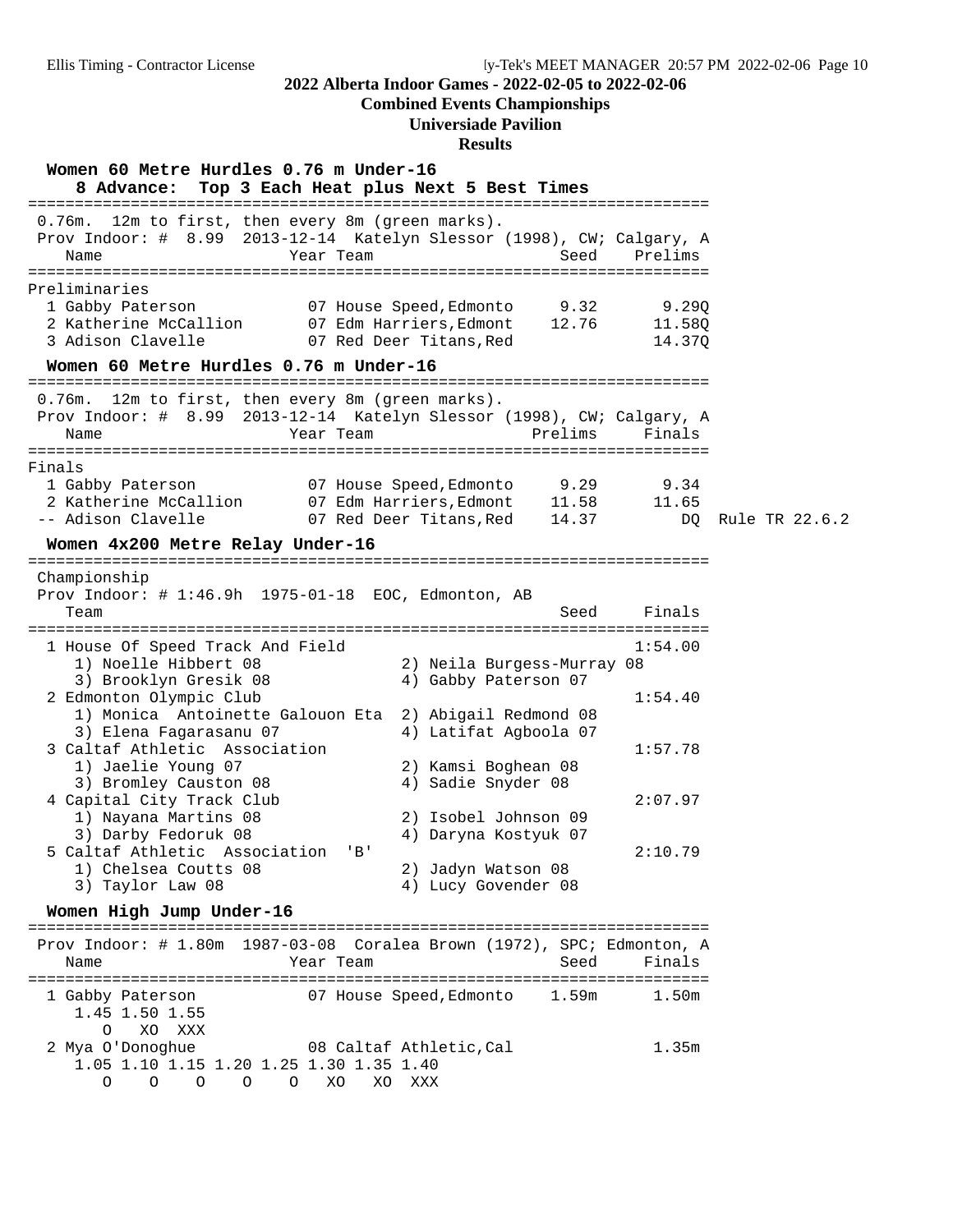**Combined Events Championships**

## **Universiade Pavilion**

#### **Results**

## **....Women High Jump Under-16**

| 3 Tayla Pillay        |                    | 07 Wolves Athletics, Gr                 | J1.35m |
|-----------------------|--------------------|-----------------------------------------|--------|
|                       |                    | 1.05 1.10 1.15 1.20 1.25 1.30 1.35 1.40 |        |
| $\Omega$<br>$\circ$ O | $\circ$<br>$\circ$ | XXO<br>$\Omega$<br>xxx                  |        |
| 4 Sarra Dobson        |                    | 08 Edm Columbians. Edmo<br>1.25m        | 1.20m  |
| 1.10 1.15 1.20 1.25   |                    |                                         |        |
| XO XO<br>∩            | XXX                |                                         |        |
| -- Nayeli Sarkar      |                    | 08 Capital City, Edmont                 | ΝH     |
| 1.05                  |                    |                                         |        |
| XXX                   |                    |                                         |        |

## Women Long Jump Under-16

| Name<br>==============================                                                |  | <b>Example 21 Year Team</b> |                                                 |  | Prov Indoor: $\#$ 5.55m 1981-12-13 Joanne Otto (1961), EOC; Edmonton, AB<br>Seed<br>Finals |
|---------------------------------------------------------------------------------------|--|-----------------------------|-------------------------------------------------|--|--------------------------------------------------------------------------------------------|
| 1 Kamsi Boghean 68 Caltaf Athletic, cal<br>X 4.25m X 4.32m 4.31m 4.47m                |  |                             |                                                 |  | 4.47m                                                                                      |
| 2 Brianna Cathcart 08 Leduc Track, Leduc,                                             |  |                             | 3.82m 3.59m 3.80m 3.57m 3.80m 3.72m             |  | 3.82m                                                                                      |
| 3 Bromley Causton 08 Caltaf Athletic, Cal                                             |  |                             | 3.72m 3.74m 3.79m 3.49m 3.71m 3.66m             |  | 3.79m                                                                                      |
|                                                                                       |  |                             | 3.33m 3.49m 3.39m 3.35m 3.19m 3.35m             |  | 4 Katherine McCallion 07 Edm Harriers, Edmont 3.39m 3.49m                                  |
| 5 Sarra Dobson 68 Edm Columbians, Edmo                                                |  |                             | 3.46m 3.09m 2.76m 3.33m 2.95m 3.31m             |  | 3.46m                                                                                      |
| 6 Kate Lepard 6 28 Edm Harriers, Edmont                                               |  |                             | 3.07m 2.46m 2.57m 3.10m 3.01m 3.14m             |  | 3.14m                                                                                      |
| 7 Kayla` Novak 67 Caltaf Athletic, Cal                                                |  |                             | $2.57m$ $2.42m$ $2.04m$ $2.74m$ $2.26m$ $2.72m$ |  | 2.74m                                                                                      |
| -- Jaeda Poffenroth 68 Red Deer Titans, Syl<br>-- Carmen Chu (07 Capital City, Edmont |  |                             |                                                 |  | <b>DNS</b><br>DNS                                                                          |
| -- Ava-Jean Godberson 68 Red Deer Titans, Lac<br>Women Triple Jump Under-16           |  |                             |                                                 |  | DNS                                                                                        |
|                                                                                       |  |                             |                                                 |  | Prov Indoor: # 11.11m 2011-12-02 Tiana Pisoni (1996), MHT; Edmonton, A                     |

| Name         | Year Team                  | Seed | Finals |
|--------------|----------------------------|------|--------|
|              |                            |      |        |
| 1 Carmen Chu | 07 Capital City, Edmont    |      | 10.29m |
|              | 10.18m X X 10.03m 10.29m X |      |        |

## Women Shot Put 3 kg Under-16

| Name            |                                 | Prov Indoor: $\#$ 12.17m 2018-11-17 Jinaye Shomachuk (2003), AAAC; Edmont<br>Year Team | Seed Finals |       |
|-----------------|---------------------------------|----------------------------------------------------------------------------------------|-------------|-------|
| 1 Andrea Jacob  |                                 | 08  Leduc  Track,Leduc,           8.04m           8.36m                                |             |       |
| 2 Sydney Kube   | $-$ 8.12m 8.12m 8.36m 8.30m     | 07 StAlbert Mustang,Sp                                                                 |             | 7.36m |
|                 |                                 | 6.90m 6.94m 7.07m 6.96m 6.76m 7.36m                                                    |             |       |
| 3 Nayeli Sarkar |                                 | 08 Capital City, Edmont                                                                |             | 6.89m |
| 4 Kayla` Novak  | 6.56m 6.84m X 6.89m 6.35m 6.75m | 07 Caltaf Athletic,Cal                                                                 |             | 6.73m |
|                 |                                 | $6.27m$ $6.44m$ $6.38m$ $6.38m$ $6.19m$ $6.73m$                                        |             |       |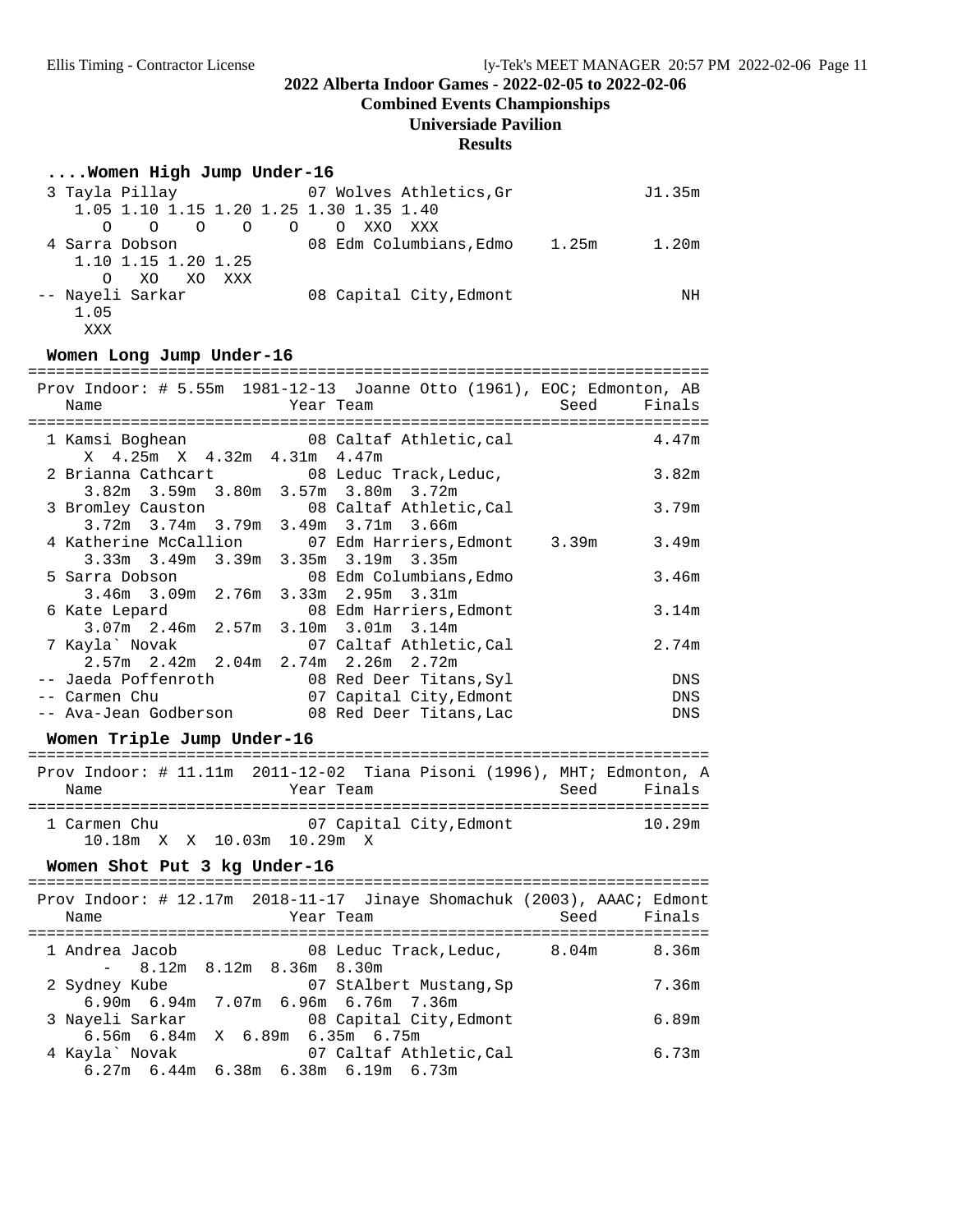**Combined Events Championships**

## **Universiade Pavilion**

#### **Results**

#### **....Women Shot Put 3 kg Under-16**

| 5 Mya O'Donoghue                                | 08 Caltaf Athletic, Cal | 6.40m |
|-------------------------------------------------|-------------------------|-------|
| X 6.40m 6.25m 5.16m X 6.39m                     |                         |       |
| 6 Sarra Dobson                                  | 08 Edm Columbians, Edmo | 6.34m |
| $6.03m$ $6.02m$ $4.70m$ $6.25m$ $6.31m$ $6.34m$ |                         |       |
| 7 Emily Lelond                                  | 07 Red Deer Titans, Red | 6.03m |
| 5.49m 5.74m 5.55m 6.03m 5.51m X                 |                         |       |
| 8 Brianna Cathcart                              | 08 Leduc Track, Leduc,  | 6.00m |
| 5.38m 5.23m 5.83m                               | 5.74m 6.00m             |       |
| 9 Tessa Conrad                                  | 07 Caltaf Athletic, Cal | 5.37m |
| 4.51m X 5.37m                                   |                         |       |
| 10 Jaelie Young                                 | 07 Caltaf Athletic, Cal | 5.11m |
| $4.40m \times 5.11m$                            |                         |       |

#### Women Weight Throw 7.26 kg Under-16

| Prov Indoor: $\#$ 17.36m 2018-11-17 Jinaye Shomachuk (2003), AAAC; Edmont |  |           |                                           |             |        |
|---------------------------------------------------------------------------|--|-----------|-------------------------------------------|-------------|--------|
| Name                                                                      |  | Year Team |                                           | Seed Finals |        |
|                                                                           |  |           |                                           |             |        |
| 1 Sydney Kube                                                             |  |           | 07 StAlbert Mustang, Sp                   |             | 10.71m |
|                                                                           |  |           | 10.67m 10.69m 10.31m 10.53m 10.26m 10.71m |             |        |
| 2 Emily Lelond                                                            |  |           | 07 Red Deer Titans,Red                    |             | 6.73m  |
| 5.15m X X X 4.94m 6.73m                                                   |  |           |                                           |             |        |

#### Indoor Pentathlon: #1 Women 60 Metre Dash Under-16 Indoor Pentathlon

| Prov Indoor: # 8.21 2009-02-07 Niki Oudenaarden (1994), EOC; Edmont<br>Name | Year Team |                         | Finals Points |     |
|-----------------------------------------------------------------------------|-----------|-------------------------|---------------|-----|
| 1 Rachael Carter-Cody                                                       |           | 07 Cal. Warriors, Calga | 8.50          | 701 |
| 2 Sadie Snyder                                                              |           | 08 Caltaf Athletic, Cal | 8.58          | 678 |
| 3 Jessie Zou                                                                |           | 07 Cal. Warriors, Calga | 9.02          | 561 |
| 4 Jamie Sturgeon                                                            |           | 07 U of C Athletics, Ca | 9.10          | 541 |
| 5 Andrea Jacob                                                              |           | 08 Leduc Track, Leduc,  | 9.18          | 521 |
| 6 Uwa Ehirhieme                                                             |           | 08 Caltaf Athletic, Cal | 9.28          | 496 |
| 7 Mary MacLean                                                              |           | 08 Leduc Track, Leduc,  | 9.30          | 492 |
| 8 Amelia Mayr                                                               |           | 07 Cal. Warriors, Calga | 9.30          | 492 |
| 9 Jadyn Watson                                                              |           | 08 Caltaf Athletic, Cal | 10.20         | 297 |

# **Indoor Pentathlon: #5 Women 800 Metre Run Under-16 Indoor Pentathlon** =======================================================================

| Name                  | Prov Indoor: # 2:40.19 2009-02-07 Niki Oudenaarden (1994), EOC; Edmo<br>Year Team | Finals Points  |
|-----------------------|-----------------------------------------------------------------------------------|----------------|
| 1 Mary MacLean        | 08 Leduc Track, Leduc,                                                            | 2:43.67<br>531 |
| 2 Rachael Carter-Cody | 07 Cal. Warriors, Calga                                                           | 2:44.75<br>520 |
| 3 Amelia Mayr         | 07 Cal. Warriors, Calga                                                           | 2:45.20<br>515 |
| 4 Sadie Snyder        | 08 Caltaf Athletic, Cal                                                           | 495<br>2:47.01 |
| 5 Jamie Sturgeon      | 07 U of C Athletics, Ca                                                           | 493<br>2:47.19 |
| 6 Uwa Ehirhieme       | 08 Caltaf Athletic, Cal                                                           | 2:58.97<br>375 |
| 7 Jadyn Watson        | 08 Caltaf Athletic, Cal                                                           | 357<br>3:00.93 |
| 8 Jessie Zou          | 07 Cal. Warriors, Calqa                                                           | 3:07.22<br>301 |
| 9 Andrea Jacob        | 08 Leduc Track, Leduc,                                                            | 293<br>3:08.21 |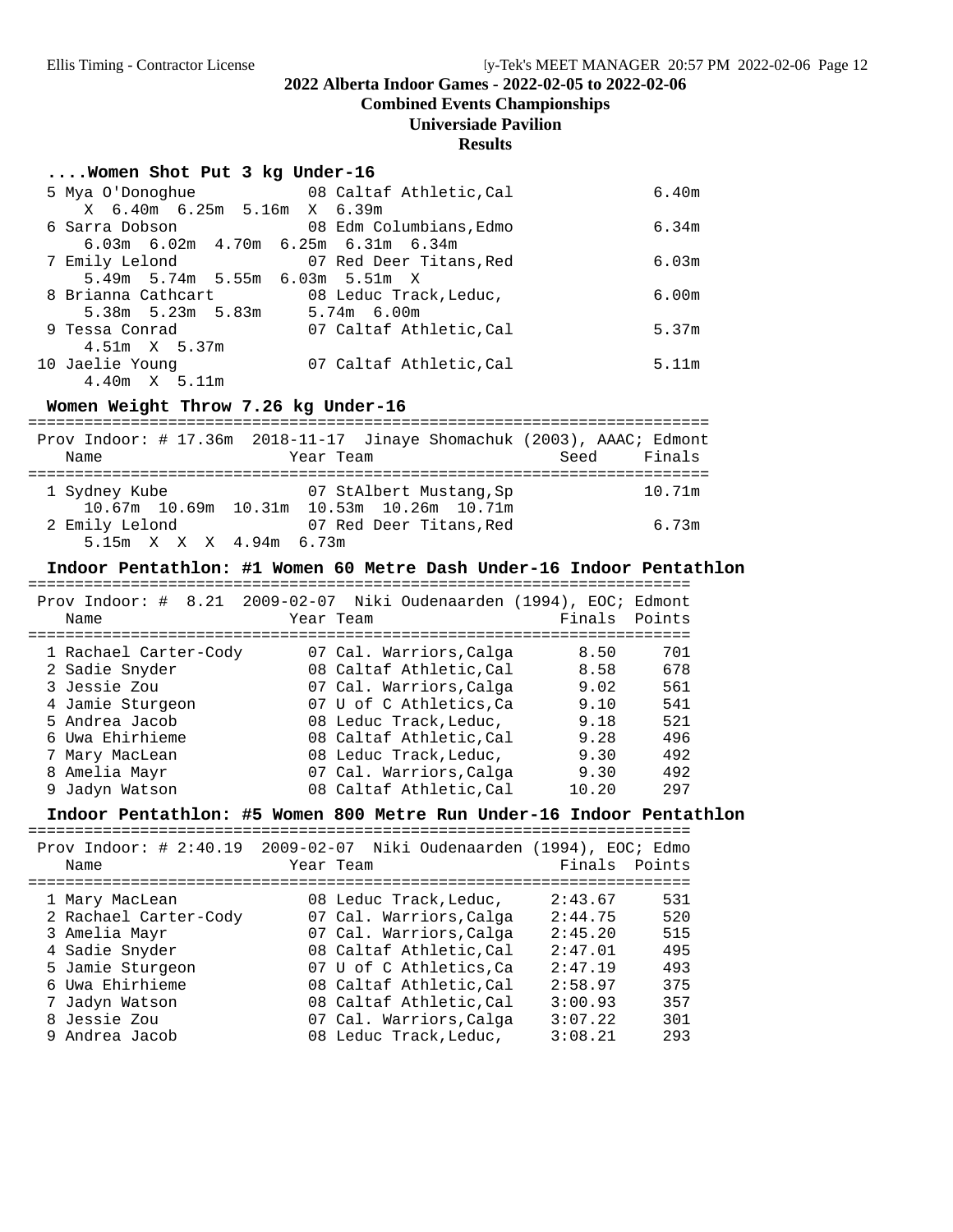## **Combined Events Championships**

## **Universiade Pavilion**

## **Results**

|                           | Indoor Pentathlon: #2 Women High Jump Under-16 Indoor Pentathlon                                                                                                          |                                                                                 |                                              |    |                                 |                                                                                  |                                     |        |           |
|---------------------------|---------------------------------------------------------------------------------------------------------------------------------------------------------------------------|---------------------------------------------------------------------------------|----------------------------------------------|----|---------------------------------|----------------------------------------------------------------------------------|-------------------------------------|--------|-----------|
| Name                      | Prov Indoor: # 1.61m 2009-02-07 Niki Oudenaarden (1994), EOC; Edmont                                                                                                      | Year Team                                                                       |                                              |    |                                 |                                                                                  |                                     | Finals | Points    |
| $\Omega$                  | 1 Mary MacLean<br>1.05 1.08 1.11 1.14 1.17 1.20 1.23 1.26 1.29 1.32 1.35 1.38<br>$\Omega$                                                                                 | 08 Leduc Track, Leduc, 1.35m<br>$\begin{matrix} 0 & 0 & 0 & 0 & 0 \end{matrix}$ |                                              |    |                                 | XO O XO XXO XXX                                                                  |                                     |        | 460       |
| $\Omega$                  | 2 Andrea Jacob<br>1.20 1.23 1.26 1.29 1.32 1.35<br>$\Omega$                                                                                                               | 08 Leduc Track, Leduc, 1.32m 429<br>XO XO XXO XXX                               |                                              |    |                                 |                                                                                  |                                     |        |           |
| $\Omega$                  | 2 Jamie Sturgeon<br>1.14 1.17 1.20 1.23 1.26 1.29 1.32 1.35<br>$\Omega$ $\Omega$                                                                                          | 07 U of C Athletics, Ca<br>$\begin{matrix} 0 & 0 & 0 \end{matrix}$              |                                              |    | XO XXX                          |                                                                                  |                                     |        | 1.32m 429 |
| 4 Amelia Mayr<br>$\Omega$ | 0.90 0.93 0.96 0.99 1.02 1.05 1.08 1.11 1.14 1.17 1.20 1.23 1.26 1.29<br>$\Omega$                                                                                         | $0$ 0 0 $X0$                                                                    |                                              | XO | XO                              | 07 Cal. Warriors, Calga 1.26m 369<br>$\circ$ $\circ$                             | $\begin{matrix} 0 & 0 \end{matrix}$ |        | O XXX     |
| $\Omega$                  | 5 Rachael Carter-Cody 07 Cal. Warriors, Calga 1.23m<br>0.90 0.93 0.96 0.99 1.02 1.05 1.08 1.11 1.14 1.17 1.20 1.23 1.26<br>$\begin{matrix} 0 & 0 \end{matrix}$<br>$\circ$ |                                                                                 |                                              |    |                                 | $\begin{matrix} 0 & 0 & 0 & 0 & 0 & 0 \end{matrix}$                              | O XXO XXX                           |        | 340       |
| $\Omega$                  | 6 Sadie Snyder 6 08 Caltaf Athletic, Cal 1.20m<br>0.99 1.02 1.05 1.08 1.11 1.14 1.17 1.20 1.23<br>$\overline{O}$<br>$\Omega$                                              | $\begin{array}{ccccccccc}\n0 & 0 & 0 & \n\end{array}$                           |                                              |    | $\circ$                         | XQ XXX                                                                           |                                     |        | 312       |
| $\Omega$                  | 7 Uwa Ehirhieme<br>0.90 0.93 0.96 0.99 1.02 1.05 1.08 1.11 1.14 1.17 1.20<br>XO<br>$\Omega$                                                                               | 08 Caltaf Athletic, Cal 1.17m 284<br>O O XXO                                    |                                              |    |                                 | O XO XO                                                                          | O XXX                               |        |           |
| $\Omega$                  | 7 Jadyn Watson<br>0.90 0.93 0.96 0.99 1.02 1.05 1.08 1.11 1.14 1.17 1.20<br>$\circ$<br>$\Omega$                                                                           | $\overline{O}$                                                                  | $\begin{matrix} 0 & 0 \\ 0 & 0 \end{matrix}$ |    | $\begin{matrix}0&0\end{matrix}$ | 08 Caltaf Athletic, Cal 1.17m<br>XO                                              | O XXX                               |        | 284       |
| 7 Jessie Zou<br>$\Omega$  | 0.90 0.93 0.96 0.99 1.02 1.05 1.08 1.11 1.14 1.17 1.20<br>$\Omega$<br>$\Omega$                                                                                            | $\overline{O}$                                                                  |                                              |    |                                 | 07 Cal. Warriors, Calga 1.17m<br>$\begin{matrix} 0 & 0 & 0 & 0 & 0 \end{matrix}$ | XO XXX                              |        | 284       |
|                           | Indoor Pentathlon: #4 Women Long Jump Under-16 Indoor Pentathlon                                                                                                          |                                                                                 |                                              |    |                                 |                                                                                  |                                     |        |           |
| Name                      | Prov Indoor: # 5.32m 2009-02-07 Niki Oudenaarden (1994), EOC; Edmont                                                                                                      |                                                                                 | Year Team                                    |    |                                 |                                                                                  |                                     | Finals | Points    |
|                           | 1 Jamie Sturgeon 107 U of C Athletics, Ca 4.33m                                                                                                                           |                                                                                 |                                              |    |                                 |                                                                                  |                                     |        | 386       |
|                           | $4.20m$ $4.33m$ $4.18m$<br>2 Rachael Carter-Cody 07 Cal. Warriors, Calga 4.26m                                                                                            |                                                                                 |                                              |    |                                 |                                                                                  |                                     |        | 369       |
|                           | X 4.26m 3.92m<br>3 Sadie Snyder<br>$4.23m$ $3.85m$                                                                                                                        | 3.82m                                                                           |                                              |    |                                 | 08 Caltaf Athletic, Cal                                                          |                                     | 4.23m  | 362       |
|                           | 4 Mary MacLean<br>4.20m 4.16m<br>Χ                                                                                                                                        |                                                                                 |                                              |    |                                 | 08 Leduc Track, Leduc,                                                           |                                     | 4.20m  | 355       |
|                           | 5 Andrea Jacob<br>3.99m 3.72m                                                                                                                                             | 4.10m                                                                           |                                              |    |                                 | 08 Leduc Track, Leduc,                                                           |                                     | 4.10m  | 331       |
| 6 Jessie Zou              | 3.87m<br>3.66m                                                                                                                                                            | 4.09m                                                                           |                                              |    |                                 | 07 Cal. Warriors, Calga                                                          |                                     | 4.09m  | 329       |
|                           | 7 Uwa Ehirhieme<br>$3.64m$ $3.53m$                                                                                                                                        | 3.68m                                                                           |                                              |    |                                 | 08 Caltaf Athletic, Cal                                                          |                                     | 3.68m  | 237       |
|                           | 8 Jadyn Watson<br>X 3.33m 3.48m                                                                                                                                           |                                                                                 |                                              |    |                                 | 08 Caltaf Athletic, Cal                                                          |                                     | 3.48m  | 196       |
| 9 Amelia Mayr             | X 3.35m 3.44m                                                                                                                                                             |                                                                                 |                                              |    |                                 | 07 Cal. Warriors, Calga                                                          |                                     | 3.44m  | 188       |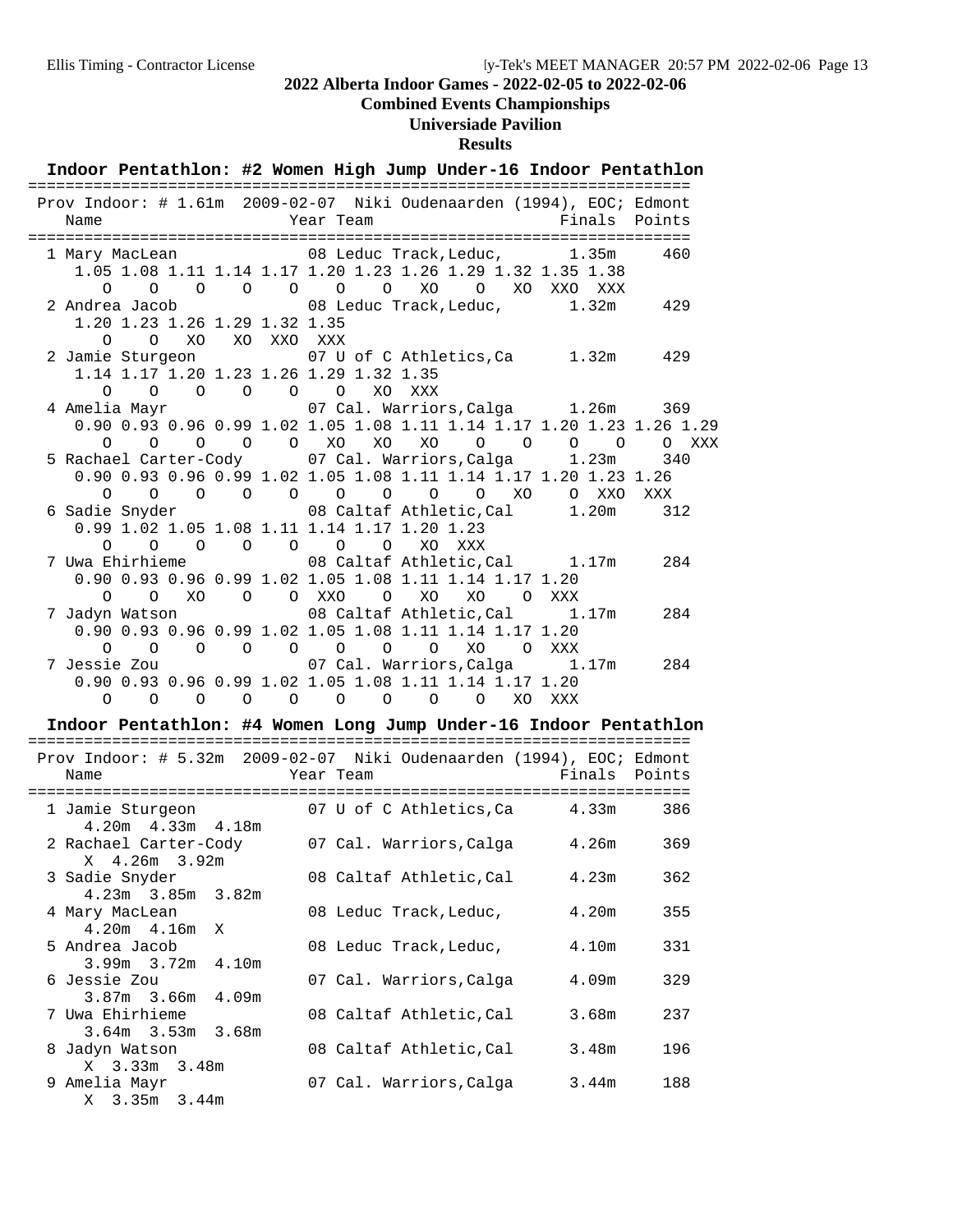## **Combined Events Championships**

## **Universiade Pavilion**

#### **Results**

#### Indoor Pentathlon: #3 Women Shot Put 3 kg Under-16 Indoor Pentathlon

|                         |  | Prov Indoor: # 10.99m 2009-02-07 Niki Oudenaarden (1994), EOC; Edmon |  |           |                              |  |       |               |     |
|-------------------------|--|----------------------------------------------------------------------|--|-----------|------------------------------|--|-------|---------------|-----|
| Name                    |  |                                                                      |  | Year Team |                              |  |       | Finals Points |     |
|                         |  | ============================                                         |  |           |                              |  |       |               |     |
| 1 Andrea Jacob          |  |                                                                      |  |           | 08 Leduc Track, Leduc, 8.88m |  |       |               | 456 |
| $8.37m$ $8.65m$ $8.88m$ |  |                                                                      |  |           |                              |  |       |               |     |
| 2 Jamie Sturgeon        |  |                                                                      |  |           | 07 U of C Athletics,Ca       |  | 7.63m |               | 375 |
| 7.63m 7.30m 7.22m       |  |                                                                      |  |           |                              |  |       |               |     |
| 3 Mary MacLean          |  |                                                                      |  |           | 08 Leduc Track, Leduc,       |  | 7.60m |               | 374 |
| 7.41m 7.15m 7.60m       |  |                                                                      |  |           |                              |  |       |               |     |
| 4 Rachael Carter-Cody   |  |                                                                      |  |           | 07 Cal. Warriors, Calga      |  | 7.08m |               | 340 |
| $6.52m$ 7.08m $6.40m$   |  |                                                                      |  |           |                              |  |       |               |     |
| 5 Amelia Mayr           |  |                                                                      |  |           | 07 Cal. Warriors, Calga      |  | 6.77m |               | 320 |
| $6.69m$ $6.50m$ $6.77m$ |  |                                                                      |  |           |                              |  |       |               |     |
| 6 Sadie Snyder          |  |                                                                      |  |           | 08 Caltaf Athletic, Cal      |  | 6.73m |               | 318 |
| $6.20m$ $6.73m$ $6.63m$ |  |                                                                      |  |           |                              |  |       |               |     |
| 7 Jessie Zou            |  |                                                                      |  |           | 07 Cal. Warriors, Calga      |  | 5.78m |               | 257 |
| 5.48m 5.78m 5.51m       |  |                                                                      |  |           |                              |  |       |               |     |
| 8 Uwa Ehirhieme         |  |                                                                      |  |           | 08 Caltaf Athletic, Cal      |  | 4.90m |               | 202 |
| 4.68m 4.74m 4.90m       |  |                                                                      |  |           |                              |  |       |               |     |
| 9 Jadyn Watson          |  |                                                                      |  |           | 08 Caltaf Athletic, Cal      |  | 4.59m |               | 183 |
| $4.01m$ $4.04m$ $4.59m$ |  |                                                                      |  |           |                              |  |       |               |     |

Championship

# **Women Indoor Pentathlon Under-16** ============================================================================

| Name                  | Prov Indoor: # 3345 2009-02-07 Niki Oudenaarden (1994), EOC; Edmonton, A<br>Year Team | Finals<br>H#<br>Seed |
|-----------------------|---------------------------------------------------------------------------------------|----------------------|
| 1 Rachael Carter-Cody | 07 Cal. Warriors, Calga                                                               | 2270                 |
| 2 Jamie Sturgeon      | 07 U of C Athletics, Ca                                                               | 2224                 |
| 3 Mary MacLean        | 08 Leduc Track, Leduc,                                                                | 2212                 |
| 4 Sadie Snyder        | 08 Caltaf Athletic, Cal                                                               | 2165                 |
| 5 Andrea Jacob        | 08 Leduc Track, Leduc,                                                                | 2030                 |
| 6 Amelia Mayr         | 07 Cal. Warriors, Calga                                                               | 1884                 |
| 7 Jessie Zou          | 07 Cal. Warriors, Calga                                                               | 1732                 |
| 8 Uwa Ehirhieme       | 08 Caltaf Athletic, Cal                                                               | 1594                 |
| 9 Jadyn Watson        | 08 Caltaf Athletic, Cal                                                               | 1317                 |

#### **Women 60 Metre Dash Under-18**

## 16 Advance: Top 3 Each Heat plus Next 7 Best Times

|                          | Prov Indoor: # 7.45 2008-02-16 Loudia Laarman (1991), LTH; Pocatello, ID |      |         |                            |
|--------------------------|--------------------------------------------------------------------------|------|---------|----------------------------|
| Name                     | Year Team                                                                | Seed | Prelims | H#                         |
| Preliminaries            |                                                                          |      |         |                            |
| 1 Dianna Proctor         | 05 Edm Royals, Edmonton                                                  | 8.05 | 7.89Q 1 |                            |
| 2 Emma Parnetta          | 05 Cal. Internation, Ca                                                  | 7.93 | 8.040 3 |                            |
| 3 Tayen Werner           | 06 Saskatoon TF, Saskat                                                  | 8.00 | 8.260   | $\overline{\phantom{0}}^2$ |
| 4 Tise Okuboyejo         | 06 Cal. Warriors, Calga                                                  | 8.24 | 8.330   | $\overline{1}$             |
| 5 Elisabeth Ewa          | 05 Caltaf Athletic, Cal                                                  | 8.37 | 8.350 2 |                            |
| 6 Rhianna Gordon         | 05 House Speed, Edmonto                                                  | 8.39 | 8.460 3 |                            |
| 7 Addison Lauer          | 06 Capital City, Edmont                                                  |      | 8.440   | $\overline{1}$             |
| 8 Faye Antonette Sandico | 05 Capital City, Edmont                                                  | 8.48 | 8.520   | $\overline{\phantom{0}}^2$ |
| 9 Avla Wong              | 06 Edm Columbians, Edmo                                                  |      | 8.720   | - 3                        |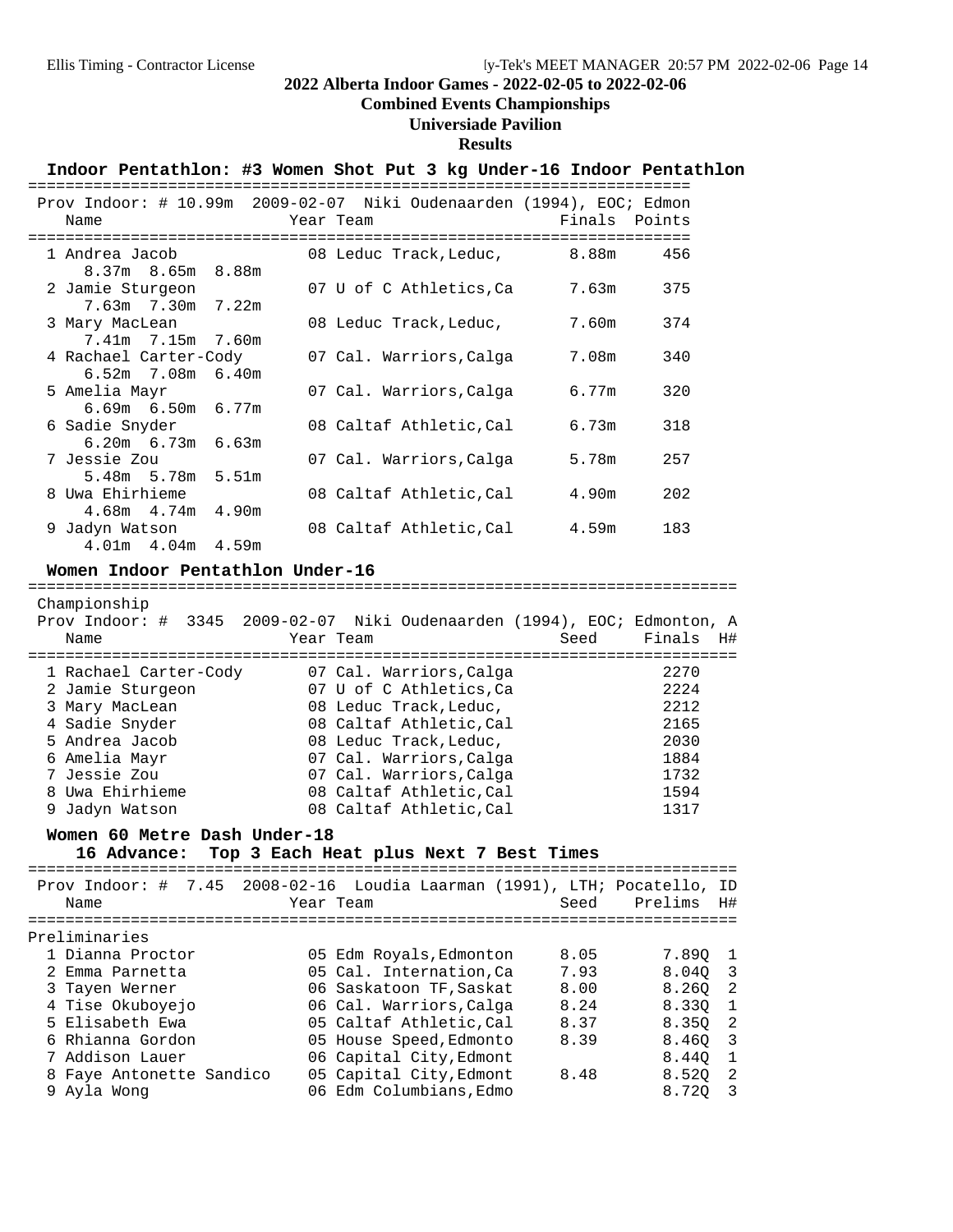**Combined Events Championships**

**Universiade Pavilion**

## **Results**

## **....Women 60 Metre Dash Under-18**

|        | 10 Zaynna Willoughby                                                     | 06 Medicine Hat, Medici                              | 8.49    | 8.65q  | 1              |         |
|--------|--------------------------------------------------------------------------|------------------------------------------------------|---------|--------|----------------|---------|
|        | 11 Fabiola Turcios                                                       | 06 Edm Columbians, Edmo                              | 8.53    | 8.70q  | 2              |         |
|        | 12 Angelyn Stanley                                                       | 05 Lakeland Yellow, Bon                              | 8.51    | 8.71q  | 1              |         |
|        | 13 Hannah Kavanagh                                                       | 05 StAlbert Mustang, Ed                              |         | 8.76q  | 2              |         |
|        | 14 Jordyn Skarsen                                                        | 06 Lakeland Yellow, Bon                              |         | 8.77q  | 1              |         |
|        | 15 Sydnie Glover                                                         | 05 Caltaf Athletic, Cal                              | 9.57    | 8.79q  | $\sqrt{2}$     |         |
|        | 16 Jadyn Jukic                                                           | 06 Cal. Spartans, Calga                              |         | 8.80q  | 3              |         |
|        | 17 Leah Pachet                                                           | 05 Caltaf Athletic, Cal                              | 8.68    | 8.83   | 3              |         |
|        | 18 Sandra Ncube                                                          | 06 Cal. Warriors, Calga                              |         | 8.95   |                | 3 8.946 |
|        | 19 Cheyenne Duncan                                                       | 05 Capital City, Edmont                              | 8.42    | 8.95   | 3              | 8.948   |
|        | 20 Ivie Ehirhieme                                                        | 06 Caltaf Athletic, Cal                              | 8.81    | 8.98   | $\mathsf 3$    |         |
|        | 21 Raven Akalonu                                                         | 06 Cal. Warriors, Calga                              |         | 9.03   | $\sqrt{2}$     |         |
|        | 22 Kalena Sengdeuanpheng                                                 | 06 Edm Columbians, Edmo                              |         | 9.06   | $\mathbf 1$    |         |
|        | 23 Danica Antoniuk                                                       | 06 Edm Harriers, Sherwo                              |         | 9.15   | 1              |         |
|        | 24 Zara Punia                                                            | 06 U of C Athletics, Ca                              | 9.29    | 9.19   | $\sqrt{2}$     |         |
|        | 25 Natasha Iwuc                                                          | 05 Edm Thunder, Edmonto                              |         | 9.27   | 2              |         |
|        | 26 Emma Tang                                                             | 06 Caltaf Athletic, Cal                              | 9.35    | 9.43   | $\mathbf 1$    |         |
|        | 27 Summer Jackson                                                        | 06 Gprc Wolves, Grande                               |         | 9.72   | $\mathsf 3$    |         |
|        | 28 Isabella Nisi                                                         | 06 Caltaf Athletic, Cal                              |         | 10.10  | 3              |         |
|        | -- Grace Ding                                                            | 06 Caltaf Athletic, Cal                              |         | DNS    | 2              |         |
|        | -- Charlotte Wawrow                                                      | 06 Edm Olympic, Edmonto                              | 9.40    | DNS    | 1              |         |
|        |                                                                          |                                                      |         |        |                |         |
|        | Women 60 Metre Dash Under-18                                             |                                                      |         |        |                |         |
|        |                                                                          |                                                      |         |        |                |         |
|        | Prov Indoor: # 7.45 2008-02-16 Loudia Laarman (1991), LTH; Pocatello, ID |                                                      |         |        |                |         |
|        | Name                                                                     | Year Team                                            | Prelims | Finals | H#             |         |
|        |                                                                          |                                                      |         |        |                |         |
| Finals | 1 Dianna Proctor                                                         |                                                      |         |        |                |         |
|        |                                                                          | 05 Edm Royals, Edmonton                              | 7.89    | 7.86   | 1              |         |
|        | 2 Emma Parnetta                                                          | 05 Cal. Internation, Ca                              | 8.04    | 7.93   | 1              |         |
|        | 3 Tayen Werner                                                           | 06 Saskatoon TF, Saskat                              | 8.26    | 8.23   | 1              |         |
|        | 4 Tise Okuboyejo                                                         | 06 Cal. Warriors, Calga                              | 8.33    | 8.27   | 1              |         |
|        | 5 Elisabeth Ewa                                                          | 05 Caltaf Athletic, Cal                              | 8.35    | 8.37   | $\mathbf{1}$   |         |
|        | 6 Rhianna Gordon                                                         | 05 House Speed, Edmonto                              | 8.46    | 8.39   | $\mathbf{1}$   |         |
|        | 7 Addison Lauer                                                          | 06 Capital City, Edmont                              | 8.44    | 8.40   | $\mathbf{1}$   |         |
|        | 8 Faye Antonette Sandico                                                 | 05 Capital City, Edmont                              | 8.52    | 8.55   | $\mathbf{1}$   |         |
|        | 9 Zaynna Willoughby                                                      | 06 Medicine Hat, Medici                              | 8.65    | 8.67   |                | 2 8.664 |
|        | 10 Ayla Wong                                                             | 06 Edm Columbians, Edmo                              | 8.72    | 8.67   |                | 2 8.669 |
|        | 11 Jordyn Skarsen                                                        | 06 Lakeland Yellow, Bon                              | 8.77    | 8.70   |                | 2 8.691 |
|        | 12 Hannah Kavanagh                                                       | 05 StAlbert Mustang, Ed                              | 8.76    | 8.70   |                | 2 8.695 |
|        | 13 Sydnie Glover                                                         | 05 Caltaf Athletic, Cal                              | 8.79    | 8.73   | 2              |         |
|        | 14 Jadyn Jukic                                                           | 06 Cal. Spartans, Calga                              | 8.80    | 8.75   | $\overline{a}$ |         |
|        | 15 Angelyn Stanley                                                       | 05 Lakeland Yellow, Bon                              | 8.71    | 8.79   | 2              |         |
|        | -- Fabiola Turcios                                                       | 06 Edm Columbians, Edmo                              | 8.70    | SCR    | 2              |         |
|        | Women 300 Metre Dash Under-18                                            |                                                      |         |        |                |         |
|        |                                                                          |                                                      |         |        |                |         |
|        | Prov Indoor: # 38.74                                                     | 1982-12-29 Jillian Richardson (1965), CS; Saskatoon, |         |        |                |         |
|        | Name                                                                     | Year Team                                            | Seed    | Finals | H#             |         |
|        |                                                                          |                                                      |         |        |                |         |
|        | 1 Dianna Proctor                                                         | 05 Edm Royals, Edmonton                              | 42.19   | 40.43  | 1              |         |
|        | 2 Emma Parnetta                                                          | 05 Cal. Internation, Ca                              | 41.74   | 42.23  | 1              |         |
|        | 3 Tise Okuboyejo                                                         | 06 Cal. Warriors, Calga                              | 43.06   | 42.93  | 1              |         |
|        | 4 Attleigh Maloney                                                       | 05 Riversdale Ath., Sas                              | 42.14   | 42.96  | 1              |         |
|        |                                                                          |                                                      |         |        |                |         |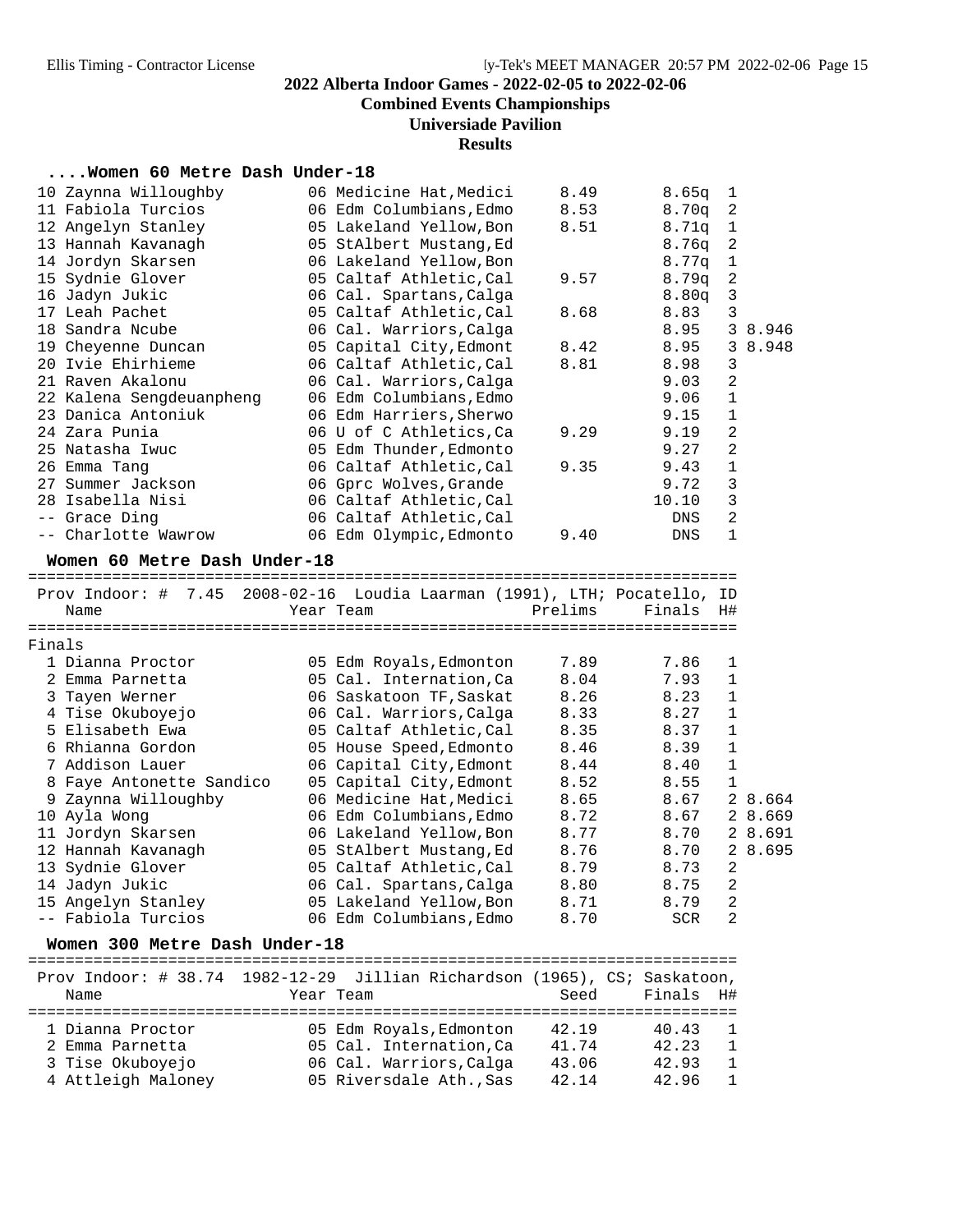**Combined Events Championships**

#### **Universiade Pavilion**

**Results**

#### **....Women 300 Metre Dash Under-18**

| 5 Sorcha Shiu        | 05 Cal. Warriors, Calga | 43.29 | 43.48 | $\overline{2}$ |
|----------------------|-------------------------|-------|-------|----------------|
| 6 Mandeep Sangha     | 05 Cal. Warriors, Calga | 43.10 | 43.55 | 2              |
| 7 Tayen Werner       | 06 Saskatoon TF, Saskat | 42.27 | 43.61 | $\mathbf{1}$   |
| 8 Jean Funnell       | 05 Caltaf Athletic, cal | 44.00 | 44.61 | 2              |
| 9 Libby Dunn         | 06 Leduc Track, Leduc,  | 45.32 | 45.12 | 3              |
| 10 Megan Hausermann  | 05 Caltaf Athletic, Cal | 44.27 | 45.95 | 2              |
| 11 Hannah Kavanagh   | 05 StAlbert Mustang, Ed |       | 46.06 | 3              |
| 12 Zoey Turcotte     | 06 Edm Harriers, Edmont |       | 47.12 | $\overline{4}$ |
| 13 Ella Frost        | 05 Capital City, Edmont | 48.21 | 48.64 | 3              |
| 14 Zaynna Willoughby | 06 Medicine Hat, Medici | 46.86 | 49.36 | 3              |
| 15 Sydney Hyndman    | 06 Caltaf Athletic, Cal |       | 50.74 | 4              |
| 16 Sandra Ncube      | 06 Cal. Warriors, Calga | 44.38 | 52.19 | 2              |
| 17 Danica Antoniuk   | 06 Edm Harriers, Sherwo |       | 52.43 | 4              |

**Women 600 Metre Run Under-18** ============================================================================ Prov Indoor: # 1:31.84 1998-02-14 Tanya Wright (1981), LED; Edmonton, AB

| Prov Indoor: # 1:31.84 1998-02-14 Tanya Wright (1981), LED; Edmonton, AB |           |                                   |      |           |                      |
|--------------------------------------------------------------------------|-----------|-----------------------------------|------|-----------|----------------------|
| Name                                                                     | Year Team |                                   | Seed | Finals H# |                      |
| ================                                                         |           |                                   |      |           |                      |
| 1 Sorcha Shiu                                                            |           | 05 Cal. Warriors, Calga 1:36.51   |      | 1:36.17   |                      |
| 2 Attleigh Maloney                                                       |           | 05 Riversdale Ath., Sas 1:42.07   |      | 1:39.93   |                      |
| 3 Libby Dunn                                                             |           | 06 Leduc Track, Leduc, 1:39.49    |      | 1:42.30   |                      |
| 4 Brooklyn Filipenko                                                     |           | 06 Lethbridge Track, Le $2:02.00$ |      | 1:46.34   | $\mathfrak{D}$       |
| 5 Jean Funnell                                                           |           | 05 Caltaf Athletic, cal $1:44.34$ |      | 1:47.57   |                      |
| 6 Julianna Chipiuk                                                       |           | 05 Leduc Track, Beaumon           |      | 1:47.67   | $\mathfrak{D}$       |
| 7 Mackenzie Cumming                                                      |           | 05 Caltaf Athletic, Cal 1:45.00   |      | 1:50.41   |                      |
| 8 Jersey Hollingshead                                                    |           | 06 Lakeland Yellow,Col            |      | 1:54.14   | 3                    |
| 9 Megan Hausermann                                                       |           | 05 Caltaf Athletic,Cal            |      | 1:56.30   | 3                    |
| 10 Jenna Danyluk                                                         |           | 05 Lethbridge Track,Le            |      | 1:57.91   | 3                    |
| 11 Mya Newman                                                            |           | 06 Edm Thunder, Edmonto 2:01.00   |      | 1:59.32   | $\mathfrak{D}$       |
| 12 Jocelyn Spencer                                                       |           | 06 Edm Thunder, Edmonto           |      | 2:02.78   | 4                    |
| 13 Eliza Smith                                                           |           | 06 Lethbridge Track,Ra            |      | 2:05.84   | 4                    |
| 14 Alyssa Jackson                                                        |           | 05 Red Deer Titans, Red           |      | 2:07.09   | 4                    |
| -- Alexis Newell                                                         |           | 05 Caltaf Athletic, cal 1:45.20   |      | DO        | 2 Rules 17.3.2, 17.5 |
| -- Sydney Hyndman                                                        |           | 06 Caltaf Athletic, Cal 1:46.20   |      | DQ        | 2 Rule 17.3.2        |
|                                                                          |           |                                   |      |           |                      |

**Women 1000 Metre Run Under-18** ========================================================================= Prov Indoor: # 2:50.4h 1974-02-02 Linda Halverson (1954), CS; Edmonton Name Year Team Seed Finals ========================================================================= 1 Ella Heinrich 05 Mac Track,Edmonton, 3:10.94 2 Julianna Chipiuk 05 Leduc Track,Beaumon 3:00.00 3:19.57 3 Mackenzie Cumming 05 Caltaf Athletic,Cal 3:35.00 3:22.45 4 Zoey Turcotte 06 Edm Harriers,Edmont 3:24.74 5 Jersey Hollingshead 06 Lakeland Yellow,Col 3:38.66 6 Alyssa Jackson 05 Red Deer Titans,Red 4:05.67 -- Eliza Smith 06 Lethbridge Track,Ra 3:45.00 DNS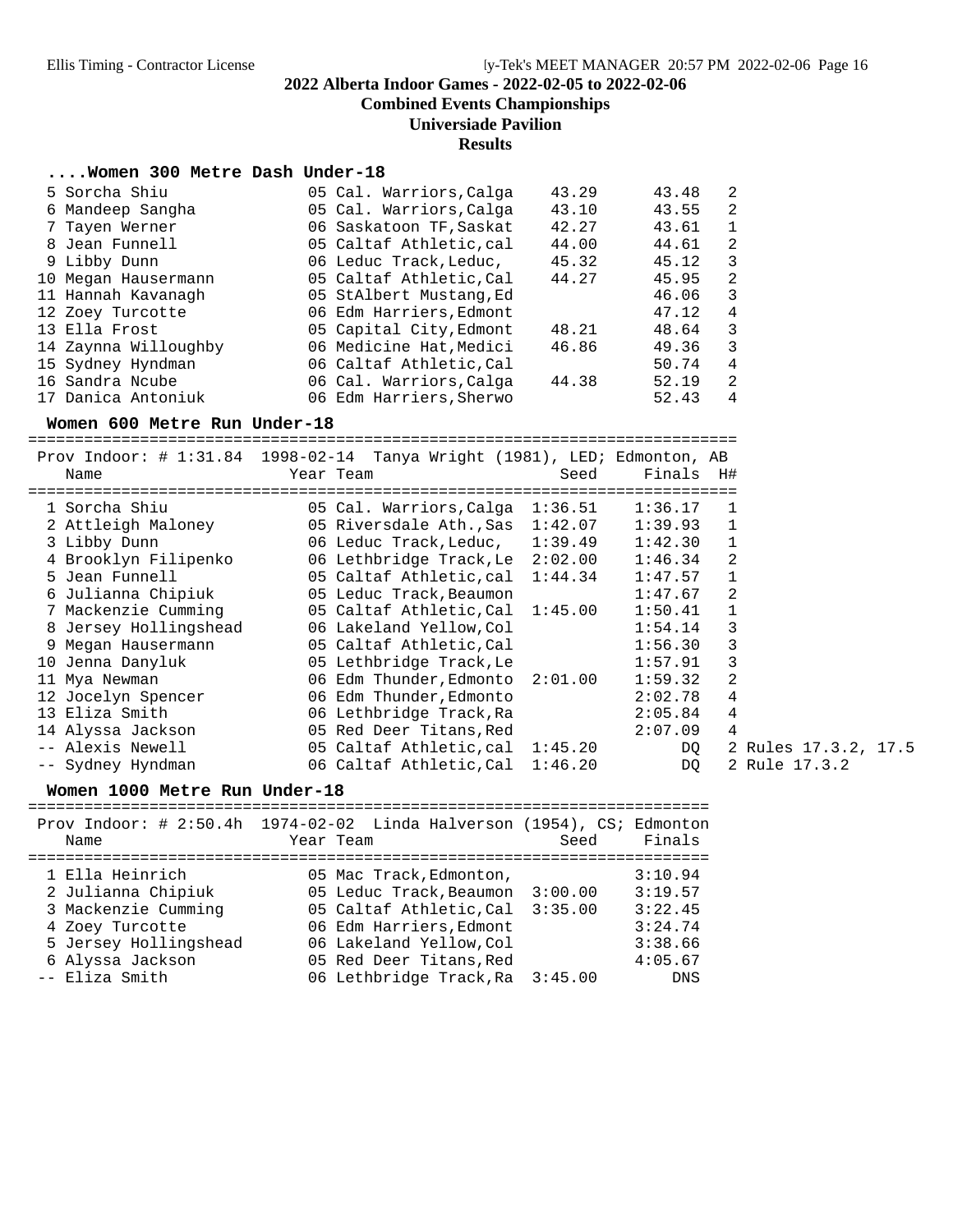**Combined Events Championships**

#### **Universiade Pavilion**

#### **Results**

#### Women 1500 Metre Run Under-18

| Prov Indoor: $\#$ 4:29.63 2015-01-23<br>Name                                                                                                                                                          | Sophie Sigfstead (2000), EH; Edmonto<br>Year Team                                                                                                                                                                                                                          | Seed                                                                                 | Finals                                                                                                     |
|-------------------------------------------------------------------------------------------------------------------------------------------------------------------------------------------------------|----------------------------------------------------------------------------------------------------------------------------------------------------------------------------------------------------------------------------------------------------------------------------|--------------------------------------------------------------------------------------|------------------------------------------------------------------------------------------------------------|
| 1 Chloe Turner<br>2 Mandeep Sangha<br>3 Kate Hos<br>4 Ella Heinrich<br>5 Angelina Beveridge Waric<br>6 Alexis Newell<br>7 Brooklyn Filipenko<br>8 Jordyn Skarsen<br>9 Nyla Salmon<br>10 Jenna Danyluk | 05 Caltaf Athletic, cal<br>05 Cal. Warriors, Calga<br>07 Caltaf Athletic, Cal<br>05 Mac Track, Edmonton,<br>06 Unattached-S, Saskat<br>05 Caltaf Athletic, cal<br>06 Lethbridge Track, Le<br>06 Lakeland Yellow, Bon<br>05 Lethbridge Track, Ra<br>05 Lethbridge Track, Le | 4:33.24<br>4:33.38<br>4:50.00<br>5:00.00<br>5:10.00<br>5:16.00<br>5:44.00<br>6:30.00 | 4:36.09<br>4:37.69<br>4:45.29<br>5:09.11<br>5:10.52<br>5:28.41<br>5:42.35<br>5:52.34<br>5:54.06<br>5:56.42 |

**Women 3000 Metre Run Under-18** =========================================================================

| Prov Indoor: # 9:36.63 1985-03-02 Jennifer Christensen (1968), CAL; Wi<br>Name                                         | Year Team              | Seed                                                                                                                                                                             | Finals                                                               |
|------------------------------------------------------------------------------------------------------------------------|------------------------|----------------------------------------------------------------------------------------------------------------------------------------------------------------------------------|----------------------------------------------------------------------|
| 1 Kate Hos<br>2 Meadow Drebert<br>3 Angelina Beveridge Waric<br>4 Brooklyn Filipenko<br>5 Eliza Smith<br>6 Nyla Salmon | 06 Leduc Track, Leduc, | 07 Caltaf Athletic, Cal 10:40.00<br>06 Unattached-S, Saskat 11:00.00<br>06 Lethbridge Track, Le 12:14.00<br>06 Lethbridge Track, Ra 12:24.00<br>05 Lethbridge Track, Ra 13:30.00 | 10:20.27<br>10:54.72<br>11:14.12<br>12:01.36<br>12:29.01<br>13:00.35 |

#### **Women 60 Metre Hurdles 0.76 m Under-18**

# **8 Advance: Top 3 Each Heat plus Next 5 Best Times** =========================================================================

 0.76m. 13m to first, then every 8.5m (yellow marks). Prov Indoor: # 8.53 2012-03-11 Deshaunda Morrison (1995), CITC; Edmon Name **Seed** Prelims **Name** Seed Prelims ========================================================================= Preliminaries 1 Amelia Cha 05 Caltaf Athletic,Cal 9.61 9.89Q 2 Charlize Ostapowich 05 Edm Internation,Edm 9.97Q 3 Sorcha Shiu 05 Cal. Warriors,Calga 10.46Q 4 Zaynna Willoughby 06 Medicine Hat,Medici 10.08 10.82q 5 Raven Akalonu 06 Cal. Warriors,Calga 11.38q 6 Leah Pachet 05 Caltaf Athletic,Cal 11.40 11.54q

# **Women 60 Metre Hurdles 0.76 m Under-18** =========================================================================

 0.76m. 13m to first, then every 8.5m (yellow marks). Prov Indoor: # 8.53 2012-03-11 Deshaunda Morrison (1995), CITC; Edmon Name Team Year Team Prelims Finals ========================================================================= Finals 1 Amelia Cha 05 Caltaf Athletic,Cal 9.89 9.75 2 Charlize Ostapowich 05 Edm Internation,Edm 9.97 9.80 3 Sorcha Shiu 05 Cal. Warriors,Calga 10.46 10.03 4 Zaynna Willoughby 06 Medicine Hat,Medici 10.82 10.05 5 Raven Akalonu 06 Cal. Warriors,Calga 11.38 11.21 6 Leah Pachet 05 Caltaf Athletic,Cal 11.54 11.78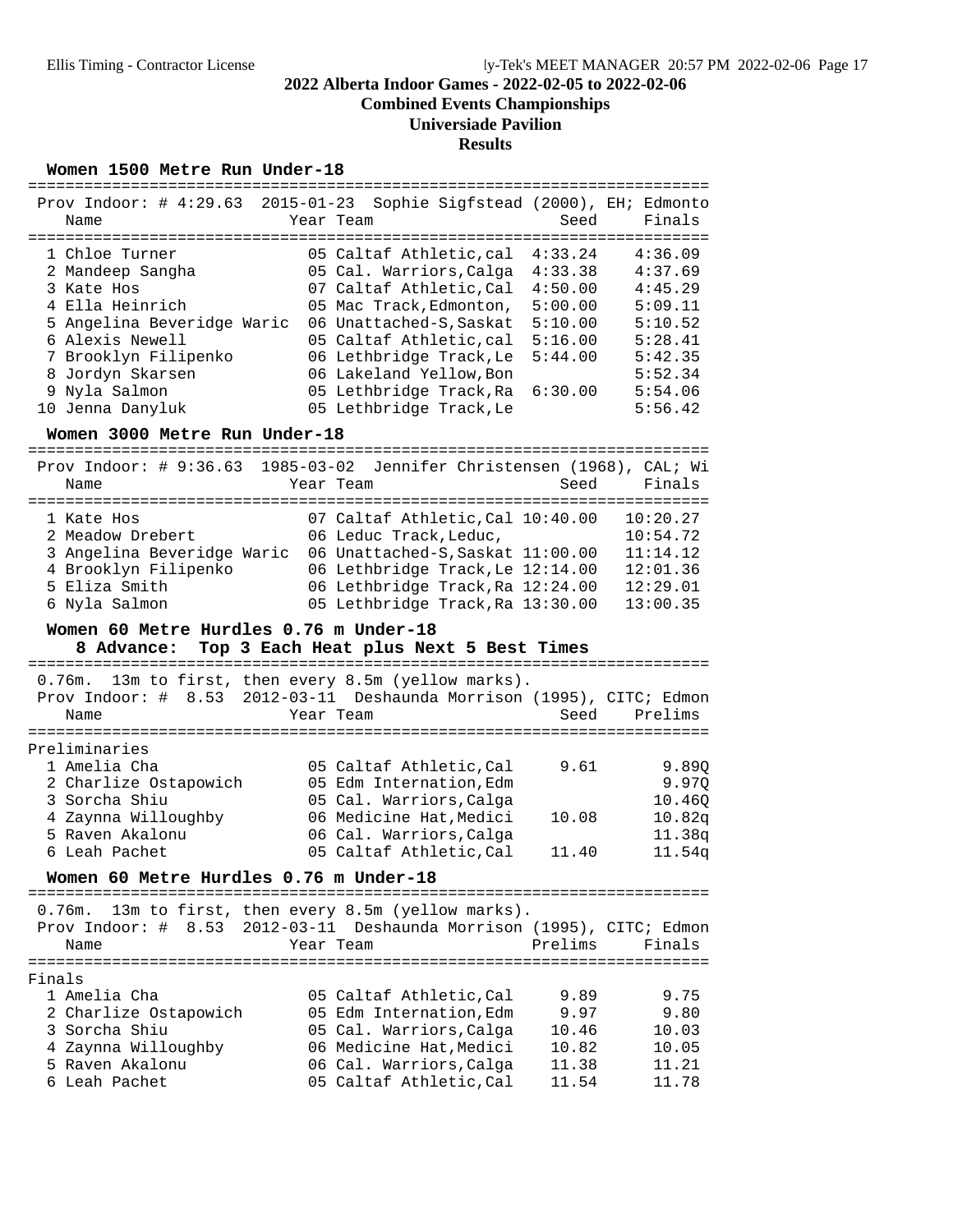#### **Combined Events Championships**

#### **Universiade Pavilion**

#### **Results**

**Women 4x200 Metre Relay Under-18** ========================================================================= Championship Prov Indoor: # 1:43.5h 1980-02-10 Calgary Spartans, Edmonton, AB K. Aiken, S. Jefferies, B. Lewis, J. Richardson Team Seed Finals ========================================================================= 1 Calgary Warriors Track Club 1:57.38 1:51.93 1) Sorcha Shiu 05 2) Tise Okuboyejo 06 3) Mandeep Sangha 05 4) Rachael Carter-Cody 07 2 Capital City Track Club 1:57.51 1) Addison Lauer 06 1) Addison Lauer 06 (2) Cheyenne Duncan 05<br>3) Ella Frost 05 (4) Faye Antonette Sandico 05 3 Lakeland Yellow Jackets 2:01.12 1) Jersey Hollingshead 06 2) Angelyn Stanley 05 3) Kennedy Carter 06 4) Jordyn Skarsen 06 4 Caltaf Athletic Association 2:02.01 1) Jean Funnell 05 2) Megan Hausermann 05 3) Isabella Nisi 06 4) Alexis Newell 05 -- Edmonton Royals Track And Fiel DQ Rule TR 24.7 -- Edmonton Columbians Track Club 1) Ayla Wong 06 2) Olivia Chan 07 3) Kalena Sengdeuanpheng 06 4) Ava Rose Graham 06 **Women High Jump Under-18** ========================================================================= Prov Indoor: # 1.88m 1988-02-21 Coralea Brown (1972), SPC; Windsor, ON Name Year Team ========================================================================= 1 Lauren Dellezay 1.53m 1.53m 1.53m 1.53m 1.53m 1.53m 1.53m 1.53m 1.53m 1.53m 1.53m 1.53m 1.53m 1.53m 1.53m 1. 1.40 1.45 1.48 1.51 O O XO XXX 2 Habibah Eldakrouri 05 Edm Columbians,Edmo 1.40m 1.40 1.45 XO XXX -- Charlize Ostapowich 05 Edm Internation, Edm -- Ava Rose Graham 06 Edm Columbians,Edmo 1.45m DNS **Women Pole Vault Under-18** ========================================================================= Flight 1: <= 3.0 metres Flight 2: > 3.0 metres Minimum starting height is 1.60 metres. Prov Indoor: # 3.60m 1998-03-22 Karla McGee (1982), LETH; Winnipeg, MB Name Team Team Seed Finals ========================================================================= 1 Lucia Rueppell 05 Edm Internation,Edm 2.40m 2.07m 1.92 2.07 2.22 O O XXX **Women Long Jump Under-18** ========================================================================= Prov Indoor: # 6.10m 2010-03-13 Niki Oudenaarden (1994), EOC; Edmonton

 Name Year Team Seed Finals =========================================================================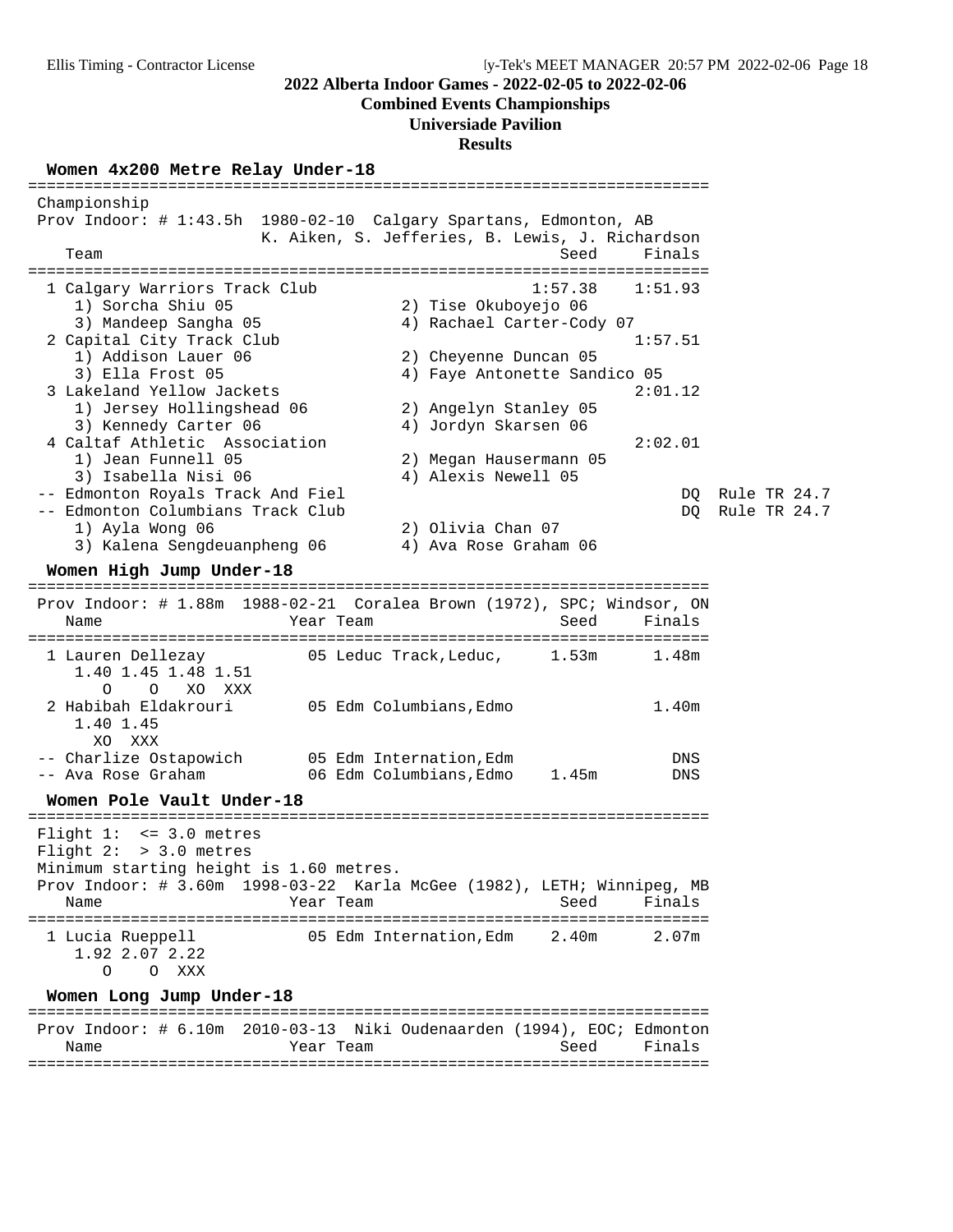**Combined Events Championships**

## **Universiade Pavilion**

#### **Results**

## **....Women Long Jump Under-18**

|                                                                      |           | 1 Charlize Ostapowich 05 Edm Internation, Edm                            |      | 5.35m             |
|----------------------------------------------------------------------|-----------|--------------------------------------------------------------------------|------|-------------------|
| 4.98m 5.27m 5.35m 5.14m<br>2 Amelia Cha                              |           | $\mathbf{X}$<br>05 Caltaf Athletic, Cal 4.34m 5.16m                      |      |                   |
| 4.91m 5.07m 4.96m 5.16m 4.91m                                        |           | 4.81m                                                                    |      | 5.04m             |
| 3 Addison Lauer<br>4.80m  4.89m  4.75m  5.04m  4.82m  5.00m          |           | 06 Capital City, Edmont                                                  |      |                   |
| 4 Cheyenne Duncan                                                    |           | 05 Capital City, Edmont 4.62m                                            |      | 4.41m             |
| 4.18m  4.41m  4.23m  4.13m  4.34m  4.11m                             |           |                                                                          |      | 4.35m             |
| 5 Ayla Wong 06 Edm Columbians<br>4.12m 4.17m 4.19m 4.21m 4.35m 4.18m |           | 06 Edm Columbians, Edmo                                                  |      |                   |
| 6 Sydnie Glover                                                      |           | 05 Caltaf Athletic, Cal 4.50m                                            |      | 4.33m             |
| 4.20m  4.33m  4.13m  4.27m  4.00m  4.21m                             |           |                                                                          |      |                   |
| X 4.07m 4.05m 3.95m 4.25m 4.10m                                      |           | 7 Fabiola Turcios 600 06 Edm Columbians, Edmo 4.41m                      |      | 4.25m             |
|                                                                      |           |                                                                          |      | 3.99m             |
|                                                                      |           | 8 Kennedy Carter 06 Lakeland Yellow, Bon X 3.99m 3.95m 3.29m 3.87m 3.83m |      |                   |
|                                                                      |           | 9 Jocelyn Spencer 106 Edm Thunder, Edmonto                               |      | 3.96 <sub>m</sub> |
| 3.96m 3.54m 3.76m                                                    |           |                                                                          |      |                   |
| 10 Leah Pachet<br>3.95m 3.90m 3.86m                                  |           | 05 Caltaf Athletic, Cal 4.20m                                            |      | 3.95m             |
| 11 Kalena Sengdeuanpheng                                             |           | 06 Edm Columbians, Edmo                                                  |      | 3.81 <sub>m</sub> |
| $3.77m$ $3.81m$ $3.67m$                                              |           |                                                                          |      |                   |
| 12 Mya Newman                                                        |           | 06 Edm Thunder, Edmonto                                                  |      | 3.52m             |
| X 3.52m 3.42m                                                        |           | -- Ava Rose Graham (16 Edm Columbians, Edmo)                             |      | DNS               |
|                                                                      |           |                                                                          |      |                   |
| Women Triple Jump Under-18                                           |           |                                                                          |      |                   |
|                                                                      |           | Prov Indoor: # 11.70m 2017-02-19 Natalie Thompson (2000), LYJ; Edmonto   |      |                   |
| Name                                                                 | Year Team |                                                                          | Seed | Finals            |
|                                                                      |           | 1 Sydnie Glover 65 Caltaf Athletic, Cal 9.73m 9.55m                      |      |                   |
| 9.37m 9.20m 9.44m X 9.55m 9.43m                                      |           |                                                                          |      |                   |
|                                                                      |           | 2 Angelyn Stanley 105 Lakeland Yellow, Bon 9.00m 9.35m                   |      |                   |
| 9.32m 8.61m 8.99m 9.10m 9.35m 8.96m                                  |           |                                                                          |      |                   |
| X X 8.52m 8.86m 9.01m 8.51m                                          |           | 3 Kennedy Carter 6 06 Lakeland Yellow, Bon 9.75m                         |      | 9.01m             |
|                                                                      |           |                                                                          |      |                   |

# **Women Shot Put 3 kg Under-18** =========================================================================

|                                                     | Prov Indoor: # 13.94m 2011-01-22 Niki Oudenaarden (1994), Capital City |                |
|-----------------------------------------------------|------------------------------------------------------------------------|----------------|
| Name                                                | Year Team                                                              | Finals<br>Seed |
| 1 Jade Cullen                                       | 05 Red Deer Titans, Car<br>9.08m 9.16m 10.19m 10.88m 10.20m 10.69m     | 10.88m         |
| $9.43m$ 9.47m 9.54m                                 | 2 Habibah Eldakrouri               05 Edm Columbians, Edmo             | 9.54m          |
| 3 Jadyn Jukic<br>9.08m X 7.68m 8.02m 8.26m 8.16m    | 06 Cal. Spartans, Calga                                                | 9.08m          |
| 4 Amelia Cha<br>7.62m 7.82m 7.79m 7.94m 7.76m 8.45m | 05 Caltaf Athletic,Cal 7.85m                                           | 8.45m          |
| 7.89m 7.31m 7.50m 7.01m 7.64m 7.56m                 | 5 Alyssa Jackson 65 Red Deer Titans, Red                               | 7.89m          |
| 7.87m 7.71m 7.53m 6.86m 7.54m 7.71m                 | 6 Fabiola Turcios                         06 Edm Columbians, Edmo      | 7.87m          |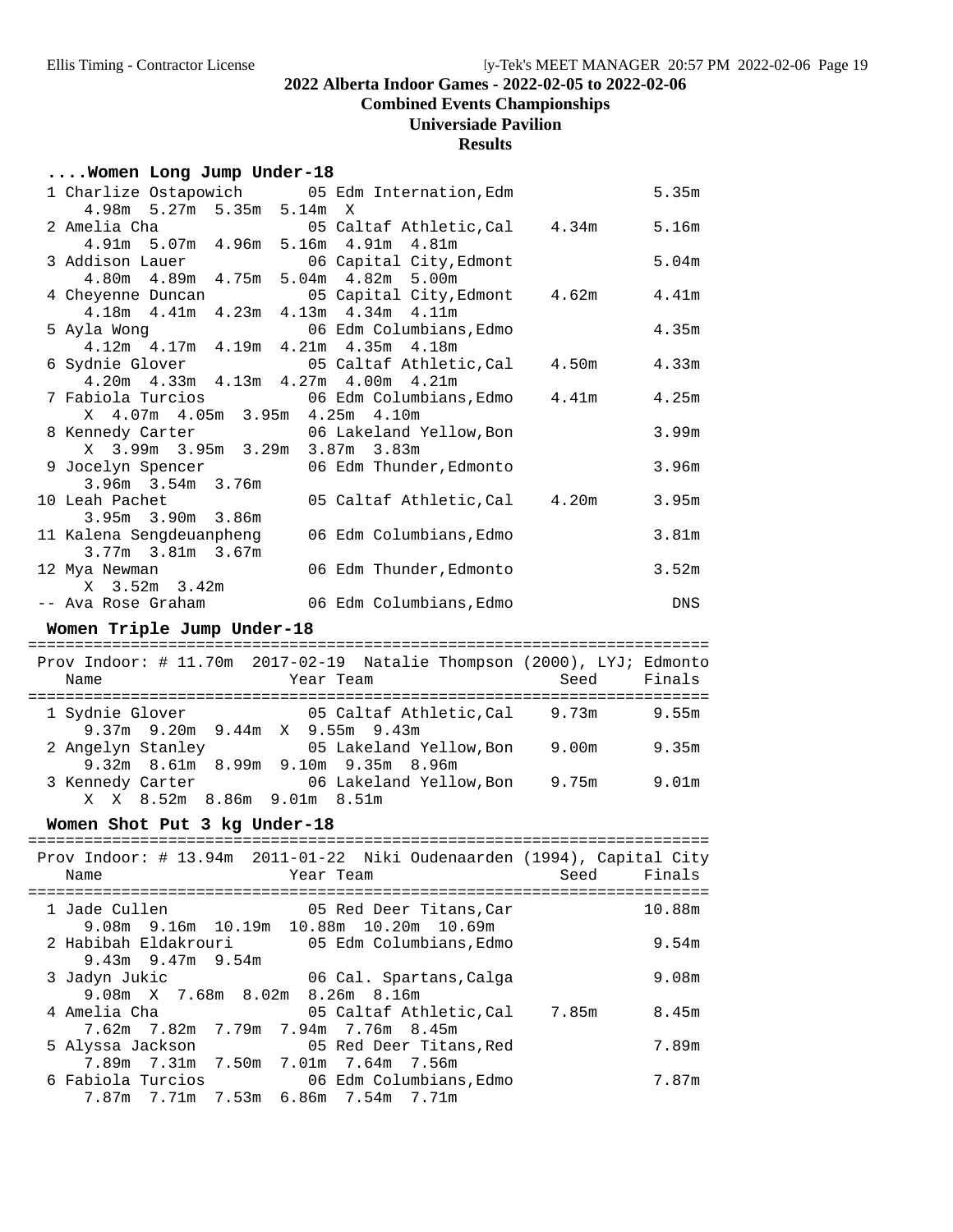## **Combined Events Championships**

## **Universiade Pavilion**

#### **Results**

Women Weight Throw 7.26 kg Under-18

| Name                                                                                                                 | Prov Indoor: # 18.93m 2020-03-01 Jinaye Shomachuk (2003), AAAC; Edmont<br>Year Team and the state of the state of the state of the state of the state of the state of the state of the s |               | Seed Finals |  |
|----------------------------------------------------------------------------------------------------------------------|------------------------------------------------------------------------------------------------------------------------------------------------------------------------------------------|---------------|-------------|--|
| 1 Claire Armstrong 66 Cal. Spartans, Calga 613.23m<br>13.23m X X 10.97m X X                                          |                                                                                                                                                                                          |               |             |  |
| 2 Jade Cullen 05 Red Deer Titans, Car<br>11.83m 9.81m 12.32m 12.12m X 12.47m                                         |                                                                                                                                                                                          |               | 12.47m      |  |
| 3 Heather Armstrong 06 Cal. Spartans, Calga 11.77m<br>11.73m  11.77m  X  X  X  X                                     |                                                                                                                                                                                          |               |             |  |
| Indoor Pentathlon: #5 Women 800 Metre Run Under-18 Indoor Pentathlon                                                 |                                                                                                                                                                                          |               |             |  |
| Prov Indoor: # 2:30.53 2011-02-12 Niki Oudenaarden (1994), CAP; Edmo<br>Name                                         | Year Team                                                                                                                                                                                | Finals Points |             |  |
| 1 Kaycee McKenzie 65 Red Deer Titans, Roc 2:50.04 463                                                                |                                                                                                                                                                                          |               |             |  |
| 2 Lauren Dellezay 15 Leduc Track, Leduc, 2:52.26 440                                                                 |                                                                                                                                                                                          |               |             |  |
| 3 Habibah Eldakrouri (15 Mm Columbians, Edmo 3:10.80 271                                                             |                                                                                                                                                                                          |               |             |  |
| Indoor Pentathlon: #1 Women 60 Metre Hurdles 0.76m Under-18 Indoor Pentathlon                                        |                                                                                                                                                                                          |               |             |  |
| 0.76m: 13m to first, then 8.5m (yellow marks)<br>Prov Indoor: # 8.77 2011-02-12 Niki Oudenaarden (1994), CAP; Edmont |                                                                                                                                                                                          |               |             |  |
| Name                                                                                                                 | Year Team and the state of the state of the state of the state of the state of the state of the state of the s                                                                           | Finals Points |             |  |
| 1 Kaycee McKenzie <b>38 CO</b> 65 Red Deer Titans, Roc 10.65 595                                                     |                                                                                                                                                                                          |               |             |  |
| 2 Lauren Dellezay 65 Leduc Track, Leduc, 10.74 580                                                                   |                                                                                                                                                                                          |               |             |  |
| 3 Habibah Eldakrouri 05 Edm Columbians, Edmo 11.15 512                                                               |                                                                                                                                                                                          |               |             |  |
| Indoor Pentathlon: #2 Women High Jump Under-18 Indoor Pentathlon                                                     |                                                                                                                                                                                          |               |             |  |
| Prov Indoor: # 1.62m 2011-02-12 Niki Oudenaarden (1994), CAP; Edmont                                                 |                                                                                                                                                                                          |               |             |  |
|                                                                                                                      |                                                                                                                                                                                          |               |             |  |
| Name                                                                                                                 | Year Team                                                                                                                                                                                | Finals Points |             |  |
|                                                                                                                      |                                                                                                                                                                                          |               |             |  |
| 1 Lauren Dellezay 65 Leduc Track, Leduc, 1.49m 610<br>1.40 1.43 1.46 1.49 1.52                                       |                                                                                                                                                                                          |               |             |  |
| XO XO O XXX<br>$\circ$<br>2 Kaycee McKenzie <b>3 COVERED 12 COVER 12 COVER 12 COVER</b> 2 Kaycee McKenzie            |                                                                                                                                                                                          |               | 577         |  |
| 1.25 1.28 1.31 1.34 1.37 1.40 1.43 1.46 1.49                                                                         |                                                                                                                                                                                          |               |             |  |
| $\begin{matrix} 0 & 0 & 0 & 0 & 0 \end{matrix}$<br>$\circ$                                                           | XO<br>O XXX                                                                                                                                                                              |               | 544         |  |
| 1.40 1.43 1.46<br>0                                                                                                  |                                                                                                                                                                                          |               |             |  |
| XXX<br>XO                                                                                                            |                                                                                                                                                                                          |               |             |  |
| Indoor Pentathlon: #4 Women Long Jump Under-18 Indoor Pentathlon                                                     |                                                                                                                                                                                          |               |             |  |
| Prov Indoor: # 5.87m 2011-02-12 Niki Oudenaarden (1994), CAP; Edmont                                                 |                                                                                                                                                                                          |               |             |  |
| Name                                                                                                                 | Year Team                                                                                                                                                                                | Finals Points |             |  |
| 1 Kaycee McKenzie<br>4.52m  4.79m  4.23m                                                                             | 05 Red Deer Titans, Roc                                                                                                                                                                  | 4.79m         | 503         |  |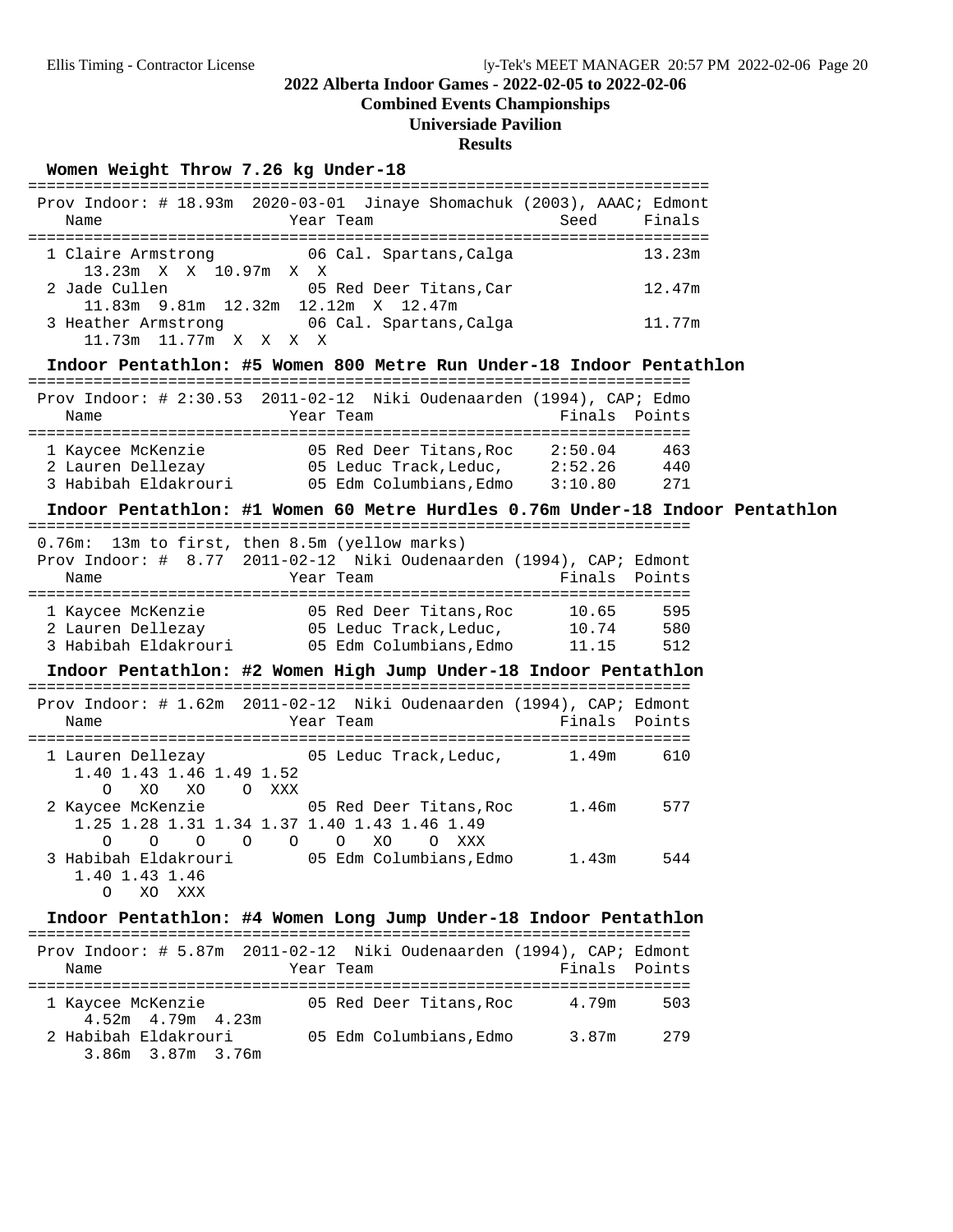# **Combined Events Championships**

**Universiade Pavilion**

#### **Results**

| Indoor Pentathlon: #4 Women Long Jump Under-18 Indoor Pentathlon             |                  |                                                        |                |                                        |                     |
|------------------------------------------------------------------------------|------------------|--------------------------------------------------------|----------------|----------------------------------------|---------------------|
| 2 Lauren Dellezay<br>3.87m 1.72m 3.60m                                       |                  | 05 Leduc Track, Leduc,                                 |                | 3.87m<br>279                           |                     |
| Indoor Pentathlon: #3 Women Shot Put 3 kg Under-18 Indoor Pentathlon         |                  |                                                        |                |                                        |                     |
| Prov Indoor: # 10.69m 2011-02-12 Niki Oudenaarden (1994), CAP; Edmon<br>Name |                  | Year Team                                              |                | Finals<br>Points                       |                     |
| 1 Kaycee McKenzie                                                            |                  | 05 Red Deer Titans, Roc                                |                | 10.09m<br>535                          |                     |
| 9.28m 10.09m 9.93m<br>2 Habibah Eldakrouri<br>9.10m 9.70m<br>8.71m           |                  | 05 Edm Columbians, Edmo                                |                | 9.70m<br>510                           |                     |
| 3 Lauren Dellezay<br>8.61m 8.28m 8.81m                                       |                  | 05 Leduc Track, Leduc,                                 |                | 8.81m<br>452                           |                     |
| Women Indoor Pentathlon Under-18                                             |                  |                                                        |                |                                        |                     |
| Championship<br>Prov Indoor: # 3789 2011-02-12<br>Name                       |                  | Niki Oudenaarden (1994), CAP; Edmonton, A<br>Year Team | Seed           | Finals                                 | H#                  |
| 1 Kaycee McKenzie                                                            |                  | 05 Red Deer Titans, Roc                                |                | 2673                                   |                     |
| 2 Lauren Dellezay                                                            |                  | 05 Leduc Track, Leduc,                                 |                | 2361                                   |                     |
| 3 Habibah Eldakrouri                                                         |                  | 05 Edm Columbians, Edmo                                |                | 2116                                   |                     |
| Women 300 Metre Dash Under-20                                                |                  |                                                        |                |                                        |                     |
| Prov Indoor: # 38.39 1998-02-14 Atia Weekes (1980), CITC; Edmonton, AB       |                  |                                                        |                |                                        |                     |
| Name                                                                         |                  | Year Team                                              | Seed           | Finals                                 | H#                  |
|                                                                              |                  |                                                        |                |                                        |                     |
| 1 Amy Candrlic                                                               |                  | 04 Caltaf Athletic, Cal                                | 41.65          | 41.22                                  | 1                   |
| 2 Makenna Macwhinnie                                                         |                  | 04 Capital City, Edmont                                | 41.99          | 42.41                                  | 1<br>$\overline{a}$ |
| 3 Chiara Sutherland<br>4 Grace Majer                                         |                  | 04 Caltaf Athletic, Cal<br>04 Caltaf Athletic, cal     | 44.44<br>43.50 | 43.24<br>44.30                         | $\mathbf{1}$        |
| 5 Hayley Stevens                                                             |                  | 04 Caltaf Athletic, Cal                                | 46.28          | 45.33                                  | $\overline{a}$      |
| 6 Ki-Lynn Minovitch                                                          |                  | 04 Saskatoon TF, Osler                                 |                | 45.84                                  | 3                   |
| 7 Reaghan Rajotte                                                            |                  | 04 Mac Track, Edmonton,                                | 46.20          | 46.12                                  | $\overline{a}$      |
| 8 Harmony Allan-Mah                                                          |                  | 04 Edm Columbians, Edmo                                |                | 46.65                                  | $\mathbf{3}$        |
| 9 Nicole Berthiaume                                                          |                  | 04 Capital City, Edmont                                | 48.02          | 47.22                                  | $\overline{a}$      |
| 10 Mercedes Adams                                                            |                  | 04 U of C Athletics, Ca                                | 48.93          | 47.95                                  | $\overline{2}$      |
| 11 Emma Besko                                                                |                  | 04 Edm Thunder, Edmonto                                |                | 49.85                                  | 3                   |
| 12 Sarah Ncube                                                               |                  | 04 Cal. Warriors, Calga                                | 42.38          | 49.87                                  | ı                   |
| Sydney Kemp<br>$--$                                                          |                  | 03 Caltaf Athletic, Cal                                | 43.65          | DNS                                    | 1                   |
| -- Jaya Boucher                                                              |                  | 04 Caltaf Athletic, cal                                | 41.00          | SCR                                    |                     |
| Women 600 Metre Run Under-20<br>________________________________             |                  |                                                        |                | ====================================== |                     |
| Prov Indoor: $\#$ 1:29.91                                                    | $2013 - 03 - 09$ |                                                        |                | Jenna Westaway (1994), CITC; Edmonto   |                     |
| Name<br>. _ _ _ _ _ _ _ _ _ _ _ _ _ _ _ _ _ _                                |                  | Year Team                                              | Seed           | Finals                                 |                     |
| 1 Jaya Boucher                                                               |                  | 04 Caltaf Athletic, cal                                | 1:35.00        | 1:41.48                                |                     |
| 2 Ethne James                                                                |                  | 03 Mac Track, Edmonton,                                |                | 1:44.67                                |                     |
| 3 Sydney Crowson                                                             |                  | 04 Caltaf Athletic, cal                                | 1:39.00        | 1:47.62                                |                     |
| 4 Reaghan Rajotte                                                            |                  | 04 Mac Track, Edmonton,                                |                | 1:51.52                                |                     |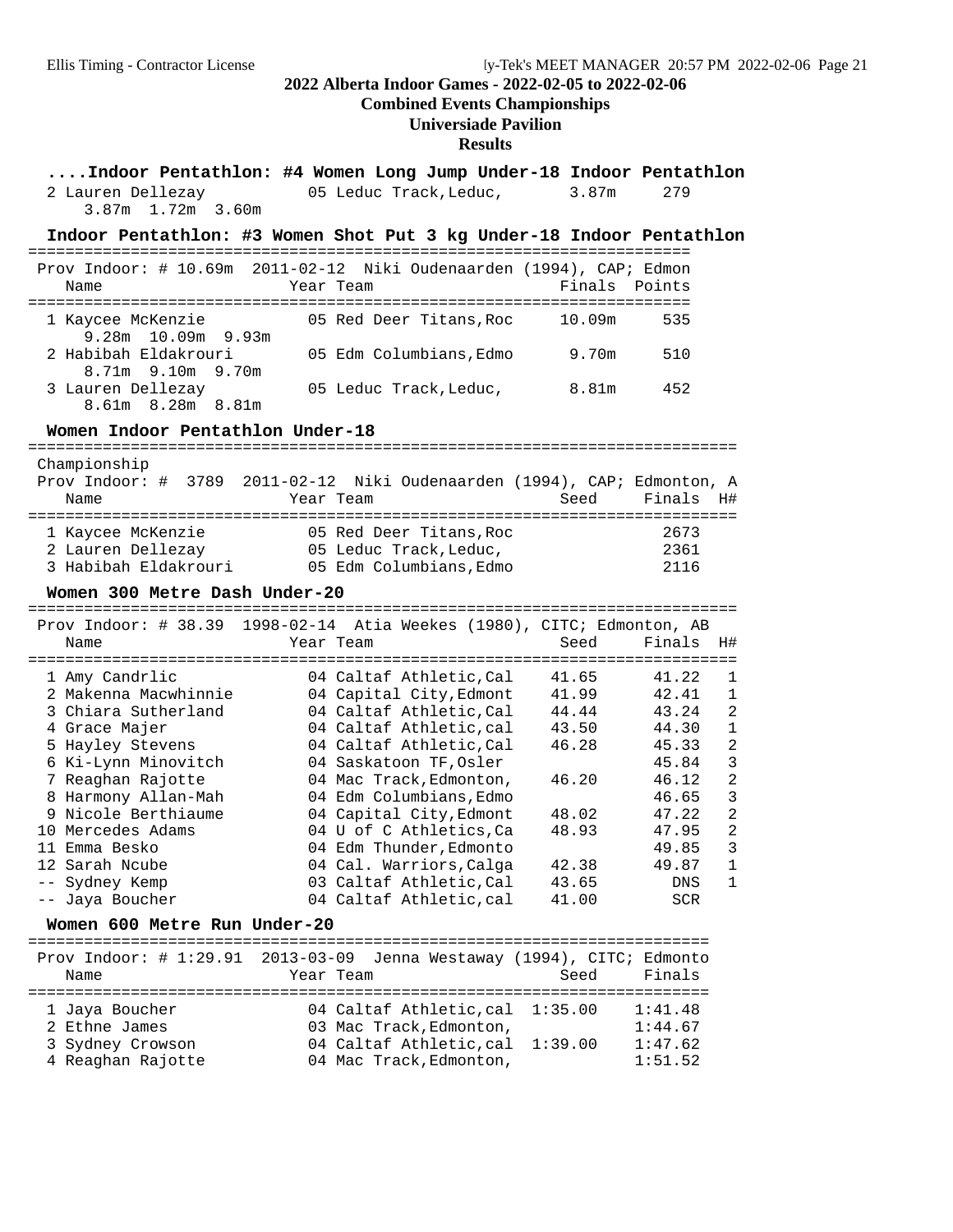**Combined Events Championships**

# **Universiade Pavilion**

**Results**

| Women 600 Metre Run Under-20                                                   |                                                   |                                                 |                    |
|--------------------------------------------------------------------------------|---------------------------------------------------|-------------------------------------------------|--------------------|
| 5 Sydney Slack                                                                 | 04 Mac Track, Edmonton,                           |                                                 | 1:57.84            |
| 6 Holly Pougnet                                                                | 04 Edm Harriers,Spruce                            |                                                 | 2:02.98            |
| Women 1000 Metre Run Under-20                                                  |                                                   |                                                 |                    |
| Prov Indoor: $\#$ 2:50.39                                                      |                                                   | 2017-01-14 Madeleine Sumner (1998), CITC; State |                    |
| Name                                                                           | Year Team                                         | Seed                                            | Finals             |
| 1 Ethne James                                                                  | 03 Mac Track, Edmonton,                           |                                                 | 3:14.44            |
| -- Madison Twelvetree                                                          | 04 Wolves Athletics, Gr                           |                                                 | <b>DNF</b>         |
| -- Nicole Nilsson                                                              | 04 Split City Sonic, Ll                           |                                                 | <b>SCR</b>         |
| Women 1500 Metre Run Under-20                                                  |                                                   |                                                 |                    |
| Prov Indoor: # 4:29.63 2015-01-23 Sophie Sigfstead (2000), EH; Edmonto         |                                                   |                                                 |                    |
| Name                                                                           | Year Team                                         | Seed                                            | Finals             |
|                                                                                |                                                   |                                                 |                    |
| 1 Samara Cockburn                                                              | 04 Edm Harriers,Edmont                            | 5:07.45                                         | 5:13.14            |
| 2 Nicole Nilsson<br>3 Madison Twelvetree                                       | 04 Split City Sonic,Ll<br>04 Wolves Athletics, Gr |                                                 | 5:36.01<br>5:36.84 |
| -- Sydney Slack                                                                |                                                   | 04 Mac Track, Edmonton, 5:03.90                 | DNS                |
| Women 3000 Metre Run Under-20                                                  |                                                   |                                                 |                    |
|                                                                                |                                                   |                                                 |                    |
| Prov Indoor: # 9:34.47 1989-02-24 Lisa Harvey (1970), CS; Saskatoon, S<br>Name | Year Team                                         | Seed                                            | Finals             |
|                                                                                |                                                   |                                                 |                    |
| 1 Samara Cockburn                                                              |                                                   | 04 Edm Harriers, Edmont 10:53.71                | 11:08.19           |
| Women 60 Metre Hurdles 0.84 m Under-20                                         |                                                   |                                                 |                    |
| 8 Advance:                                                                     | Top 6 Each Heat plus Next 2 Best Times            | ---------------------------------               |                    |
| Prov Indoor: # 8.49 2016-03-12 Hailey Hitchings (1997), ET; Toronto,           |                                                   |                                                 |                    |
| Name                                                                           | Year Team                                         | Seed                                            | Prelims            |
| Preliminaries                                                                  |                                                   |                                                 |                    |
| 1 Grace Majer                                                                  | 04 Caltaf Athletic, cal                           | 9.67                                            | 10.160             |
| 2 Ki-Lynn Minovitch                                                            | 04 Saskatoon TF, Osler                            |                                                 | 10.280             |
| 3 Karen Mah                                                                    | 04 Edm Harriers, Edmont                           | 9.75                                            | 10.340             |
| Women 60 Metre Hurdles 0.84 m Under-20                                         |                                                   |                                                 |                    |
|                                                                                |                                                   |                                                 |                    |
| Prov Indoor: # 8.49 2016-03-12 Hailey Hitchings (1997), ET; Toronto,<br>Name   | Year Team                                         | Prelims                                         | Finals             |
|                                                                                |                                                   |                                                 |                    |
| Finals                                                                         |                                                   |                                                 |                    |
| 1 Ki-Lynn Minovitch                                                            | 04 Saskatoon TF, Osler                            | 10.28                                           | 9.99               |
| 2 Grace Majer                                                                  | 04 Caltaf Athletic, cal                           | 10.16                                           | 10.16              |
| 3 Karen Mah                                                                    | 04 Edm Harriers, Edmont                           | 10.34                                           | 10.20              |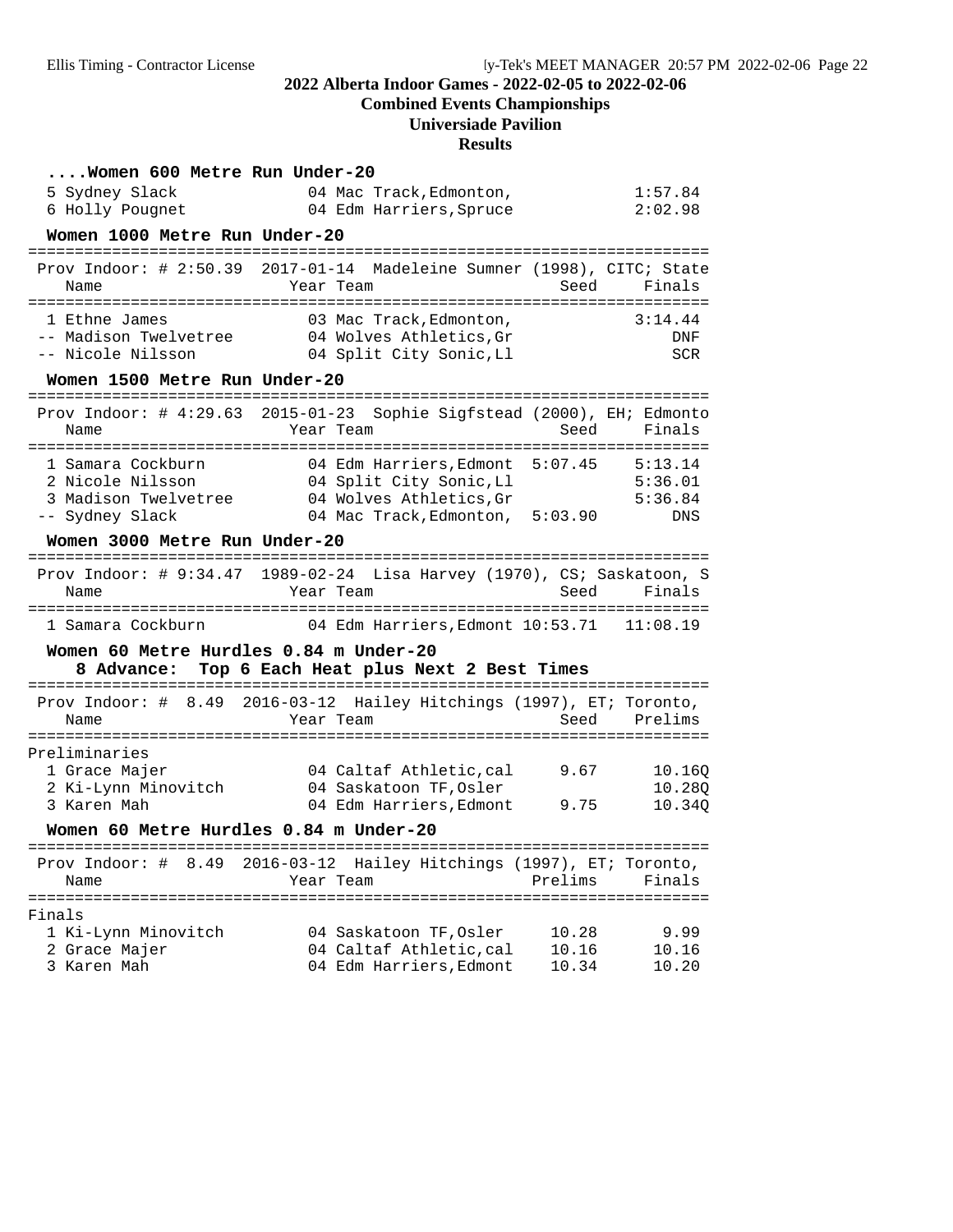#### **Combined Events Championships**

#### **Universiade Pavilion**

#### **Results**

**Women 4x200 Metre Relay Under-20** ========================================================================= Championship Prov Indoor: # 1:43.13 1986-03-01 Team Alberta, Saskatoon, SK Team Seed Finals ========================================================================= 1 Capital City Track Club<br>1) Makenna Macwhinnie 04 2) Madelyn Valpy 04 1:50.89 1) Makenna Macwhinnie 04 2) Madelyn Valpy 04 3) Nicole Berthiaume 04 4) Cailey Jacobs 04 2 Edmonton Columbians Track Club 1:55.90 1) Kennedy Gibb 04 2) Harmony Allan-Mah 04 3) Habibah Eldakrouri 05 4) Fabiola Turcios 06 3 Edmonton Thunder 2:05.43 1) Mya Newman 06 2) Jocelyn Spencer 06<br>3) Natasha Iwuc 05 3) Emma Besko 04 3) Natasha Iwuc 05 **Women High Jump Under-20** ========================================================================= Prov Indoor: # 1.88m 1988-02-21 Coralea Brown (1972), SPC; Windsor, ON Name  $Year$  Team  $Seed$  Finals ========================================================================= -- Barrett Groves 04 StAlbert Mustang, St NH 1.45 XXX

**Women Pole Vault Under-20** ========================================================================= Prov Indoor: # 3.81m 2015-03-14 Madison Evans (1996), CITC; Windsor, O Name Team Team Seed Finals ========================================================================= 1 Lindsay Lang 64 Edm Internation, Edm 3.00m 2.67 2.82 2.97 3.12 O O XXO XXX<br>2 Rachel Grenke 03 Edm Internation,Edm 2.60m 2.67m 2.22 2.37 2.52 2.67 2.82 XXO O O XO XXX 3 Sierra L'Heureux 04 Edm Internation,St 2.50m 2.22m 2.07 2.22 2.37 O O XXX

#### Women Long Jump Under-20

| Prov Indoor: $\#$ 6.17m 2016-01-24 Sandy Latrace (1997), CHIN; Edmonton,<br>Year Team<br>Name | Seed  | Finals |
|-----------------------------------------------------------------------------------------------|-------|--------|
| 04 StAlbert Mustang,St<br>1 Barrett Groves<br>$4.87m$ $4.79m$ 5.00m $4.80m$ X X               |       | 5.00m  |
| 2 Madelyn Valpy 64 Capital City, Edmont<br>4.80 m X 4.78 m 4.87 m 4.93 m 4.99 m               | 5.50m | 4.99m  |
| 04 Capital City,Edmont<br>3 Cailey Jacobs<br>4.88m  4.83m  4.61m  4.60m  4.86m  X             | 5.23m | 4.88m  |
| 4 Isla Rose Henson 64 Lakeland Yellow, Col<br>$4.54m$ $4.56m$ $4.63m$ $4.18m$ $4.79m$ $4.82m$ |       | 4.82m  |
| 5 Makenna Macwhinnie 64 Capital City, Edmont<br>4.79 m 4.70 m 4.80 m 4.45 m 4.79 m            | 4.13m | 4.80m  |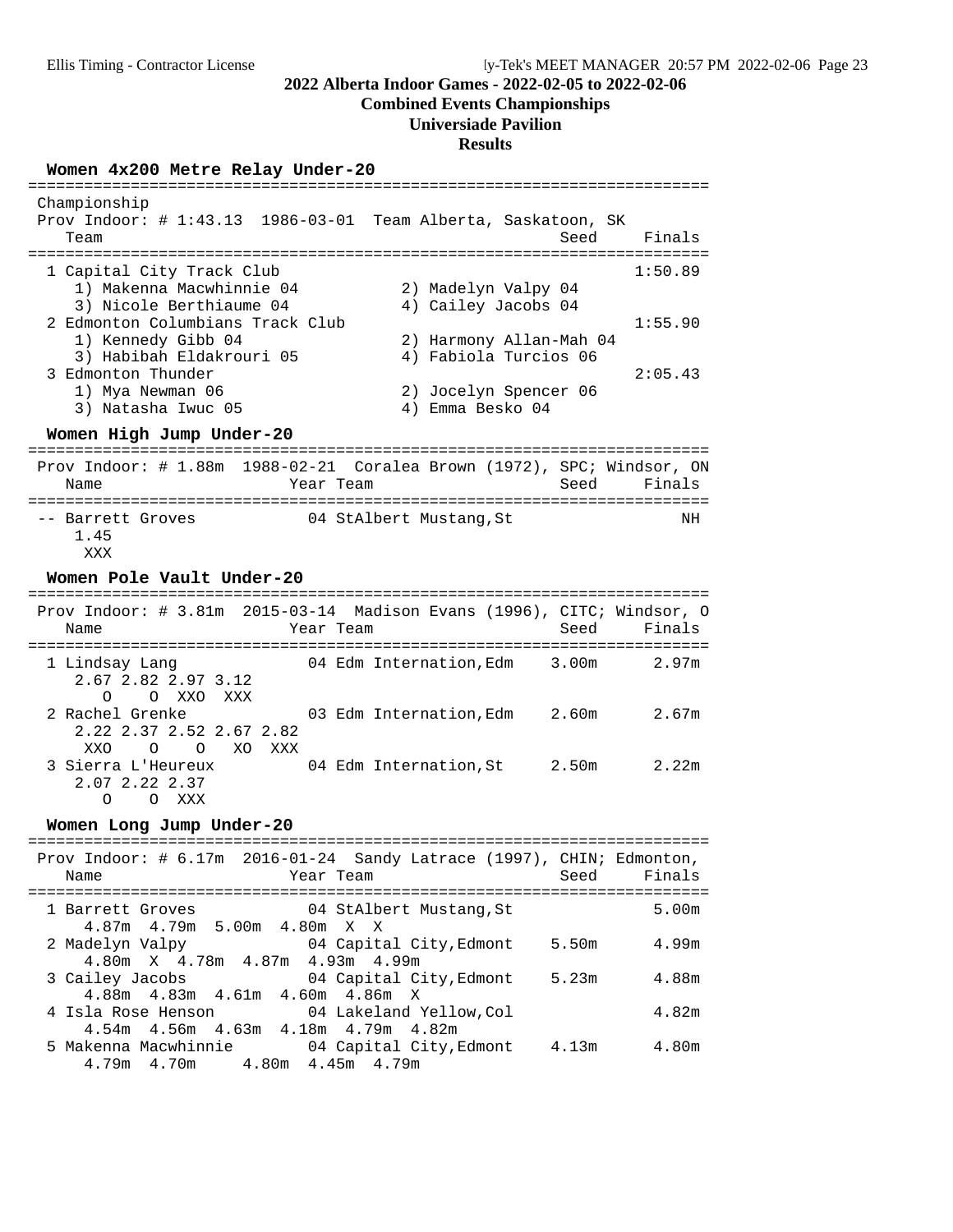**Combined Events Championships**

#### **Universiade Pavilion**

#### **Results**

#### **....Women Long Jump Under-20**

| 6 Nicole Berthiaume   | 04 Capital City, Edmont |       | 4.28m |
|-----------------------|-------------------------|-------|-------|
| X 4.20m               | 3.60m 4.00m 4.28m       |       |       |
| Emma Besko            | 04 Edm Thunder, Edmonto |       | 3.91m |
| 3.91m 3.88m           | 3.89m                   |       |       |
| -- Madison Twelvetree | 04 Wolves Athletics.Gr  | 4.76m | DNS   |

### Women Triple Jump Under-20

|                    |                 | Prov Indoor: # 12.68m 1993-03-07 Makela Nkemdirim (1975), Caltaf; Edmo |        |             |
|--------------------|-----------------|------------------------------------------------------------------------|--------|-------------|
| Name               |                 | Year Team                                                              |        | Seed Finals |
|                    | 1 Madelyn Valpy | 04 Capital City, Edmont 11.50m                                         |        | 11.13m      |
|                    |                 | $11.06m$ $10.80m$ $10.93m$ $11.06m$ $11.13m$ X                         |        |             |
| 2 Isla Rose Henson |                 | 04 Lakeland Yellow.Col                                                 | 10.50m | 10.30m      |
|                    |                 | 9.53m X 9.38m 9.91m 10.30m 10.00m                                      |        |             |

#### Women Shot Put Under-20

| Name              | Prov Indoor: # 14.88m 1985-02-16 Suzanne Pecht (1967), SWA; Edmonton,<br>Year Team | Seed  | Finals     |
|-------------------|------------------------------------------------------------------------------------|-------|------------|
| 1 Lauryn Morris   | 04 Unattached AB,La Cr<br>X 8.67m 10.01m 10.35m 10.64m 10.57m                      |       | 10.64m     |
| 2 Avery Sluik     | 04 Edm Columbians,Gran<br>9.05m 8.73m 9.04m 8.69m 8.60m 8.40m                      | 9.31m | 9.05m      |
| 3 Lauren Friesen  | 04 StAlbert Mustang,St<br>7.06m 8.84m 8.35m 8.28m 7.76m 8.46m                      | 8.33m | 8.84m      |
| 4 Justina Renke   | 03 Bulldogs Track, Cypr<br>7.17m 8.15m 7.02m 6.91m 7.22m 7.79m                     |       | 8.15m      |
| 5 Lycia Storr     | 04 Caltaf Athletic,cal<br>6.60m 6.58m 6.38m 5.58m 5.34m 6.36m                      |       | 6.60m      |
| -- Nicole Nilsson | 04 Split City Sonic,Ll                                                             | 7.84m | <b>SCR</b> |

#### Women Weight Throw 9.08 kg Under-20

| Name                                                          | Prov Indoor: # 16.38m 2007-02-03 Heather Steacy (1988), CHIN; Lethbrid<br>Year Team<br>Seed | Finals |
|---------------------------------------------------------------|---------------------------------------------------------------------------------------------|--------|
| 1 Lauren Friesen<br>11.11m 11.31m X X 12.78m X                | 04 StAlbert Mustang,St                                                                      | 12.78m |
| 2 Nicole Nilsson<br>10.35m 10.74m 10.49m 11.25m 11.07m 10.83m | 04 Split City Sonic, Ll                                                                     | 11.25m |
| 3 Avery Sluik<br>10.32m X X 8.54m X 9.55m                     | 04 Edm Columbians.Gran                                                                      | 10.32m |
| 4 Justina Renke<br>X 7.19m 8.15m 8.58m 7.31m X                | 03 Bulldogs Track, Cypr                                                                     | 8.58m  |
| -- Lauryn Morris                                              | 04 Unattached AB, La Cr                                                                     | DNS.   |

**Indoor Pentathlon: #5 Women 800 Metre Run Under-20 Indoor Pentathlon** ======================================================================= Prov Indoor: # 2:27.59 2013-02-23 Niki Oudenaarden (1994), CAP; Bois Year Team **Finals** Points ======================================================================= 04 Capital City, Edmont 3:01.70 350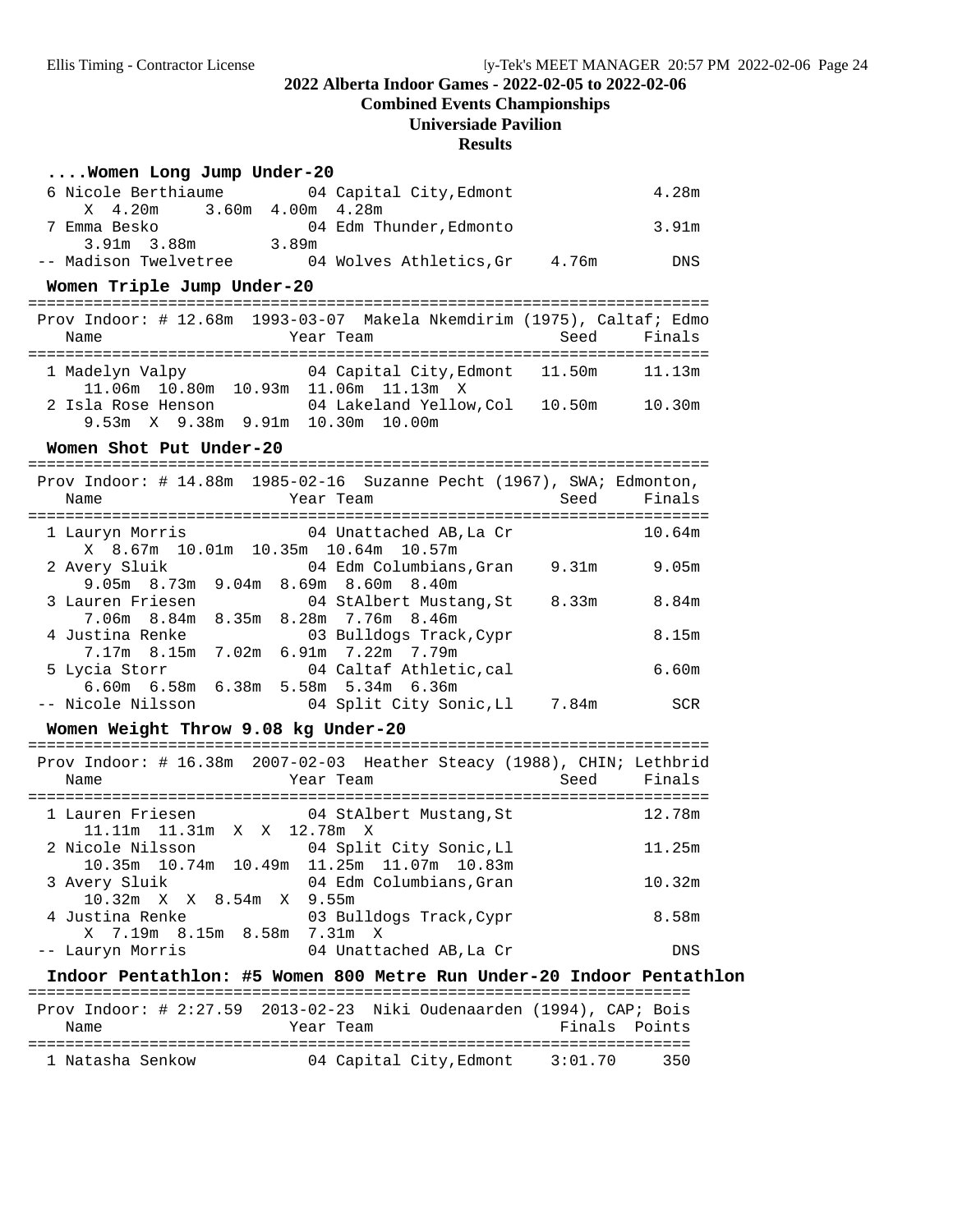**Combined Events Championships**

**Universiade Pavilion**

## **Results**

| Indoor Pentathlon: #5 Women 800 Metre Run Under-20 Indoor Pentathlon<br>2 Shelaine Pritchard 04 PA Athletics, Prince 3:08.41<br>-- Danae MacKenzie | 03 Caltaf Athletic, Cal                           | <b>DNS</b>           | 291        |  |
|----------------------------------------------------------------------------------------------------------------------------------------------------|---------------------------------------------------|----------------------|------------|--|
| Indoor Pentathlon: #1 Women 60 Metre Hurdles 0.84m Under-20 Indoor Pentathlon                                                                      |                                                   |                      |            |  |
| 0.84m: 13m to first, then 8.5m (yellow marks)<br>Prov Indoor: # 8.86 2013-02-23 Niki Oudenaarden (1994), CAP; Boise,<br>Name                       | Year Team                                         | Finals Points        |            |  |
| 1 Shelaine Pritchard 04 PA Athletics, Prince<br>2 Natasha Senkow<br>-- Danae MacKenzie                                                             | 04 Capital City, Edmont<br>03 Caltaf Athletic,Cal | 9.37<br>10.09<br>DNS | 834<br>695 |  |
| Indoor Pentathlon: #2 Women High Jump Under-20 Indoor Pentathlon                                                                                   |                                                   |                      |            |  |
| Prov Indoor: # 1.56m 2013-02-23 Niki Oudenaarden (1994), CAP; Boise,<br>Name                                                                       | Year Team                                         | Finals Points        |            |  |
| 1 Shelaine Pritchard 04 PA Athletics, Prince<br>1.40 1.46 1.49 1.52 1.55<br>$\circ$<br>O XXO<br>XO<br>$\overline{O}$                               |                                                   | 1.55m                | 678        |  |
| 2 Natasha Senkow<br>1.30 1.34 1.37 1.40 1.43<br>O XXO XXX<br>0<br>XO                                                                               | 04 Capital City, Edmont                           | 1.40m                | 512        |  |
| -- Danae MacKenzie                                                                                                                                 | 03 Caltaf Athletic, Cal                           | <b>DNS</b>           |            |  |
| Indoor Pentathlon: #4 Women Long Jump Under-20 Indoor Pentathlon                                                                                   |                                                   |                      |            |  |
| Prov Indoor: # 5.98m 2013-02-23 Niki Oudenaarden (1994), CAP; Boise,<br>Name                                                                       | Year Team                                         | Finals Points        |            |  |
| 1 Shelaine Pritchard<br>4.84m 5.00m 5.25m                                                                                                          | 04 PA Athletics,Prince                            | 5.25m                | 628        |  |
| 2 Natasha Senkow<br>$4.83m$ $4.93m$ $4.84m$                                                                                                        | 04 Capital City, Edmont                           | 4.93m                | 540        |  |
| -- Danae MacKenzie                                                                                                                                 | 03 Caltaf Athletic, Cal                           | DNS                  |            |  |
| Indoor Pentathlon: #3 Women Shot Put 4kg Under-20 Indoor Pentathlon                                                                                |                                                   |                      |            |  |
| Prov Indoor: # 13.71m 2013-02-23 Niki Oudenaarden (1994), CAP; Boise<br>Name                                                                       | Year Team                                         | Finals Points        |            |  |
| 1 Shelaine Pritchard<br>$8.89m$ $8.93m$ $9.23m$                                                                                                    | 04 PA Athletics, Prince 9.23m                     |                      | 479        |  |
| 2 Natasha Senkow<br>7.92m 8.10m 8.07m                                                                                                              | 04 Capital City, Edmont 8.10m                     |                      | 406        |  |
| -- Danae MacKenzie                                                                                                                                 | 03 Caltaf Athletic, Cal                           | <b>DNS</b>           |            |  |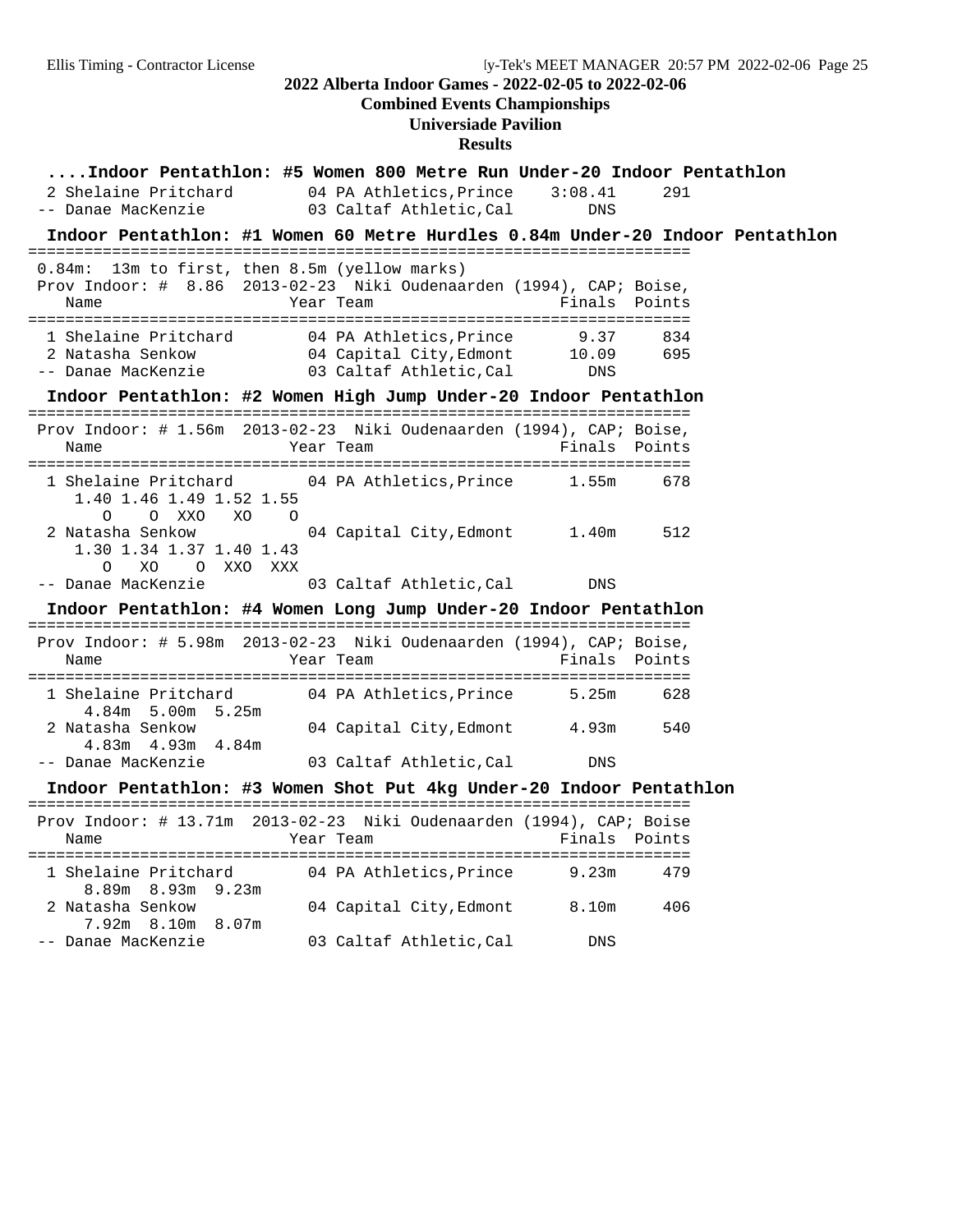**Combined Events Championships**

# **Universiade Pavilion**

#### **Results**

#### Women Indoor Pentathlon Under-20

| Championship<br>Prov Indoor: # 3961 2013-02-23 Niki Oudenaarden (1994), CAP; Boise, ID<br>Name<br>Year Team<br>:========== | Seed                                         | Finals<br>H#    |
|----------------------------------------------------------------------------------------------------------------------------|----------------------------------------------|-----------------|
| 04 PA Athletics, Prince<br>1 Shelaine Pritchard<br>2 Natasha Senkow<br>04 Capital City, Edmont                             |                                              | 2910<br>2503    |
| Women 1500 Metre Race Walk Under-20                                                                                        |                                              |                 |
| Prov Indoor: # 7:32.1h 2003-11-29 Katie Samoil (1986), LED; Edmonton, AB<br>Year Team<br>Name                              | Seed                                         | Finals<br>H#    |
| -- Elizabeth Moore<br>04 Edm Royals, Edmonton                                                                              |                                              | <b>SCR</b>      |
| Women 60 Metre Hurdles 0.84 m Senior<br>Top 3 Each Heat plus Next 5 Best Times<br>8 Advance:                               |                                              |                 |
| Prov Indoor: # 7.96 2008-02-01 Angela Whyte (1990), UNAB; Moscow, ID<br>Year Team<br>Name                                  | Seed                                         | Prelims         |
| Preliminaries<br>1 Holly Harrison<br>02 Alberta Gold, Langle<br>2 Kiera Greenaway<br>98 Unattached AB, Edmon               | 9.31                                         | 9.430<br>10.05Q |
| Women 60 Metre Hurdles 0.84 m Senior                                                                                       |                                              |                 |
| 2008-02-01 Angela Whyte (1990), UNAB; Moscow, ID<br>Prov Indoor: $\#$<br>7.96<br>Year Team<br>Name                         | Prelims                                      | Finals          |
| Finals<br>1 Holly Harrison<br>02 Alberta Gold,Langle 9.43<br>-- Kiera Greenaway<br>98 Unattached AB,Edmon                  | 10.05                                        | 9.31<br>DNF     |
| Women 4x200 Metre Relay Senior                                                                                             |                                              |                 |
| Championship<br>Prov Indoor: # 1:37.65 2005-02-03<br>Team                                                                  | Calgary International, Saskatoon, SK<br>Seed | Finals          |
| ---------------<br>1 Caltaf Athletic Association<br>1) Chiara Sutherland 04<br>3) Hayley Stevens 04                        | 2) Amy Candrlic 04<br>4) Sydney Hyndman 06   | 1:52.04         |
| Women Shot Put Senior<br>;=================                                                                                |                                              |                 |
| Prov Indoor: # 16.74m 1995-01-20 Georgette Reed (1967), CS; Winnipeg,<br>Year Team<br>Name                                 | Seed                                         | Finals          |
| 98 Unattached AB, Edmon<br>1 Kiera Greenaway                                                                               | 10.01 <sub>m</sub>                           | 10.48m          |
| 9.03m 10.48m X 9.89m 9.54m 9.69m<br>2 Holly Harrison<br>02 Alberta Gold, Langle<br>8.38m 8.31m 8.56m 8.40m 8.82m 8.96m     | 9.65m                                        | 8.96m           |
| 3 Lindy Justice<br>01 Alberta Gold, Fort S<br>8.68m 8.49m X 8.65m 8.17m 8.44m                                              | 9.17m                                        | 8.68m           |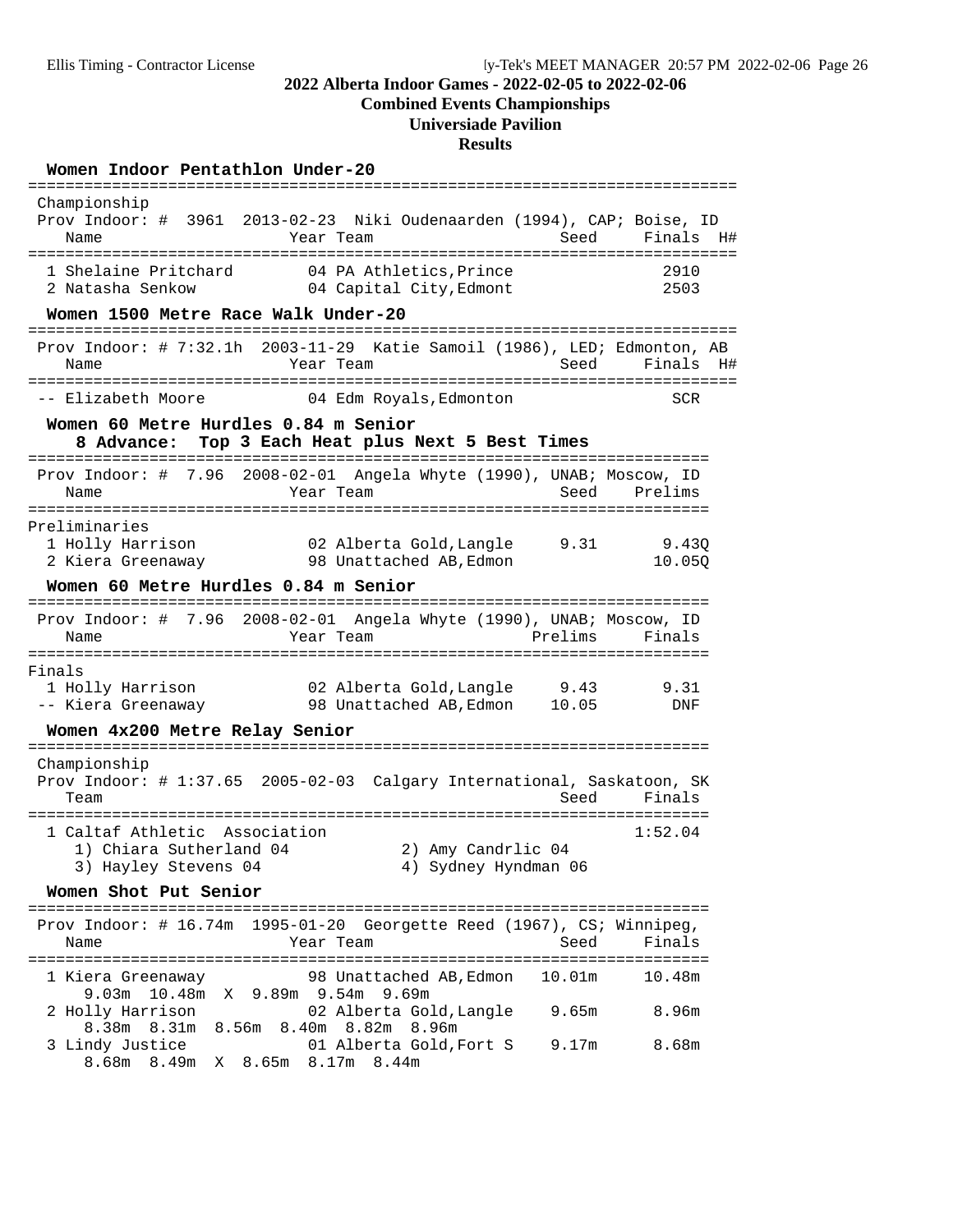# **Combined Events Championships**

# **Universiade Pavilion**

## **Results**

| Women 60 Metre Dash Open U35<br>8 Advance:<br>============= | Top 3 Each Heat plus Next 2 Best Times<br>=========================   |         |            |                |
|-------------------------------------------------------------|-----------------------------------------------------------------------|---------|------------|----------------|
| Prov Indoor: $\#$<br>7.35                                   | $1988 - 02 - 02$<br>Esmie Lawrence (1961), CS; Winnipeg, MB           |         |            |                |
| Name                                                        | Year Team                                                             | Seed    | Prelims H# |                |
| Preliminaries                                               |                                                                       |         |            |                |
| 1 Amy Candrlic                                              | 04 Caltaf Athletic, Cal                                               | 7.77    | 7.71Q      | 2              |
| 2 Makenna Macwhinnie                                        | 04 Capital City, Edmont                                               | 8.39    | 7.98Q      | $1\,$          |
| 3 Mosetta Bodah                                             | 01 Alberta Gold, Edmont                                               | 8.18    | 8.16Q      | 1              |
| 4 Cailey Jacobs                                             | 04 Capital City, Edmont                                               | 8.18    | 8.40Q      | 2              |
| 5 Quinn Gilmore                                             | 98 Capital City, Edmont                                               | 8.02    | 8.170      | $\mathbf{1}$   |
| 6 Hayley Stevens                                            | 04 Caltaf Athletic, Cal                                               |         | 8.53Q      | $\overline{2}$ |
| 7 Sydney Kemp                                               | 03 Caltaf Athletic, Cal                                               | 8.35    | 8.58q      | $\overline{c}$ |
| 8 Harmony Allan-Mah                                         | 04 Edm Columbians, Edmo                                               | 8.71    | 8.69q      | 1 8.686        |
| 9 Sarah Ncube                                               | 04 Cal. Warriors, Calga                                               |         | 8.69       | 1 8.690        |
| 10 Kennedy Gibb                                             | 04 Edm Columbians, Edmo                                               |         | 8.95       | 2              |
| 11 Mercedes Adams                                           | 04 U of C Athletics, Ca                                               | 9.17    | 9.17       | 1              |
| 12 Lycia Storr                                              | 04 Caltaf Athletic, cal                                               |         | 10.96      | $\mathbf 1$    |
| -- Bisi Okikiolu                                            | 03 Caltaf Athletic, Cal                                               | 8.82    | DNS        | $\overline{a}$ |
| -- Nicole Berthiaume                                        | 04 Capital City, Edmont                                               | 8.93    | DNS        | 2              |
| Women 60 Metre Dash Open U35                                |                                                                       |         |            |                |
|                                                             |                                                                       |         |            |                |
|                                                             | Prov Indoor: # 7.35 1988-02-02 Esmie Lawrence (1961), CS; Winnipeg, M |         |            |                |
| Name                                                        | Year Team                                                             | Prelims | Finals     |                |
| Finals                                                      |                                                                       |         |            |                |
| 1 Amy Candrlic                                              | 04 Caltaf Athletic, Cal                                               | 7.71    | 7.72       |                |
| 2 Makenna Macwhinnie                                        | 04 Capital City, Edmont                                               | 7.98    | 7.99       |                |
| 3 Mosetta Bodah                                             | 01 Alberta Gold, Edmont                                               | 8.16    | 8.10       |                |
| 4 Quinn Gilmore                                             | 98 Capital City, Edmont                                               | 8.17    | 8.17       |                |
| 5 Cailey Jacobs                                             | 04 Capital City, Edmont                                               | 8.40    | 8.39       |                |
| 6 Hayley Stevens                                            | 04 Caltaf Athletic, Cal                                               | 8.53    | 8.51       |                |
| 7 Harmony Allan-Mah                                         | 04 Edm Columbians, Edmo                                               | 8.69    | 8.67       |                |
| 8 Sarah Ncube                                               | 04 Cal. Warriors, Calga                                               | 8.69    | 8.75       |                |
| Women 300 Metre Dash Open U35                               |                                                                       |         |            |                |
|                                                             |                                                                       |         |            |                |
| Prov Indoor: $\#$ 37.08                                     | $2018 - 02 - 03$<br>Sage Watson (1994), UNAB; New York, NY            |         |            |                |
| Name                                                        | Year Team                                                             | Seed    | Finals     |                |
| 1 Hannah Heise                                              |                                                                       |         |            |                |
|                                                             | 02 Capital City, Edmont                                               | 41.50   | 39.68      |                |
| 2 Lesley Koopman                                            | 94 Running Room, Edmont                                               |         | 45.90      |                |

| Women 600 Metre Run Open U35 |                                                                                        |             |
|------------------------------|----------------------------------------------------------------------------------------|-------------|
| Name                         | Prov Indoor: $\#$ 1:28.29 2018-01-20 Jenna Westaway (1994), CITC; Albuque<br>Year Team | Seed Finals |
| -- Janae Watts               | 98 Caltaf Athletic.Cal                                                                 | DNS.        |

-- Janae Watts 98 Caltaf Athletic,Cal DNS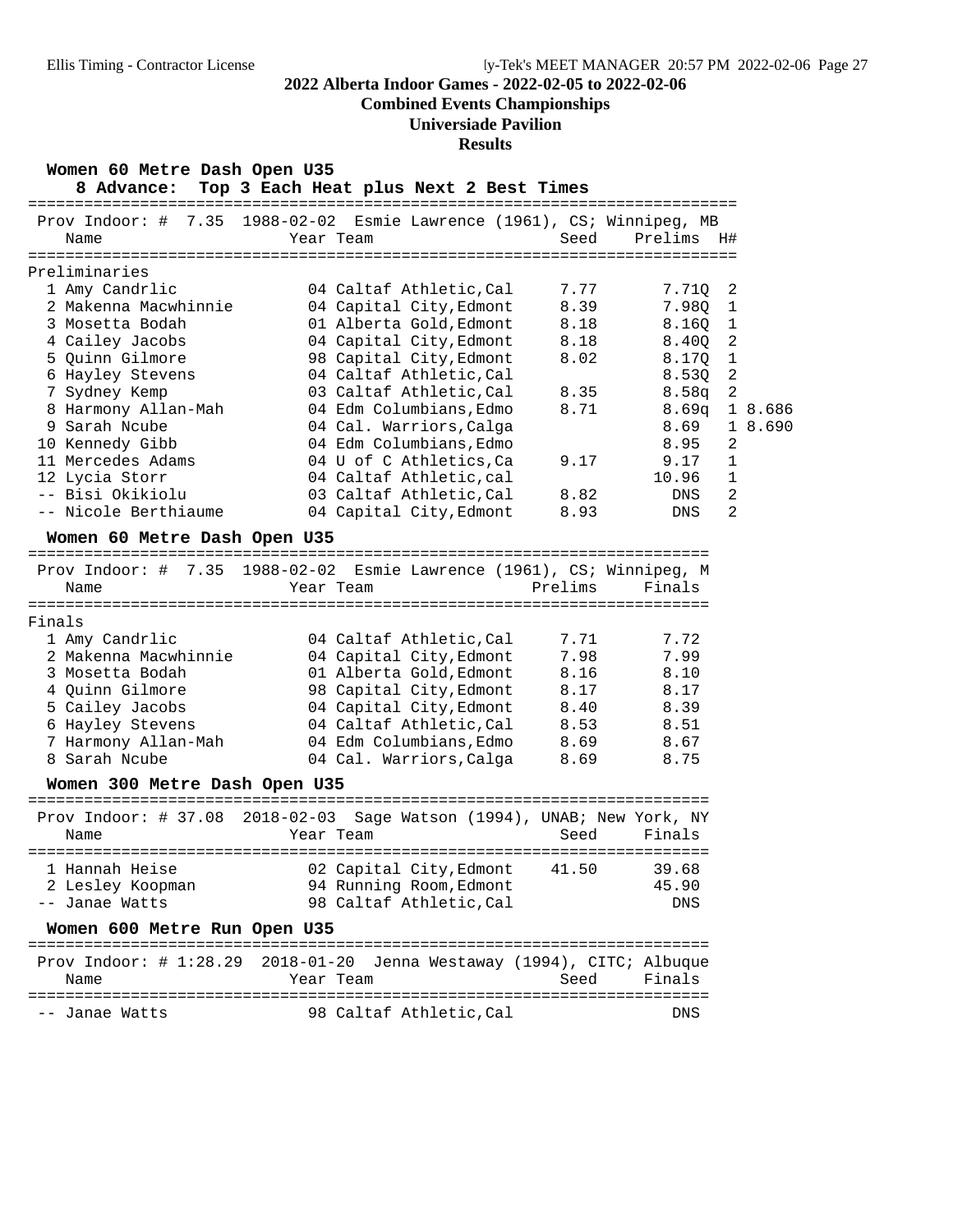# **Combined Events Championships**

# **Universiade Pavilion**

### **Results**

### Women 1000 Metre Run Open U35

|                                                                                                         | Prov Indoor: # 2:42.02 2017-02-04 Jenna Westaway (1994), CITC; New Yor                |       |                |             |
|---------------------------------------------------------------------------------------------------------|---------------------------------------------------------------------------------------|-------|----------------|-------------|
| Name                                                                                                    | Year Team                                                                             | Seed  | Finals         |             |
| 1 Emma Steele                                                                                           | 00 Mac Track, Edmonton,                                                               |       | 3:13.37        |             |
| Women 1500 Metre Run Open U35                                                                           |                                                                                       |       |                |             |
| Name                                                                                                    | Prov Indoor: # 4:20.51 1990-02-17 Karen Dunston (1966), CS; Edmonton,<br>Year Team    | Seed  | Finals         |             |
| 1 Emma Steele<br>-- Mina Taylor                                                                         | 00 Mac Track, Edmonton,<br>02 Capital City,Edmont                                     |       | 5:01.84<br>DNS |             |
| Women High Jump Open U35                                                                                |                                                                                       |       |                |             |
| Name                                                                                                    | Prov Indoor: # 1.88m 1988-02-21 Coralea Brown (1972), SPC; Windsor, ON<br>Year Team   | Seed  | Finals         |             |
| 1 Holly Harrison<br>1.55 1.60 1.63<br>XO XXX<br>$\circ$                                                 | 02 Alberta Gold, Langle 1.65m                                                         |       | 1.60m          |             |
| 2 Abigail Gallimore<br>1.50 1.55 1.60<br>$\circ$<br>O XXX                                               | 03 Alberta Gold, Edmont 1.61m 1.55m                                                   |       |                |             |
| 3 Kiera Greenaway<br>1.40 1.45 1.50 1.55<br>O<br>XO<br>XXX<br>$\Omega$                                  | 98 Unattached AB, Edmon                                                               |       | 1.50m          |             |
| Women Pole Vault Open U35                                                                               |                                                                                       |       |                |             |
|                                                                                                         |                                                                                       |       |                |             |
| Flight $1: < = 3.0$ metres<br>Flight $2:$ > 3.0 metres                                                  |                                                                                       |       |                |             |
| Minimum starting height is 1.60 metres.                                                                 |                                                                                       |       |                |             |
| Name                                                                                                    | Prov Indoor: # 4.20m 2015-03-21 Leanna Carriere (1985), RRAC; Saskatoon,<br>Year Team | Seed  | Finals H#      |             |
| 1 Rachel Hyink<br>3.92 4.02 4.12 4.22 4.27 4.32 4.40                                                    | 98 Edm Internation, Edm 4.21m 4.32m#                                                  |       |                | $\mathbf 1$ |
| O XXO<br>0<br>$\circ$<br>2 Paige Cocks<br>3.82 3.92 4.02 4.12                                           | XO<br>XO<br>X<br>92 Edm Internation, Edm 4.05m                                        |       | 4.02m          | 1           |
| O O O XXX<br>3 Meghan Lim<br>3.62 3.72 3.82 3.92 4.02                                                   | 97 Alberta Gold, Coman                                                                | 3.74m | 3.92m          | 1           |
| O<br>XO<br>0<br>$\circ$<br>4 Sierra Leonard<br>3.12 3.27 3.42 3.52 3.62                                 | XXX<br>01 Alberta Gold, Coman                                                         | 3.35m | 3.52m          | 1           |
| $\circ$<br>$\circ$<br>O<br>XО<br>5 Maya Asselin-Debelic<br>3.12 3.27 3.42 3.52<br>XO<br>XXO<br>XXX<br>O | XXX<br>98 Alberta Gold, Naniam                                                        | 3.31m | 3.42m          | 1           |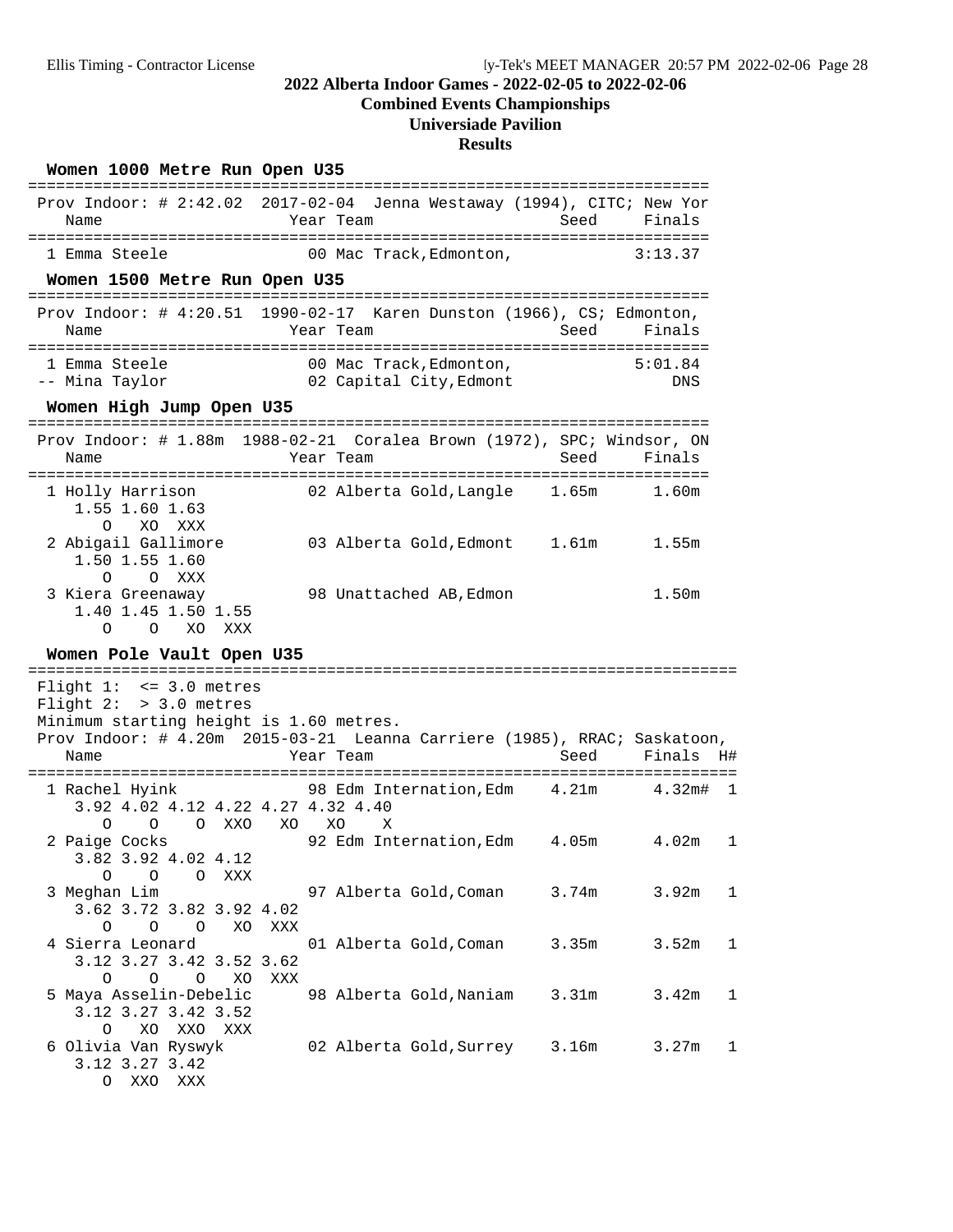### **Combined Events Championships**

### **Universiade Pavilion**

#### **Results**

| Women Pole Vault Open U35                                                                              |                                       |      |        |   |
|--------------------------------------------------------------------------------------------------------|---------------------------------------|------|--------|---|
| 7 Hana Stewart<br>2.67 2.82<br>O XXX                                                                   | 00 Alberta Gold, Fort S 2.60m 2.67m   |      |        | 2 |
| -- Lauren Ellis                                                                                        | 99 Edm Internation, Edm 3.30m DNS     |      |        | 1 |
| Women Long Jump Open U35                                                                               |                                       |      |        |   |
| Prov Indoor: # 6.39m 2011-02-02 Krysha Bayley (1984), Legacy; Edmonton<br>Name                         | Year Team                             | Seed | Finals |   |
| 1 Taylor Hebert 603 Alberta Gold, St. Vi 5.44m<br>5.07m 5.11m 5.14m 5.07m 4.98m 4.91m                  |                                       |      | 5.14m  |   |
| 2 Jacyn Tan<br>4.16m  4.76m  X  4.78m  4.96m  4.69m                                                    | 02 Alberta Gold, Edmont 5.33m 4.96m   |      |        |   |
| 3 Kiera Greenaway 68 Unattached AB, Edmon<br>4.81m  4.93m  4.89m  4.70m  4.63m  X                      |                                       |      | 4.93m  |   |
| 4 Courtney Hebert 99 Edm Internation, Edm 3.85m X 4.29m X 4.13m                                        |                                       |      | 4.29m  |   |
| Women Triple Jump Open U35                                                                             |                                       |      |        |   |
| Prov Indoor: # 12.68m 1993-03-03 Makela Nkemdirim (1975), Caltaf; Edmo<br>Name                         | Year Team                             | Seed | Finals |   |
| 1 Jacyn Tan 10.48m 02 Alberta Gold, Edmont 10.33m 10.48m<br>X 10.48m 10.27m 10.07m X 10.39m            |                                       |      |        |   |
| Women Weight Throw 9.08 kg Open U35                                                                    |                                       |      |        |   |
| Prov Indoor: # 20.28m 2011-03-04 Heather Steacy (1988), CHIN; Winnipeg<br>Name                         | Year Team                             | Seed | Finals |   |
| 1 Maija Malin                                                                                          | 02 Alberta Gold, Edmont 12.43m 11.50m |      |        |   |
| X 11.50m X 11.22m X X<br>2 Lindy Justice<br>X 9.28m 9.63m X X X                                        | 01 Alberta Gold, Fort S 9.34m 9.63m   |      |        |   |
| Women Shot Put Ambulatory Ambulatory                                                                   |                                       |      |        |   |
| Name                                                                                                   | Year Team                             | Seed | Finals |   |
| 1 Jasmyn McCulloch T46; F46 93 Caltaf Athletic, Cal 7.53m 8.20m<br>7.87m 8.20m 7.98m 7.76m 7.66m 8.09m |                                       |      |        |   |
| Boys 60 Metre Dash Under-10                                                                            |                                       |      |        |   |
| Name                                                                                                   | Year Team                             | Seed | Finals |   |
| 1 Wyatt Hearn                                                                                          | 13 Leduc Track, Leduc,                |      | 10.78  |   |

 2 Nathan Basaraba 14 Edm Columbians,Edmo 11.38 3 Sawyer Schreiber 14 Edm Olympic,Edmonto 11.50 4 Vlad Mohora 13 Capital City,Edmont 11.59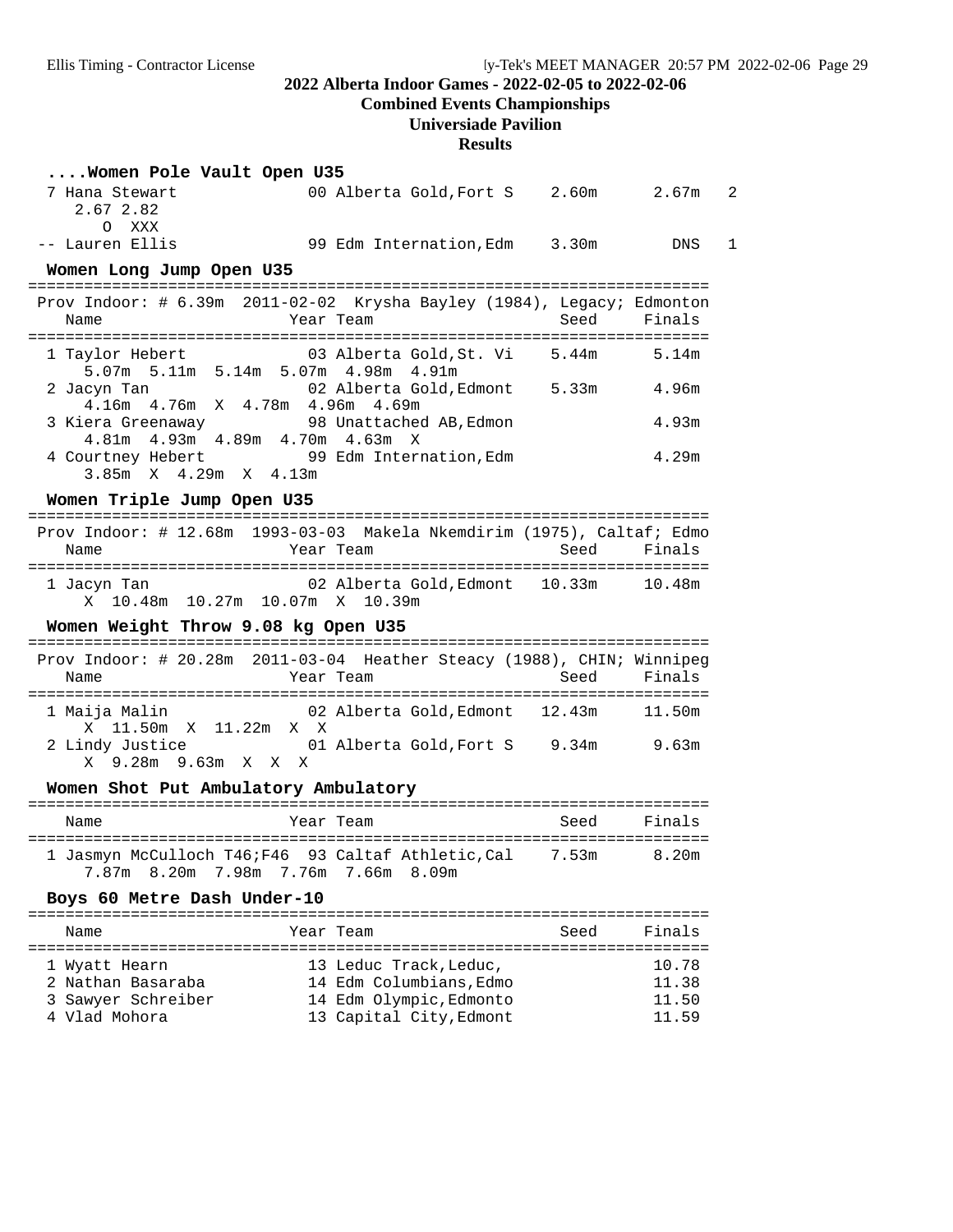**Combined Events Championships**

# **Universiade Pavilion**

### **Results**

#### Boys 400 Metre Dash Under-10

| Name               |  | Year Team               | Seed | Finals  |  |  |
|--------------------|--|-------------------------|------|---------|--|--|
|                    |  |                         |      |         |  |  |
| 1 Wyatt Hearn      |  | 13 Leduc Track, Leduc,  |      | 1:23.37 |  |  |
| 2 Vlad Mohora      |  | 13 Capital City, Edmont |      | 1:30.59 |  |  |
| 3 Nathan Basaraba  |  | 14 Edm Columbians, Edmo |      | 1:40.18 |  |  |
| 4 Sawyer Schreiber |  | 14 Edm Olympic, Edmonto |      | 1:41.01 |  |  |
|                    |  |                         |      |         |  |  |

# Boys Long Jump Standing Under-10

| Name                                                       | Year Team               | Seed | Finals |
|------------------------------------------------------------|-------------------------|------|--------|
| 1 Sawyer Schreiber                                         | 14 Edm Olympic, Edmonto |      | 1.50m  |
| $1.40m$ $1.46m$ $1.50m$<br>2 Vlad Mohora                   | 13 Capital City, Edmont |      | J1.50m |
| $1.45m$ $1.45m$ $1.50m$<br>3 Nathan Basaraba               | 14 Edm Columbians, Edmo |      | 1.46m  |
| $1.46m \times 1.29m$<br>4 Wyatt Hearn<br>1.40m 1.39m 1.20m | 13 Leduc Track, Leduc,  |      | 1.40m  |

#### Boys Other MedBallThro Under-10

| Name                                          | Year Team               | Seed | Finals            |
|-----------------------------------------------|-------------------------|------|-------------------|
| 1 Wyatt Hearn<br>$3.69m$ $3.60m$ $3.52m$      | 13 Leduc Track, Leduc,  |      | 3.69m             |
| 2 Sawyer Schreiber<br>$2.73m$ $2.87m$ $3.34m$ | 14 Edm Olympic, Edmonto |      | 3.34m             |
| 3 Nathan Basaraba<br>X 2.72m 2.82m            | 14 Edm Columbians, Edmo |      | 2.82 <sub>m</sub> |
| 4 Vlad Mohora<br>X 2.61m 2.79m                | 13 Capital City, Edmont |      | 2.79m             |

#### Boys 60 Metre Dash Under-12

| Name                | Year Team               | Seed | Finals     | H# |
|---------------------|-------------------------|------|------------|----|
| 1 Caleb Chow        | 11 Caltaf Athletic, Cal |      | 9.68       | 1  |
| 2 Arden Mouck       | 11 Caltaf Athletic, Cal |      | 9.71       | 2  |
| 3 Fraser Warne      | 11 Caltaf Athletic, Cal |      | 9.85       | 1  |
| 4 Fabian Vataman    | 12 Caltaf Athletic, Cal |      | 10.14      | 2  |
| 5 Andrew McMorris   | 12 Caltaf Athletic, Cal |      | 10.16      | 2  |
| 6 Sean Schreiber    | 12 Edm Olympic, Edmonto |      | 10.36      | 1  |
| 7 Uyi Ehirhieme     | 12 Caltaf Athletic, Cal |      | 10.60      | 1  |
| 8 Ayotobi Omoyayi   | 11 Leduc Track, Leduc,  |      | 10.61      | 1  |
| 9 Spencer Causton   | 11 Caltaf Athletic, Cal |      | 10.74      | 2  |
| 10 Michael Basaraba | 11 Edm Columbians, Edmo |      | 12.11      | 2  |
| -- Ranveer Bal      | 11 Edm Columbians.Edmo  |      | <b>DNS</b> | 1  |

#### Boys 400 Metre Dash Under-12

| Name         | Year Team |                        | Seed | Finals  |
|--------------|-----------|------------------------|------|---------|
|              |           |                        |      |         |
| 1 Caleb Chow |           | 11 Caltaf Athletic.Cal |      | 1:19.09 |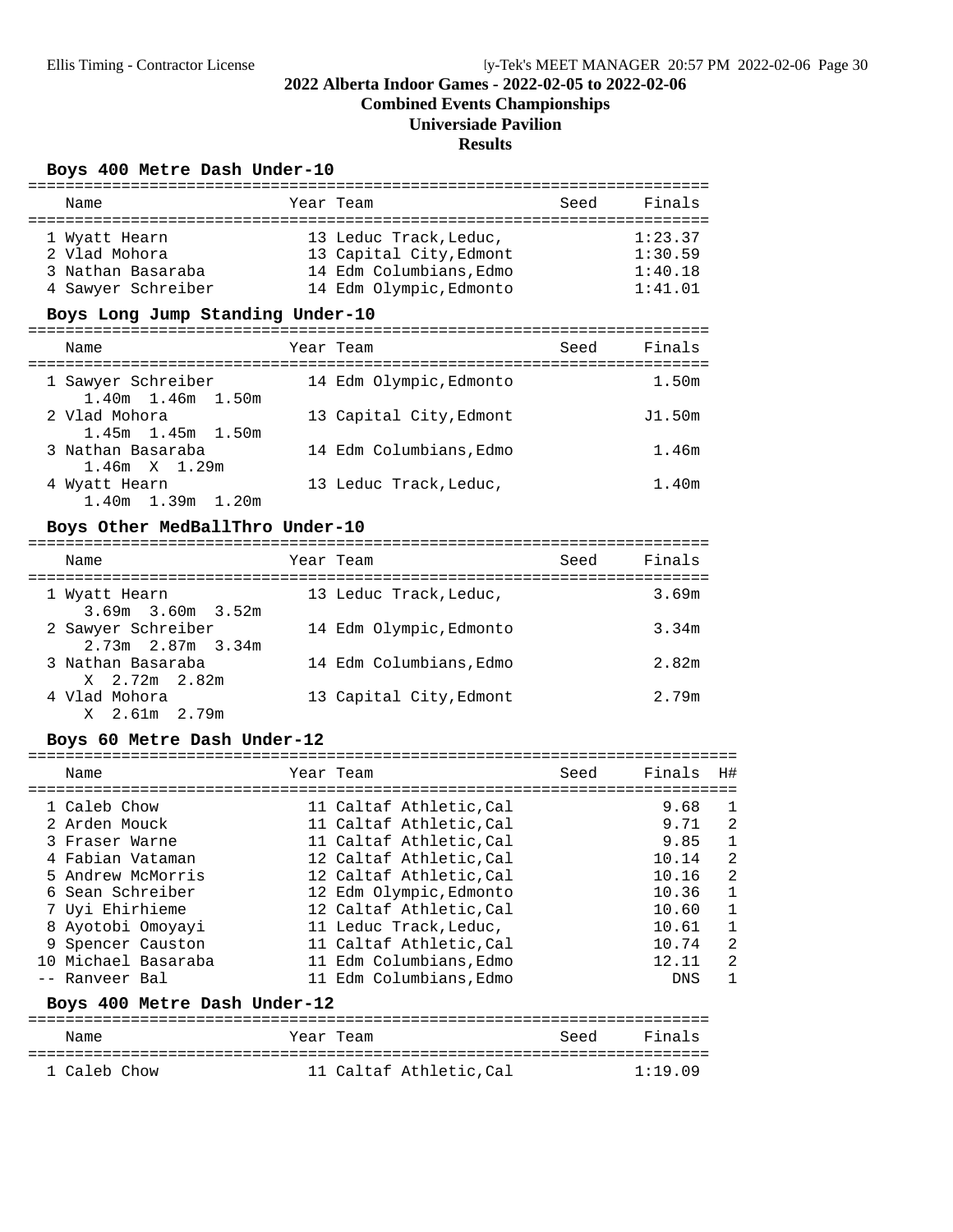**Combined Events Championships**

### **Universiade Pavilion**

#### **Results**

#### **....Boys 400 Metre Dash Under-12**

| 2 Fraser Warne     | 11 Caltaf Athletic, Cal | 1:20.16 |
|--------------------|-------------------------|---------|
| 3 Arden Mouck      | 11 Caltaf Athletic, Cal | 1:21.79 |
| 4 Andrew McMorris  | 12 Caltaf Athletic, Cal | 1:22.76 |
| 5 Fabian Vataman   | 12 Caltaf Athletic, Cal | 1:24.15 |
| 6 Sean Schreiber   | 12 Edm Olympic, Edmonto | 1:25.84 |
| 7 Spencer Causton  | 11 Caltaf Athletic, Cal | 1:26.53 |
| 8 Ayotobi Omoyayi  | 11 Leduc Track, Leduc,  | 1:33.51 |
| 9 Michael Basaraba | 11 Edm Columbians, Edmo | 1:37.25 |
| -- Uyi Ehirhieme   | 12 Caltaf Athletic, Cal | DNS     |
| -- Ranveer Bal     | 11 Edm Columbians, Edmo | DNS     |

**Boys 4x200 Metre Relay Under-12** =========================================================================

| Championship<br>Team          | Seed                  | Finals  |
|-------------------------------|-----------------------|---------|
| 1 Caltaf Athletic Association |                       | 2:20.81 |
| 1) Spencer Causton 11         | 2) Andrew McMorris 12 |         |
| 3) Uvi Ehirhieme 12           | 4) Fraser Warne 11    |         |

#### Boys Long Jump Standing Under-12

| Name                                        | Year Team               | Seed | Finals            |
|---------------------------------------------|-------------------------|------|-------------------|
| 1 Caleb Chow<br>$1.65m$ $1.65m$ $1.85m$     | 11 Caltaf Athletic, Cal |      | 1.85m             |
| 2 Arden Mouck<br>1.79m 1.82m 1.78m          | 11 Caltaf Athletic, Cal |      | 1.82 <sub>m</sub> |
| 3 Fraser Warne<br>$1.72m$ $1.72m$ $1.80m$   | 11 Caltaf Athletic, Cal |      | 1.80m             |
| 4 Andrew McMorris<br>1.78m 1.66m 1.69m      | 12 Caltaf Athletic, Cal |      | 1.78m             |
| 5 Fabian Vataman<br>$1.65m$ $1.67m$ $1.77m$ | 12 Caltaf Athletic, Cal |      | 1.77m             |
| 6 Sean Schreiber<br>$1.60m$ $1.74m$ $1.60m$ | 12 Edm Olympic, Edmonto |      | 1.74m             |
| 7 Ayotobi Omoyayi<br>1.67m 1.71m 1.70m      | 11 Leduc Track, Leduc,  |      | 1.71m             |
| 8 Spencer Causton<br>X 1.57m X              | 11 Caltaf Athletic, Cal |      | 1.57m             |
| 9 Michael Basaraba<br>$1.47m \times 1.37m$  | 11 Edm Columbians, Edmo |      | 1.47m             |
| 10 Uyi Ehirhieme<br>$1.46m$ $1.46m$ $1.45m$ | 12 Caltaf Athletic, Cal |      | 1.46m             |
| -- Ranveer Bal                              | 11 Edm Columbians, Edmo |      | <b>DNS</b>        |

# **Boys Other MedBallThro Under-12** =========================================================================

| Name                                     | Year Team              | Seed | Finals |
|------------------------------------------|------------------------|------|--------|
| 1 Arden Mouck<br>$4.06m$ $4.20m$ $3.81m$ | 11 Caltaf Athletic.Cal |      | 4.20m  |
| 2 Michael Basaraba<br>3.20m 3.81m X      | 11 Edm Columbians.Edmo |      | 3.81m  |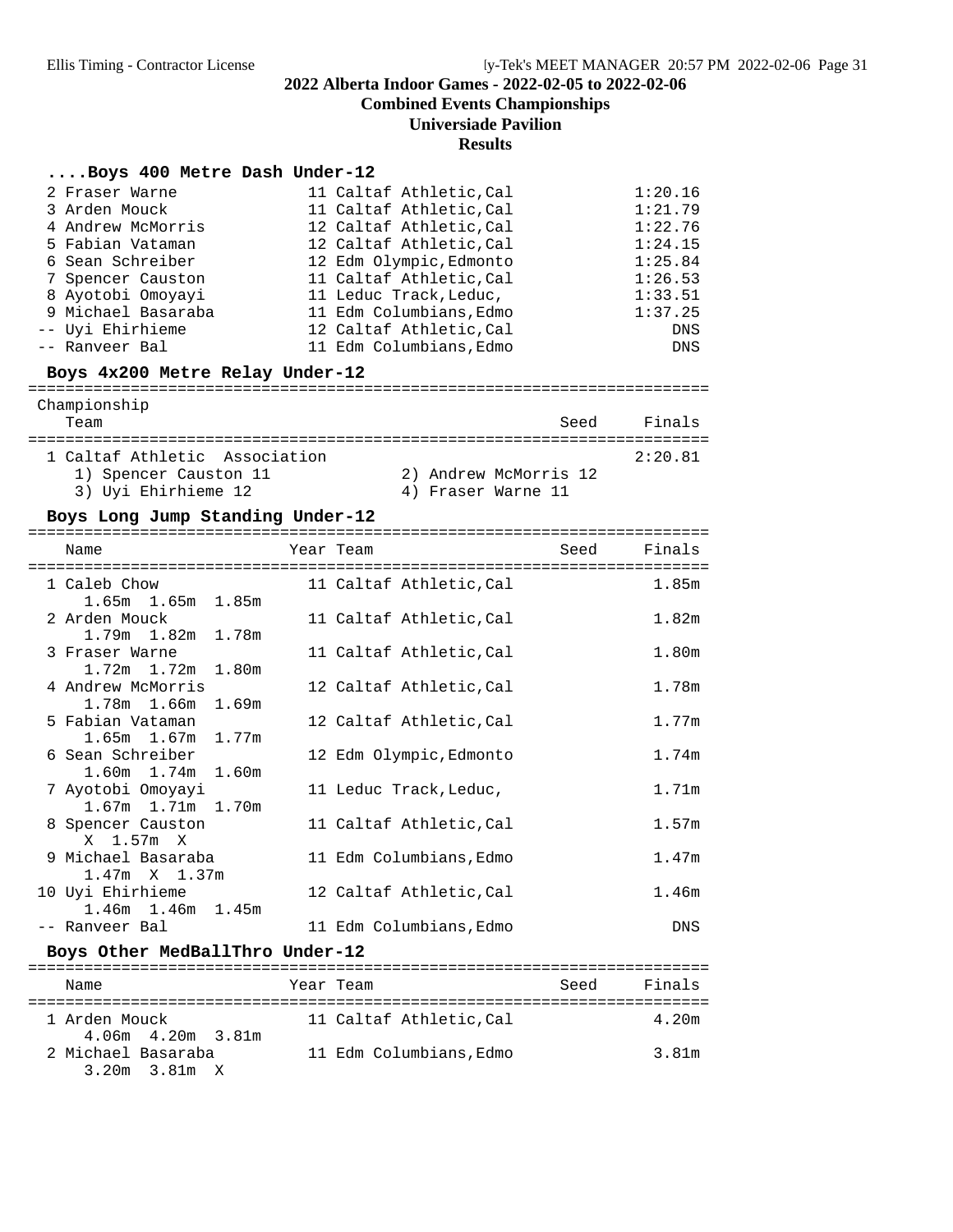**Combined Events Championships**

# **Universiade Pavilion**

#### **Results**

#### **....Boys Other MedBallThro Under-12**

| 3 Uyi Ehirhieme<br>X 3.67m 2.95m             | 12 Caltaf Athletic, Cal | 3.67m      |
|----------------------------------------------|-------------------------|------------|
| 4 Fraser Warne<br>$3.48m \times 3.52m$       | 11 Caltaf Athletic, Cal | 3.52m      |
| 5 Spencer Causton<br>$3.49m$ $3.09m$ $2.95m$ | 11 Caltaf Athletic, Cal | 3.49m      |
| 6 Caleb Chow                                 | 11 Caltaf Athletic, Cal | 3.31m      |
| $3.18m$ $3.00m$ $3.31m$<br>7 Andrew McMorris | 12 Caltaf Athletic, Cal | J3.31m     |
| $3.31m$ $2.84m$ $3.05m$<br>8 Ayotobi Omoyayi | 11 Leduc Track, Leduc,  | 3.25m      |
| $3.12m$ $3.25m$ X<br>9 Fabian Vataman        | 12 Caltaf Athletic, Cal | 3.13m      |
| $3.13m$ $3.13m$ $2.66m$<br>10 Sean Schreiber | 12 Edm Olympic, Edmonto | 2.95m      |
| X 2.95m X<br>-- Ranveer Bal                  | 11 Edm Columbians, Edmo | <b>DNS</b> |

#### Boys 60 Metre Dash Under-14

|                   | Name                    | Year Team               | Seed | Finals     | H#             |
|-------------------|-------------------------|-------------------------|------|------------|----------------|
|                   | 1 Xander Odenyo         | 09 Caltaf Athletic, Cal |      | 8.88       | $\overline{2}$ |
|                   | 2 Daniel Trujillo       | 09 Edm Columbians, Edmo |      | 8.98       | 1              |
|                   | 3 Weston Serl           | 09 Caltaf Athletic, Cal |      | 9.18       | 1              |
|                   | 4 Ogheneyoma Mike-Ifeta | 10 Edm Columbians, Edmo |      | 9.26       | 2              |
|                   | 5 Cole Diener           | 10 StAlbert Mustang, St |      | 9.59       | 1              |
|                   | 6 Michael Kolganov      | 09 Edm Olympic, Edmonto |      | 9.67       | 1              |
|                   | 7 Jeanrich Jonker       | 10 Edm Thunder, Edmonto |      | 9.71       | 1              |
|                   | 8 Blake Drebert         | 09 Leduc Track, Leduc,  |      | 9.90       | $\overline{2}$ |
|                   | 9 Kaeden Jank           | 10 Capital City, Edmont |      | 9.97       | 1              |
|                   | 10 David Goldring       | 09 Caltaf Athletic, Cal |      | 9.98       | 2              |
|                   | 11 Elijah Drebert       | 10 Leduc Track, Leduc,  |      | 10.00      | 2              |
|                   | 12 Carter Hearn         | 10 Leduc Track, Leduc,  |      | 10.06      | $\mathbf 1$    |
|                   | 13 Christian Tang       | 09 Caltaf Athletic, Cal |      | 10.07      | 2              |
|                   | 14 Benjamin Boiciuc     | 10 Edm Columbians, Edmo |      | 10.08      | 2              |
|                   | 15 Luke Godberson       | 10 Red Deer Titans, Lac |      | 10.44      | $\overline{a}$ |
| $\qquad \qquad -$ | Anson Cooper            | 10 Edm Olympic, Edmonto |      | DNS        | 1              |
|                   | -- Jaskaran Sangha      | 09 Cal. Warriors, Calga |      | DNS        | 1              |
|                   | -- Daniel Gregory       | 09 Unattached AB, Edmon |      | <b>DNS</b> | 2              |

# **Boys 600 Metre Run Under-14** ============================================================================

| Name                    | Year Team               | Seed | Finals  | H#             |
|-------------------------|-------------------------|------|---------|----------------|
| 1 Blake Drebert         | 09 Leduc Track, Leduc,  |      | 1:52.94 | -2             |
| 2 David Goldring        | 09 Caltaf Athletic, Cal |      | 1:55.61 | $\overline{1}$ |
| 3 Daniel Trujillo       | 09 Edm Columbians, Edmo |      | 1:58.10 | $\mathbf{1}$   |
| 4 Weston Serl           | 09 Caltaf Athletic, Cal |      | 2:04.02 | -2             |
| 5 Jeanrich Jonker       | 10 Edm Thunder, Edmonto |      | 2:05.42 | 2              |
| 6 Benjamin Boiciuc      | 10 Edm Columbians, Edmo |      | 2:05.50 | 2              |
| 7 Elijah Drebert        | 10 Leduc Track, Leduc,  |      | 2:06.35 | $\mathbf{1}$   |
| 8 Xander Odenyo         | 09 Caltaf Athletic, Cal |      | 2:07.92 | $\mathbf{1}$   |
| 9 Ogheneyoma Mike-Ifeta | 10 Edm Columbians. Edmo |      | 2:10.63 | $\mathfrak{D}$ |
|                         |                         |      |         |                |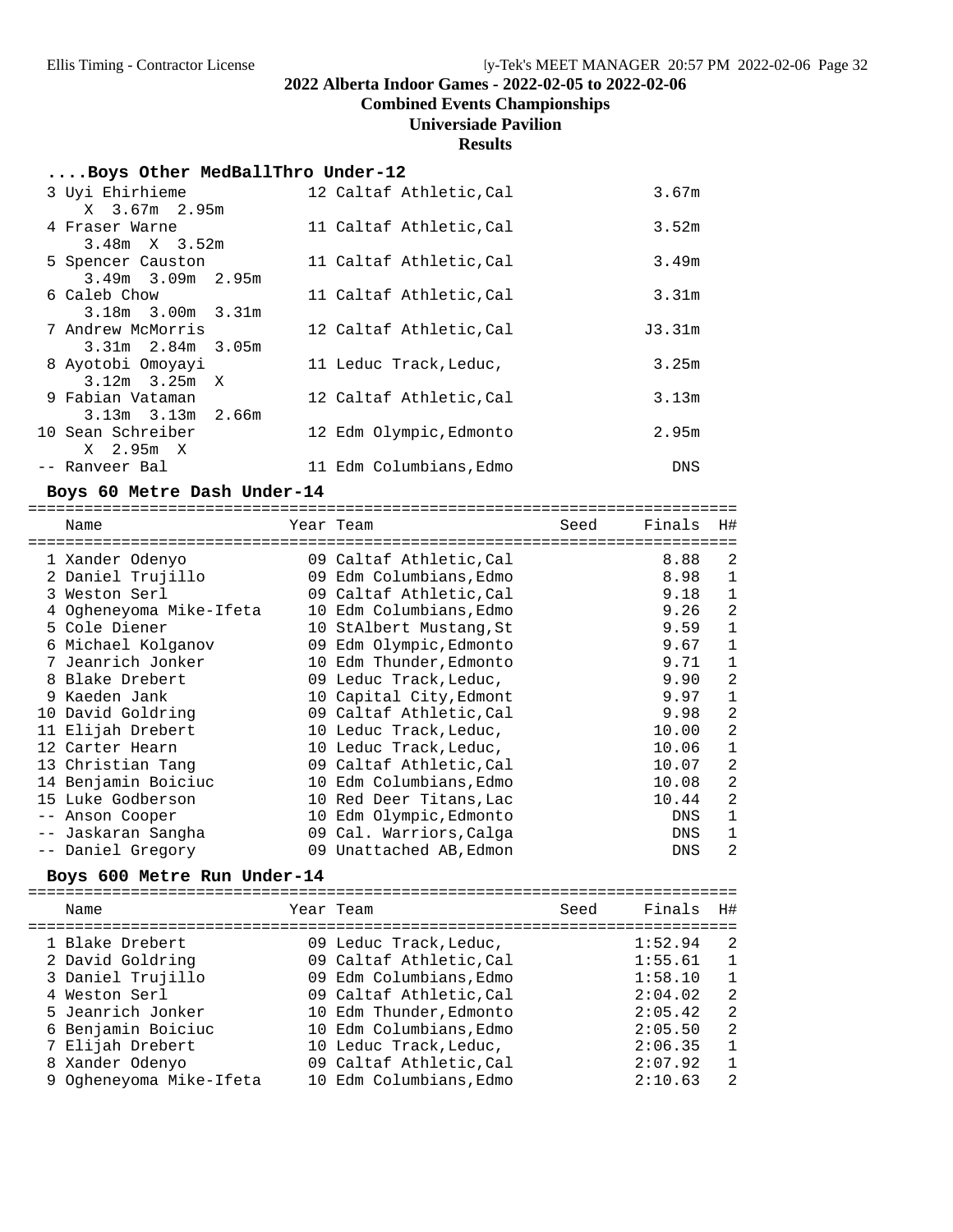**Combined Events Championships**

### **Universiade Pavilion**

#### **Results**

#### **....Boys 600 Metre Run Under-14**

| 10 Carter Hearn     | 10 Leduc Track, Leduc,  | 2:11.84 | - 1            |
|---------------------|-------------------------|---------|----------------|
| 11 Kaeden Jank      | 10 Capital City, Edmont | 2:12.38 | $\overline{1}$ |
| 12 Luke Godberson   | 10 Red Deer Titans, Lac | 2:13.20 | - 1            |
| 13 Michael Kolganov | 09 Edm Olympic, Edmonto | 2:13.50 | $\overline{2}$ |
| 14 Cole Diener      | 10 StAlbert Mustang, St | 2:16.84 | $\overline{2}$ |
| 15 Christian Tang   | 09 Caltaf Athletic, Cal | 2:19.41 | - 1            |
| -- Jaskaran Sangha  | 09 Cal. Warriors, Calga | DNS     | -1             |
| -- Daniel Gregory   | 09 Unattached AB, Edmon | DNS     | $\overline{2}$ |
| -- Anson Cooper     | 10 Edm Olympic, Edmonto | DNS     | $\overline{2}$ |

**Boys 4x200 Metre Relay Under-14** =========================================================================

| Championship<br>Team          | Seed                 | Finals  |
|-------------------------------|----------------------|---------|
| 1 Caltaf Athletic Association |                      | 2:13.84 |
| 1) Weston Serl 09             | 2) David Goldring 09 |         |
| 3) Christian Tang 09          | 4) Xander Odenyo 09  |         |

#### Boys Long Jump Standing Under-14

| Name                                                                 | Year Team               | Seed | Finals<br>$=$ $=$ $=$ |
|----------------------------------------------------------------------|-------------------------|------|-----------------------|
| 1 Ogheneyoma Mike-Ifeta 10 Edm Columbians, Edmo<br>2.01m 2.06m 2.08m |                         |      | 2.08m                 |
| 2 Weston Serl<br>1.90m 2.00m 2.06m                                   | 09 Caltaf Athletic, Cal |      | 2.06 <sub>m</sub>     |
| 3 Xander Odenyo<br>$1.92m$ $2.04m$ $1.96m$                           | 09 Caltaf Athletic, Cal |      | 2.04 <sub>m</sub>     |
| 4 Kaeden Jank<br>1.96m 1.88m 1.70m                                   | 10 Capital City, Edmont |      | 1.96m                 |
| 5 Cole Diener<br>$1.87m$ $1.95m$<br>1.82m                            | 10 StAlbert Mustang, St |      | 1.95m                 |
| 6 Daniel Trujillo<br>1.86m 1.86m<br>1.85m                            | 09 Edm Columbians, Edmo |      | 1.86m                 |
| 7 Elijah Drebert<br>$1.69m$ 1.76m<br>1.82m                           | 10 Leduc Track, Leduc,  |      | 1.82 <sub>m</sub>     |
| 8 David Goldring<br>1.79m 1.81m<br>1.80m                             | 09 Caltaf Athletic, Cal |      | 1.81m                 |
| 9 Christian Tang<br>1.75m 1.78m 1.80m                                | 09 Caltaf Athletic, Cal |      | 1.80m                 |
| 10 Benjamin Boiciuc<br>1.75m 1.78m 1.77m                             | 10 Edm Columbians, Edmo |      | 1.78m                 |
| 11 Blake Drebert<br>1.75m 1.64m 1.70m                                | 09 Leduc Track, Leduc,  |      | 1.75m                 |
| 12 Jeanrich Jonker<br>$1.73m$ $1.62m$ $1.70m$                        | 10 Edm Thunder, Edmonto |      | 1.73m                 |
| 13 Carter Hearn<br>1.66m 1.65m<br>1.49m                              | 10 Leduc Track, Leduc,  |      | 1.66m                 |
| 14 Luke Godberson                                                    | 10 Red Deer Titans, Lac |      | 1.64m                 |
| $1.63m$ $1.64m$<br>1.59m<br>15 Michael Kolganov                      | 09 Edm Olympic, Edmonto |      | 1.62m                 |
| $1.52m$ $1.62m$ $1.62m$<br>-- Anson Cooper                           | 10 Edm Olympic, Edmonto |      | DNS                   |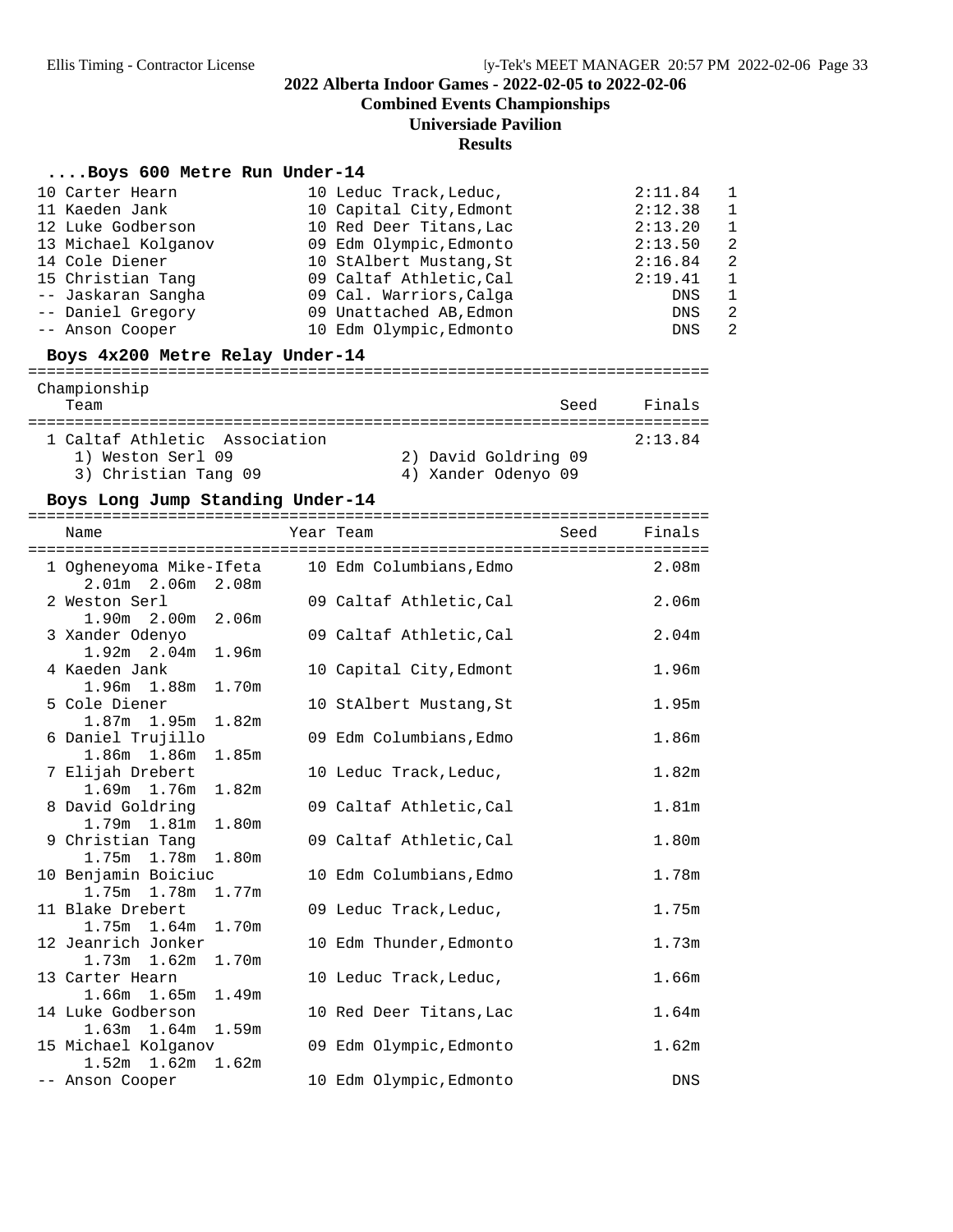### **Combined Events Championships**

## **Universiade Pavilion**

#### **Results**

#### **....Boys Long Jump Standing Under-14**

| -- Jaskaran Sangha | 09 Cal. Warriors, Calga | DNS |
|--------------------|-------------------------|-----|
| -- Daniel Gregory  | 09 Unattached AB, Edmon | DNS |

#### Boys Shot Put Under-14

| Name                                   |       | Year Team               | Seed | Finals<br>$=$ $=$ |
|----------------------------------------|-------|-------------------------|------|-------------------|
| 1 Xander Odenyo                        |       | 09 Caltaf Athletic,Cal  |      | 9.07 <sub>m</sub> |
| 8.37m 8.57m 9.07m                      |       |                         |      |                   |
| 2 Weston Serl<br>$5.49m$ $7.17m$       | 6.39m | 09 Caltaf Athletic, Cal |      | 7.17m             |
| 3 Carter Hearn                         |       | 10 Leduc Track, Leduc,  |      | 6.86m             |
| 6.10m 6.71m 6.86m                      |       |                         |      |                   |
| 4 Jeanrich Jonker                      |       | 10 Edm Thunder, Edmonto |      | 6.50m             |
| $6.03m$ $6.07m$                        | 6.50m |                         |      |                   |
| 5 Cole Diener                          |       | 10 StAlbert Mustang, St |      | 6.40m             |
| $6.08m$ $6.30m$ $6.40m$                |       |                         |      |                   |
| 6 Daniel Trujillo<br>5.83m 6.03m 5.88m |       | 09 Edm Columbians, Edmo |      | 6.03m             |
| 7 Ogheneyoma Mike-Ifeta                |       | 10 Edm Columbians, Edmo |      | J6.03m            |
| 4.69m 5.44m 6.03m                      |       |                         |      |                   |
| 8 Blake Drebert                        |       | 09 Leduc Track, Leduc,  |      | 5.84m             |
| 5.49m 5.84m 5.46m                      |       |                         |      |                   |
| 9 Kaeden Jank                          |       | 10 Capital City, Edmont |      | 5.50m             |
| 5.27m 5.05m 5.50m                      |       |                         |      |                   |
| 10 Elijah Drebert<br>$5.44m$ $4.40m$   | 4.79m | 10 Leduc Track, Leduc,  |      | 5.44m             |
| 11 Michael Kolganov                    |       | 09 Edm Olympic, Edmonto |      | 5.26 <sub>m</sub> |
| $5.26m$ 4.90m                          | 4.39m |                         |      |                   |
| 12 Benjamin Boiciuc                    |       | 10 Edm Columbians, Edmo |      | 5.10m             |
| 4.60m  4.59m  5.10m                    |       |                         |      |                   |
| 13 David Goldring                      |       | 09 Caltaf Athletic, Cal |      | 5.05m             |
| $4.86m$ $4.99m$                        | 5.05m |                         |      |                   |
| 14 Luke Godberson<br>4.86m 4.89m       | 3.30m | 10 Red Deer Titans, Lac |      | 4.89m             |
| 15 Christian Tang                      |       | 09 Caltaf Athletic, Cal |      | 4.45m             |
| $3.60m$ $3.89m$                        | 4.45m |                         |      |                   |
| -- Jaskaran Sangha                     |       | 09 Cal. Warriors, Calga |      | DNS               |
| -- Anson Cooper                        |       | 10 Edm Olympic, Edmonto |      | DNS               |
| -- Daniel Gregory                      |       | 09 Unattached AB, Edmon |      | <b>DNS</b>        |

## **Boys 800 Metre Race Walk Under-14** ========================================================================= Name Tear Team Seed Finals =========================================================================

| -- Luke Godberson | 10 Red Deer Titans, Lac | DNS |
|-------------------|-------------------------|-----|

#### Men 60 Metre Dash Under-16

| Name           | Prov Indoor: # 7.18 1985-12-28 Brad McCuaig (1970), OKO; Saskatoon, S<br>Year Team | Seed | Finals |
|----------------|------------------------------------------------------------------------------------|------|--------|
| 1 Pierre Chong | 07 StAlbert Mustang, St                                                            | 7.52 | 7.64   |
| 2 Adam Nyarko  | 08 Caltaf Athletic.Cal                                                             | 8.16 | 799    |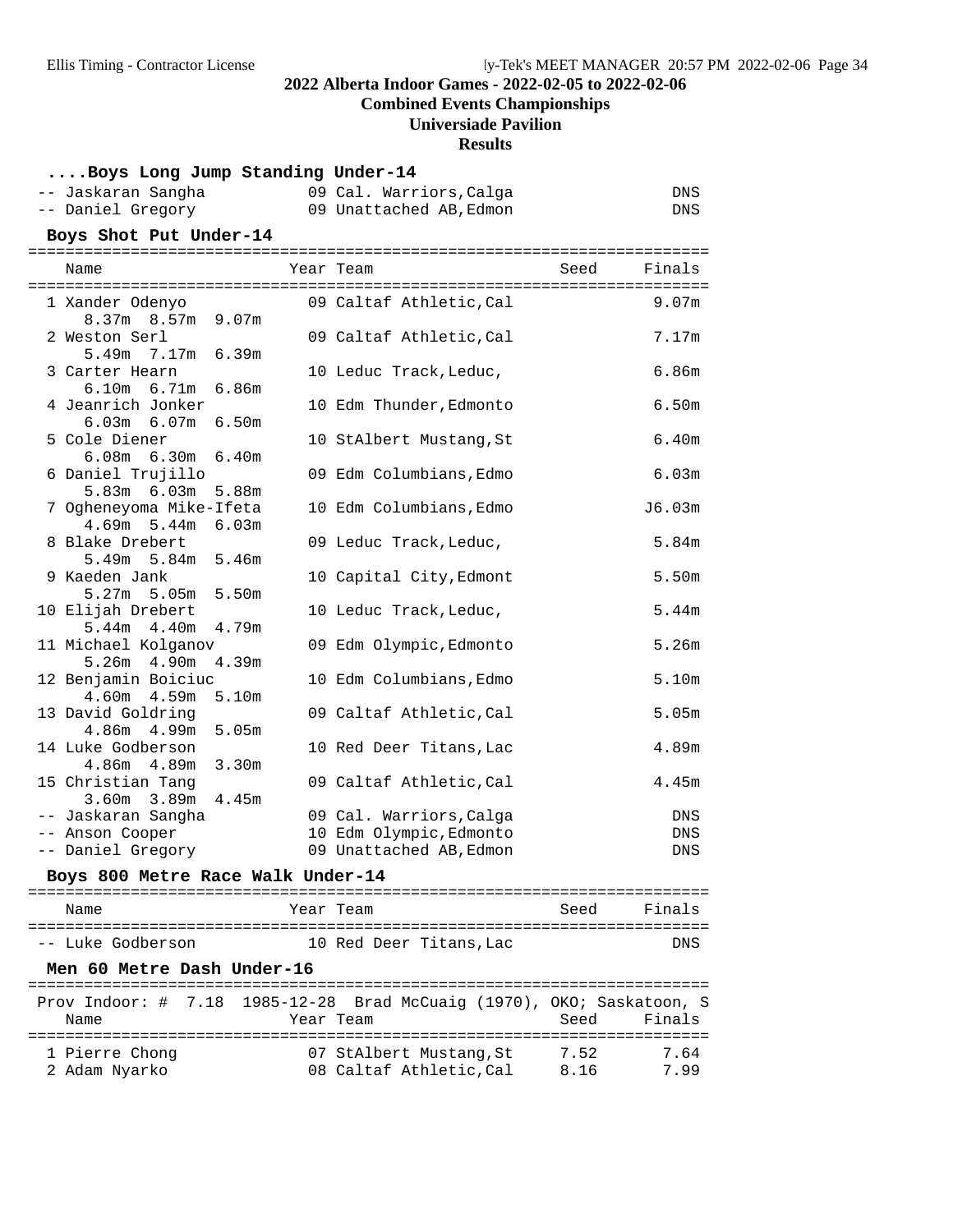**Combined Events Championships**

#### **Universiade Pavilion**

**Results**

#### **....Men 60 Metre Dash Under-16**

| 3 Dawsen Descoteau | 07 Caltaf Athletic, Cal | 7.93 | 8.00 |
|--------------------|-------------------------|------|------|
| 4 Mathew Lacasse   | 07 Edm Columbians, Edmo |      | 8.19 |
| 5 Tj Boussombo     | 08 Edm Olympic, Edmonto | 8.03 | 8.20 |
| 6 Benjamin Ragan   | 07 Red Deer Titans, Red |      | 8.31 |
| 7 Talan Daradich   | 08 Caltaf Athletic, Cal | 8.67 | 8.67 |
| 8 Kinsey Gakuba    | 08 Edm Olympic, Edmonto |      | 8.79 |
| 9 Ethan Meyer      | 08 Edm Thunder, Edmonto | 8.64 | 8.81 |
| -- Jack Rakochy    | 07 Caltaf Athletic, Cal | 8.41 | DNS  |

# **Men 300 Metre Dash Under-16** =========================================================================

Prov Indoor: # 36.61 1985-12-29 Brad McCuaig (1970), OKO; Edmonton, AB

| Name                | Year Team               | Seed | Finals     |
|---------------------|-------------------------|------|------------|
| 1 Adam Nyarko       | 08 Caltaf Athletic, Cal |      | 40.64      |
| 2 Pierre Chong      | 07 StAlbert Mustang, St |      | 43.34      |
| 3 Talan Daradich    | 08 Caltaf Athletic, Cal |      | 43.80      |
| 4 Kayden Hearn      | 07 Leduc Track, Leduc,  |      | 45.07      |
| 5 Kinsey Gakuba     | 08 Edm Olympic, Edmonto |      | 46.82      |
| -- Rowan Engelhardt | 08 Caltaf Athletic, Cal |      | <b>DNS</b> |
|                     |                         |      |            |

**Men 600 Metre Run Under-16** ========================================================================= Prov Indoor: # 1:23.85 2019-02-10 Mats Swanson (2004), Leduc; Edmonton Name Tear Team Seed Finals ========================================================================= 1 Brady Keller 1:36.61 2 Kayden Hearn 07 Leduc Track,Leduc, 2:01.40 1:43.96 3 Lukas Wold 07 Edm Harriers,Edmont 1:39.00 1:44.75 4 Harris Thomas-Sutton 08 StAlbert Mustang,St 1:47.40 5 Rowan Engelhardt 08 Caltaf Athletic,Cal 1:49.53

# **Men 1200 Metre Run Under-16** =========================================================================

 Prov Indoor: # 3:13.99 2014-11-30 Scott Chalupiak, AA; Edmonton, AB Name **Year Team** Seed Finals ========================================================================= 1 Brady Keller 07 Leduc Track,Leduc, 3:32.19 2 Lukas Wold 07 Edm Harriers,Edmont 4:00.00 3:59.27 3 Gabriel Forero-Tarazona 07 Caltaf Athletic,Cal 4:00.84 4 Rylan Chipiuk 08 Leduc Track,Leduc, 4:10.84 4:01.15 5 Ethan Perez 07 Caltaf Athletic,Cal 4:02.98 -- Harris Thomas-Sutton 08 StAlbert Mustang, St -- Casey Needham 07 Edm Harriers,Edmont 4:10.00 DNS

**Men 2000 Metre Run Under-16** ========================================================================= Prov Indoor: # 5:50.46 2014-11-30 Brandon Vail (1999), EH; Edmonton, A Name Year Team Seed Finals ========================================================================= 1 Zachary Hillier 07 Lethbridge Track,Le 8:00.00 6:59.21 2 Ethan Perez 07 Caltaf Athletic,Cal 7:14.69 3 Rylan Chipiuk 08 Leduc Track,Leduc, 7:14.91 4 Gabriel Forero-Tarazona 07 Caltaf Athletic,Cal 7:32.09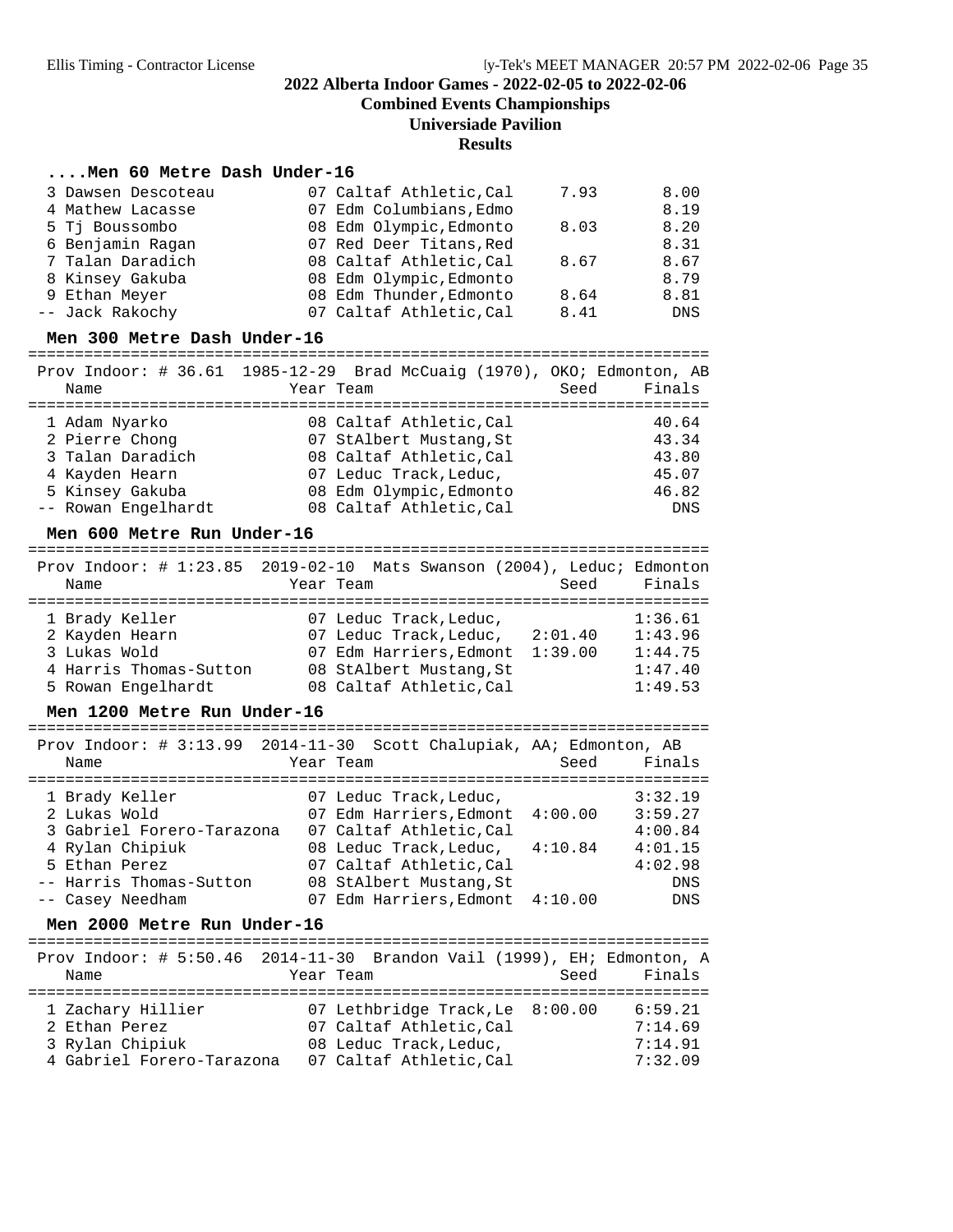**Combined Events Championships**

# **Universiade Pavilion**

**Results**

| Men 2000 Metre Run Under-16<br>5 Asher Hickok<br>08 Wolves Athletics, Gr                                                                                                                                                                                                  | 8:11.12                    |
|---------------------------------------------------------------------------------------------------------------------------------------------------------------------------------------------------------------------------------------------------------------------------|----------------------------|
| Men 60 Metre Hurdles 0.84 m Under-16                                                                                                                                                                                                                                      |                            |
| =================================<br>13m to first, then every 8.5m (yellow marks)<br>$0.84m$ .<br>Prov Indoor: # 8.52 2020-02-09 Keon Rude (2005), CITC; Edmonton, AB<br>Seed<br>Name<br>Year Team                                                                        | Finals                     |
| 07 Red Deer Titans.Red<br>1 Benjamin Raqan                                                                                                                                                                                                                                | 11.98                      |
| Men 4x200 Metre Relay Under-16<br>======================================                                                                                                                                                                                                  |                            |
| Championship<br>Prov Indoor: # 1:38.24 2018-02-18 Edmonton Columbians, Edmonton, AB<br>G li, D Freeman, M Prajea, K Matieshin<br>Team<br>Seed<br>1 Caltaf Athletic Association<br>1) Grayson Shaw 08<br>2) Adam Nyarko 08<br>3) Talan Daradich 08<br>4) Ephrem Fischer 08 | Finals<br>1:54.97          |
| Men High Jump Under-16<br>========================<br>========<br>=================                                                                                                                                                                                       |                            |
| Prov Indoor: # 1.88m 2004-11-27 Matthew Cardoza (1989), EH; Edmonton,<br>Name<br>Year Team<br>Seed<br>=============                                                                                                                                                       | Finals                     |
| 1 Gabriel Forero-Tarazona 07 Caltaf Athletic, Cal<br>1.10 1.15 1.20 1.23 1.26 1.29<br>O O XXX<br>O XXO<br>$\Omega$<br>-- Casey Needham<br>07 Edm Harriers, Edmont<br>-- Micah Brown<br>08 Leduc Track, Leduc,<br>Men Pole Vault Under-16                                  | 1.26m<br>DNS<br><b>DNS</b> |
| Flight $1: < = 3.7$ metres<br>Flight $2:$ > 3.7 metres<br>Minimum starting height is 1.60 metres.<br>Prov Indoor: # 3.65m 2019-02-10 Tekoa Kornelsen (2004), EITC; Edmonton<br>Year Team<br>Seed<br>Name<br>. _ _ _ _ _ _ _ _ _ _ _                                       | Finals                     |
| 07 Caltaf Athletic, Cal<br>-- Jack Rakochy<br>2.00m                                                                                                                                                                                                                       | DNS                        |
| Men Long Jump Under-16                                                                                                                                                                                                                                                    |                            |
| Prov Indoor: # 6.28m 1993-12-11 Isaac Ikram (1978), DUN; Edmonton, AB<br>Seed<br>Name<br>Year Team                                                                                                                                                                        | Finals                     |
| 07 Caltaf Athletic,Cal<br>1 Dawsen Descoteau                                                                                                                                                                                                                              | 5.10m                      |
| 4.93m X 4.13m 4.98m 4.90m 5.10m<br>2 Pierre Chong<br>07 StAlbert Mustang, St<br>3.95m 4.65m 4.75m 4.39m 4.91m 4.59m                                                                                                                                                       | 4.91m                      |
| 07 Edm Columbians, Edmo<br>3 Mathew Lacasse<br>X 4.73m 4.81m 4.60m 4.90m 4.79m                                                                                                                                                                                            | 4.90m                      |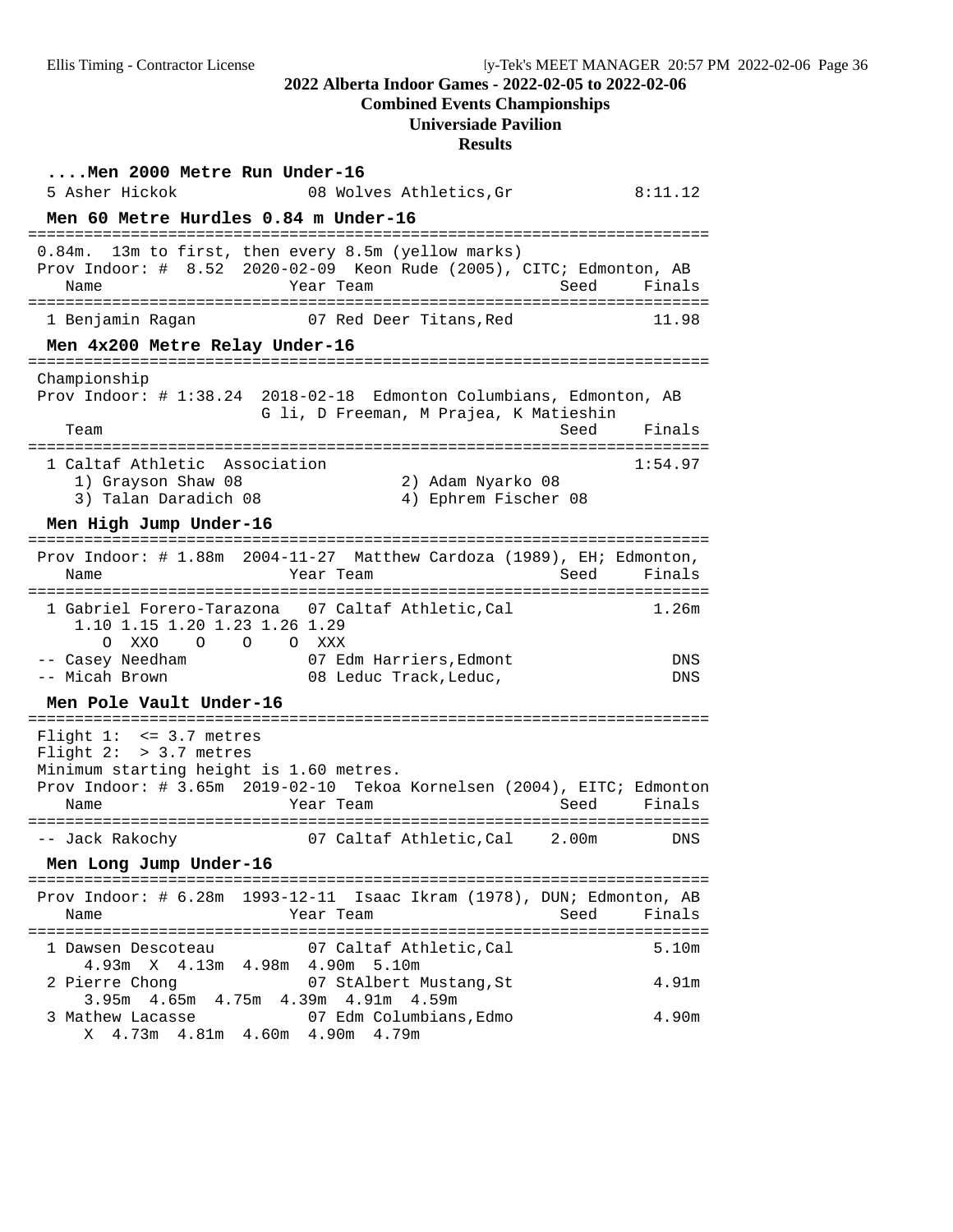**Combined Events Championships**

#### **Universiade Pavilion**

#### **Results**

#### **....Men Long Jump Under-16**

| 4 Adam Nyarko                                   | 08 Caltaf Athletic, Cal | 4.38m |
|-------------------------------------------------|-------------------------|-------|
| X 4.38m 4.23m 4.22m X 4.28m                     |                         |       |
| 5 Benjamin Ragan 607 Red Deer Titans, Red       |                         | 4.30m |
| $4.09m$ $4.18m$ $4.27m$ $4.26m$ $3.61m$ $4.30m$ |                         |       |
| 6 Talan Daradich 6 08 Caltaf Athletic, Cal      |                         | 4.20m |
| $4.20m$ $4.04m$ $X$ $3.94m$ $3.87m$ $4.01m$     |                         |       |
| 7 Rowan Engelhardt 68 Caltaf Athletic, Cal      |                         | 3.50m |
| 3.19m 3.50m 3.47m 3.38m 3.37m 3.29m             |                         |       |

#### Men Shot Put 4 kg Under-16

| Prov Indoor: # 18.68m 1976-12-18 Lanny Tron (1960), LETH; Edmonton, AB |                                     |      |            |
|------------------------------------------------------------------------|-------------------------------------|------|------------|
| Name                                                                   | Year Team                           | Seed | Finals     |
|                                                                        |                                     |      |            |
| 1 Mathew Lacasse                                                       | 07 Edm Columbians, Edmo             |      | 9.53m      |
|                                                                        | 8.90m X 8.41m 7.36m 9.31m 9.53m     |      |            |
| 2 Dawsen Descoteau 67 Caltaf Athletic, Cal                             |                                     |      | 9.17m      |
|                                                                        | X 8.71m 8.52m 8.50m 8.34m 9.17m     |      |            |
| 3 Kayden Hearn                                                         | 07 Leduc Track, Leduc,              |      | 7.63m      |
|                                                                        | 7.63m 6.41m 7.02m 6.41m 7.22m 7.59m |      |            |
| 4 Grady Cousins                                                        | 08 Caltaf Athletic, Cal             |      | 6.56m      |
|                                                                        | 5.19m 5.71m 5.62m 6.56m 6.09m 5.83m |      |            |
| -- Justin Schulz                                                       | 08 StAlbert Mustang, St             |      | <b>SCR</b> |

#### Men Weight Throw 7.26 kg Under-16

| Prov Indoor: $\#$ 16.71m 2015-01-25 Kurt Schultz (2000), AA; Edmonton, AB<br>Name |  | Year Team               |  | Seed Finals |
|-----------------------------------------------------------------------------------|--|-------------------------|--|-------------|
| 1 Justin Schulz<br>7.93 m7.81 m7.69 m x x x                                       |  | 08 StAlbert Mustang, St |  | 7.93m       |

#### Indoor Pentathlon: #1 Men 60 Metre Dash Under-16 Indoor Pentathlon

| Prov Indoor: # 7.63 2015-02-14 Aaron Marcynuk (2000), EC; Edmonton,<br>Finals Points<br>Year Team<br>Name<br>1 Ephrem Fischer<br>08 Caltaf Athletic, Cal<br>8.10<br>2 Addison Berry<br>07 Cal. Warriors, Calga<br>8.18<br>3 Micah Brown<br>08 Leduc Track, Leduc,<br>8.37<br>07 Caltaf Athletic, Cal<br>4 Gerrit Kuipers<br>8.92<br>08 Caltaf Athletic, Cal<br>5 Grayson Shaw<br>9.49 |  |     |
|---------------------------------------------------------------------------------------------------------------------------------------------------------------------------------------------------------------------------------------------------------------------------------------------------------------------------------------------------------------------------------------|--|-----|
|                                                                                                                                                                                                                                                                                                                                                                                       |  |     |
|                                                                                                                                                                                                                                                                                                                                                                                       |  |     |
|                                                                                                                                                                                                                                                                                                                                                                                       |  |     |
|                                                                                                                                                                                                                                                                                                                                                                                       |  | 531 |
|                                                                                                                                                                                                                                                                                                                                                                                       |  | 509 |
|                                                                                                                                                                                                                                                                                                                                                                                       |  | 457 |
|                                                                                                                                                                                                                                                                                                                                                                                       |  | 322 |
|                                                                                                                                                                                                                                                                                                                                                                                       |  | 205 |

## Indoor Pentathlon: #5 Men 1000 Metre Run Under-16 Indoor Pentathlon

| Prov Indoor: # 3:01.68 2015-02-14 Aaron Marcynuk (2000), EC; Edmonto<br>Name | Year Team               |         | Finals Points |
|------------------------------------------------------------------------------|-------------------------|---------|---------------|
|                                                                              |                         |         |               |
| 1 Ephrem Fischer                                                             | 08 Caltaf Athletic.Cal  | 3:07.88 | 589           |
| 2 Micah Brown                                                                | 08 Leduc Track, Leduc,  | 3:16.00 | 516           |
| 3 Gerrit Kuipers                                                             | 07 Caltaf Athletic, Cal | 3:19.53 | 486           |
| 4 Addison Berry                                                              | 07 Cal. Warriors, Calga | 3:26.30 | 430           |
| -- Grayson Shaw                                                              | 08 Caltaf Athletic, Cal | DNS     |               |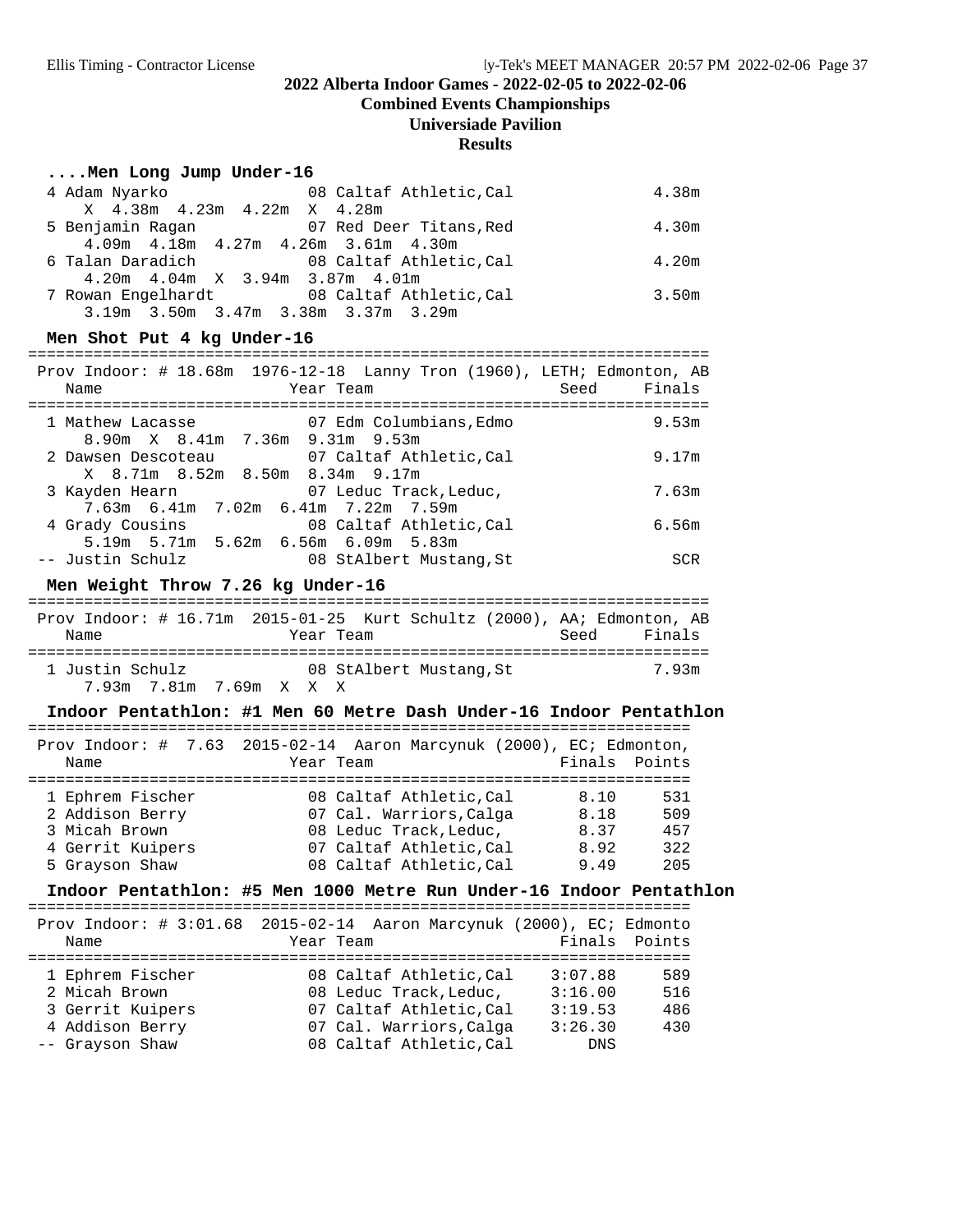### **Combined Events Championships**

## **Universiade Pavilion**

### **Results**

|                                                                           |          |          |                               |                |                                                        |         |          |          |          |     | Indoor Pentathlon: #4 Men High Jump Under-16 Indoor Pentathlon                        |
|---------------------------------------------------------------------------|----------|----------|-------------------------------|----------------|--------------------------------------------------------|---------|----------|----------|----------|-----|---------------------------------------------------------------------------------------|
| Name                                                                      |          |          |                               |                | Year Team                                              |         |          |          |          |     | Prov Indoor: # 1.76m 2015-02-14 Aaron Marcynuk (2000), EC; Edmonton,<br>Finals Points |
| 1 Micah Brown                                                             |          |          |                               |                |                                                        |         |          |          |          |     |                                                                                       |
| $\Omega$                                                                  |          | O O XXO  | 1.40 1.43 1.46 1.49 1.52 1.55 | O XXX          |                                                        |         |          |          |          |     |                                                                                       |
|                                                                           |          |          |                               |                |                                                        |         |          |          |          |     | 2 Ephrem Fischer 68 Caltaf Athletic, Cal 1.46m 360                                    |
|                                                                           |          |          | 1.34 1.37 1.40 1.43 1.46 1.49 |                |                                                        |         |          |          |          |     |                                                                                       |
| XO<br>3 Grayson Shaw                                                      | XO       |          | O XXO XXO XXX                 |                |                                                        |         |          |          |          |     | 08 Caltaf Athletic, Cal 1.43m 338                                                     |
|                                                                           |          |          |                               |                | 1.16 1.19 1.22 1.25 1.28 1.31 1.34 1.37 1.40 1.43 1.46 |         |          |          |          |     |                                                                                       |
| $\Omega$                                                                  | $\Omega$ | $\Omega$ | $\circ$                       |                | $\begin{array}{ccccccccc}\n0 & 0 & 0 & \n\end{array}$  |         | $\circ$  | $\circ$  | XO.      | XXX |                                                                                       |
| 3 Gerrit Kuipers 67 Caltaf Athletic, Cal 1.43m                            |          |          |                               |                |                                                        |         |          |          |          |     | 338                                                                                   |
|                                                                           |          |          |                               |                | 1.16 1.19 1.22 1.25 1.28 1.31 1.34 1.37 1.40 1.43 1.46 |         |          |          |          |     |                                                                                       |
| $\Omega$                                                                  | XO       | $\Omega$ | $\circ$                       | $\overline{O}$ | $\overline{O}$                                         | XO      | O XXO    |          | $\Omega$ | XXX |                                                                                       |
| 3 Addison Berry                       07 Cal. Warriors, Calga       1.43m |          |          |                               |                |                                                        |         |          |          |          |     | 338                                                                                   |
|                                                                           |          |          |                               |                | 1.19 1.22 1.25 1.28 1.31 1.34 1.37 1.40 1.43 1.46      |         |          |          |          |     |                                                                                       |
| ∩                                                                         | O        | $\Omega$ | XO                            | $\circ$        | $\overline{O}$                                         | $\circ$ | $\Omega$ | $\Omega$ | XXX      |     |                                                                                       |

#### Indoor Pentathlon: #2 Men Long Jump Under-16 Indoor Pentathlon

| Name                                     |       | Prov Indoor: # 6.22m 2015-02-14 Aaron Marcynuk (2000), EC; Edmonton,<br>Year Team | Finals Points |      |
|------------------------------------------|-------|-----------------------------------------------------------------------------------|---------------|------|
| 1 Ephrem Fischer<br>4.85m  4.80m  4.46m  |       | 08 Caltaf Athletic, Cal                                                           | 4.85m         | 354  |
| 2 Addison Berry<br>4.68m  4.19m  4.76m   |       | 07 Cal. Warriors, Calga                                                           | 4.76m         | 337  |
| 3 Micah Brown<br>$4.48m$ $4.61m$ $4.44m$ |       | 08 Leduc Track, Leduc,                                                            | 4.61m         | 310  |
| 4 Gerrit Kuipers<br>$4.21m$ $4.13m$ X    |       | 07 Caltaf Athletic, Cal                                                           | 4.21m         | 2.40 |
| 5 Grayson Shaw<br>3.97m 3.88m            | 4.02m | 08 Caltaf Athletic, Cal                                                           | 4.02m         | 209  |

# **Indoor Pentathlon: #3 Men Shot Put 4 kg Under-16 Indoor Pentathlon** =======================================================================

|                                          | Prov Indoor: # 11.25m 2015-02-14 Aaron Marcynuk (2000), EC; Edmonton |               |
|------------------------------------------|----------------------------------------------------------------------|---------------|
| Name                                     | Year Team                                                            | Finals Points |
| 1 Addison Berry<br>$9.67m$ 9.24m 9.69m   | 07 Cal. Warriors, Calga                                              | 9.69m<br>467  |
| 2 Micah Brown<br>$9.30m$ $8.31m$ $9.66m$ | 08 Leduc Track, Leduc,                                               | 465<br>9.66m  |
| 3 Ephrem Fischer<br>6.61m 7.67m 7.63m    | 08 Caltaf Athletic, Cal                                              | 347<br>7.67m  |
| 4 Gerrit Kuipers<br>$7.28m \times 6.95m$ | 07 Caltaf Athletic, Cal                                              | 324<br>7.28m  |
| 5 Grayson Shaw<br>$3.27m$ 4.22m 3.33m    | 08 Caltaf Athletic, Cal                                              | 4.22m<br>146  |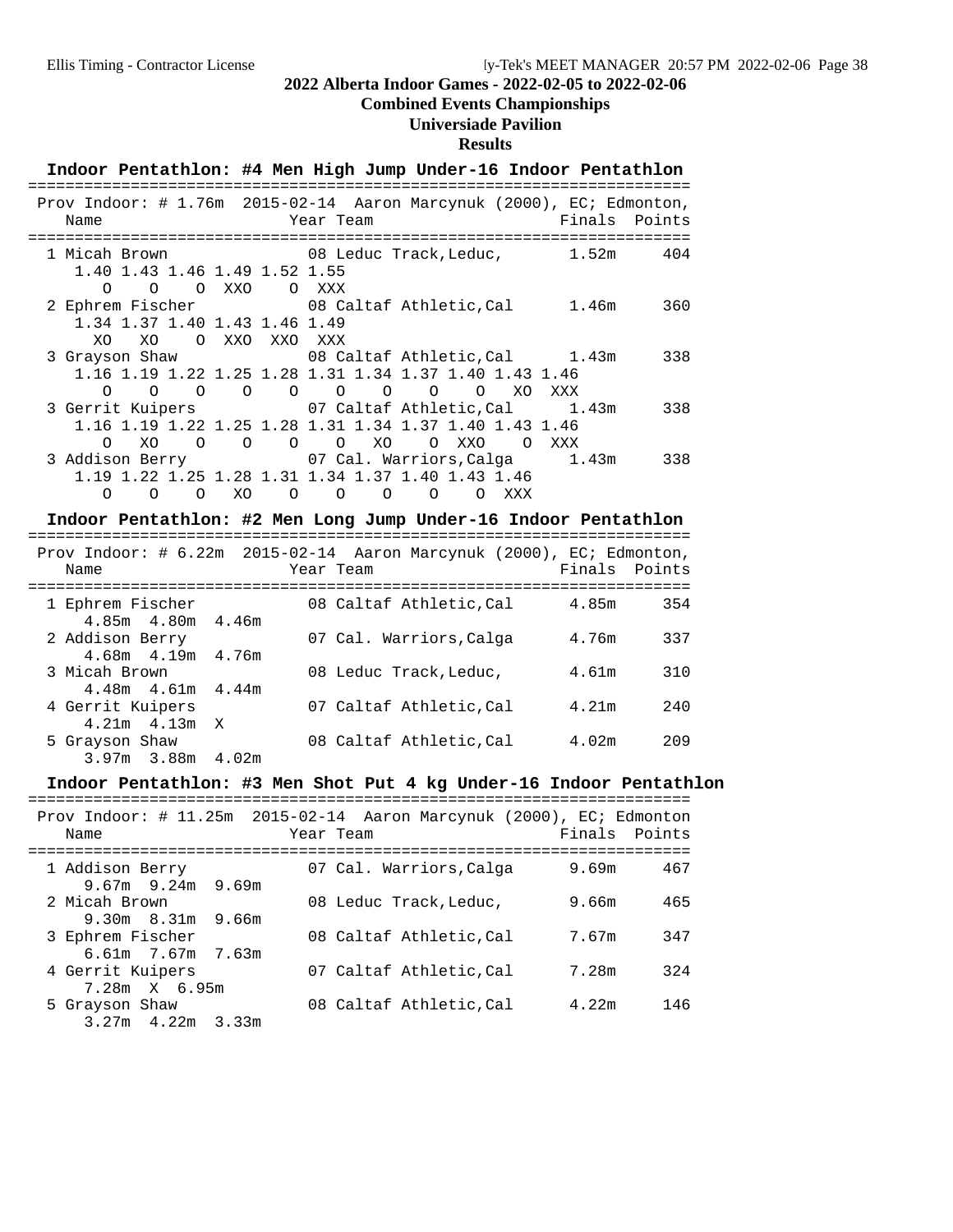**Combined Events Championships**

# **Universiade Pavilion**

**Results**

#### Men Indoor Pentathlon Under-16

| Championship<br>Prov Indoor: # 3108 2015-02-14 Aaron Marcynuk (2000), EC; Edmonton, AB |                                        |              |              |                            |
|----------------------------------------------------------------------------------------|----------------------------------------|--------------|--------------|----------------------------|
| Name                                                                                   | Year Team                              | Seed         | Finals       | H#                         |
| 1 Ephrem Fischer                                                                       | 08 Caltaf Athletic, Cal                |              | 2181         |                            |
| 2 Micah Brown                                                                          | 08 Leduc Track, Leduc,                 |              | 2152         |                            |
| 3 Addison Berry                                                                        | 07 Cal. Warriors, Calga                |              | 2081         |                            |
| 4 Gerrit Kuipers                                                                       | 07 Caltaf Athletic,Cal                 |              | 1710         |                            |
| Men 60 Metre Dash Under-18                                                             |                                        |              |              |                            |
| 9 Advance:                                                                             | Top 3 Each Heat plus Next 3 Best Times |              |              |                            |
| Prov Indoor: # 6.93 2008-01-03 Akeem Haynes (1992), CITC; Calgary, AB                  |                                        |              |              |                            |
| Name                                                                                   | Year Team                              | Seed         | Prelims H#   |                            |
|                                                                                        |                                        |              |              |                            |
| Preliminaries                                                                          |                                        |              |              |                            |
| 1 Mingyu Sung                                                                          | 05 Caltaf Athletic, Cal                | 7.04<br>7.30 | 7.34Q        | 2                          |
| 2 Darren Beaver                                                                        | 05 Edm Columbians, Edmo                |              | 7.35Q        | 1                          |
| 3 Lucas Authier<br>4 Michael Tetrault                                                  | 06 Lethbridge Track, Le                | 7.49<br>7.28 | 7.43Q        | 2                          |
| 5 Emmanuel Aka                                                                         | 06 Saskatoon TF, Saskat                | 7.62         | 7.47Q        | $\overline{1}$             |
|                                                                                        | 05 Edm Columbians, Edmo                |              | 7.58Q        | $\overline{\phantom{a}}^2$ |
| 6 Hayden Klein                                                                         | 05 StAlbert Mustang, Ed                |              | 7.66Q        | $\overline{1}$             |
| 7 Clark Mepa                                                                           | 05 Edm Thunder, Edmonto                | 7.85         | 7.71q        | 2                          |
| 8 Ryan Sandy                                                                           | 06 Caltaf Athletic, Cal                | 7.69         | 7.88q        | $\mathbf{1}$               |
| 9 Adam De Gannes                                                                       | 05 Edm Thunder, Edmonto                |              |              | 7.94q 2 7.937              |
| 10 Dilon Meyer                                                                         | 05 Edm Thunder, Edmonto                | 7.87         | 7.94         | 1 7.939                    |
| 11 Zackariah Pitcher-Lumley                                                            | 05 Lakeland Yellow, Bon                |              | 7.96         | $\mathbf{1}$               |
| 12 Eshaan Virani                                                                       | 05 Edm Thunder, Edmonto                | 7.73         | 7.97         | 1                          |
| 13 Mick Besko                                                                          | 05 Edm Thunder, Edmonto                | 7.85         | 7.98         | 2                          |
| 14 Mckay Salmon                                                                        | 06 Lethbridge Track, Ra                |              | 8.00         | $\mathbf{1}$               |
| 15 Dan Zhang                                                                           | 06 Edm Columbians, Edmo                |              | 8.05         | $\overline{2}$             |
| 16 Thane Parker                                                                        | 05 Caltaf Athletic, Cal                |              | 8.21         | $\mathbf 1$                |
| 17 Joshua Nwosu                                                                        | 06 Edm Columbians, Edmo                |              | 8.23         | 2                          |
| -- Jamie Debruijn                                                                      | 05 Red Deer Titans, Red                |              | DNS          | $\mathbf{1}$               |
| -- Dante Russell                                                                       | 06 Cal. Spartans, Calga                |              | DNS          | 2                          |
| Men 60 Metre Dash Under-18                                                             |                                        |              |              |                            |
| Prov Indoor: # 6.93 2008-01-03 Akeem Haynes (1992), CITC; Calgary, AB                  |                                        |              |              |                            |
| Name                                                                                   | Year Team                              | Prelims      | Finals       |                            |
|                                                                                        |                                        |              |              |                            |
| Finals                                                                                 |                                        |              |              |                            |
| 1 Darren Beaver                                                                        | 05 Edm Columbians, Edmo                | 7.35         | 7.28<br>7.29 |                            |
| 2 Mingyu Sung<br>3 Michael Tetrault                                                    | 05 Caltaf Athletic, Cal                | 7.34         |              |                            |
|                                                                                        | 06 Saskatoon TF, Saskat                | 7.47         | 7.39         |                            |
| 4 Lucas Authier                                                                        | 06 Lethbridge Track, Le                | 7.43         | 7.42         |                            |
| 5 Emmanuel Aka                                                                         | 05 Edm Columbians, Edmo                | 7.58         | 7.45         |                            |
| 6 Clark Mepa                                                                           | 05 Edm Thunder, Edmonto                | 7.71         | 7.66         | 7.655                      |
| 6 Hayden Klein                                                                         | 05 StAlbert Mustang, Ed                | 7.66         | 7.66         | 7.655                      |
| 8 Ryan Sandy                                                                           | 06 Caltaf Athletic, Cal                | 7.88         | 7.79         |                            |
| 9 Adam De Gannes                                                                       | 05 Edm Thunder, Edmonto                | 7.94         | 7.88         |                            |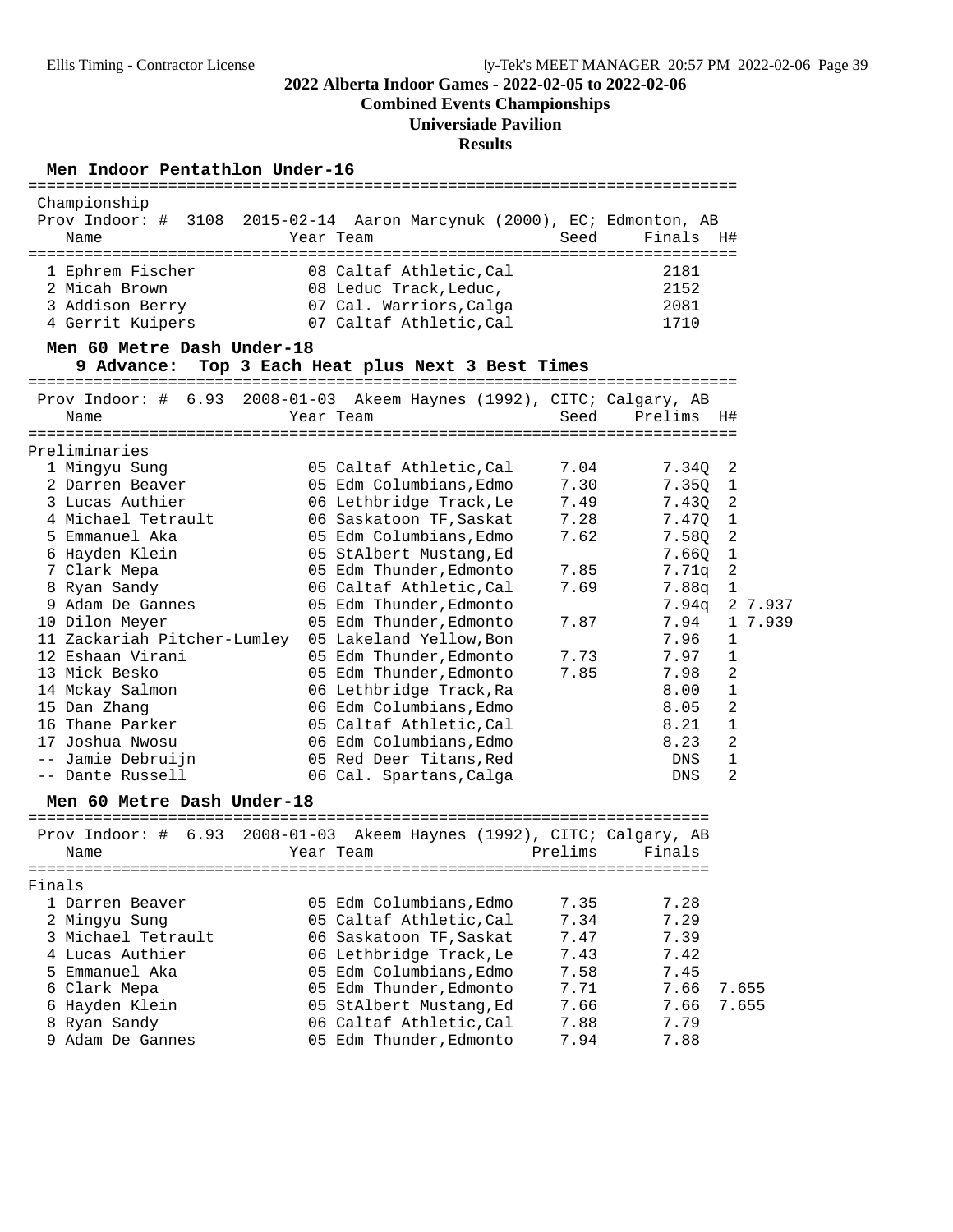**Combined Events Championships**

#### **Universiade Pavilion**

#### **Results**

#### Men 300 Metre Dash Under-18

| Prov Indoor: # 34.34 1986-12-28 Brad McCuaig (1970), OKO; Edmonton, AB<br>Name | Year Team                       | Seed  | Finals | H#             |
|--------------------------------------------------------------------------------|---------------------------------|-------|--------|----------------|
| 1 Darren Beaver                                                                | 05 Edm Columbians, Edmo         | 38.17 | 36.99  | 1              |
| 2 Lucas Authier                                                                | 06 Lethbridge Track, Le         | 38.32 | 37.34  | 1              |
| 3 Hayden Klein                                                                 | 05 StAlbert Mustang, Ed         |       | 38.46  | 3              |
| 4 Emmanuel Aka                                                                 | 05 Edm Columbians, Edmo         | 40.82 | 38.87  | 1              |
| 5 Michael Tetrault                                                             | 06 Saskatoon TF, Saskat         |       | 38.99  | 2              |
| 6 Ryan Sandy                                                                   | 06 Caltaf Athletic.Cal          | 39.14 | 39.30  | $\mathbf{1}$   |
| 7 Mckay Salmon                                                                 | 06 Lethbridge Track, Ra         |       | 40.00  | 3              |
| 8 Hastings Radbourne                                                           | 06 Wolves Athletics, Gr         |       | 40.29  | 3              |
| 9 Joshua Nwosu                                                                 | 06 Edm Columbians. Edmo         |       | 41.53  | 2              |
| 10 Jamie Debruijn                                                              | 05 Red Deer Titans, Red 1:00.00 |       | 42.32  | 1              |
| 11 Zackariah Pitcher-Lumley                                                    | 05 Lakeland Yellow, Bon         |       | 42.42  | $\mathfrak{D}$ |

**Men 600 Metre Run Under-18** ============================================================================ Prov Indoor: # 1:19.6h 1978-12-16 Doug Wournell (1961), CTB; Edmonton, AB Name Year Team Seed Finals H# ============================================================================ 1 Mick Besko 05 Edm Thunder,Edmonto 1:33.00 1:30.93 1 2 Kai Deausy 05 Caltaf Athletic,cal 1:30.90 1:32.30 1 3 Taran Naidu-Barrett 05 Capital City,Edmont 1:34.48 3 4 Joshua Nwosu 06 Edm Columbians,Edmo 1:39.55 1:37.58 2 5 Seth West 06 Lethbridge Track,Ra 1:38.08 3 6 Seth Ballermann 05 Edm Harriers,Edmont 1:37.67 1:40.12 2 7 Kendall Li 06 Edm Harriers,Edmont 1:40.00 1:40.37 2 8 Zachary Visser 05 Cal. Warriors,Calga 1:34.38 1:41.19 1 9 Sean Lee 05 Cal. Warriors,Calga 1:36.38 1:41.44 1 10 Chris Salopree 05 Go Athletics,Edmont 1:48.90 1:45.95 2 -- Hastings Radbourne 06 Wolves Athletics,Gr DNS 3 -- Yahya Moustaid 06 Go Athletics,Edmont 1:48.90 DNS 2 -- Nathaniel Leclerc 05 Caltaf Athletic,Cal DNS 3 -- Zachary Valentine 05 Edm Harriers,Edmont 1:28.00 DNS 1

**Men 1000 Metre Run Under-18** ========================================================================= Prov Indoor: # 2:27.97 1991-01-26 Scott Jensen (1974), CTW; Calgary, A Name Tear Team Seed Finals ========================================================================= 1 Aidan Undheim 05 Mac Track,Edmonton, 2:58.85 2 Zachary Visser 05 Cal. Warriors,Calga 2:49.38 2:59.66 3 Easton Ogilvie 06 Lethbridge Track,Le 2:59.00 3:00.81 4 Sean Lee 05 Cal. Warriors,Calga 2:54.38 3:08.31 -- Zachary Valentine 05 Edm Harriers,Edmont 2:50.00 DNS -- Hastings Radbourne 06 Wolves Athletics, Gr SCR

**Men 1500 Metre Run Under-18** ========================================================================= Prov Indoor: # 3:54.62 1985-03-01 Alex Mowat (1968), CTW; Winnipeg, MB Name Year Team Seed Finals ========================================================================= 1 Carson Young 05 Edm Harriers,Edmont 4:38.05 4:30.19 2 Kai Deausy 05 Caltaf Athletic,cal 4:32.87 4:30.97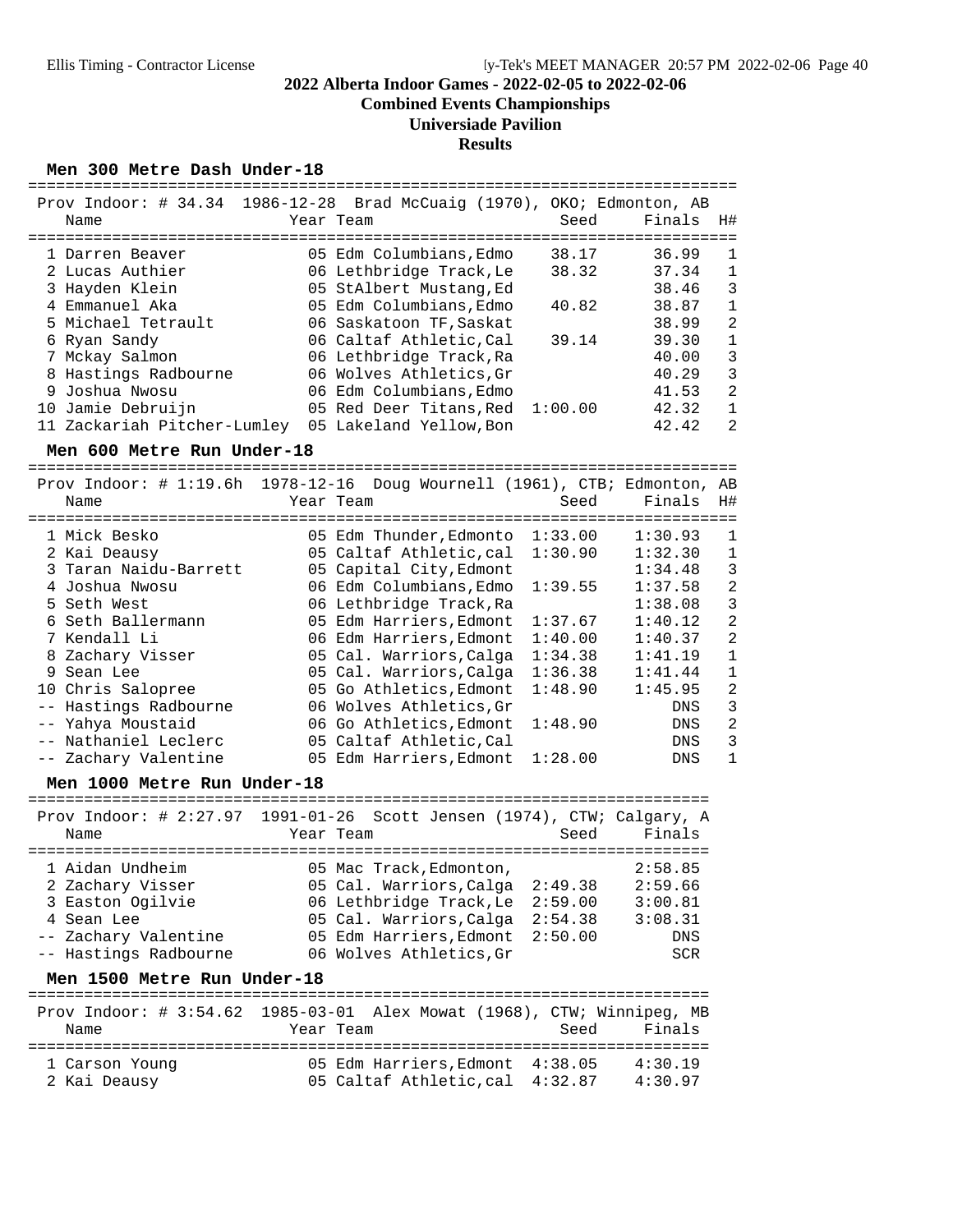**Combined Events Championships**

#### **Universiade Pavilion**

#### **Results**

#### **....Men 1500 Metre Run Under-18**

| 3 Jayvin Cross Child | 05 Running Wild, Saskat 4:34.00 | 4:32.39    |
|----------------------|---------------------------------|------------|
| 4 Seth West          | 06 Lethbridge Track, Ra         | 4:42.47    |
| 5 Aidan Undheim      | 05 Mac Track, Edmonton,         | 4:43.51    |
| 6 Lukash Tucek       | 05 Lethbridge Track, Le         | 5:04.95    |
| 7 Chris Salopree     | 05 Go Athletics, Edmont 5:27.88 | 5:20.54    |
| -- Easton Ogilvie    | 06 Lethbridge Track, Le 4:54.00 | DNS        |
| -- Yahya Moustaid    | 06 Go Athletics, Edmont 5:27.88 | <b>DNS</b> |

# **Men 3000 Metre Run Under-18** ========================================================================= Prov Indoor: # 8:35.30 1985-03-01 Alex Mowat (1968), CTW; Winnipeg MB

| Name                 | Prov Indoor: # 8:35.30 I985-03-01 Alex Mowat (1968), CIW; Winniped MB<br>Seed<br>Year Team | Finals   |
|----------------------|--------------------------------------------------------------------------------------------|----------|
|                      |                                                                                            |          |
| 1 Carson Young       | 05 Edm Harriers, Edmont 10:03.06                                                           | 9:47.58  |
| 2 Jayvin Cross Child | 05 Running Wild, Saskat                                                                    | 9:56.09  |
| 3 Lukash Tucek       | 05 Lethbridge Track, Le                                                                    | 10:58.91 |
| 4 Kendall Li         | 06 Edm Harriers, Edmont 12:00.00                                                           | 10:59.34 |
| 5 Adam Stadt         | 06 Edm Harriers, Edmont 12:30.00                                                           | 11:03.00 |

**Men 4x200 Metre Relay Under-18** ========================================================================= Championship Prov Indoor: # 1:33.55 1997-12-13 CALTAF, Edmonton, AB Team Seed Finals ========================================================================= 1 Edmonton Columbians Track Club 1:40.21 1) Joshua Nwosu 06 2) Dan Zhang 06<br>3) Emmanuel Aka 05 2002 4) Darren Beaver 4) Darren Beaver 05

| <u>JI Sumanuci And VJ</u>     | I, Dallen Deavel VJ           |
|-------------------------------|-------------------------------|
| 2 Edmonton Thunder            | 1:41.44                       |
| 1) Mick Besko 05              | 2) Dilon Meyer 05             |
| 3) Clark Mepa 05              | 4) Ridley Verbeek 05          |
| 3 Caltaf Athletic Association | 1:43.73                       |
| 1) Ryan Sandy 06              | 2) Mingyu Sung 05             |
| 3) Kai Deausy 05              | 4) Gabriel Forero-Tarazona 07 |
|                               |                               |

**Men High Jump Under-18** ========================================================================= Prov Indoor: # 2.05m 1997-02-15 Jesse Lipscombe (1980), St. Albert; Po Name Year Team Seed Finals ========================================================================= 1 Seth Ballermann 05 Edm Harriers,Edmont 1.70m 1.65m 1.50 1.55 1.60 1.65 1.70 XO O O XXO XXX<br>2 Mick Besko 05 Edm Thunder, Edmonto 1.60m 1.55m 1.45 1.50 1.55 1.60 O O XO XXX<br>-- Zachary Valentine 05 Edm Harriers, Edmont 1.80m DNS **Men Long Jump Under-18** ========================================================================= Prov Indoor: # 6.90m 2006-11-25 Matthew Cardoza (1989), Capital City; Name Tear Team Seed Finals

=========================================================================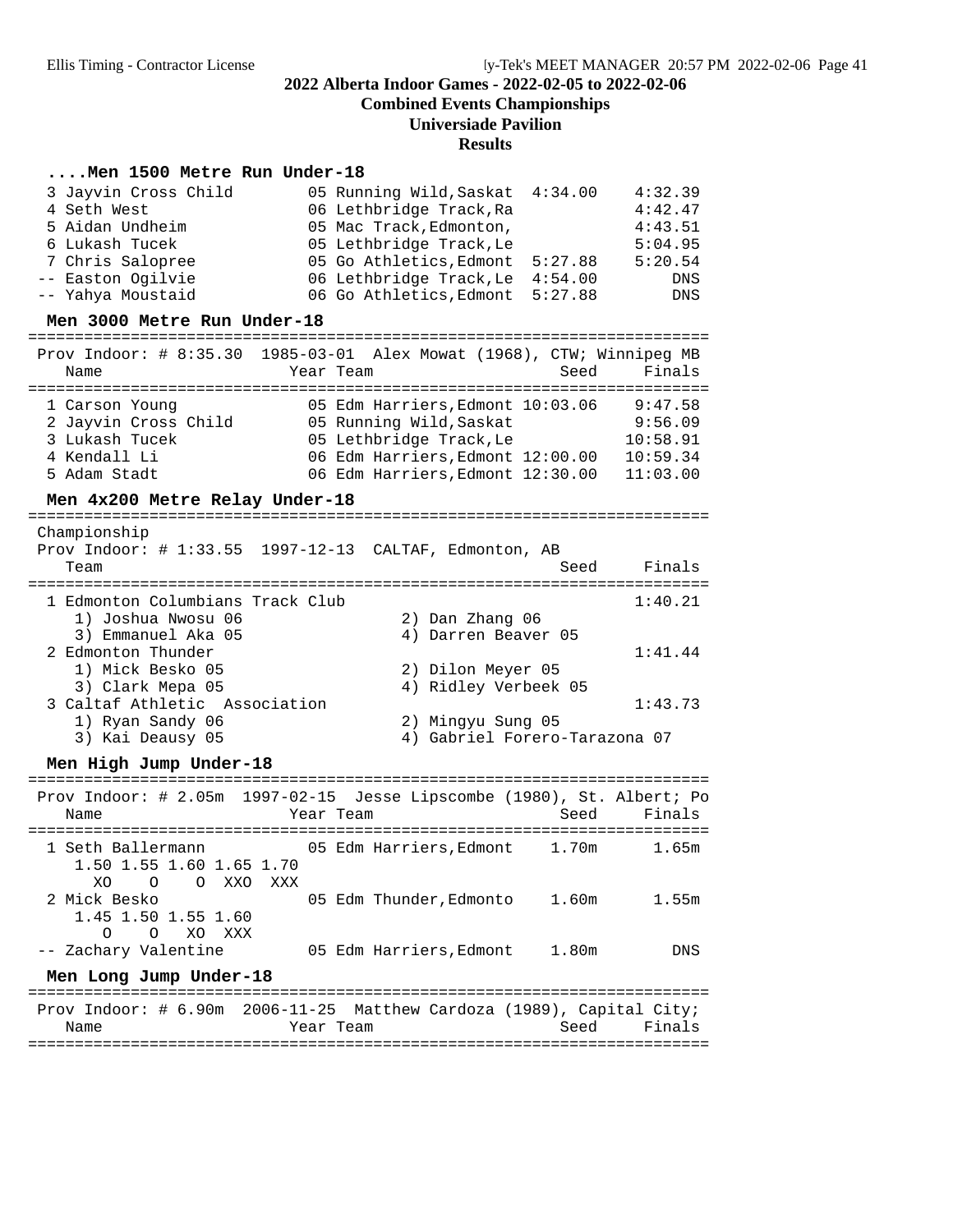**Combined Events Championships**

#### **Universiade Pavilion**

#### **Results**

#### **....Men Long Jump Under-18**

| 1 Michael Tetrault      |       | 06 Saskatoon TF, Saskat<br>6.10m                | 6.05m      |
|-------------------------|-------|-------------------------------------------------|------------|
|                         |       | 6.05m 5.95m 4.51m 5.82m 5.76m 5.54m             |            |
| 2 Taran Naidu-Barrett   |       | 05 Capital City, Edmont                         | 5.27m      |
| $5.27m$ $5.11m$ $3.62m$ |       | 4.81m 5.02m                                     |            |
| 3 Mckay Salmon          |       | 06 Lethbridge Track, Ra                         | 5.11m      |
|                         |       | 4.86m 5.11m 5.04m 4.83m 4.98m 4.80m             |            |
| 4 Clark Mepa            |       | 05 Edm Thunder, Edmonto<br>5.06m                | 5.00m      |
|                         |       | $4.46m$ $4.69m$ $4.52m$ $5.00m$ $4.90m$ $4.96m$ |            |
| 5 Thane Parker          |       | 05 Caltaf Athletic.Cal                          | 4.75m      |
| 4.75m 4.44m             | 4.69m | 4.42m                                           |            |
| -- Dante Russell        |       | 06 Cal. Spartans, Calga                         | <b>DNS</b> |
| -- Eshaan Virani        |       | 05 Edm Thunder, Edmonto<br>5.09m                | DNS        |
| -- Mick Besko           |       | 05 Edm Thunder, Edmonto                         | DNS        |
| -- Carl Chu             |       | 05 Capital City, Edmont                         | <b>DNS</b> |

**Men Shot Put 5 kg Under-18** =========================================================================

| Prov Indoor: # 16.64m 2002-02-02 Matt Doherty (1985), RDT; Edmonton, A |                                           |                                |  |        |            |
|------------------------------------------------------------------------|-------------------------------------------|--------------------------------|--|--------|------------|
| Name                                                                   |                                           | Year Team                      |  | Seed   | Finals     |
| 1 Jake McEachern                                                       |                                           | 05 Split City Sonic, Ll 16.15m |  |        | 15.65m     |
|                                                                        | 15.23m X X X 14.99m 15.65m                |                                |  |        |            |
| 2 Nikolai Tchesnokov 65 Edm Internation, Edm                           |                                           |                                |  |        | 13.91m     |
|                                                                        | 13.80m 13.63m 13.91m 13.37m 13.64m 13.17m |                                |  |        |            |
| 3 Thane Parker                                                         |                                           | 05 Caltaf Athletic, Cal        |  |        | 10.90m     |
|                                                                        | 10.53m 10.03m 10.52m 10.59m 10.89m 10.90m |                                |  |        |            |
| -- Jamie Debruijn                                                      |                                           | 05 Red Deer Titans,Red         |  | 10.02m | <b>DNS</b> |

**Men Weight Throw 9.08 kg Under-18** ========================================================================= Prov Indoor: # 22.11m 2016-02-13 Andreas Troschke (1999), AAAC; Edmont Name Tear Team Seed Finals ========================================================================= 1 Jake McEachern 05 Split City Sonic,Ll 22.49m 22.76m# 22.20m 20.92m 22.10m X 22.76m X

# **Indoor Pentathlon: #5 Men 1000 Metre Run Under-18 Indoor Pentathlon** =======================================================================

 $PA_{\text{2}}$  Trove 11 2015-02-14 Lewis Collin (1998), SAM; Edmonton

# **Indoor Pentathlon: #1 Men 60 Metre Hurdles 0.91m Under-18 Indoor Pentathlon** =======================================================================

0.91m: 13.72m to first, then 9.14m (blue marks)

|                      |           | Prov Indoor: # 8.60 2015-02-14 Lewis Collin (1998), SAM; Edmonton, |               |     |
|----------------------|-----------|--------------------------------------------------------------------|---------------|-----|
| Name                 | Year Team |                                                                    | Finals Points |     |
|                      |           |                                                                    |               |     |
| 1 Roenen Chase       |           | 06 Cal. Spartans, Calga                                            | 10.19         | 506 |
| 2 Ridley Verbeek     |           | 05 Edm Thunder, Edmonto                                            | 11.09         | 354 |
| 3 Nikolai Tchesnokov |           | 05 Edm Internation.Edm                                             | 11.49         | 295 |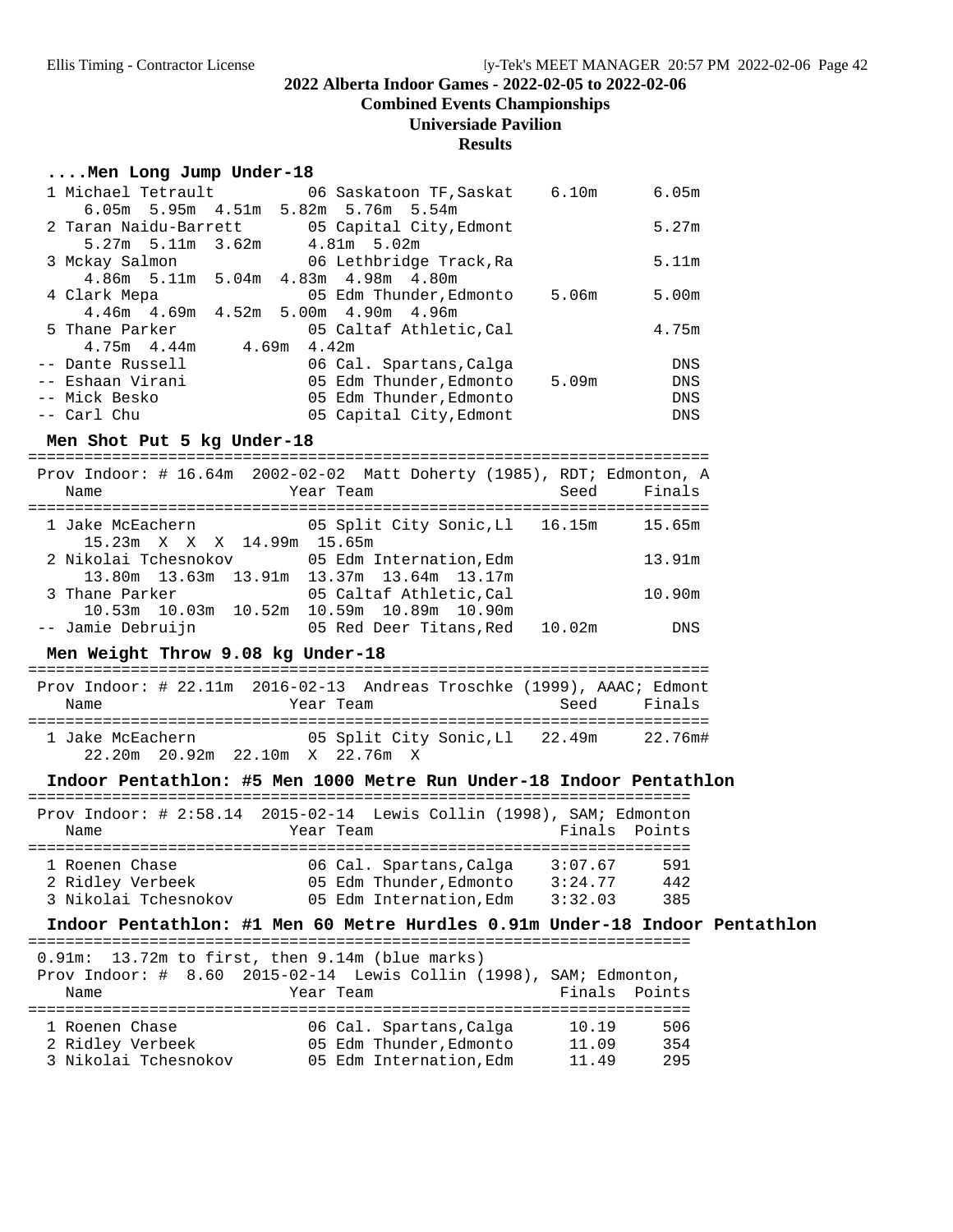# **Combined Events Championships**

# **Universiade Pavilion**

## **Results**

|                                                                               | Indoor Pentathlon: #4 Men High Jump Under-18 Indoor Pentathlon     |                      |
|-------------------------------------------------------------------------------|--------------------------------------------------------------------|----------------------|
| Prov Indoor: # 1.75m 2015-02-14 Lewis Collin (1998), SAM; Edmonton,<br>Name   | Year Team                                                          | Finals Points        |
| 1 Roenen Chase<br>1.55 1.61 1.67 1.70 1.73<br>$O$ $O$ $O$ $XXX$<br>$\Omega$   | 06 Cal. Spartans, Calga                                            | 1.70m<br>544         |
| 2 Ridley Verbeek<br>1.40 1.43 1.46 1.49 1.52 1.55<br>$XO$ 0 0<br>$\Omega$     | 05 Edm Thunder, Edmonto<br>XO XXX                                  | 1.52m<br>404         |
| 3 Nikolai Tchesnokov<br>1.22 1.25 1.28 1.31 1.34<br>O O O XXX<br>$\Omega$     | 05 Edm Internation, Edm 1.31m                                      | 257                  |
|                                                                               | Indoor Pentathlon: #2 Men Long Jump Under-18 Indoor Pentathlon     |                      |
| Prov Indoor: # 6.62m 2015-02-14 Lewis Collin (1998), SAM; Edmonton,<br>Name   | Year Team                                                          | Finals<br>Points     |
| 1 Roenen Chase<br>$5.12m$ 5.97m X                                             | 06 Cal. Spartans, Calga 5.97m                                      | 580                  |
| 2 Ridley Verbeek<br>$4.46m$ 5.22m 5.01m                                       | 05 Edm Thunder,Edmonto                                             | 5.22m<br>425         |
| 3 Nikolai Tchesnokov<br>$4.79m$ 5.01m $4.97m$                                 | 05 Edm Internation,Edm                                             | 5.01m<br>384         |
|                                                                               | Indoor Pentathlon: #3 Men Shot Put 5 kg Under-18 Indoor Pentathlon |                      |
| Prov Indoor: # 10.69m 2015-02-14 Lewis Collin (1998), SAM; Edmonton,<br>Name  | Year Team                                                          | Finals Points        |
| 1 Nikolai Tchesnokov<br>12.68m    12.27m    11.57m                            | 05 Edm Internation, Edm 12.68m#                                    | 648                  |
| 2 Roenen Chase<br>$8.15m$ 9.47m 9.69m                                         | 06 Cal. Spartans, Calga                                            | 9.69m<br>467         |
| 3 Ridley Verbeek<br>7.80m 7.75m 7.50m                                         | 05 Edm Thunder, Edmonto                                            | 7.80m<br>354         |
| Men Indoor Pentathlon Under-18                                                |                                                                    |                      |
| Championship                                                                  |                                                                    |                      |
| Prov Indoor: # 3356 2015-02-14 Lewis Collin (1998), SAM; Edmonton, AB<br>Name | Year Team                                                          | Seed<br>Finals<br>H# |
| 1 Roenen Chase                                                                | 06 Cal. Spartans, Calga                                            | 2688                 |
|                                                                               |                                                                    |                      |

| - ICO - ILLE - CILADU |                         | ---  |
|-----------------------|-------------------------|------|
| 2 Ridley Verbeek      | 05 Edm Thunder, Edmonto | 1979 |
| 3 Nikolai Tchesnokov  | 05 Edm Internation, Edm | 1969 |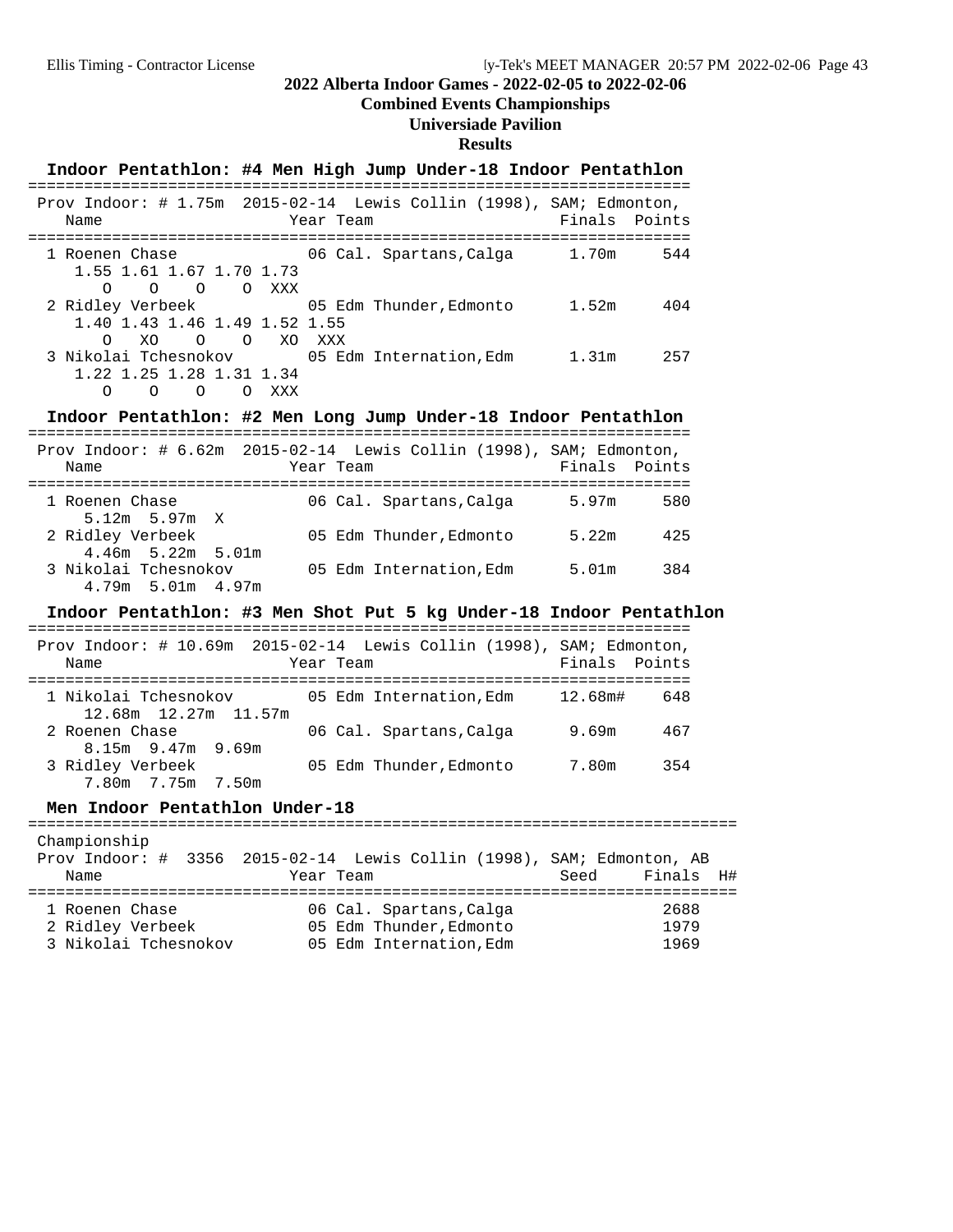# **Combined Events Championships**

# **Universiade Pavilion**

#### **Results**

|        | Men 60 Metre Dash Under-20<br>8 Advance:                           | Top 3 Each Heat plus Next 2 Best Times             |                            |                |                  |         |
|--------|--------------------------------------------------------------------|----------------------------------------------------|----------------------------|----------------|------------------|---------|
|        | Prov Indoor: # 6.73 2007-12-08 Sam Effah (1988), UCAC; Calgary, AB |                                                    |                            |                |                  |         |
|        | Name                                                               | Year Team                                          | Seed                       | Prelims        | H#               |         |
|        |                                                                    |                                                    | ========================== |                |                  |         |
|        | Preliminaries                                                      |                                                    |                            |                |                  |         |
|        | 1 Ryder Hardy                                                      | 04 Riversdale Ath., Sas                            | 7.01                       | 7.100          | 2                |         |
|        | 2 Caiden Schultz                                                   | 03 Caltaf Athletic, Cal                            | 7.22                       | 7.410          | $\mathbf{1}$     |         |
|        | 3 Malachi Muir                                                     | 04 Edm Olympic, Edmonto                            |                            | 7.28Q          | $\overline{2}$   |         |
|        | 4 Jacob Lysak                                                      | 04 U of C Athletics, Ca                            | 7.47                       | 7.470          | $\mathbf{1}$     |         |
|        | 5 Christian James Martinez                                         | 04 Edm Columbians, Edmo                            | 7.36                       | 7.380          | 2                |         |
|        | 6 Taishon Mentore-Martin                                           | 04 Edm Columbians, Edmo                            | 7.34                       | 7.50Q          |                  | 1 7.499 |
|        | 7 Aiden Paterson                                                   | 04 House Speed, Edmonto                            | 7.34                       | 7.45q          | $\overline{c}$   |         |
|        | 8 Kanyon Campbell                                                  | 04 Edm Olympic, Edmonto                            |                            | 7.49q          | $\overline{2}$   |         |
|        | 9 Dustin Morris                                                    | 03 Bulldogs Track, Medi                            | 7.58                       | 7.50           |                  | 2 7.499 |
|        | 10 Brendan Cote-Williamson                                         | 04 Running Wild, Saskat                            | 7.50                       | 7.67           | 1                |         |
|        | 11 Javier Figueroa                                                 | 04 Lethbridge Track, Le                            |                            | 7.70           | $\mathbf{1}$     |         |
|        | 12 Julian Sy                                                       | 03 Edm Olympic, Edmonto                            | 7.67                       | 7.71           |                  | 2 7.706 |
|        | 13 Teagan McIntosh                                                 | 04 Caltaf Athletic, Cal                            | 7.83                       | 7.71           |                  | 1 7.710 |
|        | 14 Rain Jamison                                                    | 04 Caltaf Athletic, Cal                            | 7.96                       | 7.80           | $\mathbf{1}$     |         |
|        | 15 Nicholas Emerson                                                | 04 Caltaf Athletic, Cal                            | 7.99                       | 7.83           | 2                |         |
|        | 16 Lefika Pitso                                                    | 03 Edm Columbians, Edmo                            |                            | 8.03           | $\mathbf{1}$     |         |
|        | Men 60 Metre Dash Under-20                                         |                                                    |                            |                |                  |         |
|        | Prov Indoor: # 6.73 2007-12-08                                     | Sam Effah (1988), UCAC; Calgary, AB                |                            |                |                  |         |
|        | Name                                                               | Year Team                                          | Prelims                    | Finals         |                  |         |
|        |                                                                    |                                                    |                            |                |                  |         |
| Finals |                                                                    |                                                    |                            |                |                  |         |
|        | 1 Ryder Hardy                                                      | 04 Riversdale Ath., Sas                            | 7.10                       | 7.03           |                  |         |
|        | 2 Malachi Muir                                                     | 04 Edm Olympic, Edmonto                            | 7.28                       | 7.22           |                  |         |
|        | 3 Aiden Paterson                                                   | 04 House Speed, Edmonto                            | 7.45                       | 7.33           |                  |         |
|        | 4 Caiden Schultz                                                   | 03 Caltaf Athletic, Cal                            | 7.41                       | 7.35           |                  |         |
|        | 5 Taishon Mentore-Martin                                           | 04 Edm Columbians, Edmo                            | 7.50                       | 7.36           |                  |         |
|        | 6 Christian James Martinez                                         | 04 Edm Columbians, Edmo                            | 7.38                       | 7.37           |                  |         |
|        | 7 Jacob Lysak                                                      | 04 U of C Athletics, Ca                            | 7.47                       | 7.39           |                  |         |
|        | 8 Kanyon Campbell                                                  | 04 Edm Olympic, Edmonto                            | 7.49                       | 7.45           |                  |         |
|        | Men 300 Metre Dash Under-20                                        |                                                    |                            |                |                  |         |
|        | Prov Indoor: # 33.45<br>$2006 - 02 - 12$                           | Brian Barnett (1987), Capital City; Edmon          |                            |                |                  |         |
|        | Name                                                               | Year Team                                          | Seed                       | Finals         | H#               |         |
|        | ============<br>================                                   | -------------                                      | =============              | ========       |                  |         |
|        | 1 Taishon Mentore-Martin<br>2 Caiden Schultz                       | 04 Edm Columbians, Edmo                            | 37.28<br>36.66             | 36.54          | 1<br>$\mathbf 1$ |         |
|        | 3 Dustin Morris                                                    | 03 Caltaf Athletic, Cal                            | 40.19                      | 37.69          | 2                |         |
|        | 4 Ethan Samson                                                     | 03 Bulldogs Track, Medi<br>03 Edm Columbians, Edmo |                            | 37.99<br>38.10 | 3                |         |
|        | 5 Aiden Paterson                                                   |                                                    | 37.39                      | 38.22          | $\mathbf{1}$     |         |
|        | 6 James McFadyen                                                   | 04 House Speed, Edmonto<br>04 Caltaf Athletic, Cal | 38.50                      | 38.93          | $\mathbf 1$      |         |
| 7      | Brendan Cote-Williamson                                            | 04 Running Wild, Saskat                            | 37.30                      | 38.98          | $\mathbf 1$      |         |
|        | 8 Nicholas Emerson                                                 | 04 Caltaf Athletic, Cal                            | 42.02                      | 39.80          | 2                |         |
|        | 9 Orion Legg                                                       | 04 Lethbridge Track, Le                            | 39.20                      | 40.06          | 2                |         |
|        | 10 Teagan McIntosh                                                 | 04 Caltaf Athletic, Cal                            | 41.18                      | 40.08          | 2                |         |
|        | 11 Rain Jamison                                                    | 04 Caltaf Athletic, Cal                            |                            | 40.31          | 3                |         |
|        | 12 Javier Figueroa                                                 | 04 Lethbridge Track, Le                            |                            | 41.48          | 3                |         |
|        |                                                                    |                                                    |                            |                |                  |         |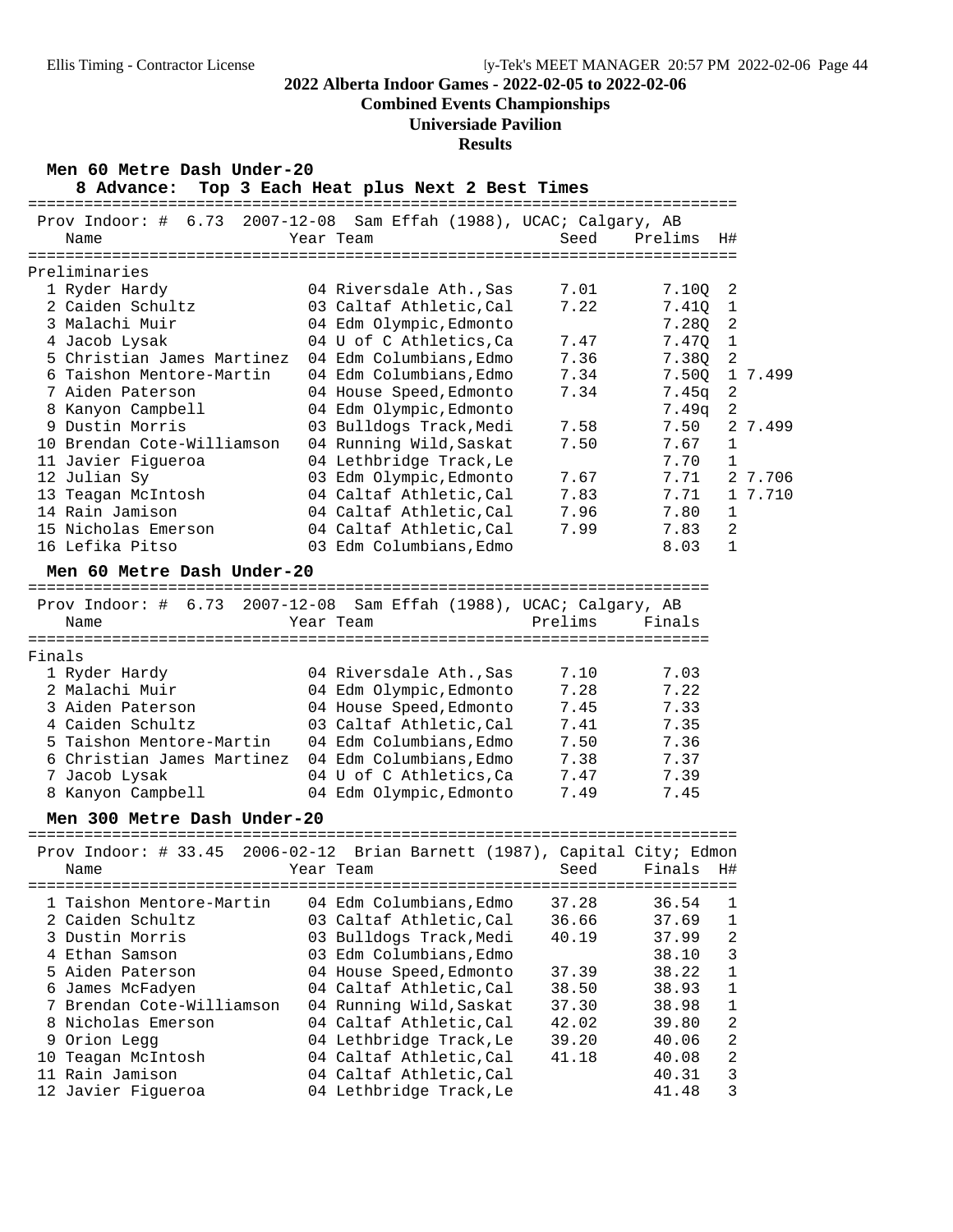# **Combined Events Championships**

# **Universiade Pavilion**

#### **Results**

**....Men 300 Metre Dash Under-20**

| -- Owen Betts                                                                                                                                | 04 Caltaf Athletic, Cal                                                                                                                                                                | 2<br>DNS                                                                               |
|----------------------------------------------------------------------------------------------------------------------------------------------|----------------------------------------------------------------------------------------------------------------------------------------------------------------------------------------|----------------------------------------------------------------------------------------|
| Men 600 Metre Run Under-20                                                                                                                   |                                                                                                                                                                                        |                                                                                        |
| Name                                                                                                                                         | Prov Indoor: # 1:18.59 2000-03-11 Darren Clarke (1981), U of C; Montre<br>Year Team<br>Seed                                                                                            | Finals                                                                                 |
| 1 Dawson De Sousa<br>2 Brownson Njoh<br>3 Ethan Samson<br>4 James McFadyen<br>5 Owen Betts<br>6 Joaquin Arias<br>Men 1500 Metre Run Under-20 | 03 StAlbert Mustang, St<br>04 Edm Olympic, Edmonto 1:30.20<br>03 Edm Columbians, Edmo<br>04 Caltaf Athletic, Cal 1:28.00<br>04 Caltaf Athletic, Cal 1:30.90<br>04 Capital City, Edmont | 1:29.02<br>1:29.35<br>1:30.12<br>1:30.169<br>1:30.169<br>1:30.17<br>1:31.22<br>1:35.94 |
| ===============================<br>Name                                                                                                      | Prov Indoor: # 3:52.90 1981-02-21 Adrian Shorter (1962), EH; Edmonton,<br>Year Team<br>Seed                                                                                            | =====================<br>Finals                                                        |
| 1 Jacob White<br>2 Owen Betts<br>3 Dawson De Sousa<br>4 Avery Rudelich<br>Men 3000 Metre Run Under-20                                        | 03 Cochrane End, Cochra 4:46.31 4:32.00<br>04 Caltaf Athletic, Cal 4:26.00 4:34.97<br>03 StAlbert Mustang, St<br>04 StAlbert Mustang, Ac 4:40.29                                       | 4:39.71<br>4:46.75                                                                     |
| Name                                                                                                                                         | Prov Indoor: # 8:16.2h 1976-02-22 Dean Childs (1957), CS; Edmonton, AB<br>Seed<br>Year Team                                                                                            | Finals                                                                                 |
| 1 Jacob White<br>-- Avery Rudelich                                                                                                           | 03 Cochrane End, Cochra 9:39.00<br>04 StAlbert Mustang, Ac 10:21.42                                                                                                                    | 9:47.37<br>DNS                                                                         |
| Men 60 Metre Hurdles 0.99 m Under-20<br>8 Advance:                                                                                           | Top 3 Each Heat plus Next 5 Best Times                                                                                                                                                 |                                                                                        |
| Name                                                                                                                                         | 0.99m. 13.72m to first, then every 9.14m (blue marks).<br>Prov Indoor: # 8.14 2019-01-06 Khymani Reid (2000), CITC; Calgary, AB<br>Seed<br>Year Team                                   | Prelims                                                                                |
| Preliminaries<br>1 Nicholas Emerson<br>2 Orion Legg                                                                                          | 04 Caltaf Athletic, Cal<br>04 Lethbridge Track, Le                                                                                                                                     | 10.10Q<br>10.16Q                                                                       |
| Men 60 Metre Hurdles 0.99 m Under-20                                                                                                         |                                                                                                                                                                                        |                                                                                        |
| 0.99m.<br>Name                                                                                                                               | 13.72m to first, then every 9.14m (blue marks).<br>Prov Indoor: # 8.14 2019-01-06 Khymani Reid (2000), CITC; Calgary, AB<br>Year Team<br>Prelims                                       | Finals                                                                                 |
| Finals<br>1 Nicholas Emerson<br>2 Orion Legg                                                                                                 | 04 Caltaf Athletic, Cal<br>10.10<br>04 Lethbridge Track, Le<br>10.16                                                                                                                   | 9.85<br>9.86                                                                           |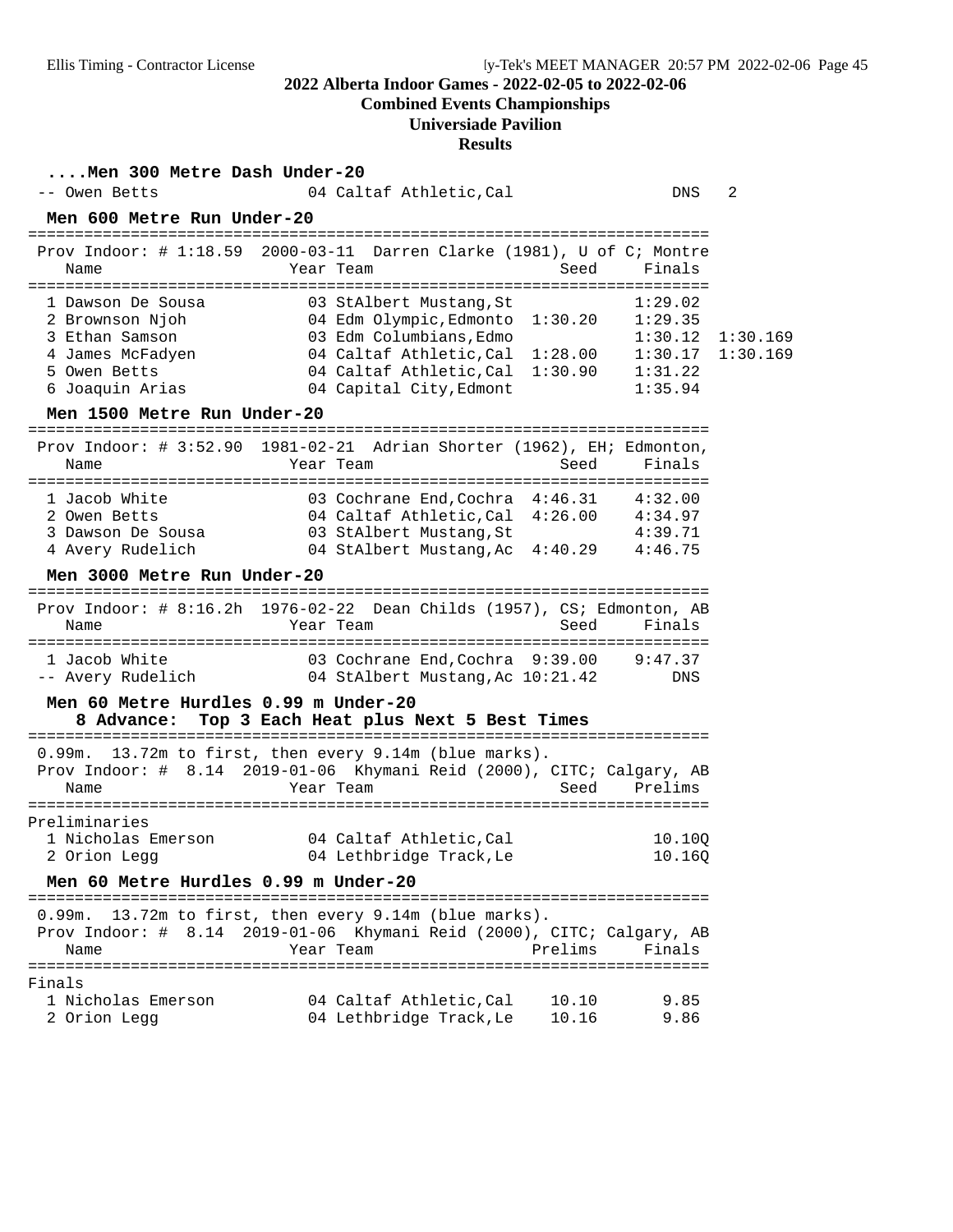**Combined Events Championships**

#### **Universiade Pavilion**

**Results**

# **Men 4x200 Metre Relay Under-20** =========================================================================

 Championship Prov Indoor: # 1:30.01 1986-03-01 Team Alberta, Saskatoon, SK Team Seed Finals ========================================================================= -- Lethbridge Track And Field Clu **D**Q Rule TR 24.7 1) Orion Legg 04 2) Javier Figueroa 04 4) Lucas Authier 06 -- Caltaf Athletic Association SCR 1) Ryan Sandy 06 2) Mingyu Sung 05<br>3) Kai Deausy 05 3) 4) Nicholas Emerso 4) Nicholas Emerson 04 **Men High Jump Under-20** ========================================================================= Prov Indoor: # 2.15m 2018-02-11 Wesley Calef (1999), GreenGold; Edmont Name Tear Team Seed Finals ========================================================================= 1 Logan Joseph Shaver 04 Edm Columbians,Edmo 1.80m 1.90m 1.75 1.80 1.85 1.90 1.93 XO O XXO XO XXX 2 Tegra Jan-King 04 Capital City,Edmont 1.80m 1.70 1.75 1.80 1.85 O O XO XXX 3 Jacob Lysak 04 U of C Athletics,Ca 1.80m 1.65m 1.60 1.65 1.70 XXO O XXX 4 Lefika Pitso 03 Edm Columbians,Edmo 1.65m J1.65m 1.55 1.60 1.65 1.70 O XXO XXO XXX -- Teagan McIntosh 04 Caltaf Athletic,Cal 1.55m DNS **Men Pole Vault Under-20** ========================================================================= Flight 1: <= 3.7 metres Flight 2: > 3.7 metres Prov Indoor: # 5.00m 2000-11-25 Jamie Johnson (1980), Capital City; Ed Name Team Year Team Seed Finals ========================================================================= 1 Julian Rakochy 04 Caltaf Athletic,Cal 4.10m 3.85m 3.55 3.70 3.85 3.95 O O O XXX 2 Carson King 03 Edm Internation,Edm 3.80m 3.55m 3.55 3.70 O XXX -- Tekoa Kornelsen 04 Edm Internation, Edm 4.42m DNS **Men Long Jump Under-20** ========================================================================= Prov Indoor: # 7.22m 2013-02-16 Aaron Hernandez (1995), CHIN; Pocatell Name Tear Team Seed Finals ========================================================================= 1 Logan Joseph Shaver 04 Edm Columbians,Edmo 6.29m 5.34m 5.73m 5.86m X 6.29m 6.13m 2 Christian James Martinez 04 Edm Columbians,Edmo 6.12m 6.20m 5.73m 6.20m 6.05m 5.06m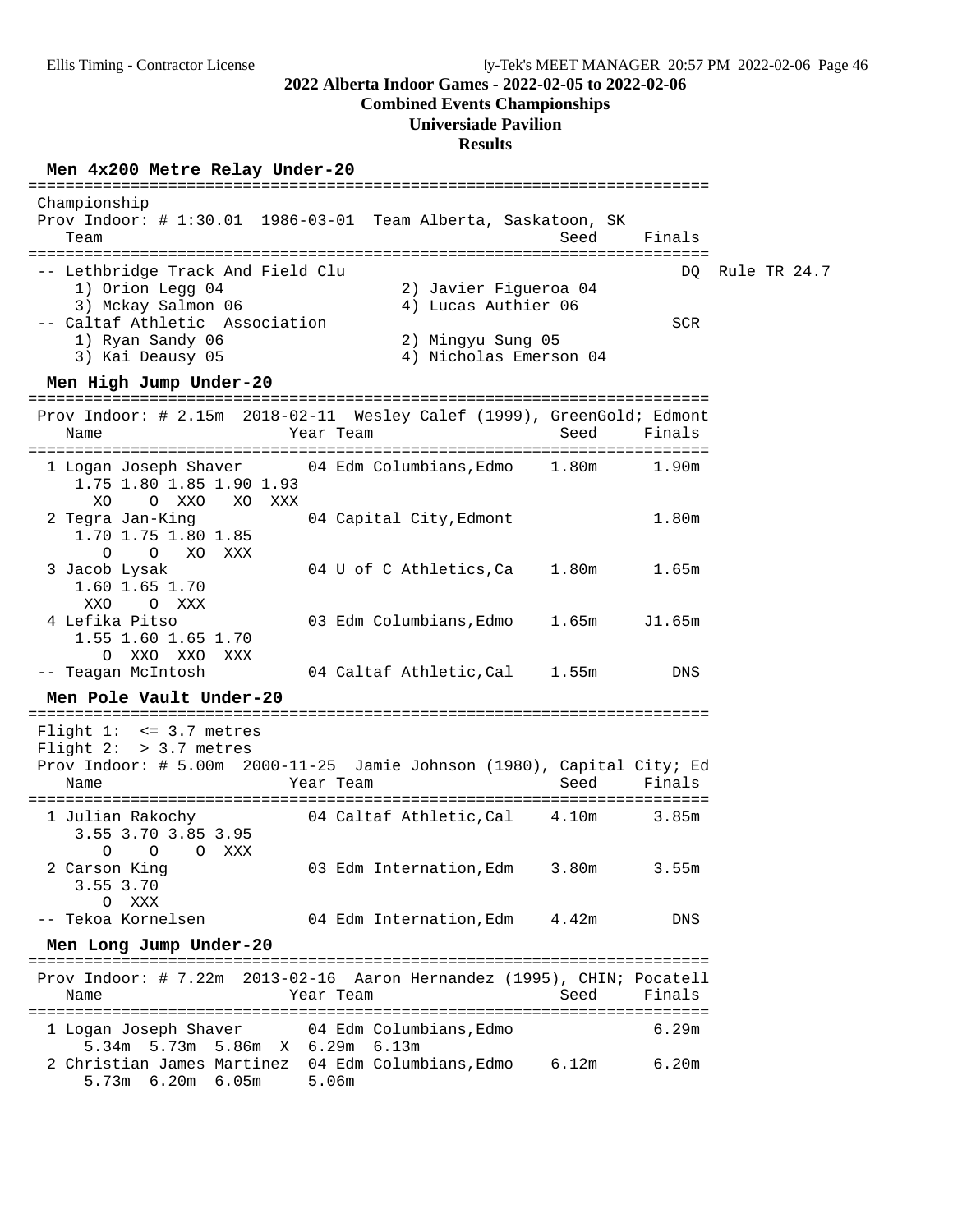**Combined Events Championships**

#### **Universiade Pavilion**

#### **Results**

#### **....Men Long Jump Under-20**

| 3 Tegra Jan-King                | 04 Capital City, Edmont                         | 6.11m |
|---------------------------------|-------------------------------------------------|-------|
|                                 | $6.10m$ $6.11m$ $6.04m$ $5.89m$ $6.01m$ $6.05m$ |       |
| 4 Julian Rakochy                | 04 Caltaf Athletic,Cal<br>5.50m                 | 5.88m |
|                                 | 5.63m 5.88m 5.52m 5.62m 5.65m 5.71m             |       |
| 5 Dustin Morris                 | 03 Bulldogs Track,Medi<br>5.41m                 | 5.82m |
|                                 | 4.94 m 5.22 m 5.49 m 5.82 m X 5.75 m            |       |
| 6 Rain Jamison                  | 04 Caltaf Athletic, Cal                         | 5.23m |
| $4.90m$ $4.84m$ $5.23m$ $5.17m$ |                                                 |       |

**Men Triple Jump Under-20** ========================================================================= Prov Indoor: # 15.03m 2014-02-22 Aaron Hernandez (1995), CHIN; Edmonto Name Year Team Seed Finals ========================================================================= 1 Tegra Jan-King 04 Capital City,Edmont 13.76m X 12.72m 13.43m 13.40m 13.76m 13.37m

#### Men Shot Put 6 kg Under-20

| Prov Indoor: # 16.47m 2002-02-03 Chris Meisner (1983), CHIN; Edmonton<br>Name | Year Team                             |                                      |  | Seed Finals |
|-------------------------------------------------------------------------------|---------------------------------------|--------------------------------------|--|-------------|
| 1 Rain Jamison                                                                |                                       | 04 Caltaf Athletic, Cal              |  | 11.73m      |
|                                                                               |                                       | 11.73m 11.18m 11.06m 11.39m 10.89m X |  |             |
| 2 Caiden Schultz                                                              | $10.21m$ 9.56m 9.93m $10.36m$ 9.90m X | 03 Caltaf Athletic.Cal 11.00m        |  | 10.36m      |

# **Men Weight Throw 11.34 kg Under-20** =========================================================================

# Prov Indoor: # 23.08m 2001-12-08 Jim Steacy (1984), CHIN; Lethbridge,

|               |  |                          |           |                                |      | FIOV INQUOI. # 43.0000 AUUI-14-00 UIM SCEACY (1907), CHINI DECHDIIQUE, |
|---------------|--|--------------------------|-----------|--------------------------------|------|------------------------------------------------------------------------|
| Name          |  |                          | Year Team |                                | Seed | Finals                                                                 |
| 1 Sean Reimer |  | 19.29m X 19.67m 18.40m X |           | 03 Split City Sonic, Ll 19.68m |      | 19.67m                                                                 |

#### Heptathlon: #1 Men 60 Metre Dash Under-20 Heptathlon

| Prov Indoor: $\#$ 7.24 1995-02-04 James Holder (1976), Caltaf; Edmonto |           |  |  |                        |  |     |               |
|------------------------------------------------------------------------|-----------|--|--|------------------------|--|-----|---------------|
| Name                                                                   | Year Team |  |  |                        |  |     | Finals Points |
|                                                                        |           |  |  |                        |  |     |               |
| 1 Tyler Sharpe                                                         |           |  |  | 04 Caltaf Athletic.Cal |  | 789 | 592           |

#### Heptathlon: #7 Men 1000 Metre Run Under-20 Heptathlon

| Prov Indoor: # 2:58.68 1995-02-05 James Holder (1976), Caltaf; Edmon |           |                        |  |               |     |
|----------------------------------------------------------------------|-----------|------------------------|--|---------------|-----|
| Name                                                                 | Year Team |                        |  | Finals Points |     |
|                                                                      |           |                        |  |               |     |
| 1 Tyler Sharpe                                                       |           | 04 Caltaf Athletic.Cal |  | 2:43.09#      | 839 |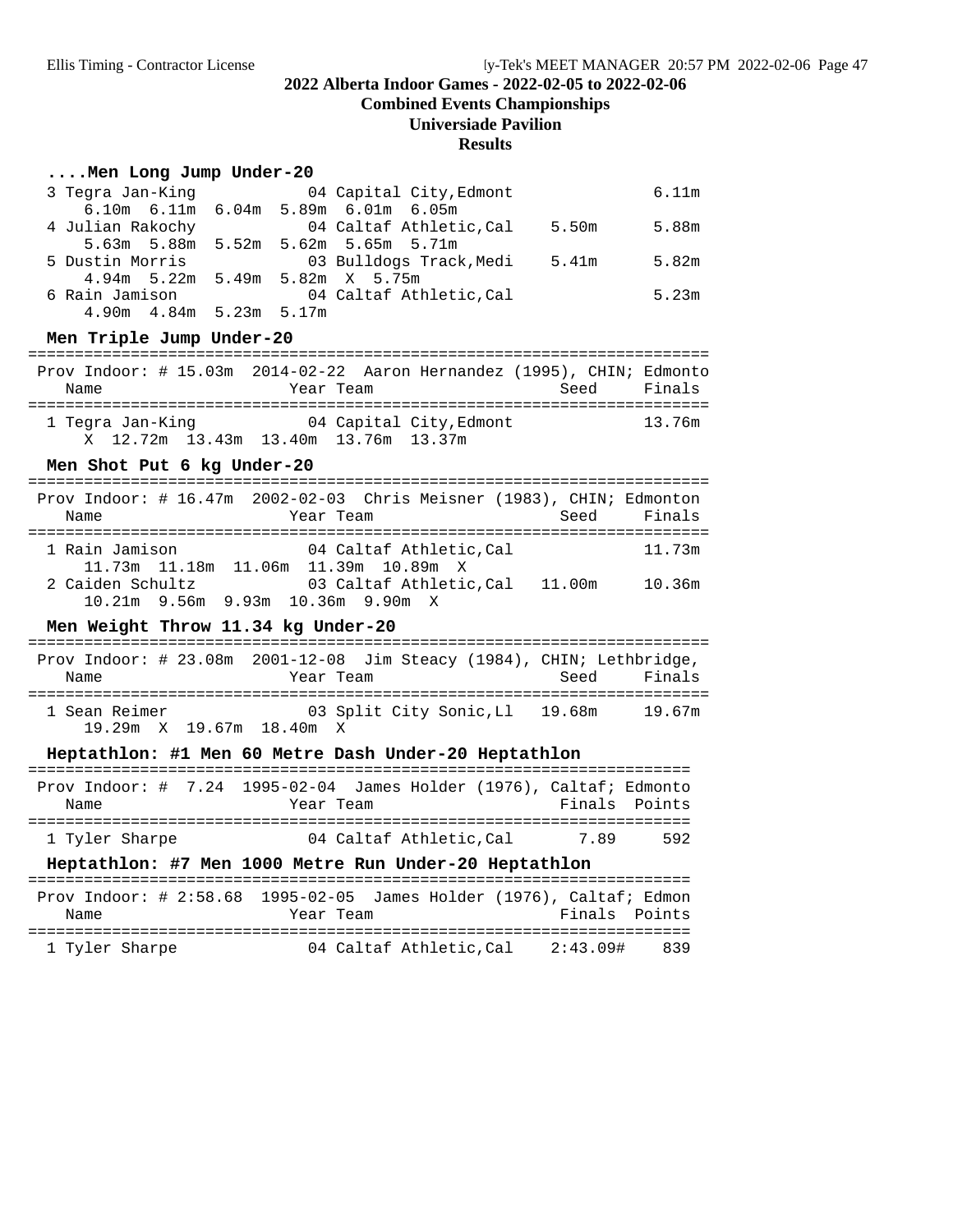#### **Combined Events Championships**

#### **Universiade Pavilion**

#### **Results**

# **Heptathlon: #5 Men 60 Metre Hurdles 0.99m Under-20 Heptathlon** =======================================================================

|                | $0.99$ m: 13.72m to first, then 9.14m (blue marks)                  |       |               |
|----------------|---------------------------------------------------------------------|-------|---------------|
|                | Prov Indoor: # 8.73 1995-02-05 James Holder (1976), Caltaf; Edmonto |       |               |
| Name           | Year Team                                                           |       | Finals Points |
|                |                                                                     |       |               |
| 1 Tyler Sharpe | 04 Caltaf Athletic.Cal                                              | 10.00 | 541           |

#### Heptathlon: #4 Men High Jump Under-20 Heptathlon

| Prov Indoor: # 1.71m 1995-02-04 James Holder (1976), Caltaf; Edmonto<br>Name | Year Team |                        |        | Finals Points |
|------------------------------------------------------------------------------|-----------|------------------------|--------|---------------|
| 1 Tyler Sharpe<br>1.60 1.66 1.72 1.75 1.78<br>000 XOXXX                      |           | 04 Caltaf Athletic.Cal | 1.75m# | 585           |

# **Heptathlon: #6 Men Pole Vault Under-20 Heptathlon** =======================================================================

 Minimum starting height is 1.60 metres. Prov Indoor: # 3.00m 1995-02-05 James Holder (1976), Caltaf; Edmonto Name **The Year Team Property Points** Points ======================================================================= 1 Tyler Sharpe 04 Caltaf Athletic,Cal 3.00m# 357 2.50 2.60 2.70 2.80 2.90 3.00 3.10 O O O O O O XXX

# **Heptathlon: #2 Men Long Jump Under-20 Heptathlon** =======================================================================

 Prov Indoor: # 6.17m 1995-02-04 James Holder (1976), Caltaf; Edmonto Name Year Team Finals Points ======================================================================= 04 Caltaf Athletic,Cal 5.54m 490 5.54m X X

#### $Heptathlon: #3$  Men Shot Put 6 kg Under-20 Heptathlon

| Prov Indoor: $\#$ 10.71m 1995-02-04 James Holder (1976), Caltaf; Edmont |                      |           |                        |               |     |
|-------------------------------------------------------------------------|----------------------|-----------|------------------------|---------------|-----|
| Name                                                                    |                      | Year Team |                        | Finals Points |     |
|                                                                         |                      |           |                        |               |     |
| 1 Tyler Sharpe                                                          |                      |           | 04 Caltaf Athletic.Cal | 10.99m#       | 545 |
|                                                                         | 10.78m 10.99m 10.94m |           |                        |               |     |

## **Men Heptathlon Under-20** ============================================================================ Championship

| CHAMPIONSHIP   |                                                           |                         |      |           |  |
|----------------|-----------------------------------------------------------|-------------------------|------|-----------|--|
| Prov Indoor: # | 4343 1995-02-05 James Holder (1976), Caltaf; Edmonton, AB |                         |      |           |  |
| Name           | Year Team                                                 |                         | Seed | Finals H# |  |
| 1 Tyler Sharpe |                                                           | 04 Caltaf Athletic, Cal | 3744 | 3949      |  |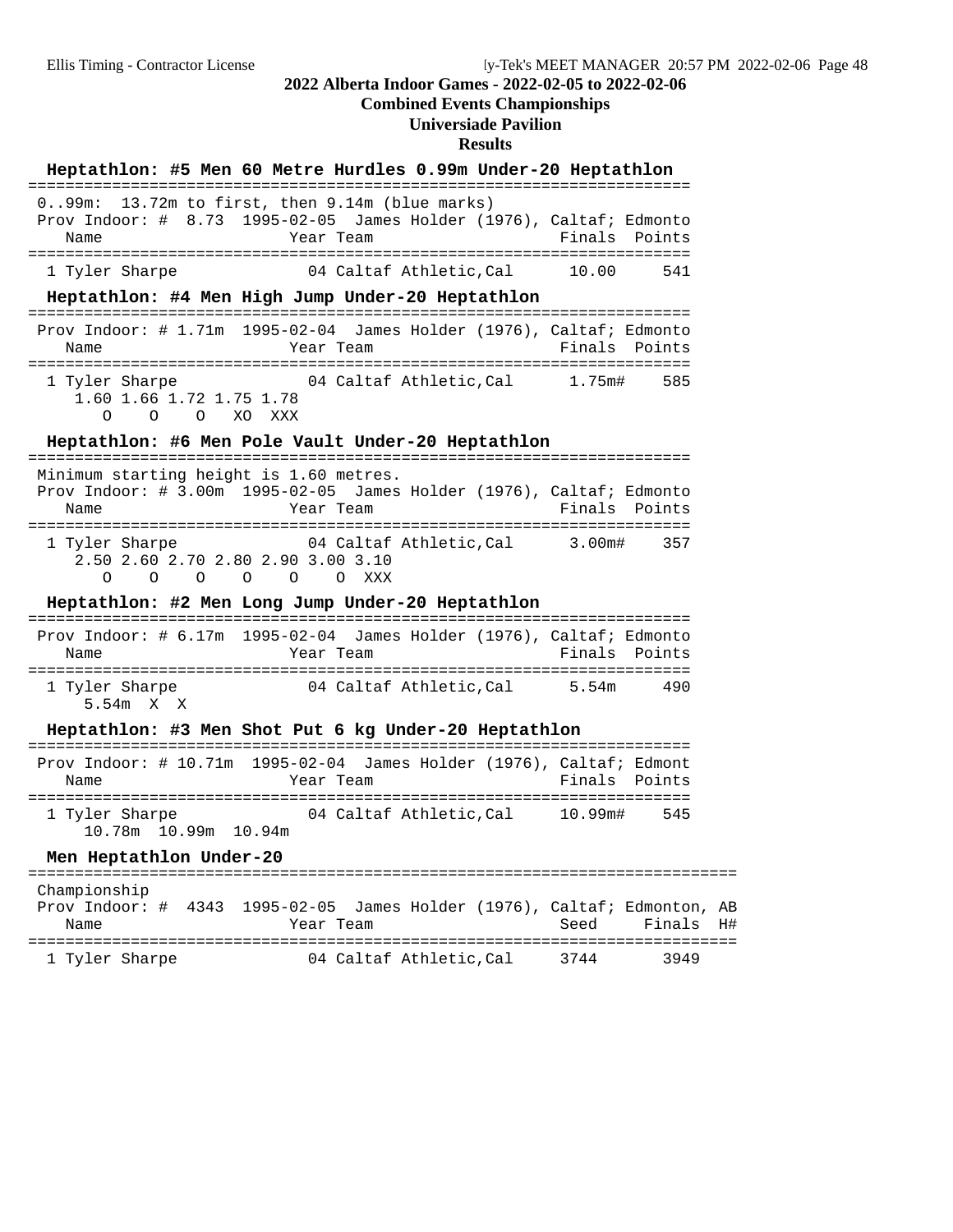#### **Combined Events Championships**

#### **Universiade Pavilion**

#### **Results**

**Men 60 Metre Hurdles 1.07 m Senior 8 Advance: Top 3 Each Heat plus Next 5 Best Times** ========================================================================= 1.07m. 13.72m to first, then every 9.14m (blue marks). Prov Indoor: # 7.94 2003-02-15 Jonathon Hylton (1979), CITC; Edmonton Name Team Year Team Seed Prelims ========================================================================= Preliminaries 1 Ryan Wright 02 Cal. Warriors,Calga 8.49Q 2 Tegan McKechnie 02 Capital City,Edmont 9.18Q **Men 60 Metre Hurdles 1.07 m Senior** experience of Men 60 Metre Hurdles 1.07 m Senior 1.07m. 13.72m to first, then every 9.14m (blue marks). Prov Indoor: # 7.94 2003-02-15 Jonathon Hylton (1979), CITC; Edmonton Name Tear Team Prelims Finals ========================================================================= Finals 1 Ryan Wright 02 Cal. Warriors,Calga 8.49 8.52 2 Tegan McKechnie 02 Capital City,Edmont 9.18 9.17 **Men 4x200 Metre Relay Senior** ========================================================================= Championship Prov Indoor: # 1:26.82 2005-03-11 University of Alberta, Winnipeg, MB N Wright, R Fisher, N Cross, R Adams Team Seed Finals ========================================================================= 1 Caltaf Athletic Association 1:37.82 1) Tyler Sharpe 04 2) Caiden Schultz 03 3) Teagan McIntosh 04  $\hskip 1.6cm 4$ ) Rain Jamison 04 2 Edmonton Olympic Club 1:38.05 1) Kanyon Campbell 04 2) Brownson Njoh 04 3) Tj Boussombo 08 4) Malachi Muir 04 -- Edmonton Olympic Club 'B' DQ 24.7, 24.13, 117.3.1 1) Jonathan Balogun 94 2) Julian Sy 03 3) Steven David-Turner 02 4) Tyler Lazarenko 95 -- Edmonton Columbians Track Club DQ Rule TR 24.7 1) Shane Ohrt 94 2) Christian James Martinez 04 3) Taishon Mentore-Martin 04 4) Lefika Pitso 03 **Men Shot Put 7.26 kg Senior** ========================================================================= Prov Indoor: # 18.46m 2004-03-11 Chris Meisner (1983), Chinook; Windso Name Year Team Seed Finals ========================================================================= 1 Wesley Eze 02 Alberta Gold,Calgar 12.71m 12.77m 12.77m X 12.56m 12.12m X X -- Derek Parker 10.89m SCR **Men Weight Throw 15.88 kg Senior** ========================================================================= Prov Indoor: # 24.08m 2009-03-12 Jim Steacy (1984), Chinook; Windsor O Name Year Team Seed Finals =========================================================================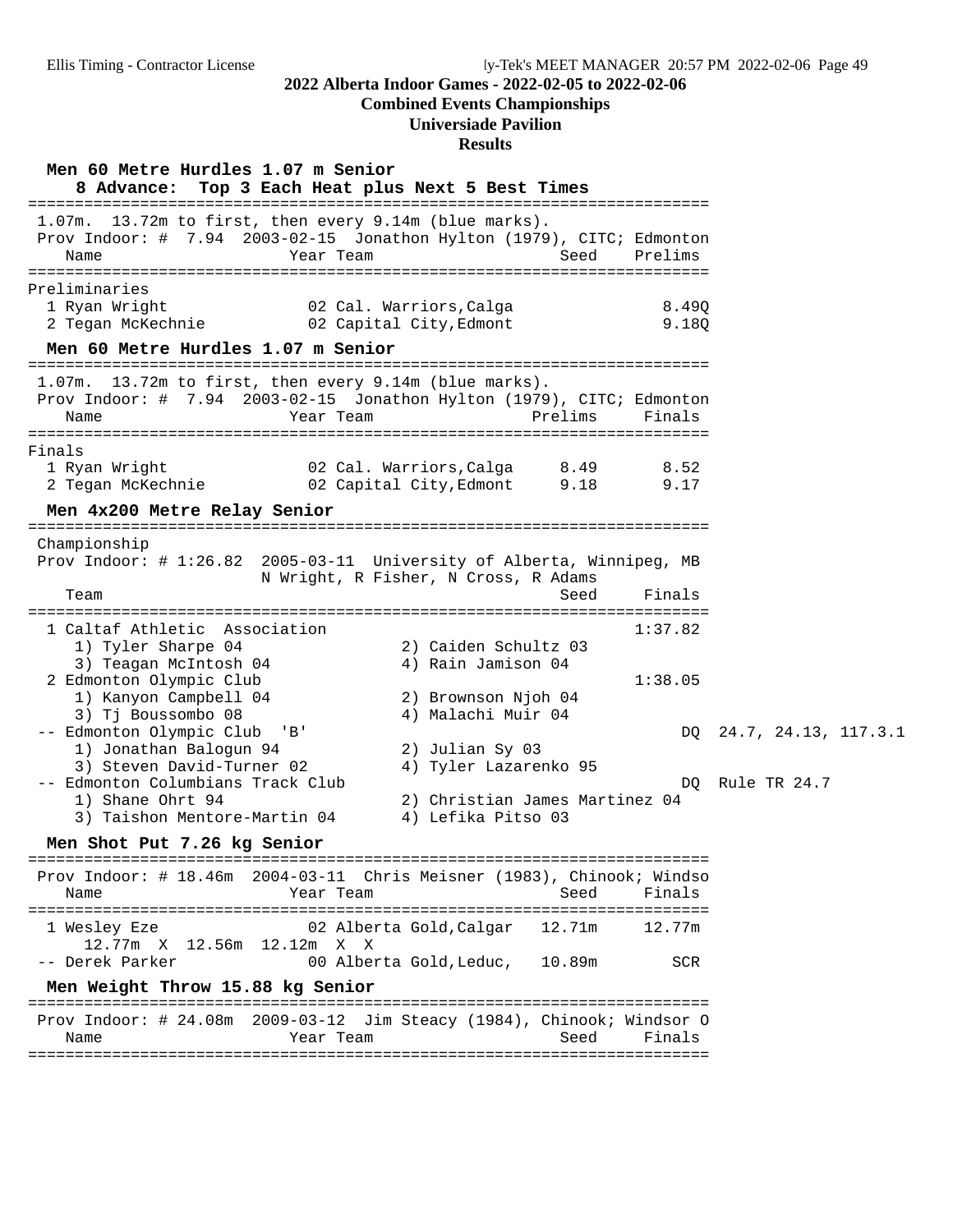# **Combined Events Championships**

### **Universiade Pavilion**

**Results**

|                                                                               | <b>Nesults</b>                                                                                                                                          |
|-------------------------------------------------------------------------------|---------------------------------------------------------------------------------------------------------------------------------------------------------|
| Men Weight Throw 15.88 kg Senior<br>1 Wesley Eze<br>12.21m X 12.87m X X<br>X. | 02 Alberta Gold, Calgar 12.99m<br>12.87m                                                                                                                |
|                                                                               | Heptathlon: #1 Men 60 Metre Dash Senior Heptathlon                                                                                                      |
| Name                                                                          | Prov Indoor: # 7.21 1990-02-17 Rich Hesketh (1962), CS; Edmonton, A<br>Finals<br>Points<br>Year Team                                                    |
| 1 Regev Stilman                                                               | 99 Edm Internation, Edm<br>7.58<br>687                                                                                                                  |
|                                                                               | Heptathlon: #7 Men 1000 Metre Run Senior Heptathlon                                                                                                     |
| Name                                                                          | Prov Indoor: # 2:26.67 1990-02-18 Rich Hesketh (1962), CS; Edmonton,<br>Finals<br>Year Team<br>Points                                                   |
| -- Regev Stilman                                                              | 99 Edm Internation,Edm<br><b>DNS</b>                                                                                                                    |
|                                                                               | Heptathlon: #5 Men 60 Metre Hurdles 1.07m Senior Heptathlon                                                                                             |
| Name                                                                          | 1.07m: 13.72m to first, then 9.14m (blue marks)<br>Prov Indoor: # 8.62 1990-02-18 Rich Hesketh (1962), CS; Edmonton, A<br>Finals<br>Points<br>Year Team |
| -- Regev Stilman                                                              | 99 Edm Internation, Edm<br>DNS                                                                                                                          |
|                                                                               | Heptathlon: #4 Men High Jump Senior Heptathlon                                                                                                          |
| Name                                                                          | Prov Indoor: # 1.94m 1990-02-17 Rich Hesketh (1962), CS; Edmonton, A<br>Year Team<br>Finals<br>Points                                                   |
| -- Regev Stilman                                                              | 99 Edm Internation, Edm<br><b>DNS</b>                                                                                                                   |
|                                                                               | Heptathlon: #6 Men Pole Vault Senior Heptathlon                                                                                                         |
| Minimum starting height is 1.60 metres.                                       |                                                                                                                                                         |
| Name                                                                          | Prov Indoor: # 4.45m 1990-02-18 Rich Hesketh (1962), CS; Edmonton, A<br>Finals<br>Year Team<br>Points                                                   |
| -- Regev Stilman                                                              | 99 Edm Internation, Edm<br>DNS                                                                                                                          |
|                                                                               | Heptathlon: #2 Men Long Jump Senior Heptathlon                                                                                                          |
| Name                                                                          | Prov Indoor: # 6.87m 1990-02-17 Rich Hesketh (1962), CS; Edmonton, A<br>Finals<br>Points<br>Year Team                                                   |

=======================================================================

1 Regev Stilman 99 Edm Internation, Edm 5.83m 550 3.84m 5.83m 5.82m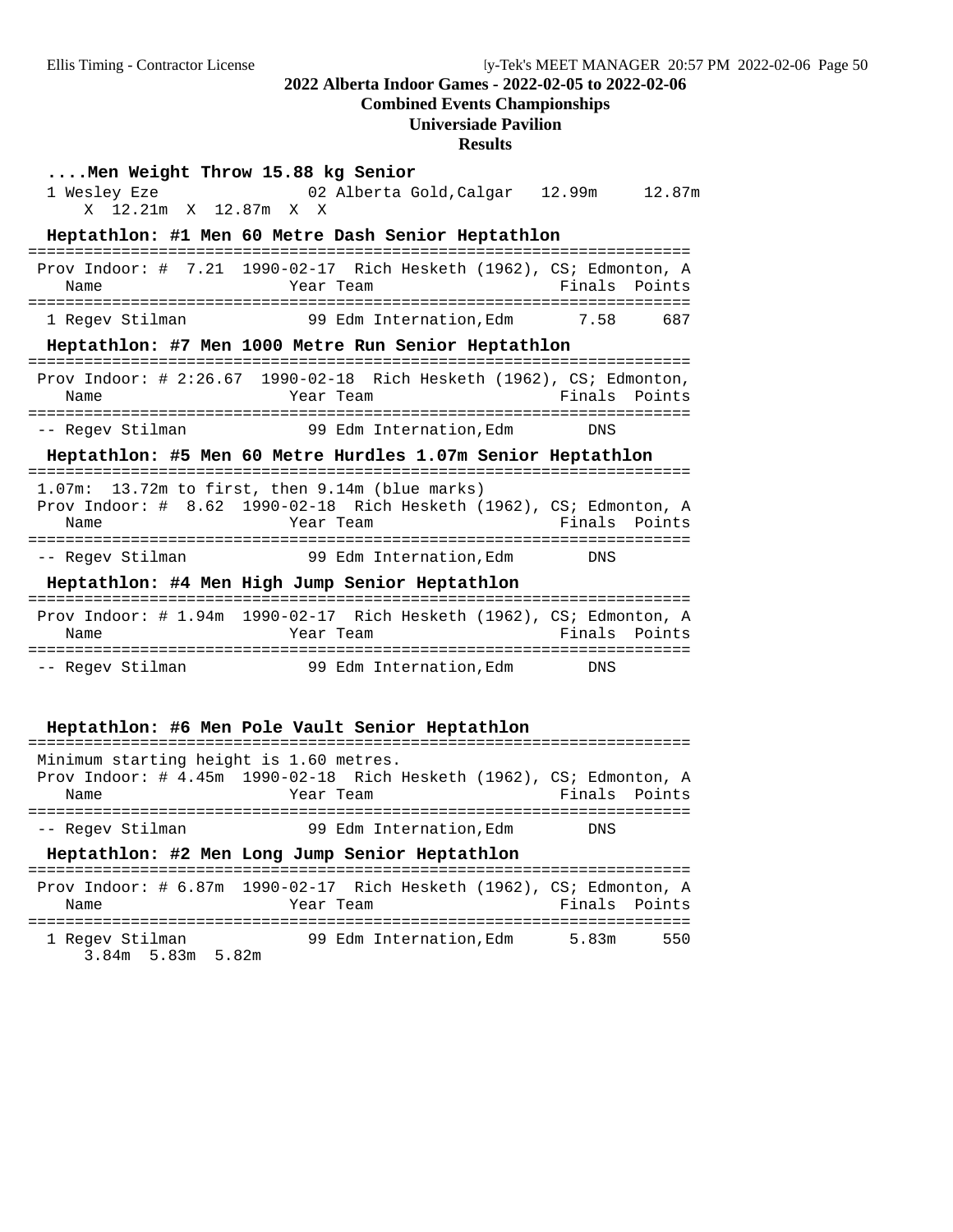**Combined Events Championships**

#### **Universiade Pavilion**

#### **Results**

**Heptathlon: #3 Men Shot Put 7.26 kg Senior Heptathlon** ======================================================================= Prov Indoor: # 13.35m 1990-02-17 Rich Hesketh (1962), CS; Edmonton, Name Tear Team Team Finals Points ======================================================================= 1 Regev Stilman 99 Edm Internation,Edm 9.51m 456 9.11m 9.51m 9.51m **Men 35-49 60 Metre Hurdles WMA specs Masters 8 Advance: Top 2 Each Heat plus Next 6 Best Times** ========================================================================= 35-49: 0.99 13.72, 9.14 (yellow). 50-59: 0.91 13, 8.5 (blue) 60-69: 0.84m. 12m to first, then every 8m (green marks). 70-79: 0.76m. 12m to first, then every 7m. 80+: 0.69m. 12m to first, then every 7m. Championship Name Year Team Seed Prelims ========================================================================= Preliminaries 1 Jackson Hinton 81 Edm Internation,Edm 8.40 8.23Q **Men 60 Metre Dash Open U35 9 Advance: Top 3 Each Heat plus Next 3 Best Times** ============================================================================ Prov Indoor: # 6.57 2010-03-11 Sam Effah (1988), UCAC; Windsor, ON Name Year Team Seed Prelims H# ============================================================================ 1 Benjamin Williams 92 Running Room,Edmont 6.78 6.81Q 1 2 Daniel Kidd 04 Running Room,Edmont 6.98 6.92Q 2 3 Ramone English 00 Running Room,Albert 6.88 6.93Q 2 4 Kevin M'Pindou 95 Running Room,Edmont 6.98 7.08Q 1 5 Jackson Hinton 81 Edm Internation,Edm 7.15 7.13Q 2 6 Ryan Wright 02 Cal. Warriors,Calga 7.09 7.23Q 1 7 Shane Ohrt 94 Edm Columbians,Edmo 7.18 7.25q 2 8 Hafiz Sherif-Deen 01 Alberta Gold,Edmont 7.30 7.35q 2 7.342 9 Tzu Yao Chou 97 Alberta Gold,Taipei 7.20 7.35q 1 7.349 10 Tyler Lazarenko 95 Unattached AB,Edmon 7.43 1 11 Jonathan Balogun 94 Edm Olympic,Edmonto 7.45 1 12 Jake Sawatzky 01 Alberta Gold,Calgar 7.21 7.50 1 13 Jag Atwal 77 Unattached AB,Edmon 7.85 1 14 Faddy Omar 89 Unattached AB,calga 7.90 2 15 Aidan McIntyre 02 Edm Thunder,Edmonto 8.33 2 -- Kudakwashe Murasiranwa 97 Capital City,Edmont 6.81 FS 1 Rule TR 16.8 -- Kenton Hohmann 02 Caltaf Athletic,Cal 6.40 DNS 2 -- Devon Zuchotzki 02 Cal. Spartans,Calga 7.39 DNS 2 **Men 60 Metre Dash Open U35** ========================================================================= Prov Indoor: # 6.57 2010-03-11 Sam Effah (1988), UCAC; Windsor, ON Name Team Team Prelims Finals ========================================================================= Finals 1 Benjamin Williams 92 Running Room,Edmont 6.81 6.73 2 Ramone English 00 Running Room,Albert 6.93 6.82 3 Daniel Kidd 04 Running Room,Edmont 6.92 6.94 4 Kevin M'Pindou 95 Running Room,Edmont 7.08 7.00 5 Jackson Hinton 81 Edm Internation,Edm 7.13 7.05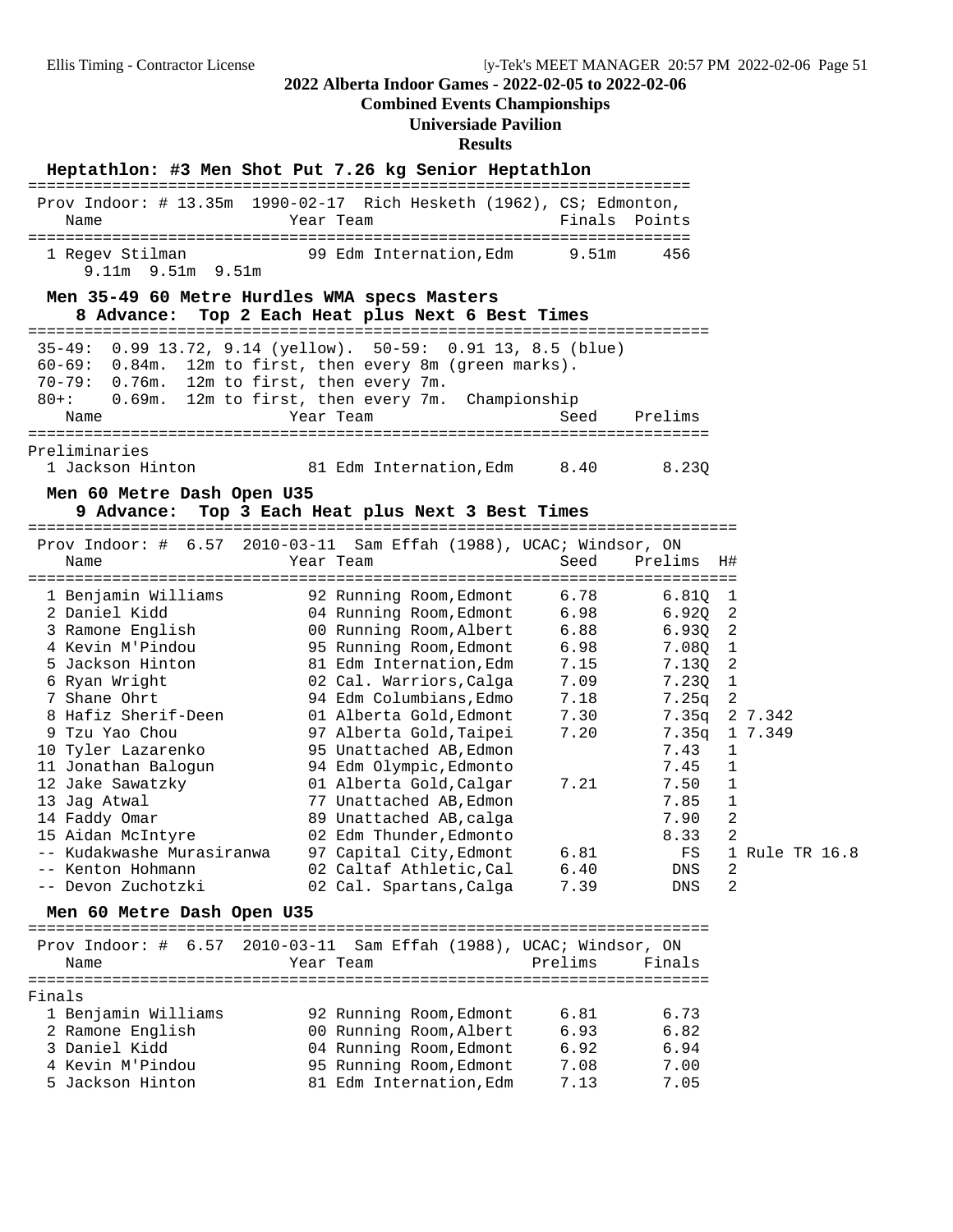**Combined Events Championships**

#### **Universiade Pavilion**

#### **Results**

#### **....Men 60 Metre Dash Open U35**

| 6 Ryan Wright       | 02 Cal. Warriors, Calga | 7.23 | 7.16 |
|---------------------|-------------------------|------|------|
| 7 Shane Ohrt        | 94 Edm Columbians, Edmo | 7.25 | 7.25 |
| 8 Hafiz Sherif-Deen | 01 Alberta Gold, Edmont | 7.35 | 7.31 |
| 9 Tzu Yao Chou      | 97 Alberta Gold.Taipei  | 7.35 | 7.41 |

**Men 300 Metre Dash Open U35** ============================================================================  $P$ 

| Name                  | $Proy \quad Indoor: # 32.53 2008-02-02 17yler Christopher (1983), LEG: Winnipeq,$<br>Year Team | Seed  | Finals H# |              |
|-----------------------|------------------------------------------------------------------------------------------------|-------|-----------|--------------|
|                       |                                                                                                |       |           |              |
| 1 Ryan Wright         | 02 Cal. Warriors, Calga                                                                        | 36.37 | 36.49     | 1            |
| 2 Tegan McKechnie     | 02 Capital City, Edmont                                                                        |       | 37.43     | -2           |
| 3 Devon Zuchotzki     | 02 Cal. Spartans, Calga                                                                        | 37.38 | 37.81     | $\mathbf{1}$ |
| 4 Steven David-Turner | 02 Edm Olympic, Edmonto                                                                        |       | 38.19     | $\mathbf{1}$ |
| 5 Jaq Atwal           | 77 Unattached AB, Edmon                                                                        |       | 40.39     | -2           |
| 6 Aidan McIntyre      | 02 Edm Thunder, Edmonto                                                                        |       | 42.54     | $\mathbf{1}$ |
| -- Benjamin Burey     | 00 Caltaf Athletic, Cal                                                                        |       | DNS       | -2           |
| -- Kenton Hohmann     | 02 Caltaf Athletic, Cal                                                                        | 41.68 | DNS       | $\mathbf{1}$ |
|                       |                                                                                                |       |           |              |

**Men 600 Metre Run Open U35** =========================================================================

|                   | Prov Indoor: $\#$ 1:17.52 1981-03-13 Ian Newhouse (1956), EOC; Saskatoon, |         |         |
|-------------------|---------------------------------------------------------------------------|---------|---------|
| Name              | Year Team                                                                 | Seed    | Finals  |
|                   |                                                                           |         |         |
| 1 Mats Swanson    | 04 Leduc Track, Leduc,                                                    | 1:20.13 | 1:20.09 |
| 2 Connor Bole     | 02 Leduc Track, Leduc,                                                    | 1:24.23 | 1:28.02 |
| 3 Trevor Jacek    | 81 Running Wild, Saskat                                                   | 1:31.22 | 1:31.17 |
| -- Benjamin Burey | 00 Caltaf Athletic, Cal                                                   |         | DNS     |
| -- Harvey Weber   | 65 Running Wild, Saskat 1:46.50                                           |         | DNS     |

# **Men 1000 Metre Run Open U35** =========================================================================

### Prov Indoor: # 2:23.36 1996-02-23 Scott Jensen (1974), U of C; Edmonto Name Tear Team Seed Finals ========================================================================= 1 Adam Ivanovic 03 Capital City,Edmont 2:54.78 2 Trevor Jacek 81 Running Wild,Saskat 2:50.77 2:55.47 3 Jamin Fraser 97 Running Room,Edmont 3:15.00 3:07.51

**Men 1500 Metre Run Open U35** ========================================================================= Prov Indoor: # 3:44.58 2014-01-25 Brad Bickley (1991), UNAB; Montreal, Name Tear Team Seed Finals ========================================================================= 1 Jesse Aaron Robitaille 99 Cal. Warriors,Calga 4:18.38 4:30.11

#### Men 3000 Metre Run Open U35

| Prov Indoor: # 7:59.2h $1980-01-19$ Dean Childs (1957), CS; New York, NY |           |  |                                        |  |
|--------------------------------------------------------------------------|-----------|--|----------------------------------------|--|
| Name                                                                     | Year Team |  | Seed Finals                            |  |
| 1 Jesse Aaron Robitaille                                                 |           |  | 99 Cal. Warriors,Calga 9:15.38 9:55.42 |  |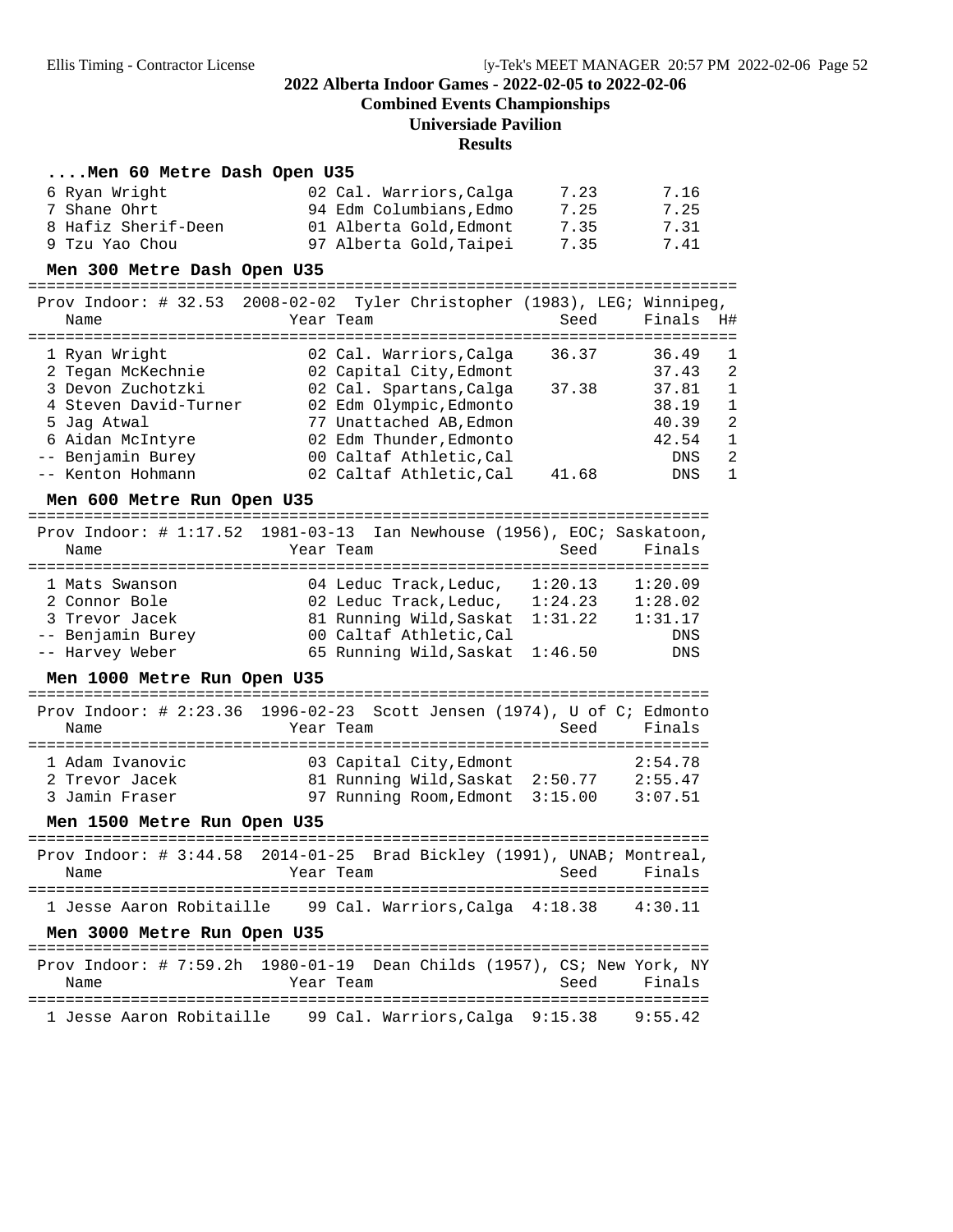# **Combined Events Championships**

# **Universiade Pavilion**

#### **Results**

#### Men High Jump Open U35

| Name                                                                                                      | Prov Indoor: # 2.21m 1990-02-18 Cory Siermachesky (1969), Leduc; Edmon<br>Year Team | Seed<br>Finals    |
|-----------------------------------------------------------------------------------------------------------|-------------------------------------------------------------------------------------|-------------------|
| 1 Wesley Calef<br>1.85 1.90 1.96 2.02 2.06<br>$\Omega$<br>$\Omega$<br>O XXO XXX                           | 99 Alberta Gold, Fort S 2.00m                                                       | 2.02 <sub>m</sub> |
| -- Derek Parker                                                                                           | 00 Alberta Gold, Leduc, 1.66m                                                       | <b>SCR</b>        |
| Men Pole Vault Open U35                                                                                   |                                                                                     |                   |
| Flight $1: < = 3.7$ metres<br>Flight $2:$ > 3.7 metres<br>Minimum starting height is 1.60 metres.<br>Name | Prov Indoor: # 5.42m 2018-02-11 Deryk Theodore (1989), EITC; Edmonton,<br>Year Team | Seed<br>Finals    |
| 1 Deryk Theodore<br>4.85 5.00 5.15 5.25<br>$\Omega$<br>$\circ$<br>XO XXX                                  | 89 Edm Internation, Edm 5.05m                                                       | 5.15m             |
| 2 Brandon Chilagan<br>3.70 3.85 3.95 4.05 4.15<br>$O$ $O$ $O$ $XXX$<br>$\Omega$                           | 02 Alberta Gold,Saskat    3.87m                                                     | 4.05m             |
| -- Derek Parker                                                                                           | 00 Alberta Gold, Leduc, 3.87m                                                       | <b>SCR</b>        |
| Men Long Jump Open U35                                                                                    |                                                                                     |                   |
| Name                                                                                                      | Prov Indoor: # 7.75m 1987-01-21 Kyle McDuffie (1960), EOC; Edmonton, A<br>Year Team | Seed<br>Finals    |
| 1 Tosin Kuye                                                                                              | 02 Alberta Gold,Sherwo     6.39m<br>X X 6.20m                                       | 6.42m             |
| 6.09m X 6.42m                                                                                             |                                                                                     |                   |
| 2 Steven Shehata                                                                                          | 03 Alberta Gold, Edmont 5.86m                                                       | 5.87m             |
| 5.87m 5.57m X X 5.33m<br>3 Divine Adekanmbi<br>5.31m                                                      | 01 Alberta Gold, Edmont 6.20m                                                       | 5.31 <sub>m</sub> |
| Men Triple Jump Open U35                                                                                  |                                                                                     |                   |
| Name                                                                                                      | Prov Indoor: # 19.97m 1997-02-09 Oral O'Gilvie (1969), Leduc; Edmonton<br>Year Team | Seed<br>Finals    |
| 1 Steven Shehata                                                                                          | 03 Alberta Gold,Edmont<br>12.50m                                                    | 12.19m            |
| 11.99m X 11.88m 12.10m 12.08m 12.19m<br>-- Divine Adekanmbi                                               | 01 Alberta Gold, Edmont<br>13.00m                                                   | <b>DNS</b>        |
| Men Shot Put Ambulatory Ambulatory<br>===================================                                 |                                                                                     |                   |

========================================================================= 1 Andrew Livingstone T41;F 00 Caltaf Athletic, Cal 6.35m 6.41m 7.07m 6.55m X 6.22m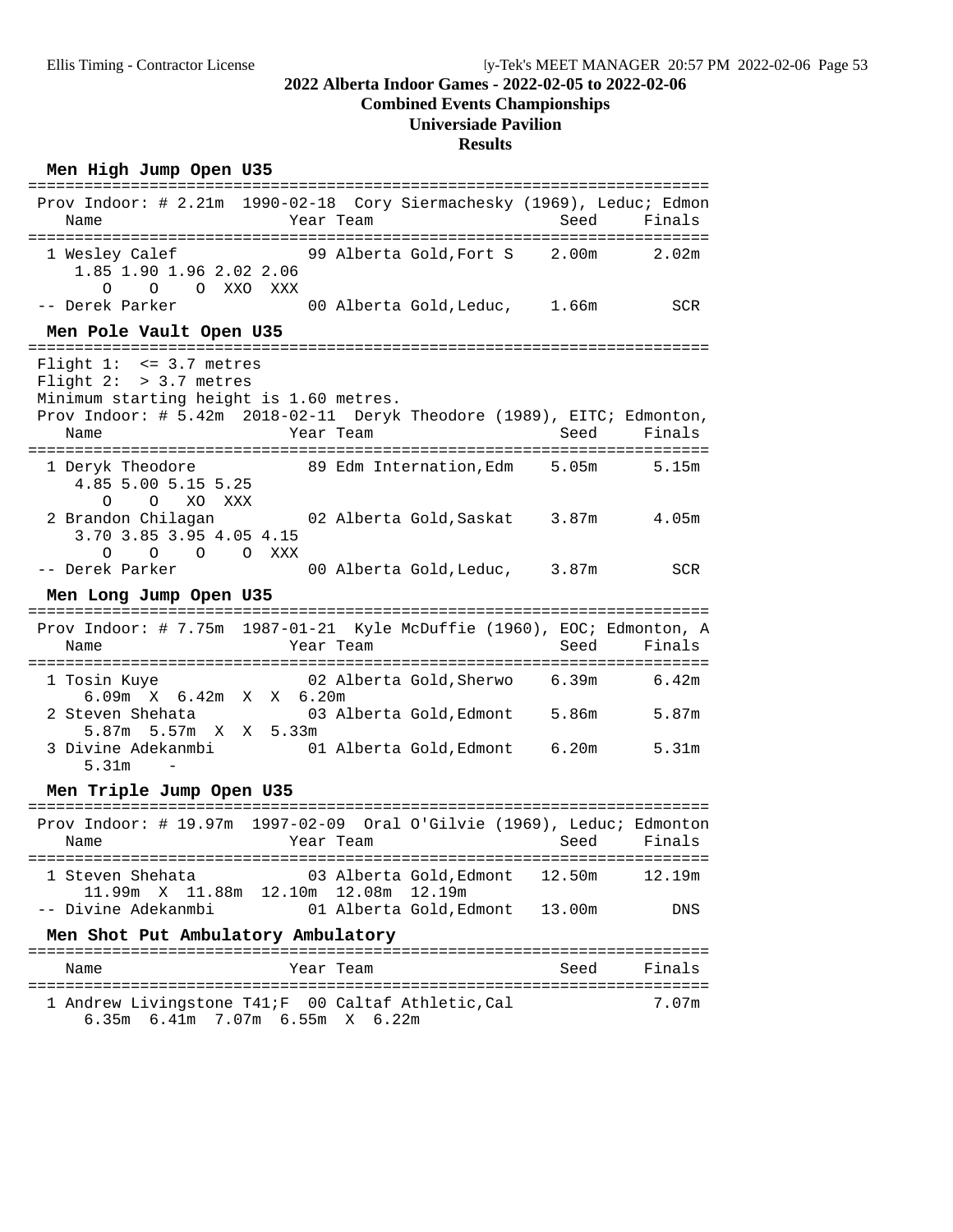**Combined Events Championships**

#### **Universiade Pavilion**

#### **Results**

**Mixed 4x200 Metre Relay Under-12** ========================================================================= Championship Team Seed Finals ========================================================================= 1 Caltaf Athletic Association 1) Malainah Odenyo 11 2) Lilian Vantura 13 3) Uyi Ehirhieme 12 4) Fraser Warne 11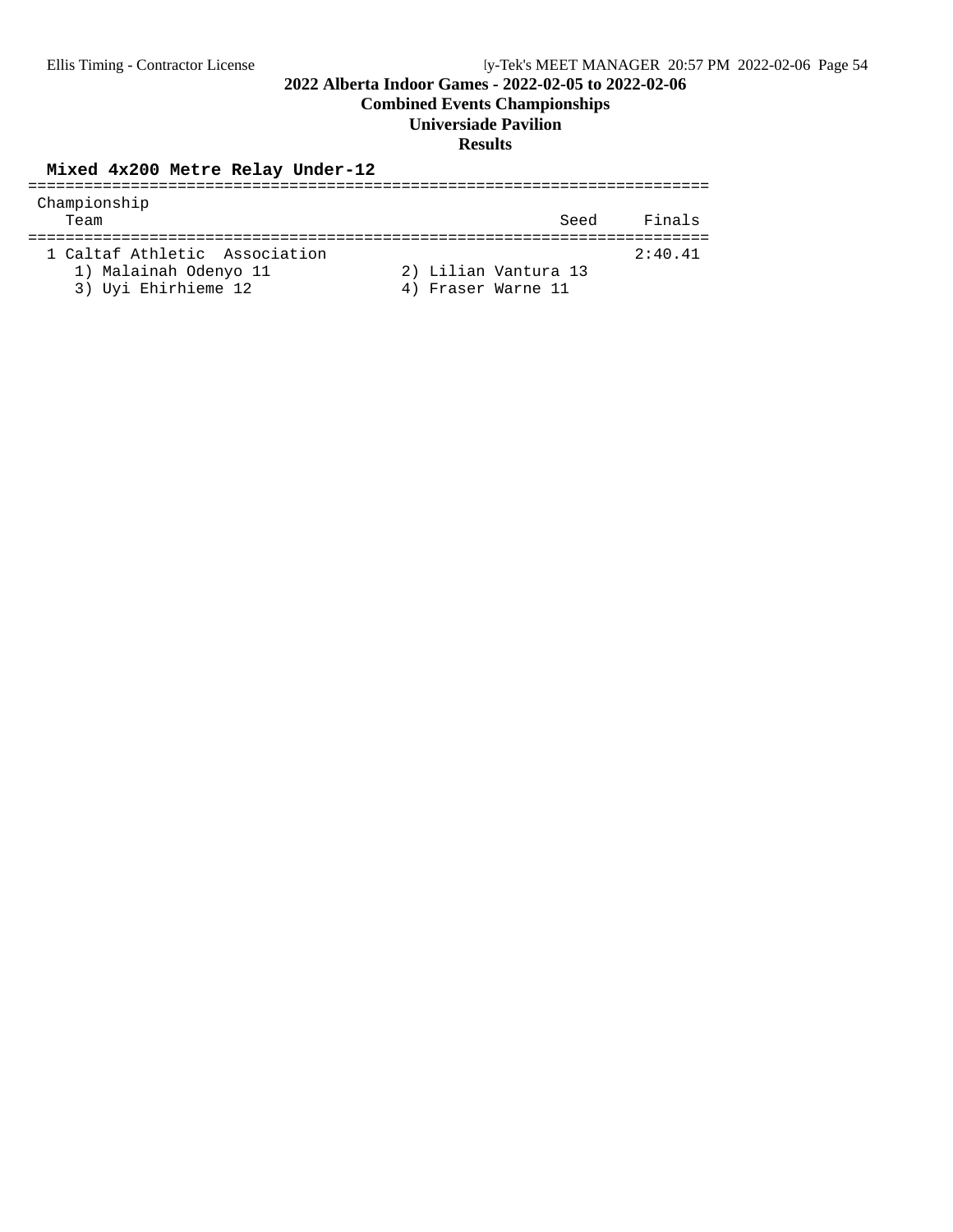### Ellis Timing - Contractor License Hy-Tek's MEET MANAGER 21:39 PM 2022-02-06 Page 1

### **2022 Alberta Indoor Games - 2022-02-05 to 2022-02-06**

### **Combined Events Championships**

**Universiade Pavilion**

**Results - Age Grading: 5 Yr Indiv & 5 yr Multi**

#### **W35-49 60 Metre Dash Masters**

| Championship<br>Name                                                                                  |             | Year Team                                                                        | Seed                     | Finals                      | Age-Grading                                                          |
|-------------------------------------------------------------------------------------------------------|-------------|----------------------------------------------------------------------------------|--------------------------|-----------------------------|----------------------------------------------------------------------|
| ==============                                                                                        | =========== |                                                                                  |                          |                             |                                                                      |
| Finals<br>1 Sandi Arnason<br>2 Andreea Mohora<br>-- Naomi Sachs                                       |             | W48 Riversdale Ath., Osl<br>W42 Capital City, Edmont<br>W35 Unattached AB, Edmon | 9.50                     | 9.51<br>10.33<br><b>DNS</b> | 8.74 79.18%<br>9.86 70.28%                                           |
| W50-64 60 Metre Dash Masters                                                                          |             |                                                                                  |                          |                             |                                                                      |
| ===================                                                                                   |             |                                                                                  |                          |                             |                                                                      |
| Championship<br>Name                                                                                  |             | Year Team                                                                        | Seed                     | Finals                      | Age-Grading                                                          |
| 1 Valerie Hardy<br>2 Mona Rae Peterson<br>3 Susanne Lauridsen                                         |             | W53 Riversdale Ath., Sas<br>W56 Caltaf Athletic, Cal<br>W63 U of C Athletics, Ca | 8.62<br>10.29<br>11.89   | 8.66<br>10.35<br>11.58      | 7.66 90.42%<br>8.78 78.84%<br>9.42 73.49%                            |
| W50-64 200 Metre Dash Masters                                                                         |             |                                                                                  |                          |                             |                                                                      |
| ======================================<br>Championship<br>Name                                        |             | Year Team                                                                        | Seed                     | Finals                      | Age-Grading                                                          |
| =====================================<br>1 Valerie Hardy<br>2 Sarabjeet Chahal<br>3 Mona Rae Peterson |             | W53 Riversdale Ath., Sas<br>W51 Edm Masters, Edmonto<br>W56 Caltaf Athletic, Cal | 29.61                    | 29.84<br>32.61<br>34.49     | ====================<br>25.73 82.94%<br>28.12 75.90%<br>28.50 74.89% |
| W35-49 400 Metre Dash Masters                                                                         |             |                                                                                  |                          |                             |                                                                      |
| ------------------------------<br>Championship<br>Name                                                |             | Year Team                                                                        | Seed                     | Finals                      | Age-Grading                                                          |
|                                                                                                       |             |                                                                                  | ======================== |                             | ================                                                     |
| 1 Andreea Mohora                                                                                      |             | W42 Capital City, Edmont                                                         |                          | 1:34.48                     | 1:28.73 53.65%                                                       |
| W35-49 1500 Metre Run Masters                                                                         |             |                                                                                  |                          |                             |                                                                      |
| Championship                                                                                          |             |                                                                                  |                          |                             |                                                                      |
| Name<br>=================                                                                             |             | Year Team<br>=======================                                             | Seed                     | Finals<br>==========        | Age-Grading                                                          |
| 1 Cosette Lemelin<br>2 Heather Tuckova                                                                |             | W47 FastTrax Run/Ski, Ed 5:10.00<br>W47 Lethbridge Track, Le                     |                          | 5:06.89<br>5:57.72          | 4:37.49 83.78%<br>5:23.46 71.87%                                     |
| W50-64 1500 Metre Run Masters                                                                         |             |                                                                                  |                          |                             |                                                                      |
| ================================<br>Championship                                                      |             |                                                                                  |                          |                             |                                                                      |
| Name                                                                                                  |             | Year Team                                                                        | Seed                     | Finals                      | Age-Grading                                                          |
| ---------------------<br>-- Michele Harvey-Blankensh W55 Running Room, Edmont                         | =========   | ==========                                                                       |                          | ========<br>DNS             |                                                                      |
| W35-49 3000 Metre Run Masters                                                                         |             |                                                                                  |                          |                             |                                                                      |
| Championship<br>Name                                                                                  |             | Year Team                                                                        | Seed                     | Finals                      | Age-Grading                                                          |
| =====================<br>1 Heather Tuckova                                                            |             | W47 Lethbridge Track, Le                                                         |                          | 12:56.24                    | $11:44.13$ 71.21%                                                    |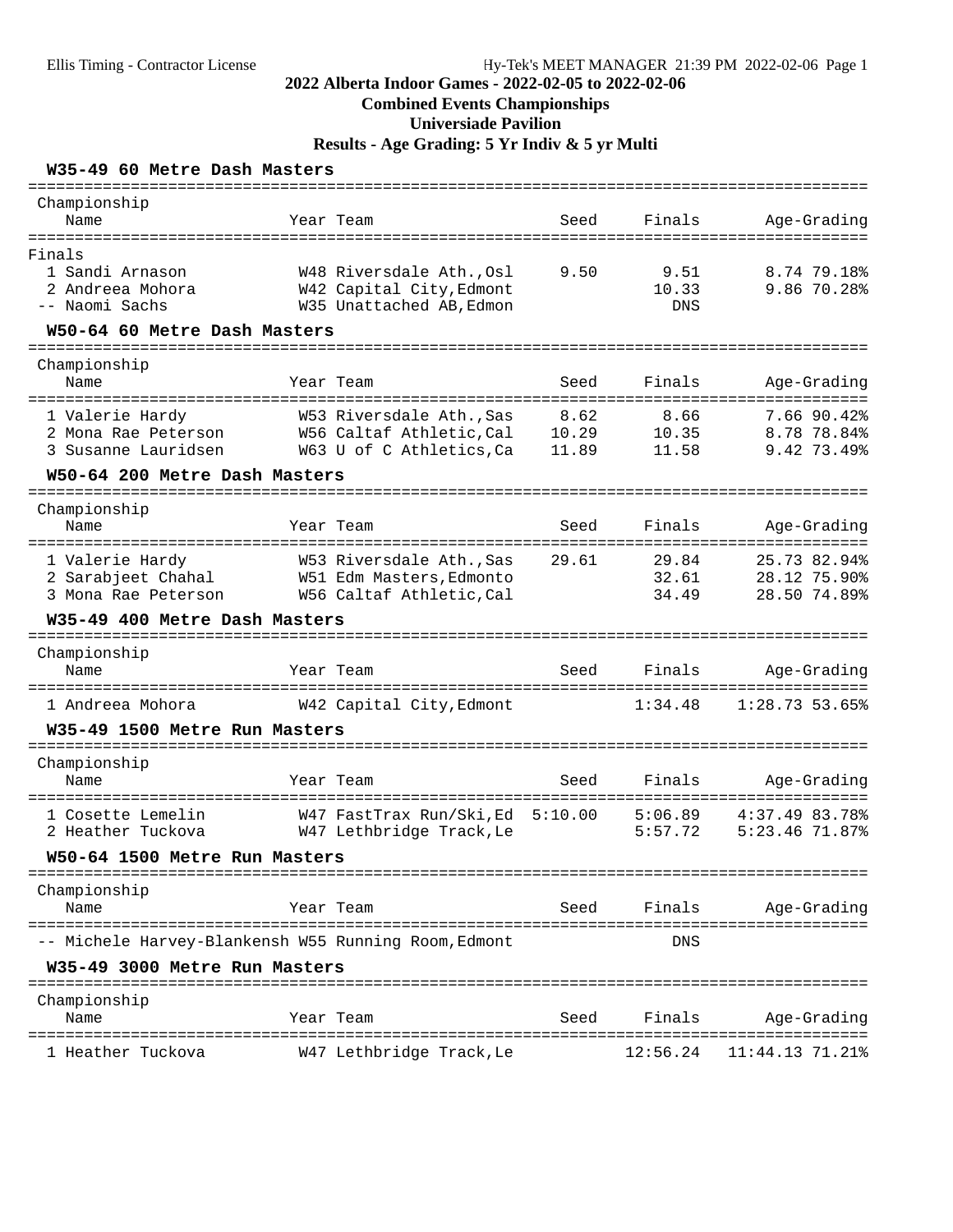# **Combined Events Championships**

**Universiade Pavilion**

**Results - Age Grading: 5 Yr Indiv & 5 yr Multi**

|                                                                                               | W40-59 60 Metre Hurdles WMA specs Masters                                                                                                                                |       |           |                                    |
|-----------------------------------------------------------------------------------------------|--------------------------------------------------------------------------------------------------------------------------------------------------------------------------|-------|-----------|------------------------------------|
| $35 - 39:$<br>$0.84$ m.<br>$40 - 49:$<br>$0.76m$ .<br>$50 - 59:$<br>0.76m.<br>$60+$<br>0.69m. | 13m to first, then every 8.5m (yellow marks).<br>12m to first, then every 8m (green marks).<br>12m to first, then every 7m.<br>12m to first, then every 7m. Championship |       |           |                                    |
| Name                                                                                          | Year Team                                                                                                                                                                | Seed  |           | Finals Age-Grading                 |
| 1 Sarabjeet Chahal                                                                            | W51 Edm Masters, Edmonto                                                                                                                                                 |       | 11.95     | 10.31 74.64%                       |
| W35-49 High Jump Masters                                                                      |                                                                                                                                                                          |       |           |                                    |
| Championship<br>Name                                                                          | Year Team                                                                                                                                                                | Seed  | Finals    | Age-Grading                        |
| 1 Sandi Arnason<br>1.15 1.20 1.25<br>XO XXX<br>O                                              | W48 Riversdale Ath., Osl 1.20m                                                                                                                                           |       | 1.20m     | $1.39m$ 66.67%                     |
| W50-64 High Jump Masters                                                                      |                                                                                                                                                                          |       |           |                                    |
| Championship<br>Name                                                                          | Year Team                                                                                                                                                                | Seed  | Finals    | Age-Grading                        |
| 1 Susanne Lauridsen<br>1.05 1.10 1.15<br>O XXO<br>$\circ$                                     | W63 U of C Athletics, Ca 1.14m                                                                                                                                           |       | 1.15m     | 1.58m 75.66%                       |
| W35-49 Long Jump Masters                                                                      |                                                                                                                                                                          |       |           |                                    |
| Championship<br>Name                                                                          | Year Team<br>---------------                                                                                                                                             | Seed  | ========= | Finals Age-Grading<br>============ |
| 1 Sandi Arnason<br>X 3.90m 3.89m X 3.71m X                                                    | W48 Riversdale Ath.,Osl 3.75m 3.90m                                                                                                                                      |       |           | 4.59m 61.03%                       |
| W50-64 Long Jump Masters                                                                      |                                                                                                                                                                          |       |           |                                    |
| Championship<br>Name                                                                          | Year Team<br>================                                                                                                                                            | Seed  | Finals    | Age-Grading                        |
| 1 Susanne Lauridsen                                                                           | W63 U of C Athletics,Ca<br>2.85m 2.92m 3.03m 2.94m 2.89m 2.91m                                                                                                           | 3.13m |           | 3.03m 4.36m 58.05%                 |
| W65+ Long Jump Masters                                                                        |                                                                                                                                                                          |       |           |                                    |
| Championship<br>Name                                                                          | Year Team                                                                                                                                                                | Seed  | Finals    | Age-Grading                        |
| =======<br>1 Loretta Amerongen<br>2.88m 2.87m X 2.89m 2.79m 2.85m                             | W68 Edm Columbians, Edmo                                                                                                                                                 | 3.00m | 2.89m     | ===========<br>4.49m 59.83%        |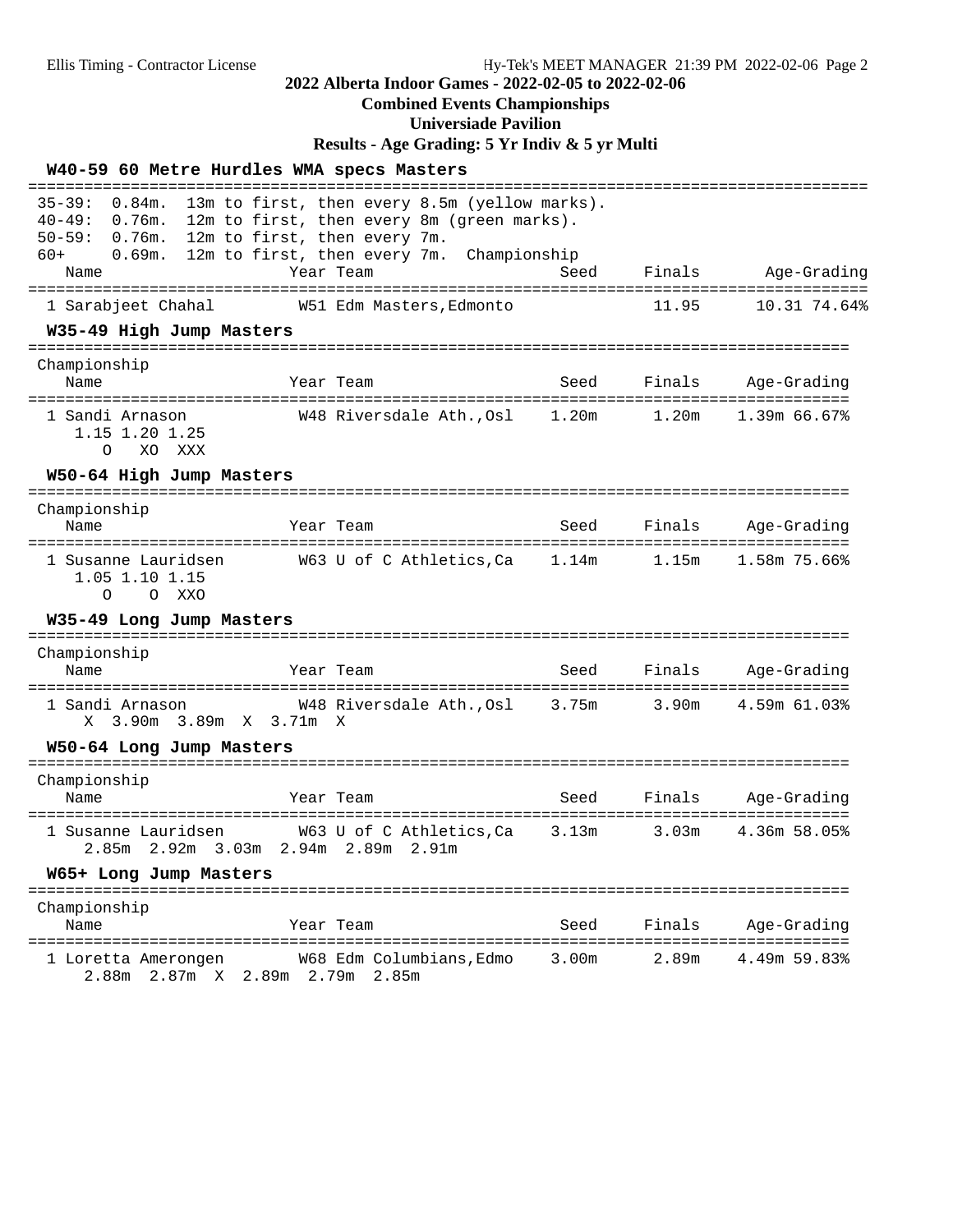## **Combined Events Championships**

**Universiade Pavilion**

**Results - Age Grading: 5 Yr Indiv & 5 yr Multi**

#### **W50-64 Triple Jump Masters**

| Championship<br>Name                                                                              | Year Team                         | Seed | Finals            | Age-Grading        |
|---------------------------------------------------------------------------------------------------|-----------------------------------|------|-------------------|--------------------|
| 1 Susanne Lauridsen<br>6.62m 6.78m 6.82m 6.77m 7.02m 6.83m                                        | W63 U of C Athletics, Ca 6.70m    |      | 7.02 <sub>m</sub> | 9.87m 63.70%       |
| W65+ Triple Jump Masters                                                                          |                                   |      |                   |                    |
| Championship<br>Name                                                                              | Year Team                         | Seed | Finals            | Age-Grading        |
| 1 Loretta Amerongen 6.30m W68 Edm Columbians, Edmo 6.30m<br>6.22m 6.26m 6.35m 6.53m 6.48m 6.41m   |                                   |      | 6.53m             | 9.93m 64.08%       |
| W35-49 Shot Put WMA specs Masters                                                                 |                                   |      |                   |                    |
| $35 - 49:$<br>4 kg. 50-74: 3 kg. 75+: 2 kg.<br>Championship<br>Name                               | Year Team                         | Seed | Finals            | Age-Grading        |
|                                                                                                   |                                   |      |                   |                    |
| 1 Andrea Diener<br>10.20m  10.21m  10.19m  9.51m  9.77m  9.98m                                    | W46 StAlbert Mustang, St          |      | 10.21m            | 12.19m 53.88%      |
| 2 Sandi Arnason<br>7.23m 6.89m 6.90m 7.22m 7.02m 6.72m                                            | W48 Riversdale Ath., Osl          |      |                   | 7.23m 8.63m 38.15% |
| W50-74 Shot Put WMA specs Masters<br>-------------------                                          | ---------------------             |      |                   |                    |
| 35-49: 4 kg. 50-74: 3 kg. 75+: 2 kg.                                                              |                                   |      |                   |                    |
| Championship<br>Name                                                                              | Year Team                         | Seed | Finals            | Age-Grading        |
| 1 Paula McKenzie                                                                                  | W51 Caltaf Athletic, Cal          |      | 11.40m            | 14.37m 63.51%      |
| 10.76m  10.26m  10.09m  10.37m  11.40m<br>2 Laura Hessel<br>7.73m 7.88m 7.84m 7.70m 7.23m         | W69 Unattached AB, Spruc<br>7.39m |      | 7.88m             | 13.08m 57.81%      |
| 3 Loretta Amerongen                                                                               | W68 Edm Columbians, Edmo 6.30m    |      | 6.79m             | 11.27m 49.82%      |
| 6.36m 6.60m 6.79m 6.70m 6.72m 6.77m<br>4 Susanne Lauridsen<br>6.39m 6.66m 7.01m 6.15m 6.50m 6.71m | W63 U of C Athletics, Ca 6.82m    |      | 7.01m             | 10.52m 46.52%      |
| W35-49 Weight Throw WMA specs Masters                                                             |                                   |      |                   |                    |
| $35-49:$ 9.08 kg. 50-59: 7.26 kg. 60-74: 5.45 kg.<br>75+: 4 kg.<br>Championship                   |                                   |      |                   |                    |
| Name                                                                                              | Year Team                         | Seed | Finals            | Age-Grading        |
| 1 Andrea Diener<br>11.59m X X X X X                                                               | W46 StAlbert Mustang, St          |      | 11.59m            | 15.01m 63.61%      |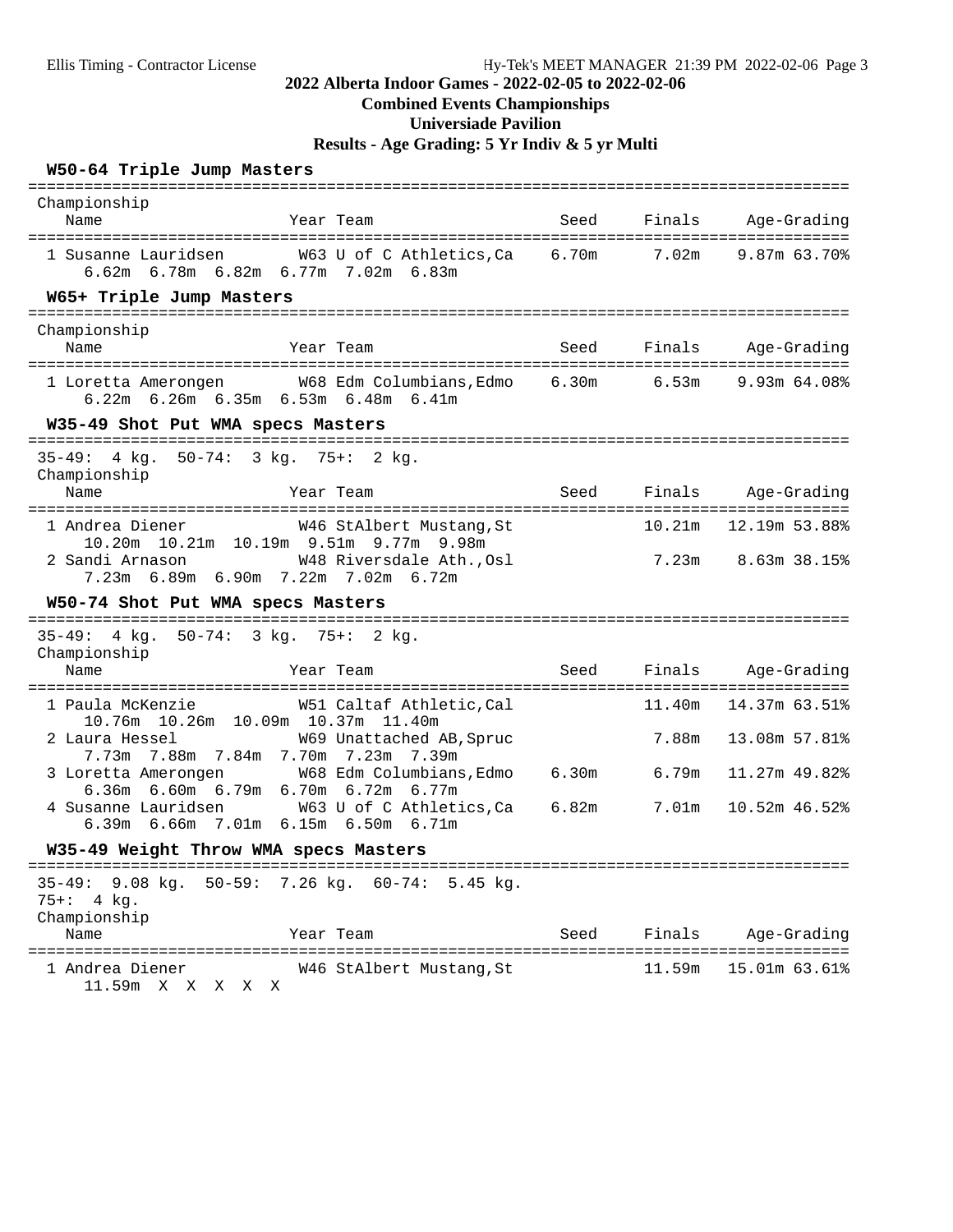#### **Combined Events Championships**

**Universiade Pavilion**

**Results - Age Grading: 5 Yr Indiv & 5 yr Multi**

| W60-74 Weight Throw WMA specs Masters                                                             | :=====================                                                                                    |                     |                                             |               |  |  |
|---------------------------------------------------------------------------------------------------|-----------------------------------------------------------------------------------------------------------|---------------------|---------------------------------------------|---------------|--|--|
| $35 - 49:$<br>$75 + : 4 kg.$<br>Championship                                                      | 9.08 kg. 50-59: 7.26 kg. 60-74: 5.45 kg.                                                                  |                     |                                             |               |  |  |
| Name                                                                                              | Year Team                                                                                                 | Seed                | Finals Age-Grading                          |               |  |  |
| 1 Laura Hessel                                                                                    | W69 Unattached AB, Spruc<br>10.44m 9.91m 10.11m 9.52m 10.21m 11.15m                                       |                     | 11.15m                                      | 14.78m 62.64% |  |  |
| W50-74 800 Metre Run Masters Indoor Pentathlon                                                    |                                                                                                           |                     | :==========================                 |               |  |  |
| Name                                                                                              | Year Team                                                                                                 | Finals              | Age-Grading Points                          |               |  |  |
| 1 Jovette Jolicoeur<br>2 Muriel Gieni                                                             | -- Loretta Amerongen W68 Edm Columbians, Edmo                                                             | DNS                 | 2:56.77 64.08%                              | 396<br>348    |  |  |
|                                                                                                   | W50-74 60 Metre Hurdles WMA Specs Masters Indoor Pentathlon                                               |                     |                                             |               |  |  |
| $0.76$ 12, 7. $60+$ : 0.69 12, 7.<br>$50 - 59:$<br>Name                                           | 35-39: 0.84 13, 8.5 (yellow). 40-49: 0.76 12, 8 (green).<br>Year Team                                     | Finals              | Age-Grading Points                          |               |  |  |
| 1 Muriel Gieni<br>-- Loretta Amerongen                                                            | W63 Riversdale Ath.,Sas<br>2 Jovette Jolicoeur M62 U of C Athletics, Ca 13.92<br>W68 Edm Columbians, Edmo | 10.74<br><b>DNS</b> | ============<br>8.51 90.41%<br>11.03 69.76% | 1015<br>532   |  |  |
| W50-74 High Jump Masters Indoor Pentathlon                                                        |                                                                                                           |                     |                                             |               |  |  |
| Name                                                                                              | Year Team                                                                                                 | Finals              | Age-Grading Points                          |               |  |  |
| 1 Muriel Gieni<br>1.09 1.12 1.15 1.18 1.21 1.24 1.27 1.30                                         | W63 Riversdale Ath.,Sas                                                                                   |                     | $1.27m$ $1.74m$ 83.55%                      | 903           |  |  |
| $\Omega$<br>$\circ$<br>$\overline{O}$<br>$\Omega$<br>2 Jovette Jolicoeur<br>$0.97$ 1.00 1.03 1.06 | XO<br>$\circ$<br>O XXX<br>W62 U of C Athletics, Ca $1.03$ m $1.41$ m 67.76%                               |                     |                                             | 523           |  |  |
| $\circ$<br>O XXX<br>$\Omega$<br>-- Loretta Amerongen M68 Edm Columbians, Edmo                     |                                                                                                           | DNS                 |                                             |               |  |  |
| W50-74 Long Jump Masters Indoor Pentathlon                                                        |                                                                                                           |                     |                                             |               |  |  |
| =====================================<br>Name                                                     | ================<br>Year Team                                                                             | Finals              | Age-Grading Points                          |               |  |  |
| 1 Muriel Gieni                                                                                    | W63 Riversdale AthSas 3.83m                                                                               |                     | 5.51m 73.37%                                | 703           |  |  |
| 3.83m 3.67m 3.82m<br>2 Jovette Jolicoeur<br>3.03m 3.02m 3.04m                                     | W62 U of C Athletics,Ca                                                                                   |                     | 3.04m 4.37m 58.24%                          | 396           |  |  |
| -- Loretta Amerongen                                                                              | W68 Edm Columbians, Edmo                                                                                  | DNS                 |                                             |               |  |  |
|                                                                                                   | W50-74 Shot Put WMA Specs Masters Indoor Pentathlon                                                       |                     |                                             |               |  |  |
| 35-49: 4 kg. 50-74: 3 kg. 75+: 2 kg.<br>Name                                                      | Year Team                                                                                                 | Finals              | Age-Grading Points                          |               |  |  |

======================================================================================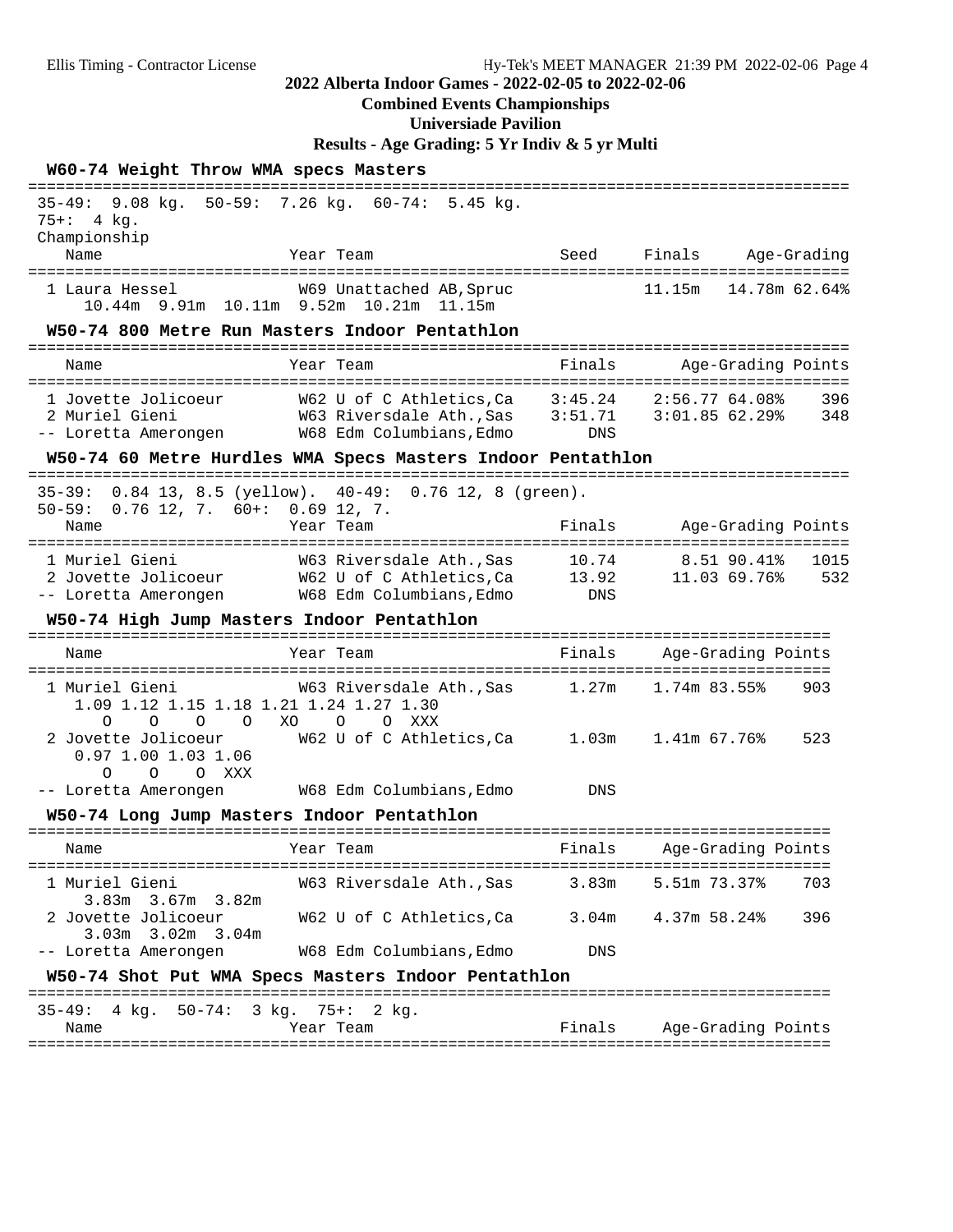## **Combined Events Championships**

**Universiade Pavilion**

# **Results - Age Grading: 5 Yr Indiv & 5 yr Multi**

| W50-74 Shot Put WMA Specs Masters Indoor Pentathlon              |                          |                   |               |                                                 |
|------------------------------------------------------------------|--------------------------|-------------------|---------------|-------------------------------------------------|
| 1 Muriel Gieni                                                   | W63 Riversdale Ath., Sas | 8.98m             | 13.48m 59.59% | 759                                             |
| 8.98m<br>8.71m<br>8.14m<br>2 Jovette Jolicoeur                   | W62 U of C Athletics, Ca | 8.72m             | 13.09m 57.86% | 733                                             |
| 8.53m 8.72m 8.12m<br>-- Loretta Amerongen                        | W68 Edm Columbians, Edmo | DNS               |               |                                                 |
| W50-74 Indoor Pentathlon Masters                                 |                          |                   |               |                                                 |
|                                                                  |                          |                   |               |                                                 |
| Championship<br>Name<br>===================                      | Year Team                | Seed<br>========= | Finals        | H#                                              |
| 1 Muriel Gieni                                                   | W63 Riversdale Ath., Sas |                   | 3728          |                                                 |
| 2 Jovette Jolicoeur                                              | W62 U of C Athletics,Ca  | 2954              | 2580          |                                                 |
| M35-49 60 Metre Dash Masters                                     |                          |                   |               |                                                 |
| Championship                                                     |                          |                   |               |                                                 |
| Name                                                             | Year Team                | Seed              | Finals        | Age-Grading                                     |
| 1 Sean Freeman                                                   | M49 Bulldogs Track,Medi  | 9.65              | 9.50          | ================================<br>8.82 72.53% |
| 2 Dallas Kendrick                                                | M36 Edm Columbians,Edmo  |                   | 9.82          | 9.69 65.99%                                     |
| M50-64 60 Metre Dash Masters                                     |                          |                   |               |                                                 |
| Championship                                                     |                          |                   |               |                                                 |
| Name                                                             | Year Team                | Seed              | Finals        | Age-Grading                                     |
| 1 Patricio Mendez                                                | M55 Edm Masters, Edmonto | 8.46              | 8.61          | 7.49 85.37%                                     |
| 2 Darcy Meyers                                                   | M59 Edm Columbians, Edmo | 9.10              | 9.25          | 8.05 79.46%                                     |
| 3 Allan Tigley                                                   | M50 U of C Athletics,Ca  | 8.74              | 9.04          | 8.13 78.65%                                     |
| M65+ 60 Metre Dash Masters<br>================================== |                          |                   |               |                                                 |
| Championship                                                     |                          |                   |               |                                                 |
| Name                                                             | Year Team                | Seed              | Finals        | Age-Grading                                     |
| 1 Bruce Mintz                                                    | M75 Edm Masters, Edmonto | 10.19             | 10.31         | 7.63 83.80%                                     |
| M50-64 200 Metre Dash Masters                                    |                          |                   |               |                                                 |
| -------------------<br>Championship                              |                          |                   |               |                                                 |
| Name                                                             | Year Team                | Seed              | Finals        | Age-Grading                                     |
| 1 Patricio Mendez                                                | M55 Edm Masters, Edmonto | 28.26             | 28.80         | 24.87 77.71%                                    |
| 2 Allan Tigley                                                   | M50 U of C Athletics, Ca |                   | 30.45         | 27.21 71.03%                                    |
| 3 Darcy Meyers                                                   | M59 Edm Columbians, Edmo | 31.50             | 31.94         | 27.58 70.07%                                    |
| M65+ 200 Metre Dash Masters                                      |                          |                   |               |                                                 |
| Championship                                                     |                          |                   |               |                                                 |
| Name<br>====================                                     | Year Team                | Seed              | Finals        | Age-Grading                                     |
| 1 Bruce Mintz                                                    | M75 Edm Masters, Edmonto | 1:29.89           | 35.57         | 25.67 75.29%                                    |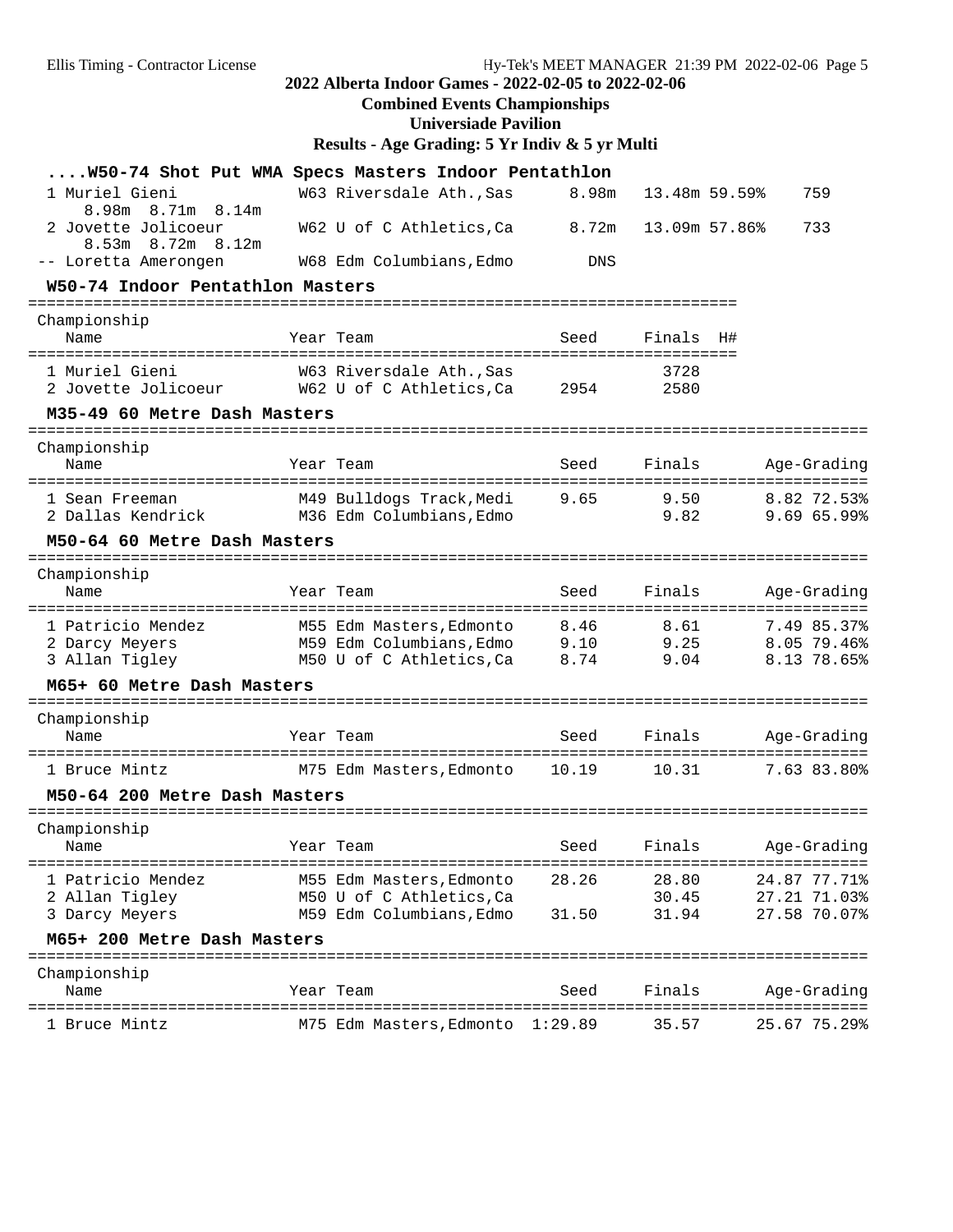## **Combined Events Championships**

# **Universiade Pavilion**

**Results - Age Grading: 5 Yr Indiv & 5 yr Multi**

#### **M50-64 1500 Metre Run Masters**

| Championship<br>Name<br>======================================                                          | Year Team                                                                                                                                                                                     | Seed<br>:============= | Finals  | Age-Grading                         |
|---------------------------------------------------------------------------------------------------------|-----------------------------------------------------------------------------------------------------------------------------------------------------------------------------------------------|------------------------|---------|-------------------------------------|
| 1 Syl Lemelin<br>2 Jack Cook<br>M35-49 3000 Metre Run Masters                                           | M54 FastTrax Run/Ski,Ed 4:55.00<br>M54 FastTrax Run/Ski, Ed 5:14.28 5:02.56 4:24.17 77.98%                                                                                                    |                        | 4:56.14 | 4:18.56 79.67%                      |
| Championship                                                                                            |                                                                                                                                                                                               |                        |         |                                     |
| Name                                                                                                    | Year Team                                                                                                                                                                                     | Seed                   | Finals  | Age-Grading                         |
| 1 Daniel Robdrup                                                                                        | M39 Lethbridge Track, Le 11:30.00 10:53.55                                                                                                                                                    |                        |         | 10:53.56 67.32%                     |
| 8 Advance:                                                                                              | M35-49 60 Metre Hurdles WMA specs Masters<br>Top 2 Each Heat plus Next 6 Best Times                                                                                                           |                        |         |                                     |
| $35 - 49:$<br>$60 - 69:$<br>0.84m.<br>$70 - 79:$<br>$0.76m$ .<br>$80 + :$<br>0.69m.<br>Name             | 0.99 13.72, 9.14 (yellow). 50-59: 0.91 13, 8.5 (blue)<br>12m to first, then every 8m (green marks).<br>12m to first, then every 7m.<br>12m to first, then every 7m. Championship<br>Year Team | Seed                   | Prelims | Age-Grading                         |
| Preliminaries<br>1 Jackson Hinton<br>M35-49 Long Jump Masters                                           | M40 Edm Internation, Edm 8.40                                                                                                                                                                 |                        | 8.230   | ====================<br>7.80 93.68% |
| . _ _ _ _ _ _ _ _ _ _ _ _<br>Championship                                                               |                                                                                                                                                                                               |                        |         |                                     |
| Name                                                                                                    | Year Team                                                                                                                                                                                     | Seed                   | Finals  | Age-Grading                         |
| -------------<br>Finals<br>1 Dallas Kendrick<br>4.09m                                                   | M36 Edm Columbians, Edmo                                                                                                                                                                      |                        | 4.09m   | 4.21m 47.12%                        |
| M35-49 Shot Put WMA specs Masters                                                                       |                                                                                                                                                                                               |                        |         |                                     |
| $35 - 49:$<br>4 kg. 80+: 3 kg.<br>$70 - 79:$<br>Championship                                            | 7.26 kg. 50-59: 6 kg. 60-69: 5 kg.                                                                                                                                                            |                        |         |                                     |
| Name                                                                                                    | Year Team                                                                                                                                                                                     | Seed                   | Finals  | Age-Grading                         |
| ================================<br>1 Dallas Kendrick                                                   | M36 Edm Columbians,Edmo<br>8.73m 8.59m X 8.84m 9.64m 9.42m                                                                                                                                    | 9.55m                  | 9.64m   | $9.99m$ 43.25%                      |
|                                                                                                         | 2 Jonathan Gregory M49 Unattached AB, Edmon<br>7.51m 7.82m 7.96m 7.24m 7.69m 7.50m                                                                                                            |                        | 7.96m   | 9.57m 41.39%                        |
| M50-59 Shot Put WMA specs Masters                                                                       |                                                                                                                                                                                               |                        |         |                                     |
| $35-49: 7.26 \text{ kg}. 50-59: 6 \text{ kg}. 60-69:$<br>$70 - 79:$<br>4 kg. 80+: 3 kg.<br>Championship | 5 kg.                                                                                                                                                                                         |                        |         |                                     |
| Name                                                                                                    | Year Team                                                                                                                                                                                     | Seed                   | Finals  | Age-Grading                         |
| -- Paul Sze                                                                                             | M53 Caltaf Athletic, cal                                                                                                                                                                      |                        | DNS     |                                     |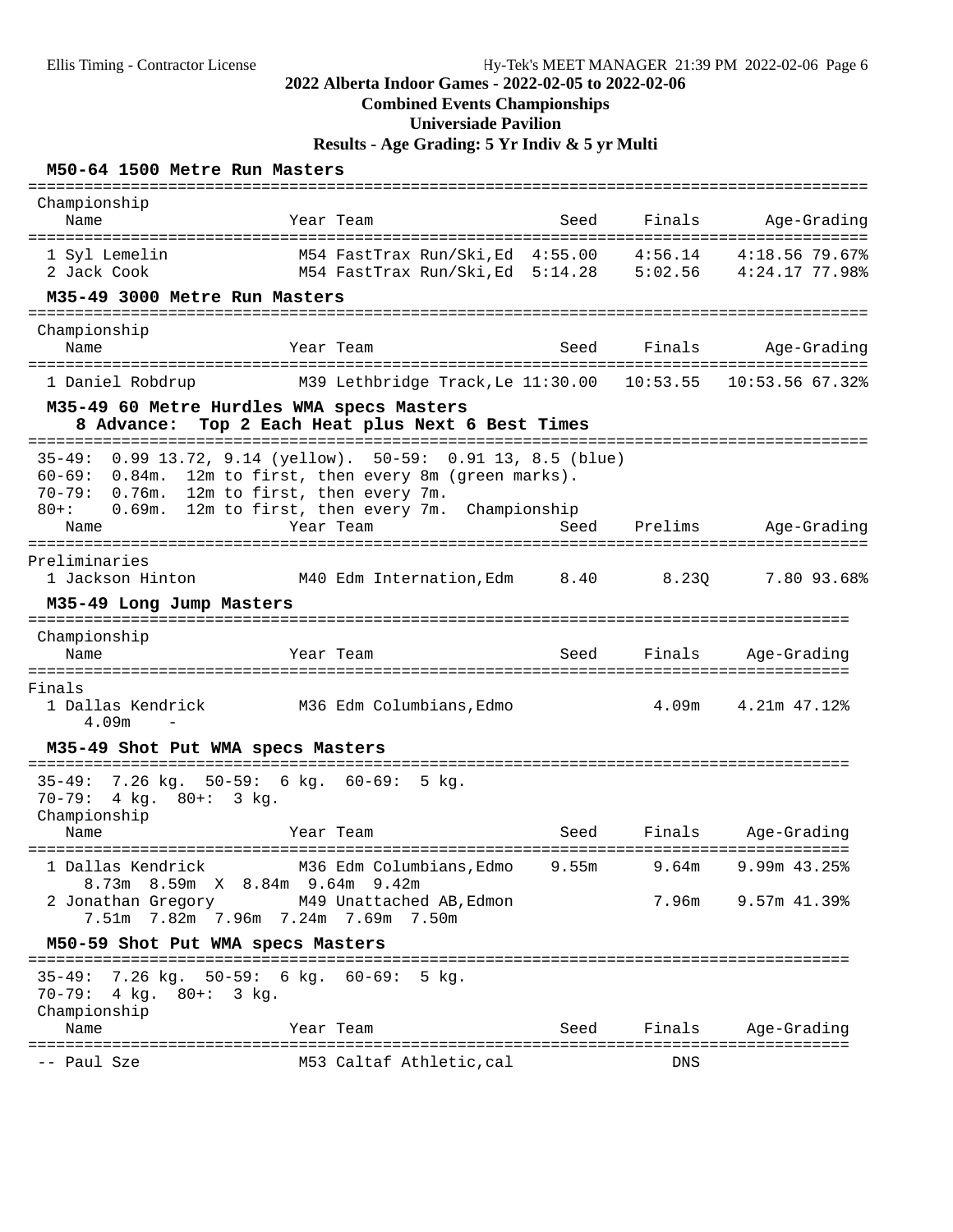#### **Combined Events Championships**

**Universiade Pavilion**

**Results - Age Grading: 5 Yr Indiv & 5 yr Multi**

| M60-69 Shot Put WMA specs Masters<br>------------------------------------                    |                                                                      |                     |                         |                                 |    |
|----------------------------------------------------------------------------------------------|----------------------------------------------------------------------|---------------------|-------------------------|---------------------------------|----|
| 35-49: 7.26 kg. 50-59: 6 kg. 60-69: 5 kg.<br>70-79: 4 kg. 80+: 3 kg.<br>Championship<br>Name | Year Team                                                            | Seed                |                         | Finals Age-Grading              |    |
|                                                                                              |                                                                      |                     |                         |                                 |    |
| 1 Gordon McCulloch<br>X 10.56m 11.13m 10.89m 10.73m X                                        | M63 Unattached AB, Canmo                                             |                     |                         | $11.13m$ $13.89m$ 60.10%        |    |
| M70-79 Shot Put WMA specs Masters                                                            |                                                                      |                     |                         |                                 |    |
| 35-49: 7.26 kg. 50-59: 6 kg. 60-69: 5 kg.<br>$70-79: 4 kg. 80+: 3 kg.$<br>Championship       |                                                                      |                     |                         |                                 |    |
| Name                                                                                         | Year Team                                                            | Seed                |                         | Finals Age-Grading              |    |
| 1 Patrick Hessel<br>9.56m 9.86m 9.36m 9.92m 9.82m 9.33m                                      | M70 Unattached AB, Spruc                                             |                     |                         | 9.92m 12.70m 54.96%             |    |
| M50-59 Weight Throw WMA specs Masters                                                        |                                                                      |                     |                         |                                 |    |
| 70-79: 7.26 kg. 80+: 5.45 kg.<br>Championship                                                | 35-49: 15.88 kg. 50-59: 11.34 kg. 60-69: 9.08 kg.                    |                     |                         |                                 |    |
| Name                                                                                         | Year Team                                                            | =================== | Seed Finals Age-Grading | =======                         |    |
| 1 Kier Wilson<br>12.70m  13.14m  X  X  12.88m  13.46m                                        | M50 Unattached AB, Sherw                                             |                     | 13.46m                  | 14.11m 54.58%                   |    |
| M60-69 Weight Throw WMA specs Masters                                                        |                                                                      |                     |                         |                                 |    |
| 70-79: 7.26 kg. 80+: 5.45 kg.<br>Championship                                                | 35-49: 15.88 kg. 50-59: 11.34 kg. 60-69: 9.08 kg.                    |                     |                         |                                 |    |
| Name                                                                                         | Year Team                                                            | Seed                |                         | Finals Age-Grading              |    |
| 1 Gordon McCulloch<br>X 12.29m 12.77m 12.54m 12.76m 12.82m                                   | M63 Unattached AB, Canmo                                             |                     |                         | 12.82m  13.36m  51.67%          |    |
| M70-79 Weight Throw WMA specs Masters                                                        |                                                                      |                     |                         |                                 |    |
| 70-79: 7.26 kg. 80+: 5.45 kg.<br>Championship                                                | 35-49: 15.88 kg. 50-59: 11.34 kg. 60-69: 9.08 kg.                    |                     |                         |                                 |    |
| Name                                                                                         | Year Team                                                            | Seed                | Finals                  | Age-Grading                     |    |
| 1 Patrick Hessel                                                                             | M70 Unattached AB, Spruc<br>9.34m 11.39m 11.00m 10.84m 10.08m 10.72m |                     | 11.39m                  | ==============<br>12.99m 50.24% |    |
|                                                                                              | M35-49 1000 Metre Run Masters Indoor Pentathlon                      |                     |                         |                                 |    |
| Name                                                                                         | Year Team                                                            | Finals              |                         | Age-Grading Points              |    |
| 1 Sean Freeman                                                                               | M49 Bulldogs Track,Medi                                              | 5:15.59             | 4:48.64 45.21%          |                                 | 16 |